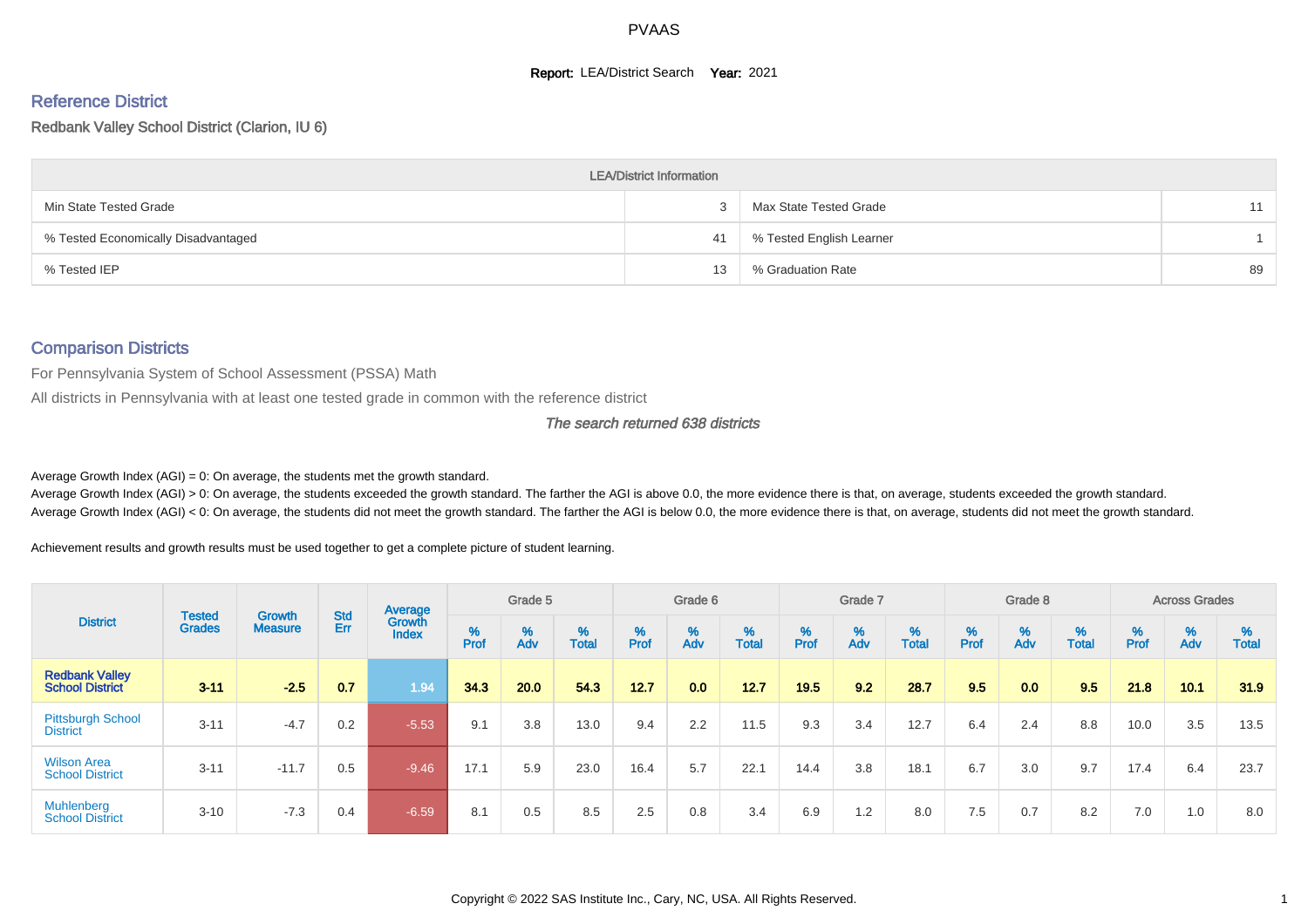|                                                    |                                |                                 | <b>Std</b> | <b>Average</b>         |           | Grade 5  |                   |           | Grade 6  |                   |              | Grade 7  |                   |           | Grade 8  |                   |           | <b>Across Grades</b> |                   |
|----------------------------------------------------|--------------------------------|---------------------------------|------------|------------------------|-----------|----------|-------------------|-----------|----------|-------------------|--------------|----------|-------------------|-----------|----------|-------------------|-----------|----------------------|-------------------|
| <b>District</b>                                    | <b>Tested</b><br><b>Grades</b> | <b>Growth</b><br><b>Measure</b> | Err        | Growth<br><b>Index</b> | %<br>Prof | %<br>Adv | %<br><b>Total</b> | %<br>Prof | %<br>Adv | %<br><b>Total</b> | $\%$<br>Prof | %<br>Adv | %<br><b>Total</b> | %<br>Prof | %<br>Adv | %<br><b>Total</b> | %<br>Prof | %<br>Adv             | %<br><b>Total</b> |
| <b>Redbank Valley</b><br><b>School District</b>    | $3 - 11$                       | $-2.5$                          | 0.7        | 1.94                   | 34.3      | 20.0     | 54.3              | 12.7      | 0.0      | 12.7              | 19.5         | 9.2      | 28.7              | 9.5       | 0.0      | 9.5               | 21.8      | 10.1                 | 31.9              |
| <b>Shaler Area</b><br><b>School District</b>       | $3 - 11$                       | $-6.1$                          | 0.4        | 1.00                   | 26.2      | 5.8      | 32.0              | 12.6      | 1.9      | 14.5              | 22.1         | 5.5      | 27.7              | 19.6      | 5.2      | 24.8              | 23.3      | 7.8                  | 31.2              |
| <b>West Mifflin Area</b><br><b>School District</b> | $3 - 12$                       | $-8.5$                          | 0.5        | $-2.29$                | 18.4      | 5.7      | 24.1              | 6.8       | 0.7      | 7.4               | 6.7          | 0.0      | 6.7               | 5.5       | 0.0      | 5.5               | 11.1      | 2.8                  | 13.9              |
| <b>MaST Community</b><br><b>Charter School</b>     | $3 - 10$                       | $-8.7$                          | 0.6        | $-3.76$                | 30.0      | 3.0      | 33.0              | 20.0      | 3.8      | 23.8              | 24.3         | 3.9      | 28.2              | 17.5      | 1.9      | 19.4              | 23.1      | 3.6                  | 26.7              |
| <b>Baldwin-Whitehall</b><br><b>School District</b> | $3 - 11$                       | $-5.8$                          | 0.4        | $-2.93$                | 24.7      | 6.6      | 31.4              | 18.6      | 1.2      | 19.8              | 16.0         | 1.6      | 17.7              | 11.5      | 2.1      | 13.6              | 22.2      | 6.8                  | 29.0              |
| <b>Abington School</b><br><b>District</b>          | $3 - 10$                       | $-3.8$                          | 0.3        | 0.35                   | 25.7      | 12.4     | 38.1              | 30.8      | 10.8     | 41.6              | 23.9         | 6.4      | 30.2              | 14.9      | 1.1      | 15.9              | 26.9      | 10.4                 | 37.3              |
| <b>Pennridge School</b><br><b>District</b>         | $3 - 10$                       | $-1.2$                          | 0.3        | 6.80                   | 35.5      | 15.4     | 50.9              | 19.1      | 2.9      | 22.0              | 21.4         | 13.9     | 35.3              | 21.6      | 3.4      | 25.1              | 28.5      | 12.0                 | 40.5              |
| <b>Allentown City</b><br><b>School District</b>    | $3 - 12$                       | $-4.5$                          | 0.3        | $-9.09$                |           |          |                   | 2.0       | 0.7      | 2.8               | 2.2          | 0.3      | 2.5               |           |          |                   | 4.3       | 1.1                  | 5.4               |
| <b>Parkland School</b><br><b>District</b>          | $3 - 11$                       | $-3.5$                          | 0.3        | $-5.03$                | 33.6      | 26.4     | 60.0              | 33.4      | 15.9     | 49.3              | 27.1         | 18.6     | 45.7              | 23.1      | 11.8     | 34.9              | 30.8      | 24.1                 | 54.9              |
| <b>Wyoming Area</b><br><b>School District</b>      | $3 - 10$                       | $-7.7$                          | 0.6        | $-1.00$                | 22.1      | 8.8      | 31.0              | 4.8       | 1.0      | 5.8               | 9.3          | 3.1      | 12.4              | 7.4       | 1.8      | 9.3               | 14.1      | 4.3                  | 18.4              |
| <b>MaST Community</b><br><b>Charter School II</b>  | $3 - 10$                       | $-8.4$                          | 0.7        | $-4.62$                | 5.0       | 2.0      | 6.9               | 7.2       | 1.0      | 8.2               | 8.9          | 2.0      | 10.9              |           |          |                   | 12.6      | 3.2                  | 15.8              |
| <b>Pittston Area</b><br><b>School District</b>     | $3 - 11$                       | $-8.4$                          | 0.8        | 0.10                   | 5.7       | 0.0      | 5.7               | 4.2       | 0.0      | 4.2               | 4.8          | 3.2      | 7.9               | 7.1       | 1.8      | 8.9               | 10.7      | 3.8                  | 14.4              |
| <b>Seneca Valley</b><br><b>School District</b>     | $3 - 11$                       | $-2.1$                          | 0.3        | 1.45                   | 28.8      | 15.8     | 44.6              | 33.8      | 9.8      | 43.6              | 26.6         | 12.0     | 38.5              | 18.6      | 6.0      | 24.6              | 30.0      | 14.4                 | 44.4              |
| <b>Woodland Hills</b><br><b>School District</b>    | $3 - 12$                       | $-6.1$                          | 0.5        | $-2.24$                | 5.7       | 5.1      | 10.8              | 4.8       | 1.4      | 6.2               | 8.7          | 2.9      | 11.6              | 2.3       | 3.0      | 5.3               | 7.9       | 2.7                  | 10.6              |
| <b>Kiski Area School</b><br><b>District</b>        | $3 - 11$                       | $-4.9$                          | 0.4        | $-1.08$                | 15.4      | 5.6      | 21.0              | 11.1      | 1.8      | 13.0              | 22.9         | 5.0      | 27.9              | 9.6       | 2.8      | 12.4              | 20.2      | 7.5                  | 27.7              |
| <b>Lancaster School</b><br><b>District</b>         | $3 - 12$                       | $-3.2$                          | 0.3        | $-3.06$                | 8.8       | 3.0      | 11.8              | 3.9       | 0.8      | 4.7               | 4.4          | 0.9      | 5.3               | 2.3       | 0.6      | 3.0               | 7.4       | 1.9                  | 9.3               |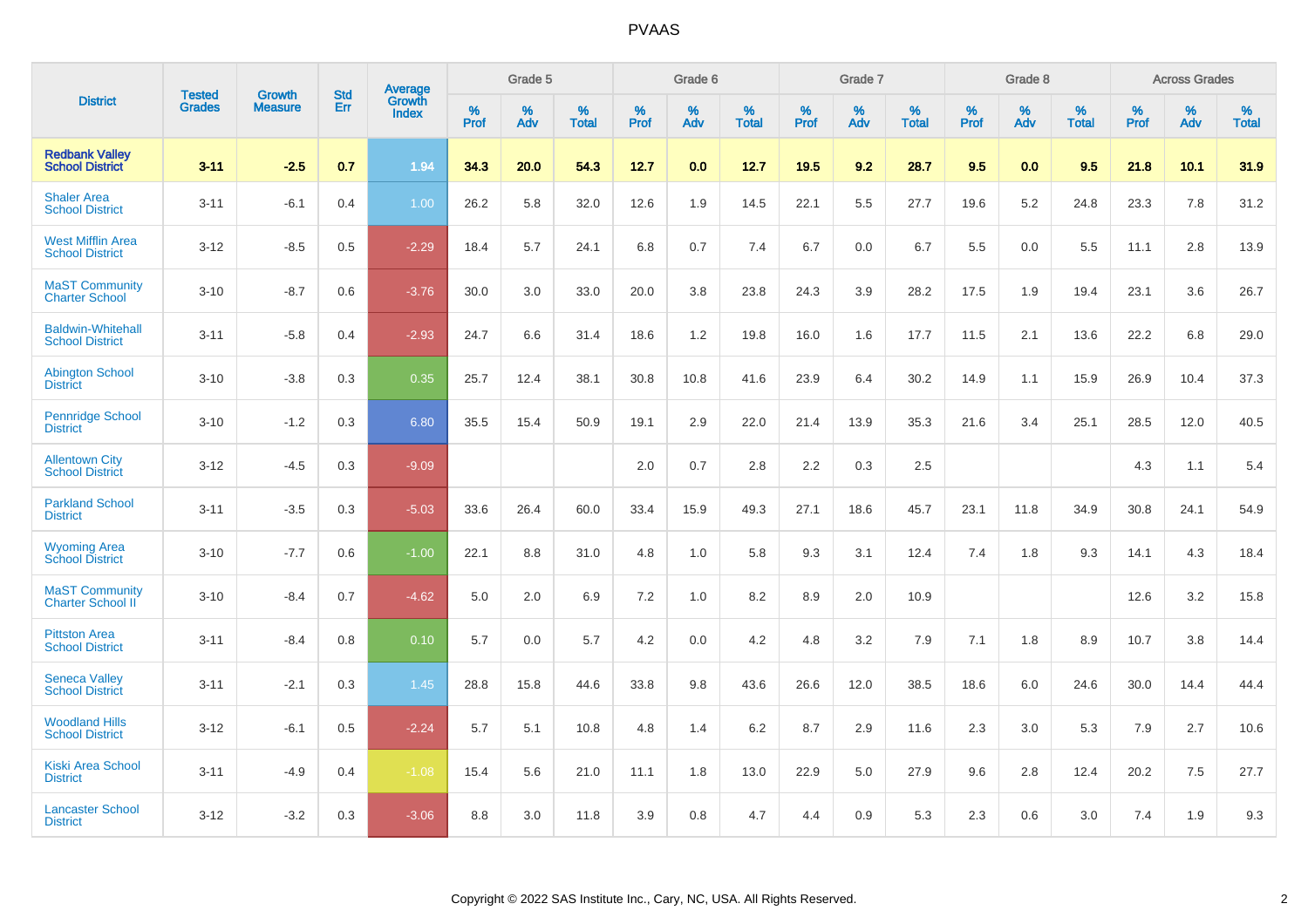|                                                                |                                |                          | <b>Std</b> | Average                |           | Grade 5  |                   |           | Grade 6  |                   |           | Grade 7  |                   |           | Grade 8  |                   |           | <b>Across Grades</b> |                   |
|----------------------------------------------------------------|--------------------------------|--------------------------|------------|------------------------|-----------|----------|-------------------|-----------|----------|-------------------|-----------|----------|-------------------|-----------|----------|-------------------|-----------|----------------------|-------------------|
| <b>District</b>                                                | <b>Tested</b><br><b>Grades</b> | Growth<br><b>Measure</b> | Err        | Growth<br><b>Index</b> | %<br>Prof | %<br>Adv | %<br><b>Total</b> | %<br>Prof | %<br>Adv | %<br><b>Total</b> | %<br>Prof | %<br>Adv | %<br><b>Total</b> | %<br>Prof | %<br>Adv | %<br><b>Total</b> | %<br>Prof | %<br>Adv             | %<br><b>Total</b> |
| <b>Redbank Vallev</b><br><b>School District</b>                | $3 - 11$                       | $-2.5$                   | 0.7        | 1.94                   | 34.3      | 20.0     | 54.3              | 12.7      | 0.0      | 12.7              | 19.5      | 9.2      | 28.7              | 9.5       | 0.0      | 9.5               | 21.8      | 10.1                 | 31.9              |
| <b>Dallas School</b><br><b>District</b>                        | $3 - 11$                       | $-5.7$                   | 0.5        | 5.42                   | 43.8      | 15.6     | 59.4              | 24.3      | 2.8      | 27.1              | 18.1      | 6.3      | 24.4              | 17.9      | 0.0      | 17.9              | 30.9      | 12.9                 | 43.8              |
| Southeastern<br><b>Greene School</b><br><b>District</b>        | $3 - 10$                       | $-11.8$                  | 1.0        | $-3.05$                | 34.5      | 13.8     | 48.3              | 32.4      | 2.9      | 35.3              | 8.2       | 4.1      | 12.2              | 25.6      | 2.3      | 27.9              | 26.6      | 12.9                 | 39.5              |
| <b>Bristol Township</b><br><b>School District</b>              | $3 - 11$                       | $-4.1$                   | 0.4        | $-1.98$                | 12.4      | 2.9      | 15.3              | 2.7       | 0.7      | 3.4               | 7.5       | 1.1      | 8.6               | 3.8       | 0.4      | 4.2               | 10.6      | 2.1                  | 12.7              |
| <b>Central Bucks</b><br><b>School District</b>                 | $3 - 11$                       | 0.2                      | 0.2        | 7.38                   | 36.0      | 18.4     | 54.4              | 31.8      | 16.6     | 48.4              | 29.2      | 13.4     | 42.6              | 22.8      | 7.4      | 30.1              | 32.0      | 16.6                 | 48.6              |
| <b>Pine-Richland</b><br><b>School District</b>                 | $3 - 11$                       | $-1.8$                   | 0.3        | 0.90                   | 35.0      | 21.7     | 56.7              | 35.6      | 11.5     | 47.1              | 37.1      | 18.2     | 55.4              | 30.1      | 15.8     | 45.9              | 34.9      | 21.2                 | 56.1              |
| Northwestern<br><b>School District</b>                         | $3 - 11$                       | $-6.8$                   | 0.6        | $-3.84$                | 34.7      | 6.3      | 41.0              | 21.8      | 1.2      | 23.0              | 16.8      | $7.5\,$  | 24.3              | 9.1       | 1.8      | 10.9              | 25.1      | $6.0\,$              | 31.1              |
| Wissahickon<br><b>Charter School</b>                           | $3-8$                          | $-0.8$                   | 0.7        | 4.54                   | 0.0       | 0.0      | 0.0               | 2.4       | $0.0\,$  | 2.4               | 3.7       | $0.0\,$  | 3.7               | 1.5       | 0.0      | 1.5               | 4.0       | $0.2\,$              | $4.2\,$           |
| <b>Owen J Roberts</b><br><b>School District</b>                | $3 - 11$                       | $-3.2$                   | 0.3        | $-0.55$                | 35.7      | 21.9     | 57.7              | 29.6      | 17.3     | 46.9              | 28.3      | 12.5     | 40.8              | 22.8      | 5.5      | 28.4              | 31.9      | 16.7                 | 48.6              |
| <b>Gateway School</b><br><b>District</b>                       | $3 - 11$                       | $-4.4$                   | 0.4        | $-2.08$                | 15.3      | 7.4      | 22.7              | 16.5      | 7.1      | 23.6              | 14.6      | 4.2      | 18.8              | 16.2      | 6.9      | 23.2              | 21.5      | 9.7                  | 31.2              |
| <b>Conrad Weiser</b><br><b>Area School</b><br><b>District</b>  | $3 - 11$                       | $-1.9$                   | 0.5        | 2.69                   | 15.3      | 1.8      | 17.2              | 18.5      | 2.6      | 21.2              | 15.6      | 1.6      | 17.2              | 9.4       | 3.0      | 12.3              | 17.9      | 5.0                  | 23.0              |
| <b>Trinity Area School</b><br><b>District</b>                  | $3 - 11$                       | $-4.0$                   | 0.4        | 3.77                   | 35.4      | 13.4     | 48.9              | 20.9      | 3.2      | 24.1              | 21.5      | 8.0      | 29.5              | 15.3      | 3.2      | 18.6              | 25.6      | 9.6                  | 35.2              |
| <b>Penn-Trafford</b><br><b>School District</b>                 | $3 - 11$                       | $-3.6$                   | 0.4        | 3.72                   | 40.3      | 24.6     | 64.9              | 36.1      | 20.9     | 57.0              | 33.3      | 18.7     | 52.0              | 19.3      | 3.7      | 23.0              | 34.4      | 21.1                 | 55.5              |
| <b>Tuscarora School</b><br><b>District</b>                     | $3 - 11$                       | $-2.4$                   | 0.5        | 3.82                   | 16.5      | 7.4      | 23.9              | 11.3      | 2.7      | 14.0              | 13.4      | 4.5      | 17.9              | 11.0      | 2.1      | 13.1              | 17.7      | 6.0                  | 23.6              |
| <b>Mount Pleasant</b><br><b>Area School</b><br><b>District</b> | $3 - 11$                       | $-5.7$                   | 0.5        | $-0.96$                | 18.0      | 1.6      | 19.7              | 12.8      | 2.4      | 15.2              | 12.7      | 2.8      | 15.5              | 7.4       | 0.8      | 8.3               | 18.3      | 4.3                  | 22.6              |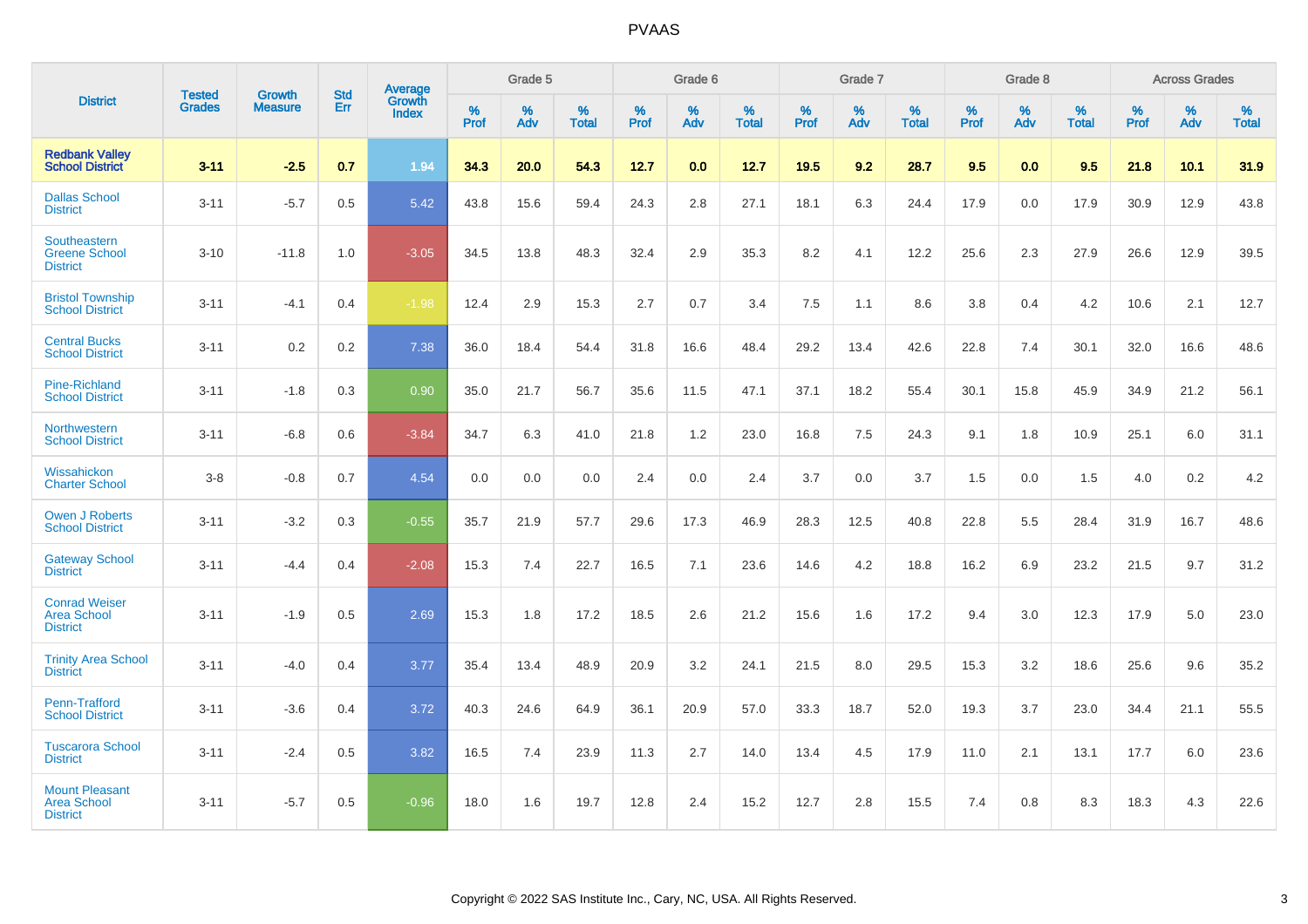|                                                                   |                                |                                 | <b>Std</b> | Average                       |           | Grade 5  |                   |           | Grade 6  |                   |           | Grade 7  |                   |           | Grade 8  |                   |           | <b>Across Grades</b> |                   |
|-------------------------------------------------------------------|--------------------------------|---------------------------------|------------|-------------------------------|-----------|----------|-------------------|-----------|----------|-------------------|-----------|----------|-------------------|-----------|----------|-------------------|-----------|----------------------|-------------------|
| <b>District</b>                                                   | <b>Tested</b><br><b>Grades</b> | <b>Growth</b><br><b>Measure</b> | Err        | <b>Growth</b><br><b>Index</b> | %<br>Prof | %<br>Adv | %<br><b>Total</b> | %<br>Prof | %<br>Adv | %<br><b>Total</b> | %<br>Prof | %<br>Adv | %<br><b>Total</b> | %<br>Prof | %<br>Adv | %<br><b>Total</b> | %<br>Prof | %<br>Adv             | %<br><b>Total</b> |
| <b>Redbank Valley</b><br><b>School District</b>                   | $3 - 11$                       | $-2.5$                          | 0.7        | 1.94                          | 34.3      | 20.0     | 54.3              | 12.7      | 0.0      | 12.7              | 19.5      | 9.2      | 28.7              | 9.5       | 0.0      | 9.5               | 21.8      | 10.1                 | 31.9              |
| Penn-Delco School<br><b>District</b>                              | $3 - 11$                       | $-4.5$                          | 0.4        | $-1.99$                       | 31.7      | 11.9     | 43.6              | 20.2      | 6.6      | 26.8              | 22.0      | 6.8      | 28.8              | 10.9      | 1.6      | 12.5              | 25.2      | 8.0                  | 33.2              |
| <b>Ringgold School</b><br><b>District</b>                         | $3 - 11$                       | $-4.9$                          | 0.5        | $-3.96$                       | 13.5      | 1.8      | 15.3              | 5.7       | 0.0      | 5.7               | 8.3       | 1.2      | 9.5               | 6.4       | 0.5      | 6.9               | 12.7      | 1.7                  | 14.4              |
| <b>Springfield School</b><br><b>District</b>                      | $3 - 11$                       | $-3.6$                          | 0.4        | $-2.60$                       | 35.0      | 20.1     | 55.1              | 30.6      | 7.7      | 38.4              | 35.8      | 10.7     | 46.5              | 26.0      | 12.6     | 38.6              | 33.8      | 18.4                 | 52.2              |
| <b>Penn Hills School</b><br><b>District</b>                       | $3 - 11$                       | $-4.0$                          | 0.5        | 1.96                          | 4.7       | 1.8      | 6.4               | 2.7       | 0.7      | 3.4               | 2.1       | 1.6      | 3.7               | 3.4       | 0.0      | 3.4               | 6.8       | 2.1                  | 8.9               |
| <b>Nazareth Area</b><br><b>School District</b>                    | $3 - 11$                       | $-2.2$                          | 0.4        | 3.03                          | 30.3      | 13.0     | 43.3              | 27.3      | 13.5     | 40.8              | 27.8      | 6.8      | 34.6              | 17.3      | 3.5      | 20.9              | 28.9      | 10.3                 | 39.2              |
| <b>Connellsville Area</b><br><b>School District</b>               | $3 - 11$                       | $-3.8$                          | 0.4        | $-0.77$                       | 19.0      | 7.5      | 26.5              | 10.8      | 3.6      | 14.3              | 9.5       | 2.4      | 11.9              | 9.4       | 2.2      | 11.6              | 15.5      | 4.5                  | 20.0              |
| <b>East Stroudsburg</b><br><b>Area School</b><br><b>District</b>  | $3 - 11$                       | $-4.6$                          | 0.5        | $-0.82$                       | 19.0      | 5.3      | 24.3              | 8.8       | 1.6      | 10.4              | 9.7       | 3.0      | 12.7              | 7.7       | 1.9      | 9.7               | 16.0      | 4.5                  | 20.5              |
| <b>Eastern Lebanon</b><br><b>County School</b><br><b>District</b> | $3 - 11$                       | $-3.3$                          | 0.5        | 2.09                          | 19.8      | 7.9      | 27.7              | 9.1       | 0.6      | 9.7               | 13.1      | 3.1      | 16.2              | 8.9       | 1.8      | 10.6              | 17.0      | 5.0                  | 22.0              |
| <b>Pottstown School</b><br><b>District</b>                        | $3 - 12$                       | $-5.0$                          | 0.5        | $-2.29$                       | 6.0       | 3.6      | 9.5               | 2.1       | 0.0      | 2.1               | 5.3       | 0.7      | 5.9               | 5.6       | 0.0      | 5.6               | 6.5       | 1.2                  | 7.7               |
| <b>Beaver Area</b><br><b>School District</b>                      | $3 - 10$                       | $-4.4$                          | 0.6        | 1.92                          | 36.2      | 23.8     | 60.0              | 37.3      | 28.8     | 66.1              | 22.6      | 13.0     | 35.6              | 17.1      | 7.2      | 24.3              | 29.2      | 25.6                 | 54.8              |
| <b>Greensburg Salem</b><br><b>School District</b>                 | $3 - 11$                       | $-3.8$                          | 0.5        | $-1.81$                       | 31.1      | 7.9      | 39.0              | 12.0      | 1.2      | 13.2              | 16.5      | 3.8      | 20.3              | 17.6      | 4.6      | 22.2              | 20.7      | 7.4                  | 28.2              |
| Susquehanna<br><b>Township School</b><br><b>District</b>          | $3 - 12$                       | $-3.4$                          | 0.5        | 0.05                          | 13.7      | 3.7      | 17.4              | 3.0       | 0.5      | 3.5               | 6.2       | 2.3      | 8.5               | 9.8       | 0.5      | 10.3              | 11.5      | 3.0                  | 14.4              |
| <b>York Suburban</b><br><b>School District</b>                    | $3 - 11$                       | $-1.0$                          | 0.5        | 6.95                          | 28.6      | 23.2     | 51.7              | 17.1      | 6.5      | 23.6              | 23.6      | 15.3     | 38.9              | 20.6      | 9.2      | 29.9              | 27.3      | 17.9                 | 45.3              |
| <b>Pleasant Valley</b><br><b>School District</b>                  | $3 - 11$                       | $-2.3$                          | 0.4        | 2.77                          | 20.4      | 6.2      | 26.6              | 17.4      | 2.3      | 19.7              | 23.2      | 3.5      | 26.8              | 8.3       | 3.2      | 11.5              | 20.4      | 5.0                  | 25.4              |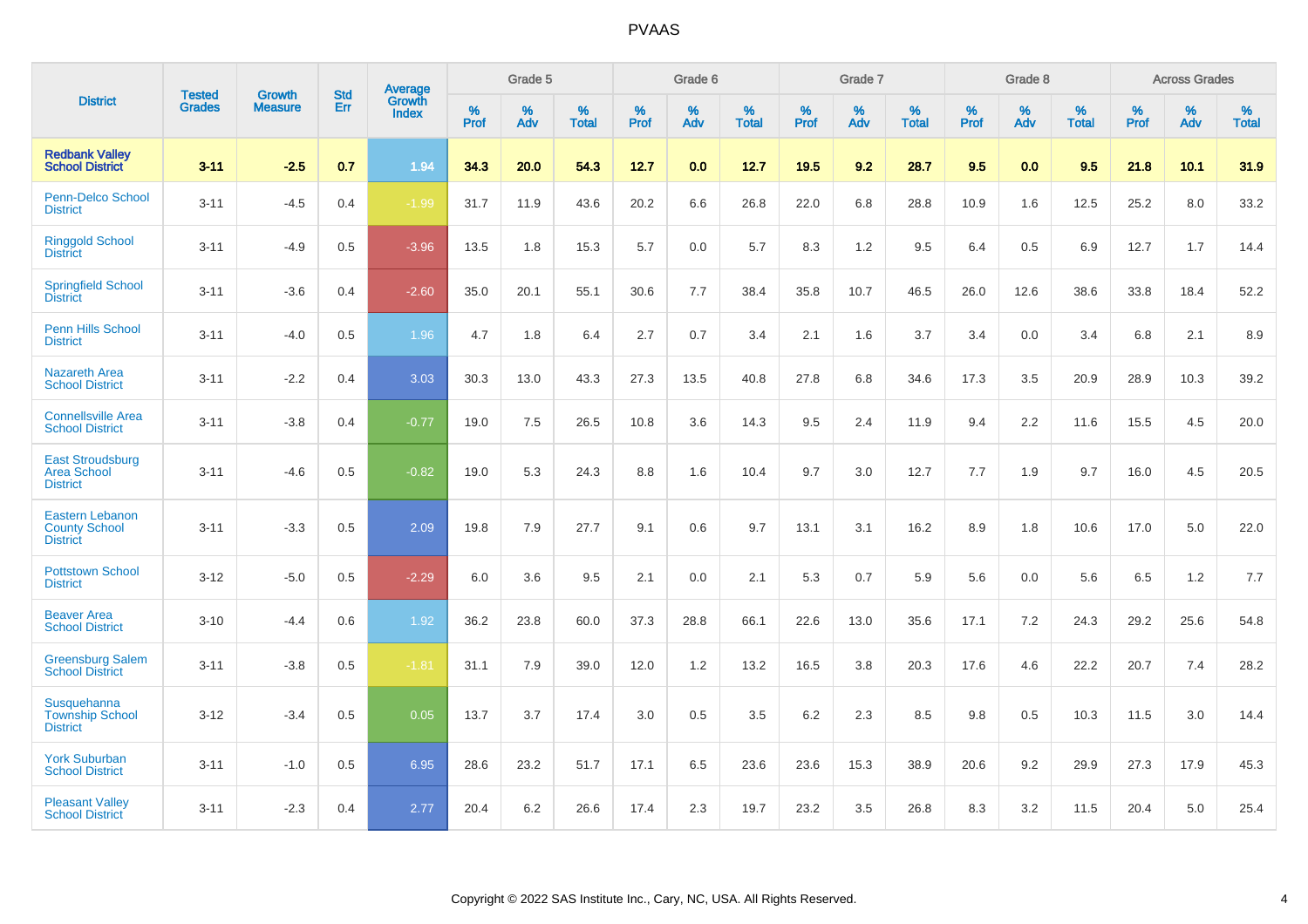|                                                             |                                | <b>Growth</b>  | <b>Std</b> | Average                |              | Grade 5  |                      |              | Grade 6     |                      |              | Grade 7  |                      |              | Grade 8     |                      |              | <b>Across Grades</b> |                      |
|-------------------------------------------------------------|--------------------------------|----------------|------------|------------------------|--------------|----------|----------------------|--------------|-------------|----------------------|--------------|----------|----------------------|--------------|-------------|----------------------|--------------|----------------------|----------------------|
| <b>District</b>                                             | <b>Tested</b><br><b>Grades</b> | <b>Measure</b> | Err        | Growth<br><b>Index</b> | $\%$<br>Prof | %<br>Adv | $\%$<br><b>Total</b> | $\%$<br>Prof | $\%$<br>Adv | $\%$<br><b>Total</b> | $\%$<br>Prof | %<br>Adv | $\%$<br><b>Total</b> | $\%$<br>Prof | $\%$<br>Adv | $\%$<br><b>Total</b> | $\%$<br>Prof | $\%$<br>Adv          | $\%$<br><b>Total</b> |
| <b>Redbank Vallev</b><br><b>School District</b>             | $3 - 11$                       | $-2.5$         | 0.7        | 1.94                   | 34.3         | 20.0     | 54.3                 | 12.7         | 0.0         | 12.7                 | 19.5         | 9.2      | 28.7                 | 9.5          | 0.0         | 9.5                  | 21.8         | 10.1                 | 31.9                 |
| <b>Crestwood School</b><br><b>District</b>                  | $3 - 11$                       | $-2.8$         | 0.5        | 3.04                   | 19.1         | 5.6      | 24.7                 | 24.3         | 7.7         | 32.0                 | 21.0         | 8.7      | 29.7                 | 19.0         | 6.6         | 25.6                 | 23.4         | 8.3                  | 31.7                 |
| <b>Pennsbury School</b><br><b>District</b>                  | $3 - 11$                       | $-2.3$         | 0.3        | 0.78                   | 32.1         | 19.0     | 51.1                 | 23.0         | 10.9        | 34.0                 | 19.4         | 7.0      | 26.4                 | 15.8         | 9.8         | 25.6                 | 26.7         | 15.5                 | 42.2                 |
| <b>Neshaminy School</b><br><b>District</b>                  | $3 - 11$                       | $-0.6$         | 0.3        | 4.21                   | 26.6         | 8.4      | 35.0                 | 18.4         | 3.5         | 21.9                 | 21.1         | 6.5      | 27.6                 | 17.0         | 5.4         | 22.4                 | 24.8         | 10.8                 | 35.6                 |
| <b>Plum Borough</b><br><b>School District</b>               | $3 - 11$                       | $-3.1$         | 0.4        | 3.08                   | 34.5         | 8.4      | 42.9                 | 32.3         | 19.5        | 51.8                 | 22.5         | 13.0     | 35.5                 | 17.6         | 4.3         | 21.9                 | 28.8         | 15.8                 | 44.6                 |
| Jefferson-Morgan<br><b>School District</b>                  | $3 - 10$                       | $-0.4$         | 0.8        | 4.12                   | 7.1          | 1.4      | 8.6                  | 23.6         | 0.0         | 23.6                 | 10.9         | 3.6      | 14.6                 | 24.4         | 2.2         | 26.7                 | 17.1         | 4.8                  | 21.9                 |
| <b>Tacony Academy</b><br><b>Charter School</b>              | $3 - 11$                       | $-3.3$         | 0.8        | 3.79                   | 4.1          | 1.4      | 5.5                  | 2.9          | 0.0         | 2.9                  | 6.8          | 0.0      | 6.8                  | 5.7          | 2.9         | 8.6                  | 5.0          | 1.0                  | 6.0                  |
| <b>Philadelphia City</b><br><b>School District</b>          | $3 - 12$                       | $-0.5$         | 0.2        | 3.67                   | 8.4          | 4.9      | 13.3                 | 9.6          | 3.1         | 12.7                 | 10.6         | 4.5      | 15.1                 | 5.0          | 4.4         | 9.4                  | 9.8          | 5.2                  | 15.0                 |
| <b>North Penn School</b><br><b>District</b>                 | $3 - 11$                       | 0.9            | 0.2        | 9.59                   | 30.6         | 14.1     | 44.6                 | 25.7         | 14.1        | 39.7                 | 29.4         | 8.8      | 38.2                 | 25.4         | 7.7         | 33.2                 | 29.6         | 14.0                 | 43.7                 |
| <b>Whitehall-Coplay</b><br><b>School District</b>           | $3 - 11$                       | $-3.3$         | 0.4        | $-2.64$                | 23.4         | 6.6      | 30.0                 | 12.7         | 1.9         | 14.7                 | 11.1         | 2.5      | 13.6                 | 10.5         | 3.2         | 13.7                 | 18.5         | 4.9                  | 23.5                 |
| Downingtown Area<br><b>School District</b>                  | $3 - 11$                       | $-1.3$         | 0.3        | 5.44                   | 40.5         | 24.2     | 64.7                 | 28.9         | 24.6        | 53.5                 | 31.4         | 21.1     | 52.5                 | 27.1         | 28.6        | 55.7                 | 36.8         | 25.9                 | 62.7                 |
| <b>Manheim</b><br><b>Township School</b><br><b>District</b> | $3 - 12$                       | $-0.7$         | 0.3        | 6.38                   | 29.8         | 17.1     | 46.9                 | 33.2         | 23.2        | 56.3                 | 28.9         | 9.6      | 38.6                 | 18.1         | 11.2        | 29.3                 | 28.7         | 21.3                 | 49.9                 |
| <b>Shippensburg Area</b><br><b>School District</b>          | $3 - 11$                       | $-3.6$         | 0.4        | 1.09                   | 18.3         | 13.7     | 32.0                 | 12.9         | 4.2         | 17.0                 | 13.4         | 2.4      | 15.8                 | 13.6         | 4.0         | 17.7                 | 17.3         | 7.6                  | 24.9                 |
| <b>Interboro School</b><br><b>District</b>                  | $3 - 12$                       | $-3.0$         | 0.4        | 0.02                   | 13.5         | 2.2      | 15.8                 | 11.8         | 2.4         | 14.2                 | 14.4         | 3.4      | 17.8                 | 10.7         | 2.1         | 12.8                 | 16.4         | 3.1                  | 19.6                 |
| <b>Burgettstown Area</b><br><b>School District</b>          | $3 - 11$                       | $-6.3$         | 0.7        | $-3.35$                | 16.9         | 2.6      | 19.5                 | 15.4         | 0.0         | 15.4                 | 3.6          | 2.4      | 6.0                  | 9.3          | 4.0         | 13.3                 | 15.1         | 3.7                  | 18.9                 |
| <b>Yough School</b><br><b>District</b>                      | $3 - 10$                       | $-4.9$         | 0.6        | $-3.11$                | 19.1         | 5.3      | 24.4                 | 17.8         | 5.2         | 23.0                 | 16.5         | 1.0      | 17.5                 | 6.6          | 0.8         | 7.4                  | 19.1         | 4.3                  | 23.4                 |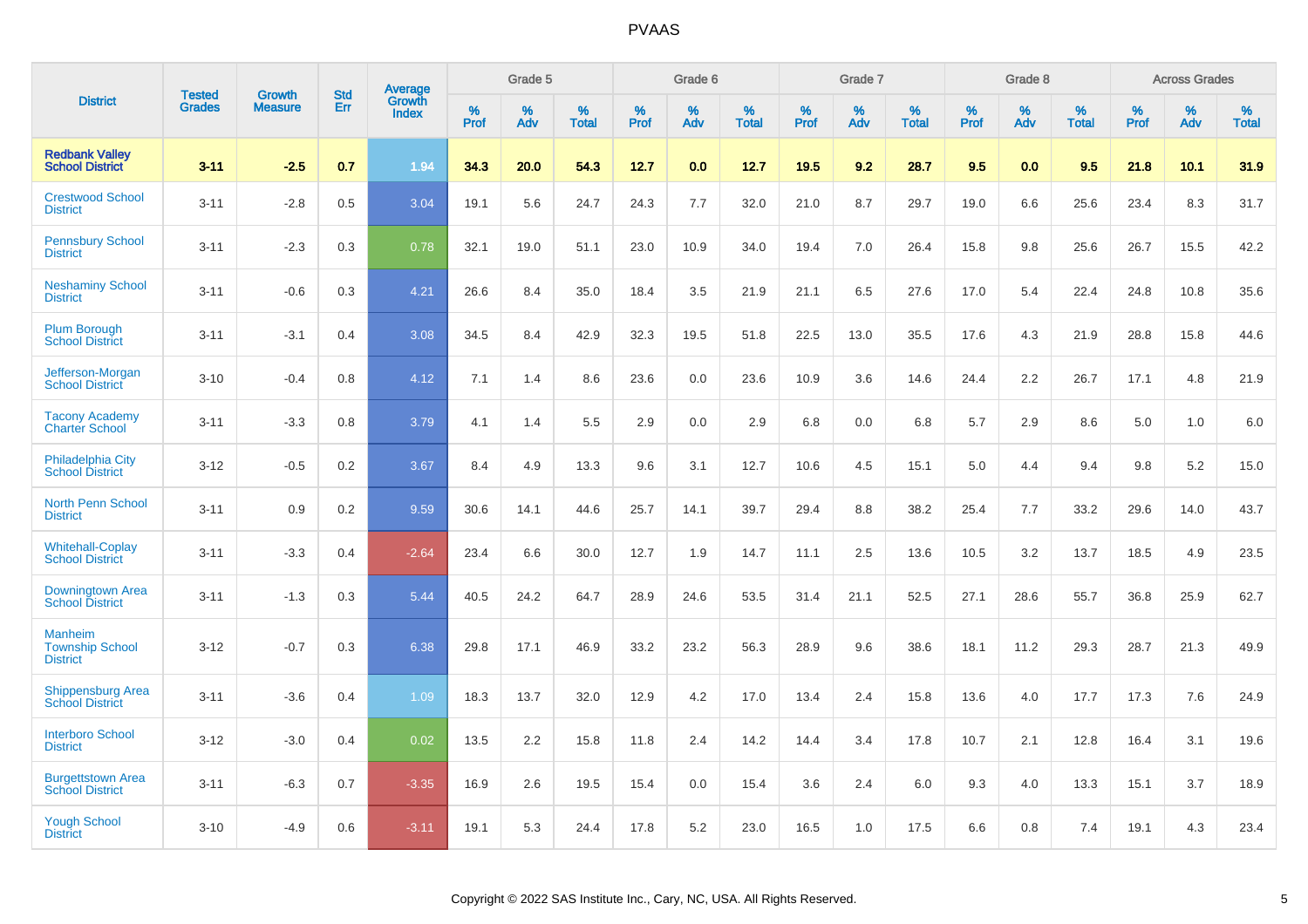|                                                        | <b>Tested</b> | <b>Growth</b>  | <b>Std</b> | Average                |              | Grade 5  |                   |              | Grade 6  |                   |              | Grade 7  |                   |              | Grade 8  |                   |              | <b>Across Grades</b> |                   |
|--------------------------------------------------------|---------------|----------------|------------|------------------------|--------------|----------|-------------------|--------------|----------|-------------------|--------------|----------|-------------------|--------------|----------|-------------------|--------------|----------------------|-------------------|
| <b>District</b>                                        | <b>Grades</b> | <b>Measure</b> | Err        | Growth<br><b>Index</b> | $\%$<br>Prof | %<br>Adv | %<br><b>Total</b> | $\%$<br>Prof | %<br>Adv | %<br><b>Total</b> | $\%$<br>Prof | %<br>Adv | %<br><b>Total</b> | $\%$<br>Prof | %<br>Adv | %<br><b>Total</b> | $\%$<br>Prof | %<br>Adv             | %<br><b>Total</b> |
| <b>Redbank Valley</b><br><b>School District</b>        | $3 - 11$      | $-2.5$         | 0.7        | 1.94                   | 34.3         | 20.0     | 54.3              | 12.7         | 0.0      | 12.7              | 19.5         | 9.2      | 28.7              | 9.5          | 0.0      | 9.5               | 21.8         | 10.1                 | 31.9              |
| <b>Phoenixville Area</b><br><b>School District</b>     | $3 - 11$      | $-3.6$         | 0.4        | 4.13                   | 37.1         | 16.7     | 53.8              | 17.6         | 8.6      | 26.1              | 18.6         | 3.8      | 22.5              | 13.4         | 3.6      | 17.0              | 25.5         | 11.8                 | 37.3              |
| Philipsburg-<br>Osceola Area<br><b>School District</b> | $3 - 11$      | $-4.9$         | 0.6        | 0.04                   | 35.5         | 10.5     | 46.0              | 27.8         | 7.4      | 35.2              | 23.0         | 3.2      | 26.2              | 15.6         | 5.2      | 20.8              | 27.5         | 12.4                 | 40.0              |
| <b>Blackhawk School</b><br><b>District</b>             | $3 - 11$      | $-1.6$         | 0.5        | 4.57                   | 38.0         | 8.8      | 46.7              | 28.3         | 8.8      | 37.1              | 27.3         | 7.4      | 34.8              | 13.5         | 1.7      | 15.2              | 28.7         | 9.2                  | 37.8              |
| <b>Riverview School</b><br><b>District</b>             | $3 - 11$      | $-6.6$         | 0.8        | $-0.07$                | 28.8         | 5.8      | 34.6              | 29.9         | 9.1      | 39.0              | 21.7         | 3.3      | 25.0              | 12.7         | 5.1      | 17.7              | 25.8         | 15.0                 | 40.8              |
| <b>Laurel Highlands</b><br><b>School District</b>      | $3 - 11$      | $-4.3$         | 0.5        | $-1.98$                | 13.3         | 5.7      | 19.0              | 9.7          | 7.1      | 16.8              | 11.0         | 3.9      | 15.0              | 12.6         | 4.8      | 17.5              | 17.1         | 7.0                  | 24.1              |
| <b>North Hills School</b><br><b>District</b>           | $3 - 11$      | $-3.1$         | 0.4        | $-1.31$                | 34.1         | 14.0     | 48.1              | 30.1         | 11.4     | 41.5              | 28.1         | 11.5     | 39.6              | 21.9         | 9.6      | 31.5              | 30.4         | 13.8                 | 44.2              |
| <b>Hopewell Area</b><br><b>School District</b>         | $3 - 11$      | $-1.6$         | 0.5        | 4.04                   | 31.1         | 8.2      | 39.3              | 28.6         | 11.8     | 40.3              | 18.7         | 4.5      | 23.1              | 12.5         | 2.5      | 15.0              | 23.5         | 8.4                  | 32.0              |
| <b>Governor Mifflin</b><br><b>School District</b>      | $3 - 11$      | $-1.6$         | 0.4        | 2.23                   | 20.4         | 9.3      | 29.6              | 18.8         | 4.8      | 23.6              | 20.6         | 3.2      | 23.7              | 11.2         | 2.2      | 13.4              | 20.0         | 7.5                  | 27.4              |
| <b>Bethlehem-Center</b><br><b>School District</b>      | $3 - 10$      | $-6.4$         | 0.7        | $-0.87$                | 5.6          | 1.4      | 6.9               | 0.0          | 0.0      | 0.0               | 4.0          | 0.0      | 4.0               | 3.2          | 1.6      | 4.8               | 9.6          | 3.9                  | 13.6              |
| <b>West Chester Area</b><br><b>School District</b>     | $3 - 11$      | $-1.3$         | 0.3        | 6.72                   | 35.0         | 18.9     | 53.9              | 29.1         | 9.5      | 38.7              | 26.7         | 11.1     | 37.8              | 22.1         | 13.0     | 35.1              | 32.0         | 17.9                 | 49.8              |
| <b>Central Dauphin</b><br><b>School District</b>       | $3 - 11$      | $-0.5$         | 0.2        | 4.10                   | 22.0         | 11.6     | 33.6              | 14.9         | 2.6      | 17.4              | 14.8         | 7.0      | 21.8              | 12.5         | 4.2      | 16.7              | 19.3         | 7.8                  | 27.1              |
| <b>Central Valley</b><br><b>School District</b>        | $3 - 10$      | $-3.2$         | 0.5        | 2.71                   | 24.6         | 4.9      | 29.6              | 22.1         | 2.2      | 24.3              | 20.3         | 7.2      | 27.4              | 20.4         | 8.0      | 28.5              | 26.6         | 9.0                  | 35.6              |
| <b>Norristown Area</b><br><b>School District</b>       | $3 - 12$      | $-2.3$         | 0.4        | 0.04                   | 10.2         | 0.6      | 10.8              | 9.0          | 1.1      | 10.0              | 9.3          | 1.3      | 10.7              | 7.4          | 3.0      | 10.4              | 11.0         | 1.9                  | 13.0              |
| Northern Lebanon<br><b>School District</b>             | $3 - 11$      | $-3.8$         | 0.5        | $-1.80$                | 30.5         | 8.6      | 39.1              | 12.8         | 0.8      | 13.6              | 8.1          | 2.7      | 10.8              | 7.2          | 0.6      | 7.8               | 19.9         | 7.9                  | 27.9              |
| Renaissance<br><b>Academy Charter</b><br>School        | $3 - 11$      | $-5.7$         | 0.7        | $-3.32$                | 16.7         | 11.1     | 27.8              | 19.2         | 4.1      | 23.3              | 20.0         | 1.3      | 21.3              | 10.1         | 7.2      | 17.4              | 18.7         | 5.7                  | 24.4              |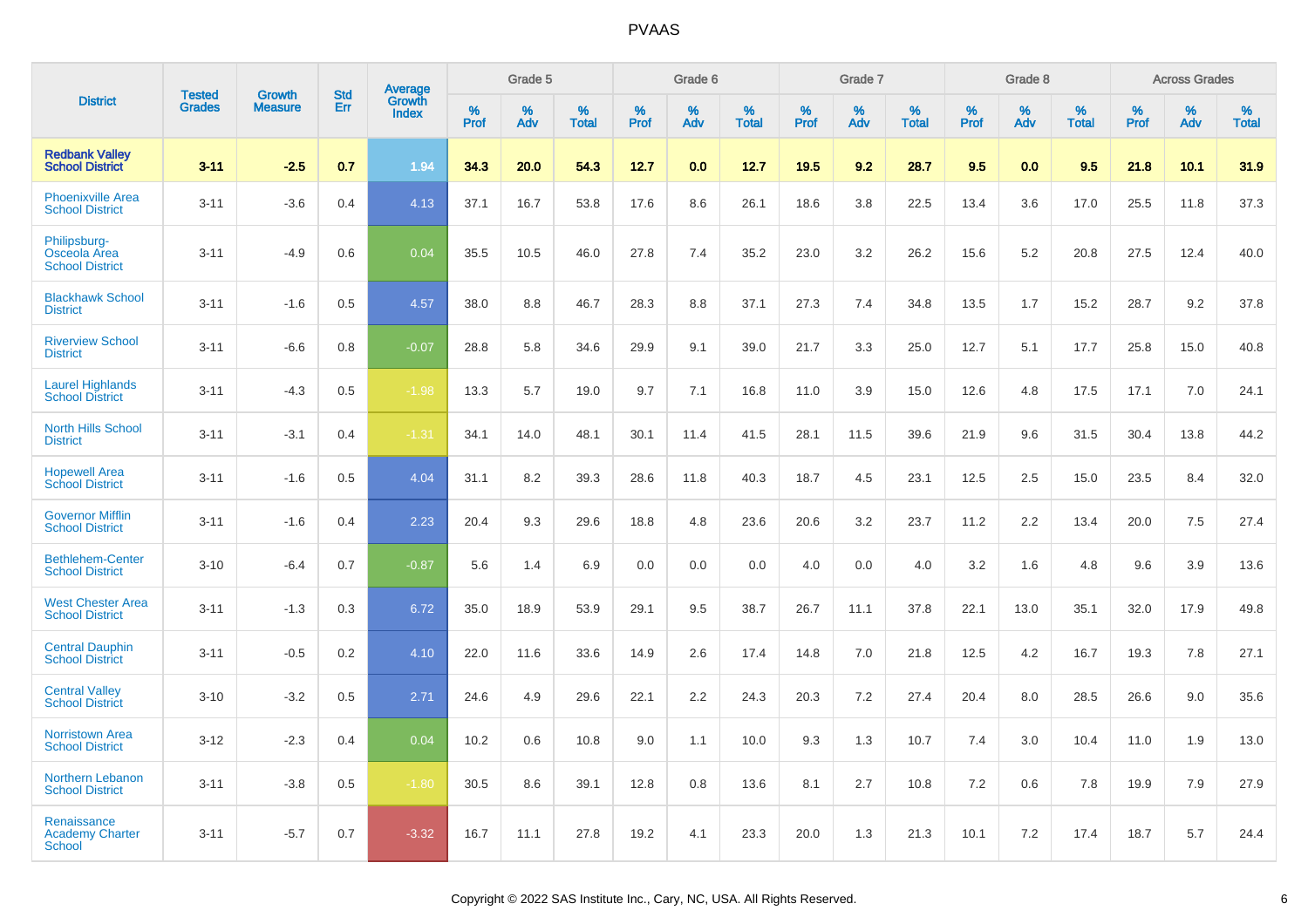|                                                      |                                |                                 | <b>Std</b> | <b>Average</b>         |           | Grade 5  |                   |           | Grade 6  |                   |           | Grade 7  |                   |           | Grade 8  |                   |           | <b>Across Grades</b> |            |
|------------------------------------------------------|--------------------------------|---------------------------------|------------|------------------------|-----------|----------|-------------------|-----------|----------|-------------------|-----------|----------|-------------------|-----------|----------|-------------------|-----------|----------------------|------------|
| <b>District</b>                                      | <b>Tested</b><br><b>Grades</b> | <b>Growth</b><br><b>Measure</b> | Err        | Growth<br><b>Index</b> | %<br>Prof | %<br>Adv | %<br><b>Total</b> | %<br>Prof | %<br>Adv | %<br><b>Total</b> | %<br>Prof | %<br>Adv | %<br><b>Total</b> | %<br>Prof | %<br>Adv | %<br><b>Total</b> | %<br>Prof | %<br>Adv             | %<br>Total |
| <b>Redbank Valley</b><br><b>School District</b>      | $3 - 11$                       | $-2.5$                          | 0.7        | 1.94                   | 34.3      | 20.0     | 54.3              | 12.7      | 0.0      | 12.7              | 19.5      | 9.2      | 28.7              | 9.5       | 0.0      | 9.5               | 21.8      | 10.1                 | 31.9       |
| Mt Lebanon<br><b>School District</b>                 | $3 - 11$                       | $-2.1$                          | 0.4        | 4.72                   | 39.7      | 34.6     | 74.3              | 42.0      | 15.7     | 57.7              | 32.6      | 20.7     | 53.3              | 31.6      | 17.4     | 49.1              | 36.2      | 29.4                 | 65.5       |
| <b>Chartiers Valley</b><br><b>School District</b>    | $3 - 11$                       | $-2.3$                          | 0.4        | 1.51                   | 33.8      | 14.7     | 48.5              | 16.8      | 5.3      | 22.1              | 15.6      | 7.4      | 22.9              | 10.8      | 4.2      | 15.1              | 23.4      | 11.6                 | 35.0       |
| <b>Ridley School</b><br><b>District</b>              | $3 - 12$                       | $-1.6$                          | 0.3        | 0.71                   | 24.4      | 10.9     | 35.3              | 16.6      | 2.2      | 18.8              | 11.2      | 6.6      | 17.8              | 12.6      | 6.5      | 19.1              | 19.6      | 9.1                  | 28.7       |
| <b>Council Rock</b><br><b>School District</b>        | $3 - 11$                       | $-0.6$                          | 0.2        | 4.05                   | 30.5      | 16.8     | 47.3              | 33.6      | 14.1     | 47.6              | 27.3      | 16.1     | 43.4              | 21.3      | 13.1     | 34.4              | 31.0      | 18.6                 | 49.7       |
| <b>Tri-Valley School</b><br><b>District</b>          | $3 - 10$                       | $-6.5$                          | 0.8        | $-1.14$                | 13.2      | 2.4      | 15.7              | 13.2      | 0.0      | 13.2              | 7.3       | 0.0      | 7.3               | 2.4       | 7.3      | 9.8               | 15.8      | 3.7                  | 19.4       |
| <b>School Lane</b><br><b>Charter School</b>          | $3 - 11$                       | $-4.8$                          | 0.7        | 0.49                   | 26.9      | 7.5      | 34.3              | 11.9      | 1.7      | 13.6              | 7.0       | 2.8      | 9.9               | 18.8      | 3.1      | 21.9              | 21.0      | 6.5                  | 27.5       |
| Octorara Area<br><b>School District</b>              | $3 - 11$                       | $-2.8$                          | 0.6        | 1.31                   | 25.9      | 6.5      | 32.4              | 17.5      | 4.2      | 21.7              | 13.9      | 0.0      | 13.9              | 10.2      | 0.0      | 10.2              | 21.2      | 4.1                  | 25.4       |
| <b>Pottsgrove School</b><br><b>District</b>          | $3 - 11$                       | $-3.5$                          | 0.4        | $-0.89$                | 27.2      | 6.5      | 33.7              | 10.2      | 5.4      | 15.6              | 21.6      | 4.1      | 25.7              | 9.8       | 1.6      | 11.4              | 19.2      | 4.4                  | 23.5       |
| <b>Wilson School</b><br><b>District</b>              | $3 - 12$                       | $-3.7$                          | 0.5        | $-3.10$                | 27.9      | 12.6     | 40.5              | 24.6      | 4.2      | 28.8              | 19.9      | 7.0      | 26.9              | 13.0      | 9.8      | 22.8              | 28.3      | 14.3                 | 42.6       |
| <b>Marple Newtown</b><br><b>School District</b>      | $3 - 11$                       | $-3.4$                          | 0.4        | $-1.81$                | 36.2      | 21.4     | 57.6              | 31.7      | 20.2     | 51.9              | 27.1      | 8.3      | 35.4              | 20.5      | 6.0      | 26.5              | 32.9      | 20.2                 | 53.1       |
| <b>Morrisville Borough</b><br><b>School District</b> | $3 - 11$                       | $-6.7$                          | 0.9        | $-1.42$                | 9.8       | 0.0      | 9.8               | 1.9       | 0.0      | 1.9               | 3.9       | 0.0      | 3.9               | 0.0       | 0.0      | 0.0               | 5.1       | 0.6                  | 5.7        |
| Charleroi School<br><b>District</b>                  | $3 - 11$                       | $-4.8$                          | 0.6        | 2.44                   | 10.8      | 1.0      | 11.8              | 13.1      | 0.0      | 13.1              | 8.5       | 3.8      | 12.3              | 11.6      | 1.0      | 12.6              | 12.5      | 2.4                  | 14.9       |
| <b>Carmichaels Area</b><br><b>School District</b>    | $3 - 10$                       | $-5.5$                          | 0.7        | 1.91                   | 13.8      | 1.2      | 15.0              | 1.5       | 0.0      | 1.5               | 3.0       | 3.0      | 6.0               | 6.8       | 0.0      | 6.8               | 11.3      | 2.2                  | 13.4       |
| <b>Berwick Area</b><br><b>School District</b>        | $3 - 11$                       | $-3.7$                          | 0.5        | $-0.18$                | 17.8      | 6.3      | 24.1              | 18.3      | 3.0      | 21.3              | 16.8      | 3.2      | 20.0              | 12.0      | 2.0      | 14.0              | 20.4      | 9.0                  | 29.4       |
| <b>Tyrone Area</b><br><b>School District</b>         | $3 - 12$                       | $-0.7$                          | 0.5        | 4.35                   | 18.0      | 3.8      | 21.8              | 12.4      | 4.6      | 17.0              | 18.0      | 2.5      | 20.5              | 12.4      | 5.3      | 17.7              | 20.5      | 8.1                  | 28.6       |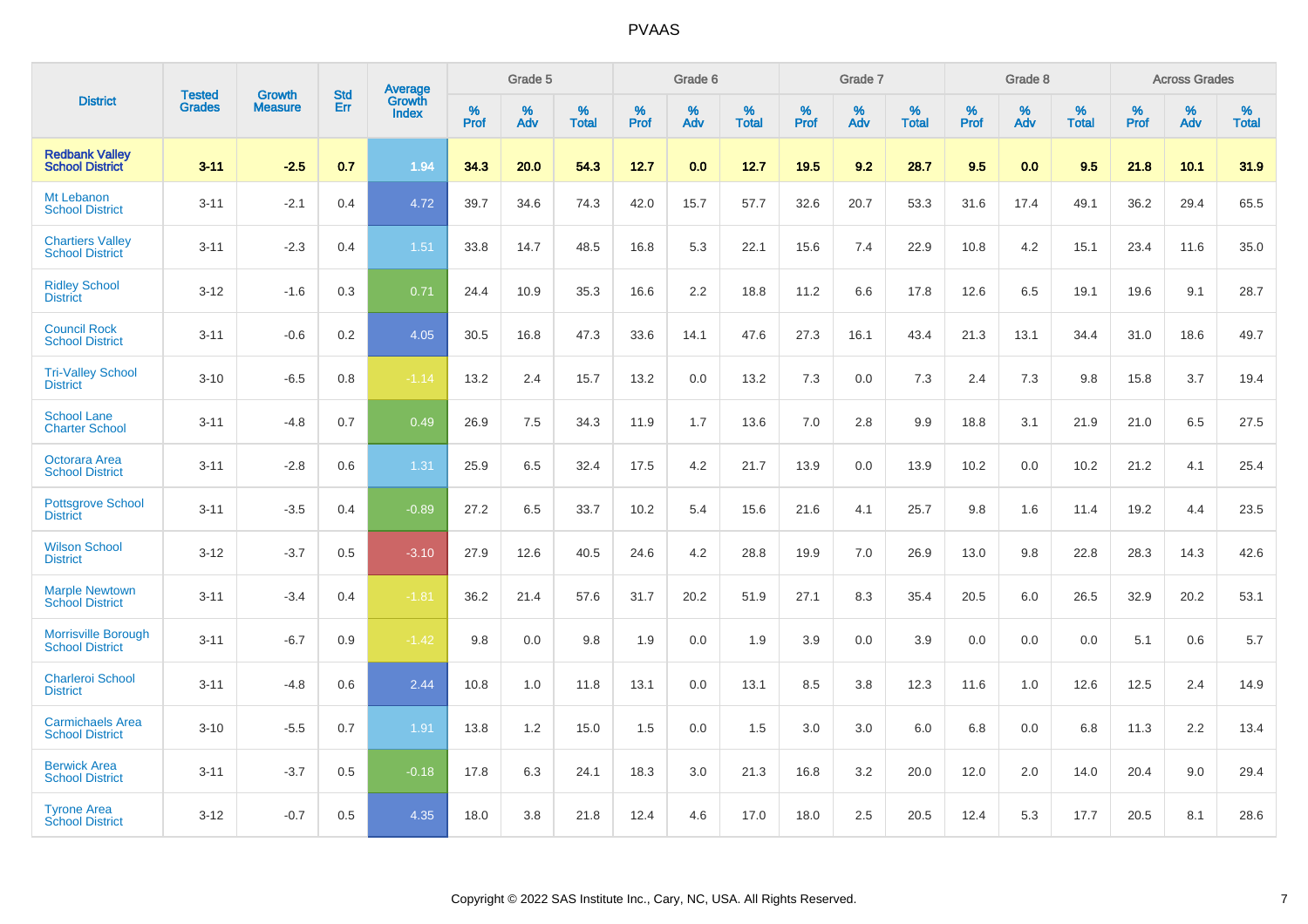|                                                                            | <b>Tested</b> | <b>Growth</b>  | <b>Std</b> | Average                |              | Grade 5  |                   |              | Grade 6  |                   |              | Grade 7  |                   |              | Grade 8  |                   |              | <b>Across Grades</b> |                   |
|----------------------------------------------------------------------------|---------------|----------------|------------|------------------------|--------------|----------|-------------------|--------------|----------|-------------------|--------------|----------|-------------------|--------------|----------|-------------------|--------------|----------------------|-------------------|
| <b>District</b>                                                            | <b>Grades</b> | <b>Measure</b> | Err        | Growth<br><b>Index</b> | $\%$<br>Prof | %<br>Adv | %<br><b>Total</b> | $\%$<br>Prof | %<br>Adv | %<br><b>Total</b> | $\%$<br>Prof | %<br>Adv | %<br><b>Total</b> | $\%$<br>Prof | %<br>Adv | %<br><b>Total</b> | $\%$<br>Prof | %<br>Adv             | %<br><b>Total</b> |
| <b>Redbank Valley</b><br><b>School District</b>                            | $3 - 11$      | $-2.5$         | 0.7        | 1.94                   | 34.3         | 20.0     | 54.3              | 12.7         | 0.0      | 12.7              | 19.5         | 9.2      | 28.7              | 9.5          | 0.0      | 9.5               | 21.8         | 10.1                 | 31.9              |
| <b>Maritime Academy</b><br><b>Charter School</b>                           | $3 - 10$      | $-3.7$         | 0.6        | 1.10                   | 3.5          | 1.2      | 4.7               | 1.2          | 3.6      | 4.8               | 7.9          | 5.6      | 13.5              | 3.3          | 0.0      | 3.3               | 4.6          | 2.1                  | 6.7               |
| <b>Uniontown Area</b><br><b>School District</b>                            | $3 - 11$      | $-4.0$         | 0.6        | $-0.51$                | 17.1         | 3.8      | 21.0              | 18.7         | 3.7      | 22.4              | 6.5          | 0.9      | 7.5               | 0.0          | 0.0      | 0.0               | 15.0         | 4.4                  | 19.3              |
| <b>Souderton Area</b><br><b>School District</b>                            | $3 - 11$      | 0.8            | 0.3        | 7.15                   | 35.8         | 26.1     | 61.9              | 29.8         | 8.6      | 38.4              | 30.6         | 10.4     | 41.0              | 24.3         | 4.2      | 28.5              | 30.8         | 18.3                 | 49.1              |
| <b>Erie City School</b><br><b>District</b>                                 | $3 - 12$      | $-1.7$         | 0.3        | 1.03                   | 7.6          | 2.4      | 10.0              | 2.9          | 0.5      | 3.4               | 5.9          | 1.6      | 7.4               | 5.2          | 0.3      | 5.5               | 6.4          | 1.4                  | 7.8               |
| <b>Clearfield Area</b><br><b>School District</b>                           | $3 - 10$      | $-3.9$         | 0.5        | $-2.41$                | 16.5         | 3.3      | 19.8              | 4.7          | 1.6      | 6.3               | 9.3          | 0.8      | 10.1              | 6.3          | 3.5      | 9.8               | 12.1         | 2.5                  | 14.6              |
| <b>Chester Charter</b><br><b>Scholars Academy</b><br><b>Charter School</b> | $3 - 12$      | $-3.3$         | 0.8        | 2.00                   | 0.0          | 0.0      | 0.0               | 2.1          | 0.0      | 2.1               | 6.2          | 0.0      | 6.2               | 0.0          | 0.0      | 0.0               | 1.8          | 0.4                  | 2.2               |
| <b>Hampton Township</b><br><b>School District</b>                          | $3 - 11$      | 0.5            | 0.4        | 5.96                   | 33.5         | 35.2     | 68.7              | 30.6         | 12.9     | 43.6              | 33.3         | 26.9     | 60.2              | 33.0         | 21.4     | 54.3              | 33.4         | 29.9                 | 63.3              |
| <b>Boyertown Area</b><br><b>School District</b>                            | $3 - 11$      | $-2.5$         | 0.3        | 1.59                   | 29.0         | 8.5      | 37.4              | 24.6         | 4.6      | 29.2              | 28.2         | 14.4     | 42.6              | 24.8         | 6.0      | 30.8              | 29.1         | 9.0                  | 38.2              |
| <b>Brentwood</b><br><b>Borough School</b><br><b>District</b>               | $3 - 11$      | $-2.3$         | 0.7        | 3.94                   | 25.6         | 4.6      | 30.2              | 8.5          | 2.4      | 11.0              | 9.2          | 0.0      | 9.2               | 19.4         | 1.4      | 20.8              | 19.6         | 5.3                  | 24.9              |
| <b>Scranton School</b><br><b>District</b>                                  | $3 - 12$      | $-3.3$         | 0.5        | $-1.47$                | 10.4         | 0.8      | 11.2              | 2.1          | 1.3      | 3.4               | 3.7          | 1.1      | 4.8               | 3.4          | 2.3      | 5.7               | 7.0          | 1.7                  | 8.6               |
| <b>Colonial School</b><br><b>District</b>                                  | $3 - 11$      | $-0.9$         | 0.3        | 2.48                   | 32.7         | 27.3     | 60.0              | 35.6         | 15.3     | 50.9              | 29.4         | 16.8     | 46.2              | 21.2         | 15.0     | 36.2              | 31.5         | 21.3                 | 52.8              |
| <b>Reynolds School</b><br><b>District</b>                                  | $3 - 10$      | $-3.3$         | 0.8        | 0.34                   | 13.0         | 1.4      | 14.5              | 18.2         | 1.3      | 19.5              | 14.0         | 10.0     | 24.0              | 11.8         | 1.5      | 13.2              | 15.2         | 2.8                  | 18.0              |
| <b>Ligonier Valley</b><br><b>School District</b>                           | $3 - 11$      | $-3.6$         | 0.7        | 1.35                   | 14.6         | 3.7      | 18.3              | 16.5         | 0.0      | 16.5              | 12.3         | 0.0      | 12.3              | 6.9          | 0.0      | 6.9               | 17.2         | 2.9                  | 20.0              |
| <b>North Pocono</b><br><b>School District</b>                              | $3 - 11$      | $-3.6$         | 0.6        | 0.08                   | 34.1         | 6.2      | 40.3              | 12.8         | 1.8      | 14.7              | 24.2         | 8.3      | 32.5              | 19.3         | 7.9      | 27.2              | 27.9         | 10.4                 | 38.3              |
| <b>Lower Dauphin</b><br><b>School District</b>                             | $3 - 11$      | $-1.8$         | 0.4        | 2.03                   | 29.8         | 22.8     | 52.6              | 23.7         | 4.8      | 28.5              | 22.0         | 6.4      | 28.4              | 18.6         | 9.5      | 28.0              | 25.6         | 14.4                 | 39.9              |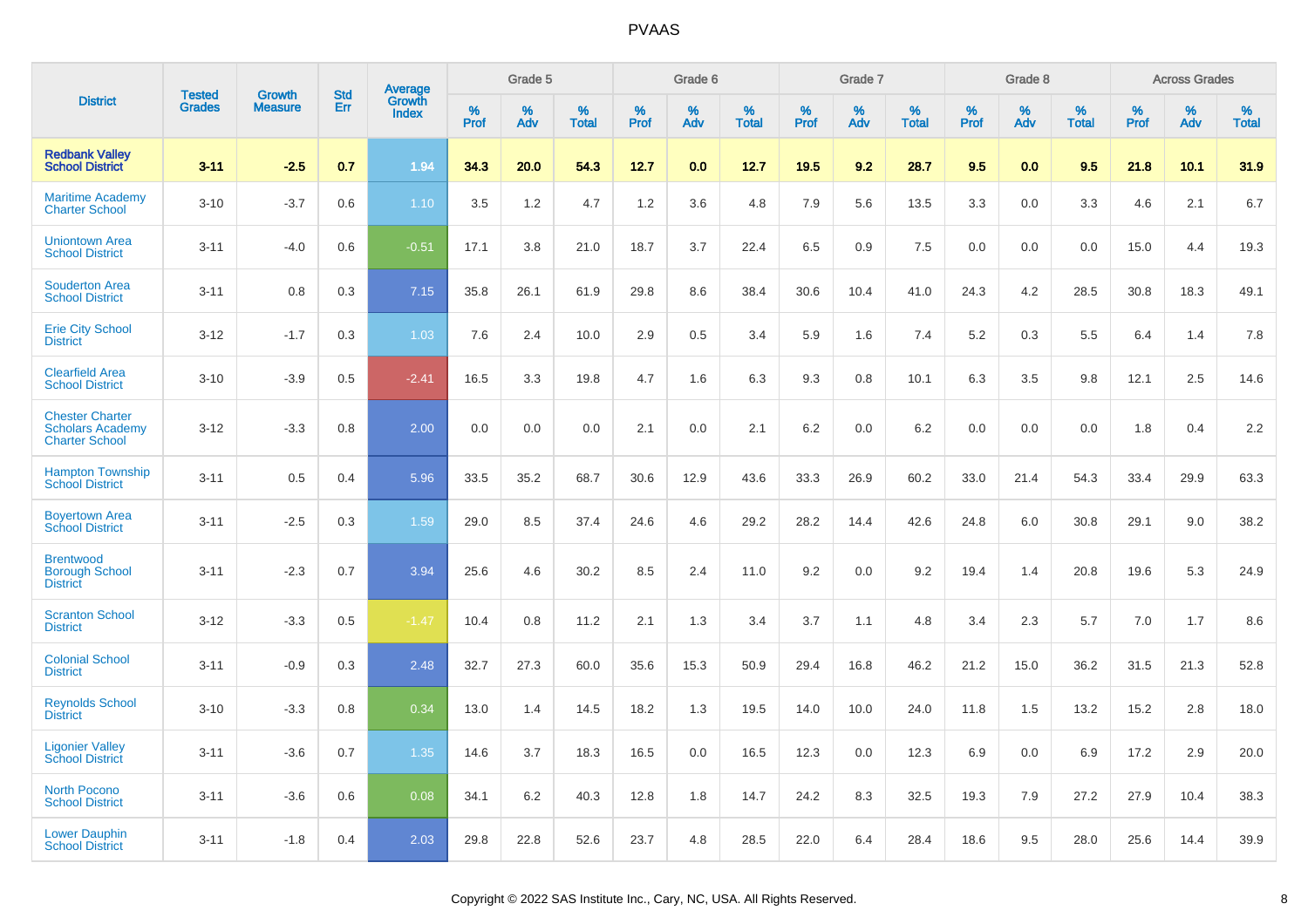|                                                                |                                |                                 | <b>Std</b> | Average                |           | Grade 5  |                   |           | Grade 6  |                   |           | Grade 7  |                      |              | Grade 8  |                   |           | <b>Across Grades</b> |                   |
|----------------------------------------------------------------|--------------------------------|---------------------------------|------------|------------------------|-----------|----------|-------------------|-----------|----------|-------------------|-----------|----------|----------------------|--------------|----------|-------------------|-----------|----------------------|-------------------|
| <b>District</b>                                                | <b>Tested</b><br><b>Grades</b> | <b>Growth</b><br><b>Measure</b> | Err        | Growth<br><b>Index</b> | %<br>Prof | %<br>Adv | %<br><b>Total</b> | %<br>Prof | %<br>Adv | %<br><b>Total</b> | %<br>Prof | %<br>Adv | $\%$<br><b>Total</b> | $\%$<br>Prof | %<br>Adv | %<br><b>Total</b> | %<br>Prof | %<br>Adv             | %<br><b>Total</b> |
| <b>Redbank Valley</b><br><b>School District</b>                | $3 - 11$                       | $-2.5$                          | 0.7        | 1.94                   | 34.3      | 20.0     | 54.3              | 12.7      | 0.0      | 12.7              | 19.5      | 9.2      | 28.7                 | 9.5          | 0.0      | 9.5               | 21.8      | 10.1                 | 31.9              |
| <b>Oil City Area</b><br><b>School District</b>                 | $3 - 11$                       | $-3.7$                          | 0.5        | 0.74                   | 15.5      | 2.8      | 18.3              | 7.9       | 0.8      | 8.7               | 10.2      | 2.4      | 12.6                 | 3.8          | 0.0      | 3.8               | 13.2      | 2.5                  | 15.8              |
| <b>Arts Academy</b><br><b>Charter School</b>                   | $5-8$                          | $-7.7$                          | 1.1        | $-2.90$                | 7.7       | 0.0      | 7.7               | 2.4       | 0.0      | 2.4               | 8.3       | 0.0      | 8.3                  | 0.0          | 0.0      | 0.0               | 4.4       | 0.0                  | 4.4               |
| <b>Derry Area School</b><br><b>District</b>                    | $3 - 11$                       | $-0.6$                          | 0.6        | 4.16                   | 21.3      | 14.8     | 36.1              | 32.5      | 13.0     | 45.5              | 11.9      | 6.8      | 18.6                 | 10.2         | 6.5      | 16.7              | 23.2      | 13.2                 | 36.4              |
| <b>Wyomissing Area</b><br><b>School District</b>               | $3 - 12$                       | $-3.5$                          | 0.6        | 1.22                   | 32.2      | 13.6     | 45.8              | 30.0      | 7.3      | 37.3              | 12.3      | 6.6      | 18.8                 | 13.6         | 6.4      | 20.0              | 25.7      | 12.9                 | 38.6              |
| Southmoreland<br><b>School District</b>                        | $3 - 11$                       | $-3.6$                          | 0.6        | 3.41                   | 12.6      | 4.2      | 16.8              | 15.6      | 3.7      | 19.3              | 11.1      | 2.8      | 13.9                 | 10.5         | 1.0      | 11.4              | 17.8      | 4.1                  | 21.9              |
| <b>Moon Area School</b><br><b>District</b>                     | $3 - 11$                       | $-2.5$                          | 0.4        | $-1.68$                | 32.1      | 15.8     | 48.0              | 26.9      | 9.1      | 36.0              | 28.0      | 11.5     | 39.4                 | 20.6         | 10.9     | 31.5              | 29.3      | 16.9                 | 46.2              |
| <b>Alliance For</b><br><b>Progress Charter</b><br>School       | $3 - 8$                        | $-5.0$                          | 1.1        | 2.70                   | 0.0       | 0.0      | 0.0               | 0.0       | 0.0      | 0.0               | 0.0       | 0.0      | 0.0                  | 0.0          | 0.0      | 0.0               | 0.6       | 0.0                  | 0.6               |
| <b>Daniel Boone Area</b><br><b>School District</b>             | $3 - 12$                       | $-1.1$                          | 0.5        | 3.78                   | 27.2      | 11.1     | 38.3              | 28.7      | 6.6      | 35.4              | 18.6      | 7.8      | 26.4                 | 13.8         | 2.4      | 16.2              | 25.4      | 7.1                  | 32.4              |
| <b>Danville Area</b><br><b>School District</b>                 | $3 - 11$                       | 1.2                             | 0.5        | 7.01                   | 33.8      | 25.6     | 59.4              | 26.4      | 8.3      | 34.7              | 24.5      | 14.6     | 39.1                 | 19.6         | 9.8      | 29.4              | 27.8      | 17.7                 | 45.5              |
| Chambersburg<br><b>Area School</b><br><b>District</b>          | $3 - 11$                       | $-1.4$                          | 0.3        | 3.43                   | 20.2      | 6.3      | 26.5              | 14.1      | 3.8      | 17.9              | 15.1      | 4.9      | 20.0                 | 11.2         | 4.5      | 15.7              | 16.9      | 5.3                  | 22.3              |
| <b>Keystone Oaks</b><br><b>School District</b>                 | $3 - 11$                       | $-3.0$                          | 0.6        | 0.82                   | 26.0      | 20.3     | 46.3              | 19.5      | 11.5     | 31.0              | 19.5      | 10.6     | 30.1                 | 17.5         | 12.3     | 29.8              | 25.2      | 15.8                 | 41.0              |
| <b>East Pennsboro</b><br><b>Area School</b><br><b>District</b> | $3 - 11$                       | $-2.6$                          | 0.5        | 1.39                   | 24.8      | 3.0      | 27.8              | 9.9       | 3.7      | 13.7              | 11.8      | 2.4      | 14.1                 | 10.3         | 4.2      | 14.6              | 18.3      | $6.2\,$              | 24.5              |
| Columbia Borough<br><b>School District</b>                     | $3 - 12$                       | $-4.8$                          | 0.7        | $-0.49$                | 15.1      | 1.4      | 16.4              | 1.4       | 0.0      | 1.4               | 6.2       | 1.5      | 7.7                  | 0.0          | 0.0      | 0.0               | 8.7       | 1.4                  | 10.0              |
| <b>Bensalem</b><br><b>Township School</b><br><b>District</b>   | $3 - 11$                       | $-2.0$                          | 0.3        | 0.26                   | 9.4       | 4.3      | 13.7              | 13.0      | 2.3      | 15.3              | 9.8       | 4.6      | 14.3                 | 8.2          | 1.9      | 10.1              | 12.0      | 3.5                  | 15.5              |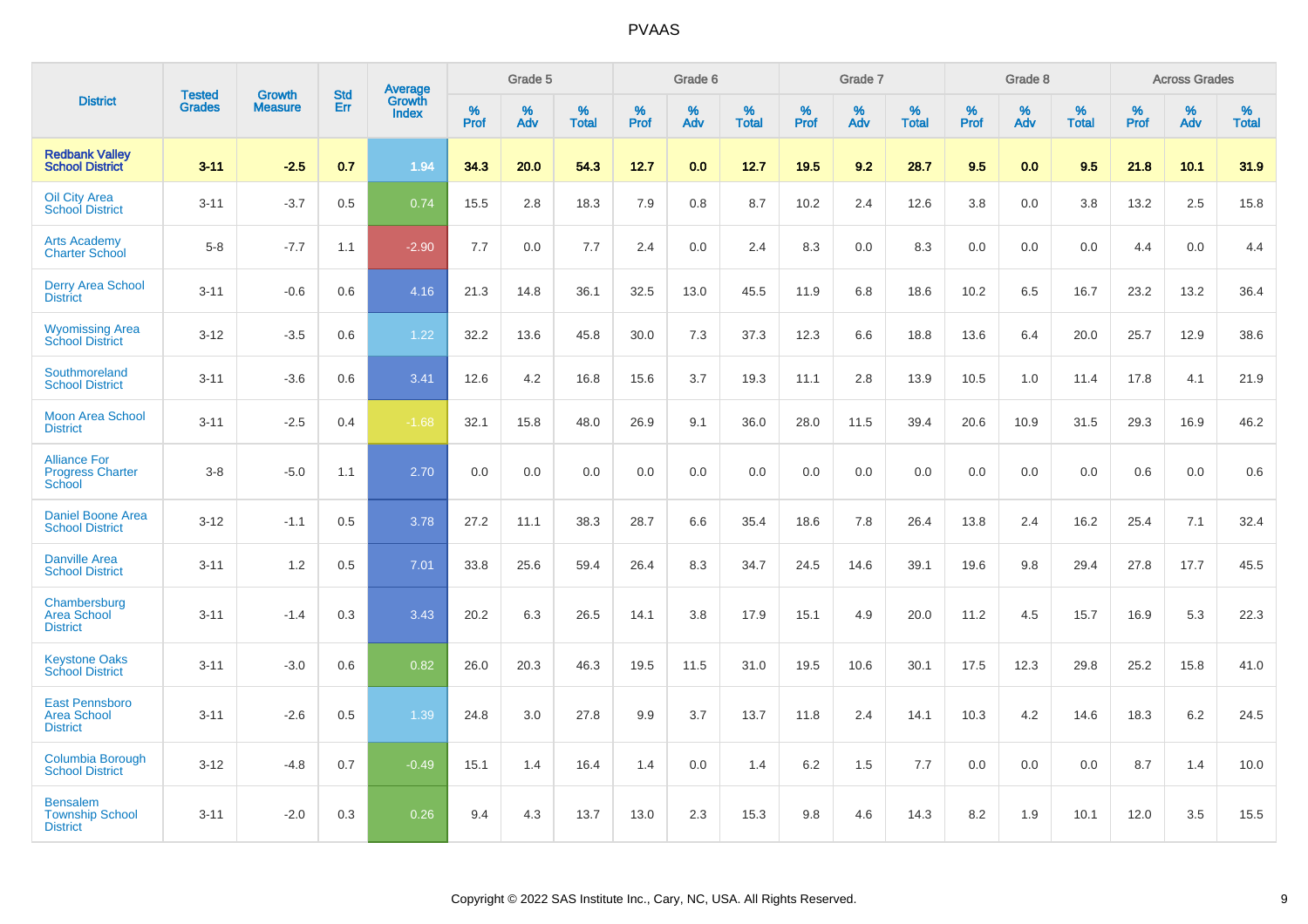|                                                                  | <b>Tested</b> |                          | <b>Std</b> | Average                |           | Grade 5  |                   |           | Grade 6  |                   |           | Grade 7  |                   |           | Grade 8  |                   |           | <b>Across Grades</b> |                   |
|------------------------------------------------------------------|---------------|--------------------------|------------|------------------------|-----------|----------|-------------------|-----------|----------|-------------------|-----------|----------|-------------------|-----------|----------|-------------------|-----------|----------------------|-------------------|
| <b>District</b>                                                  | <b>Grades</b> | Growth<br><b>Measure</b> | Err        | Growth<br><b>Index</b> | %<br>Prof | %<br>Adv | %<br><b>Total</b> | %<br>Prof | %<br>Adv | %<br><b>Total</b> | %<br>Prof | %<br>Adv | %<br><b>Total</b> | %<br>Prof | %<br>Adv | %<br><b>Total</b> | %<br>Prof | %<br>Adv             | %<br><b>Total</b> |
| <b>Redbank Valley</b><br><b>School District</b>                  | $3 - 11$      | $-2.5$                   | 0.7        | 1.94                   | 34.3      | 20.0     | 54.3              | 12.7      | 0.0      | 12.7              | 19.5      | 9.2      | 28.7              | 9.5       | 0.0      | 9.5               | 21.8      | 10.1                 | 31.9              |
| Mechanicsburg<br><b>Area School</b><br><b>District</b>           | $3 - 11$      | $-1.3$                   | 0.4        | 1.94                   | 27.0      | 14.7     | 41.8              | 16.3      | 2.8      | 19.1              | 20.3      | 5.4      | 25.8              | 14.5      | 4.6      | 19.1              | 24.3      | 10.0                 | 34.2              |
| <b>Armstrong School</b><br><b>District</b>                       | $3 - 11$      | 0.7                      | 0.3        | 11.41                  | 25.3      | 10.5     | 35.8              | 26.6      | 13.3     | 39.9              | 21.4      | 4.3      | 25.7              | 20.5      | 3.8      | 24.3              | 25.7      | 9.4                  | 35.1              |
| People For People<br><b>Charter School</b>                       | $3 - 12$      | $-1.1$                   | 1.0        | 3.27                   | 0.0       | 0.0      | 0.0               | 0.0       | 0.0      | 0.0               | 2.4       | 0.0      | 2.4               | 0.0       | 0.0      | 0.0               | 1.3       | 0.0                  | 1.3               |
| <b>Peters Township</b><br><b>School District</b>                 | $3 - 11$      | 0.5                      | 0.4        | 5.86                   | 37.8      | 32.6     | 70.4              | 35.7      | 24.9     | 60.6              | 33.1      | 29.1     | 62.2              | 35.1      | 13.0     | 48.2              | 35.8      | 30.6                 | 66.3              |
| Elizabethtown<br><b>Area School</b><br><b>District</b>           | $3 - 12$      | 0.2                      | 0.4        | 10.73                  | 29.9      | 22.6     | 52.6              | 22.2      | 10.9     | 33.1              | 20.8      | 2.8      | 23.7              | 20.8      | 3.3      | 24.1              | 26.7      | 14.6                 | 41.2              |
| <b>Tulpehocken Area</b><br><b>School District</b>                | $3 - 12$      | $-1.2$                   | 0.6        | 1.70                   | 29.9      | 18.4     | 48.3              | 15.7      | 11.8     | 27.4              | 18.4      | 5.8      | 24.3              | 14.3      | 2.7      | 17.0              | 21.6      | 11.0                 | 32.6              |
| <b>Weatherly Area</b><br><b>School District</b>                  | $3 - 11$      | $-6.9$                   | 1.1        | $-1.18$                | 26.9      | 7.7      | 34.6              | 12.1      | 0.0      | 12.1              | 6.9       | 0.0      | 6.9               | 5.6       | 0.0      | 5.6               | 15.1      | 4.0                  | 19.1              |
| Community<br>Academy Of<br>Philadelphia<br><b>Charter School</b> | $3 - 11$      | $-5.7$                   | 0.9        | $-0.37$                | 4.9       | 2.4      | 7.3               | 0.0       | 0.0      | 0.0               | 0.0       | 0.0      | 0.0               | 0.0       | 0.0      | 0.0               | 2.4       | 1.0                  | 3.5               |
| Shenandoah<br><b>Valley School</b><br><b>District</b>            | $3 - 11$      | $-5.1$                   | 0.8        | 0.47                   | 11.9      | 3.0      | 14.9              | 19.6      | 2.0      | 21.6              | 1.7       | 3.4      | 5.1               | 3.6       | 0.0      | 3.6               | 12.0      | 3.5                  | 15.5              |
| <b>Neshannock</b><br><b>Township School</b><br><b>District</b>   | $3 - 10$      | $-3.2$                   | 0.7        | 0.96                   | 26.7      | 15.6     | 42.2              | 30.9      | 13.2     | 44.1              | 20.0      | 7.0      | 27.0              | 15.6      | 3.9      | 19.5              | 23.6      | 9.2                  | 32.8              |
| <b>Harbor Creek</b><br><b>School District</b>                    | $3 - 11$      | $-3.0$                   | 0.5        | 0.88                   | 35.1      | 17.5     | 52.6              | 35.8      | 14.2     | 50.0              | 25.9      | 13.3     | 39.2              | 20.8      | 7.1      | 27.9              | 32.8      | 17.9                 | 50.6              |
| <b>West Jefferson</b><br><b>Hills School District</b>            | $3 - 11$      | $-1.1$                   | 0.4        | 3.34                   | 35.0      | 17.5     | 52.5              | 24.8      | 3.3      | 28.0              | 22.8      | 6.3      | 29.1              | 21.7      | 4.4      | 26.1              | 30.8      | 13.4                 | 44.3              |
| <b>Ambridge Area</b><br><b>School District</b>                   | $3 - 12$      | $-3.4$                   | 0.6        | $-0.98$                | 17.8      | 5.1      | 22.9              | 13.2      | 0.9      | 14.2              | 11.9      | 0.8      | 12.7              | 10.7      | 0.8      | 11.6              | 15.7      | 5.2                  | 20.8              |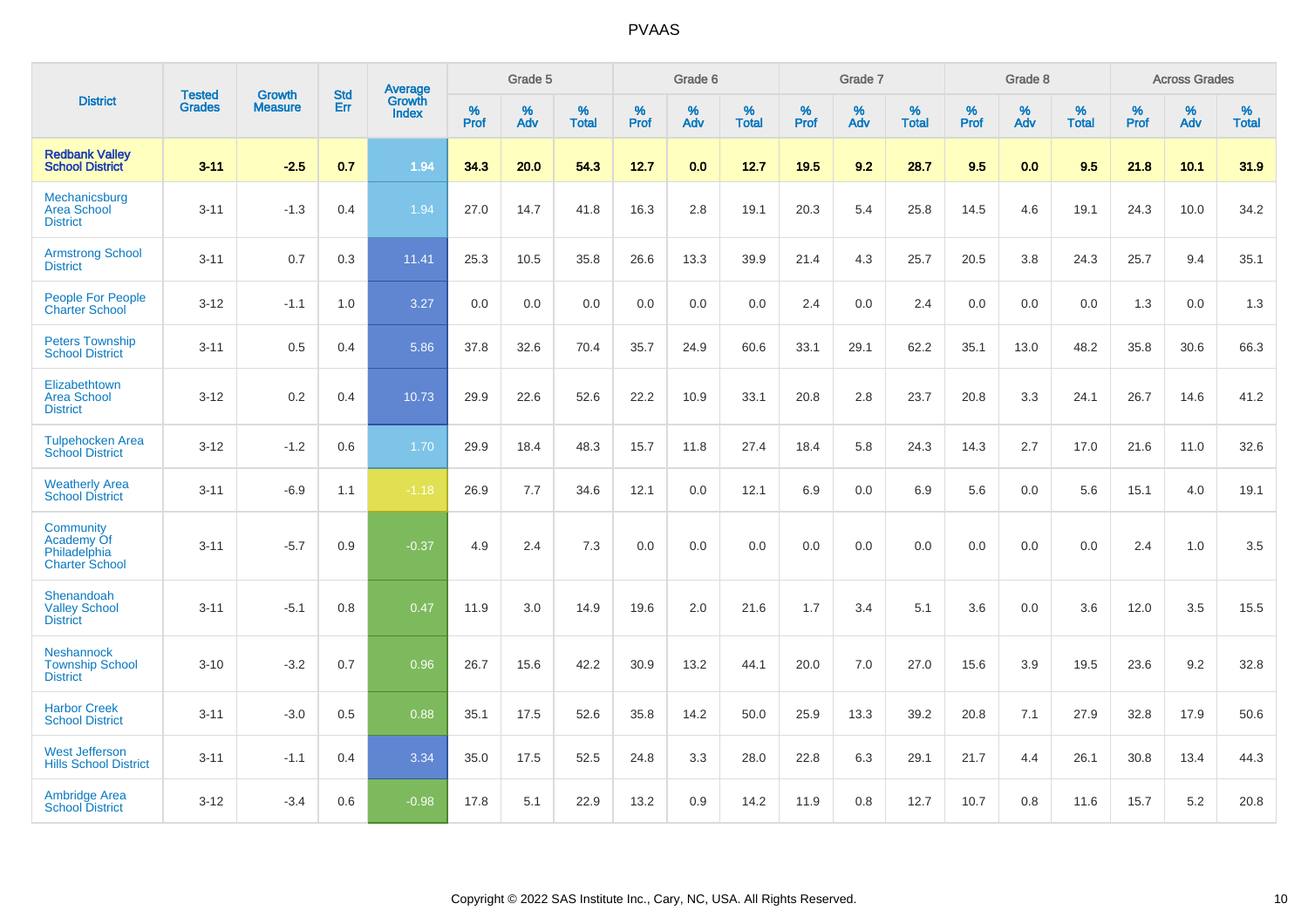|                                                                        | <b>Tested</b> | <b>Growth</b>  | <b>Std</b> | Average                       |              | Grade 5  |                   |           | Grade 6  |                   |           | Grade 7  |                   |           | Grade 8  |                   |           | <b>Across Grades</b> |                   |
|------------------------------------------------------------------------|---------------|----------------|------------|-------------------------------|--------------|----------|-------------------|-----------|----------|-------------------|-----------|----------|-------------------|-----------|----------|-------------------|-----------|----------------------|-------------------|
| <b>District</b>                                                        | <b>Grades</b> | <b>Measure</b> | Err        | <b>Growth</b><br><b>Index</b> | $\%$<br>Prof | %<br>Adv | %<br><b>Total</b> | %<br>Prof | %<br>Adv | %<br><b>Total</b> | %<br>Prof | %<br>Adv | %<br><b>Total</b> | %<br>Prof | %<br>Adv | %<br><b>Total</b> | %<br>Prof | %<br>Adv             | %<br><b>Total</b> |
| <b>Redbank Valley</b><br><b>School District</b>                        | $3 - 11$      | $-2.5$         | 0.7        | 1.94                          | 34.3         | 20.0     | 54.3              | 12.7      | 0.0      | 12.7              | 19.5      | 9.2      | 28.7              | 9.5       | 0.0      | 9.5               | 21.8      | 10.1                 | 31.9              |
| <b>Lincoln Park</b><br><b>Performing Arts</b><br><b>Charter School</b> | $7 - 11$      | $-4.4$         | 1.0        | $-0.45$                       |              |          |                   |           |          |                   | 33.9      | 5.4      | 39.3              | 11.5      | 3.4      | 14.9              | 20.3      | 4.2                  | 24.5              |
| <b>Lakeland School</b><br><b>District</b>                              | $3 - 11$      | $-2.1$         | 0.6        | 0.56                          | 29.3         | 2.7      | 32.0              | 25.5      | 6.4      | 31.9              | 26.9      | 4.8      | 31.7              | 5.7       | 0.0      | 5.7               | 24.0      | 5.5                  | 29.5              |
| <b>Penn Cambria</b><br><b>School District</b>                          | $3 - 11$      | $-1.7$         | 0.6        | 3.05                          | 23.8         | 1.8      | 25.7              | 20.6      | 2.0      | 22.6              | 12.3      | 0.0      | 12.3              | 11.8      | 1.6      | 13.4              | 18.9      | 3.5                  | 22.5              |
| <b>Collegium Charter</b><br>School                                     | $3 - 10$      | $-1.0$         | 0.4        | 2.29                          | 15.6         | 3.0      | 18.6              | 10.6      | 1.1      | 11.6              | 8.0       | 2.3      | 10.3              | 7.6       | 2.8      | 10.3              | 14.4      | 3.4                  | 17.8              |
| <b>Wyoming Valley</b><br>West School<br><b>District</b>                | $3 - 11$      | $-0.6$         | 0.5        | 1.83                          | 9.2          | 2.7      | 11.9              | 13.8      | 2.1      | 15.9              | 10.8      | 0.0      | 10.8              | 10.5      | 2.9      | 13.4              | 11.8      | 2.4                  | 14.3              |
| <b>Millersburg Area</b><br><b>School District</b>                      | $3 - 11$      | $-2.3$         | 0.8        | 3.45                          | 37.2         | 19.6     | 56.9              | 15.1      | 3.8      | 18.9              | 18.8      | 1.6      | 20.3              | 8.1       | 1.6      | 9.7               | 23.6      | 9.2                  | 32.8              |
| <b>Propel Charter</b><br>School - East                                 | $3 - 8$       | $-4.2$         | 1.0        | 1.61                          | 2.5          | 0.0      | 2.5               | 11.4      | 0.0      | 11.4              | 9.4       | 3.1      | 12.5              | 0.0       | 0.0      | 0.0               | 9.4       | 0.5                  | 9.9               |
| <b>West Allegheny</b><br><b>School District</b>                        | $3 - 12$      | 1.0            | 0.4        | 10.83                         | 32.7         | 40.9     | 73.6              | 33.6      | 21.4     | 55.0              | 27.5      | 20.6     | 48.1              | 23.4      | 11.2     | 34.6              | 31.3      | 30.8                 | 62.1              |
| <b>Wyalusing Area</b><br><b>School District</b>                        | $3 - 12$      | 1.6            | 0.6        | 7.67                          | 12.0         | 4.8      | 16.9              | 17.8      | 4.0      | 21.8              | 14.6      | 7.9      | 22.5              | 9.6       | 1.0      | 10.6              | 16.5      | 5.1                  | 21.5              |
| <b>Palisades School</b><br><b>District</b>                             | $3 - 11$      | 1.0            | 0.6        | 4.66                          | 33.3         | 16.7     | 50.0              | 27.6      | 4.1      | 31.6              | 32.4      | 6.9      | 39.2              | 19.3      | 1.1      | 20.4              | 31.4      | 13.6                 | 45.0              |
| <b>West Shore School</b><br><b>District</b>                            | $3 - 12$      | $-1.6$         | 0.3        | $-1.96$                       | 26.7         | 11.3     | 38.1              | 24.5      | 4.3      | 28.8              | 13.5      | 7.4      | 20.9              | 16.1      | 7.2      | 23.3              | 22.8      | 10.8                 | 33.5              |
| <b>South Allegheny</b><br><b>School District</b>                       | $3 - 11$      | $-5.4$         | 0.9        | $-1.61$                       | 25.9         | 1.7      | 27.6              | 2.0       | 2.0      | 4.1               | 7.9       | 2.6      | 10.5              | 12.5      | 2.5      | 15.0              | 16.9      | 2.7                  | 19.6              |
| <b>New Kensington-</b><br><b>Arnold School</b><br><b>District</b>      | $3 - 11$      | $-1.9$         | 0.6        | 6.23                          | 9.1          | 0.9      | 10.0              | 12.5      | 5.8      | 18.3              | 4.4       | $0.0\,$  | 4.4               | 1.2       | 0.0      | 1.2               | 11.4      | 2.6                  | 14.0              |
| <b>East Allegheny</b><br><b>School District</b>                        | $3 - 11$      | $-3.9$         | 0.7        | $-0.28$                       | 9.1          | 3.4      | 12.5              | 8.5       | 2.4      | 11.0              | 13.8      | 0.0      | 13.8              | 5.8       | 0.0      | 5.8               | 9.0       | 2.1                  | 11.1              |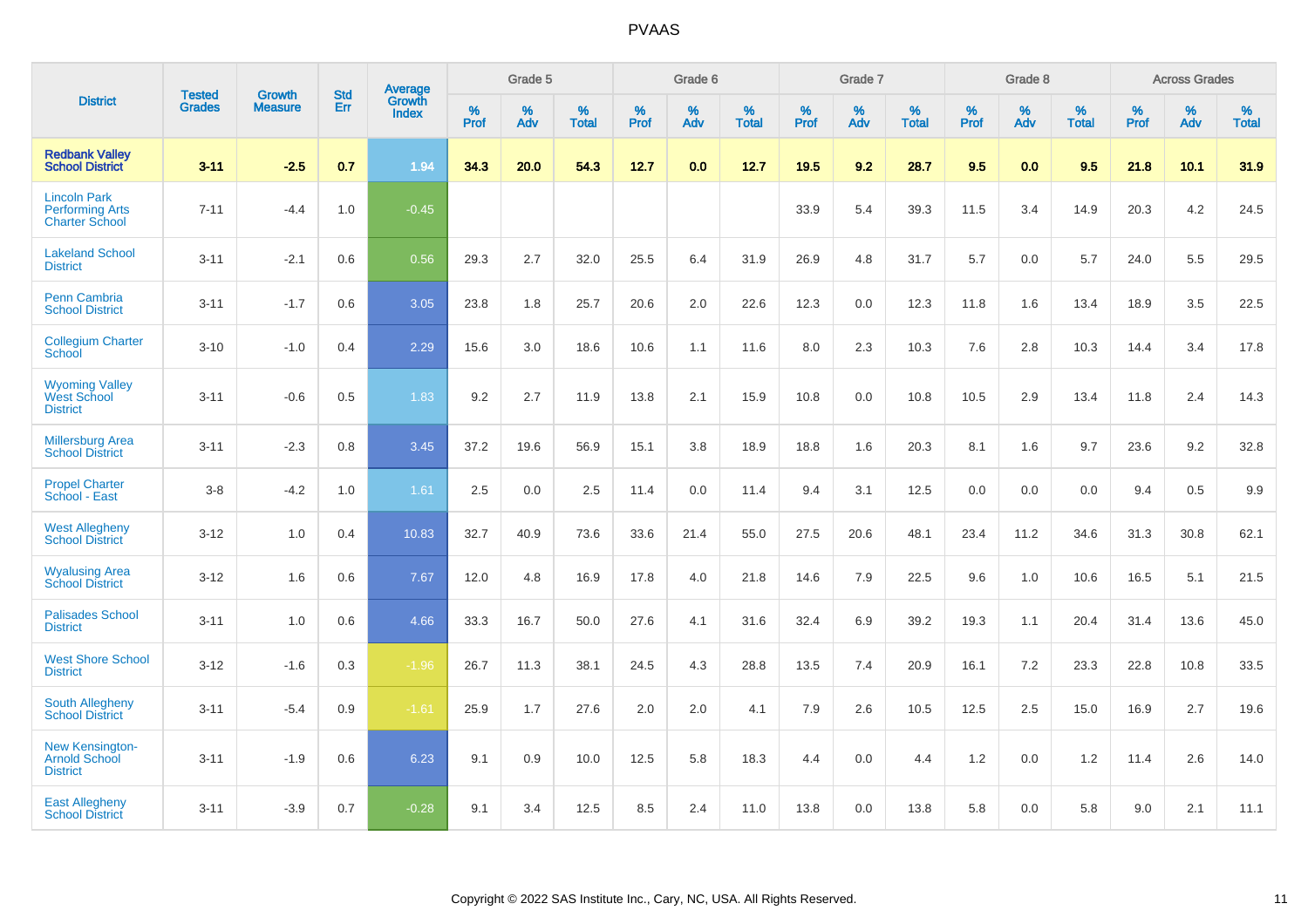|                                                           | <b>Tested</b> | <b>Growth</b>  | <b>Std</b> | Average                |                     | Grade 5  |                   |                     | Grade 6  |                   |              | Grade 7  |                   |                     | Grade 8  |                   |                     | <b>Across Grades</b> |                   |
|-----------------------------------------------------------|---------------|----------------|------------|------------------------|---------------------|----------|-------------------|---------------------|----------|-------------------|--------------|----------|-------------------|---------------------|----------|-------------------|---------------------|----------------------|-------------------|
| <b>District</b>                                           | <b>Grades</b> | <b>Measure</b> | Err        | Growth<br><b>Index</b> | $\%$<br><b>Prof</b> | %<br>Adv | %<br><b>Total</b> | $\%$<br><b>Prof</b> | %<br>Adv | %<br><b>Total</b> | $\%$<br>Prof | %<br>Adv | %<br><b>Total</b> | $\%$<br><b>Prof</b> | %<br>Adv | %<br><b>Total</b> | $\%$<br><b>Prof</b> | %<br>Adv             | %<br><b>Total</b> |
| <b>Redbank Valley</b><br><b>School District</b>           | $3 - 11$      | $-2.5$         | 0.7        | 1.94                   | 34.3                | 20.0     | 54.3              | 12.7                | 0.0      | 12.7              | 19.5         | 9.2      | 28.7              | 9.5                 | 0.0      | 9.5               | 21.8                | $10.1$               | 31.9              |
| <b>Steel Valley</b><br><b>School District</b>             | $3 - 11$      | $-2.8$         | 0.7        | 4.51                   | 12.0                | 2.4      | 14.5              | 11.3                | 6.4      | 17.7              | 18.1         | 4.8      | 22.9              | 9.5                 | 4.0      | 13.5              | 18.3                | $7.3$                | 25.6              |
| <b>Schuylkill Haven</b><br>Area School<br><b>District</b> | $3 - 11$      | $-3.0$         | 0.7        | 2.62                   | 11.9                | 1.2      | 13.1              | 4.9                 | 1.2      | 6.2               | 20.0         | 4.2      | 24.2              | 5.8                 | 0.0      | 5.8               | 17.6                | 5.5                  | 23.1              |
| <b>Abington Heights</b><br><b>School District</b>         | $3 - 11$      | $-1.7$         | 0.5        | 0.31                   | 29.2                | 13.3     | 42.5              | 21.1                | 6.7      | 27.8              | 31.5         | 7.9      | 39.4              |                     |          |                   | 30.5                | 14.3                 | 44.8              |
| <b>Fairview School</b><br><b>District</b>                 | $3 - 11$      | $-0.6$         | 0.5        | 3.58                   | 31.8                | 12.7     | 44.4              | 24.8                | 11.3     | 36.1              | 29.4         | 11.6     | 41.1              | 30.8                | 12.0     | 42.9              | 32.4                | 15.4                 | 47.7              |
| Dover Area School<br><b>District</b>                      | $3 - 12$      | $-1.9$         | 0.4        | 0.24                   | 24.5                | 8.2      | 32.7              | 24.5                | 3.6      | 28.1              | 22.4         | 9.0      | 31.4              | 14.1                | 6.2      | 20.3              | 24.8                | 10.2                 | 35.0              |
| <b>Mifflin County</b><br><b>School District</b>           | $3 - 11$      | 1.8            | 0.3        | 8.99                   | 26.6                | 10.4     | 37.0              | 13.8                | 4.6      | 18.4              | 10.3         | 3.8      | 14.1              | 10.7                | 1.5      | 12.2              | 17.7                | 5.5                  | 23.2              |
| <b>Roberto Clemente</b><br><b>Charter School</b>          | $3 - 12$      | $-4.0$         | 0.9        | 1.79                   | 5.6                 | 0.0      | 5.6               | 0.0                 | 0.0      | 0.0               | 0.0          | 0.0      | 0.0               | 0.0                 | 0.0      | 0.0               | 3.0                 | 0.0                  | 3.0               |
| <b>Spring Grove Area</b><br><b>School District</b>        | $3 - 11$      | $-1.9$         | 0.4        | 1.46                   | 30.9                | 11.5     | 42.4              | 31.2                | 15.8     | 47.0              | 23.2         | 11.2     | 34.4              | 5.2                 | 3.2      | 8.4               | 26.1                | 15.4                 | 41.5              |
| <b>Garnet Valley</b><br><b>School District</b>            | $3 - 10$      | $-2.1$         | 0.4        | $-2.57$                | 26.5                | 22.8     | 49.3              | 30.8                | 18.2     | 49.0              | 28.0         | 20.7     | 48.7              | 21.5                | 10.3     | 31.8              | 29.2                | 18.6                 | 47.8              |
| Lampeter-<br><b>Strasburg School</b><br><b>District</b>   | $3 - 12$      | $-0.2$         | 0.4        | 3.38                   | 38.6                | 13.5     | 52.2              | 32.4                | 4.9      | 37.2              | 36.0         | 7.1      | 43.2              | 22.6                | 10.6     | 33.2              | 34.5                | 12.8                 | 47.4              |
| <b>Butler Area School</b><br><b>District</b>              | $3 - 11$      | 0.7            | 0.3        | 9.95                   | 36.3                | 13.7     | 50.0              | 23.1                | 5.4      | 28.5              | 15.2         | 9.0      | 24.2              | 16.4                | 9.0      | 25.4              | 25.4                | 11.6                 | 37.0              |
| <b>Cornell School</b><br><b>District</b>                  | $3 - 11$      | $-3.1$         | 1.1        | 4.74                   | 10.0                | 6.7      | 16.7              | 14.0                | 0.0      | 14.0              | $7.7$        | 0.0      | 7.7               | 0.0                 | 0.0      | 0.0               | 12.2                | 2.8                  | 15.0              |
| <b>South Middleton</b><br><b>School District</b>          | $3 - 11$      | $-1.1$         | 0.5        | 2.74                   | 28.8                | 22.7     | 51.5              | 23.8                | 4.0      | 27.8              | 20.7         | 7.1      | 27.8              | 16.8                | 9.2      | 26.0              | 25.9                | 15.1                 | 41.0              |
| Wissahickon<br><b>School District</b>                     | $3 - 10$      | $-0.4$         | 0.3        | 4.99                   | 32.3                | 30.1     | 62.4              | 34.5                | 16.2     | 50.7              | 31.3         | 19.5     | 50.8              | 20.0                | 17.9     | 37.9              | 30.3                | 27.2                 | 57.4              |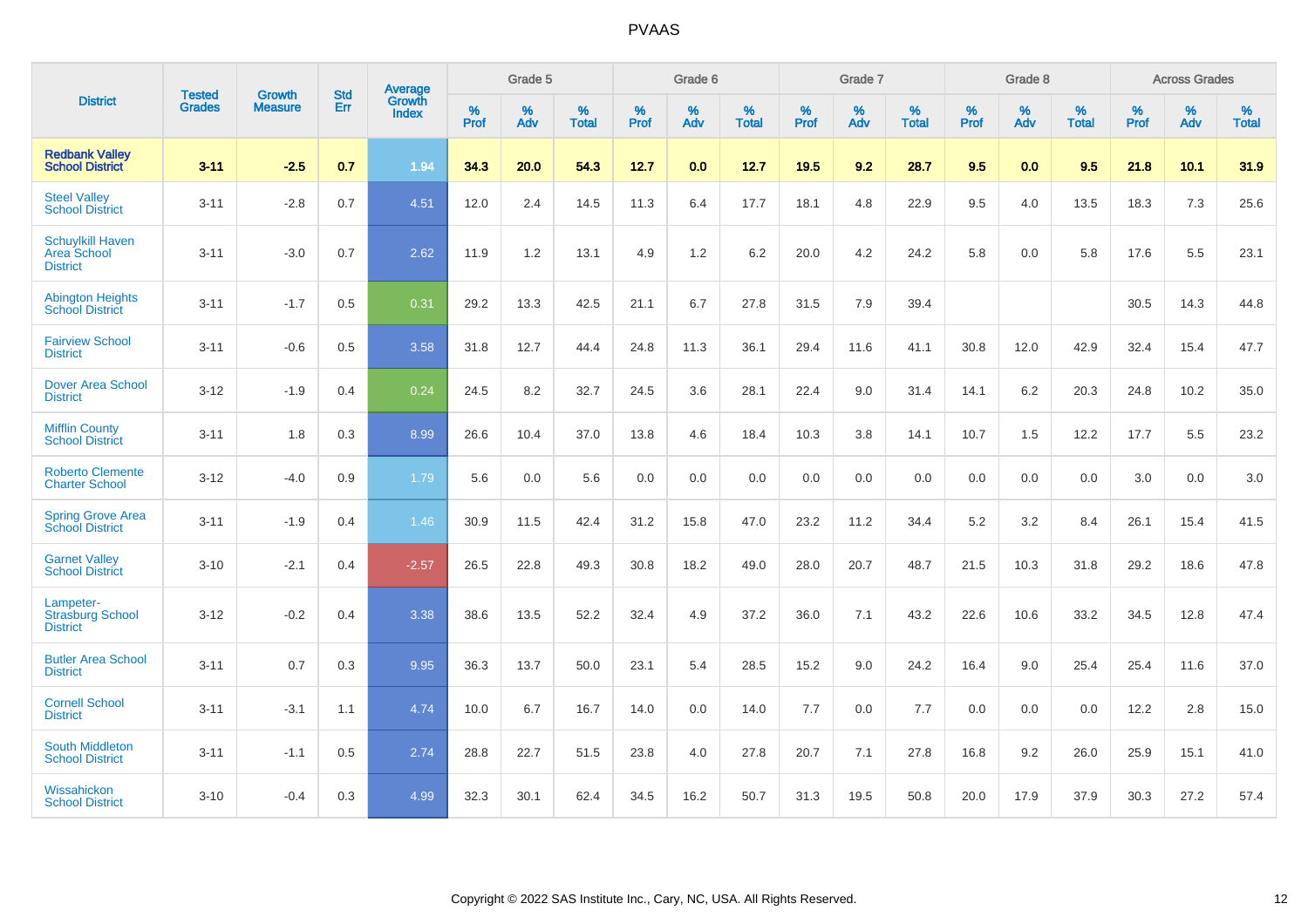|                                                                   |                                |                                 | <b>Std</b> |                                          |                  | Grade 5  |                   |           | Grade 6  |                   |                  | Grade 7  |                   |           | Grade 8  |                   |              | <b>Across Grades</b> |                   |
|-------------------------------------------------------------------|--------------------------------|---------------------------------|------------|------------------------------------------|------------------|----------|-------------------|-----------|----------|-------------------|------------------|----------|-------------------|-----------|----------|-------------------|--------------|----------------------|-------------------|
| <b>District</b>                                                   | <b>Tested</b><br><b>Grades</b> | <b>Growth</b><br><b>Measure</b> | Err        | <b>Average</b><br>Growth<br><b>Index</b> | %<br><b>Prof</b> | %<br>Adv | %<br><b>Total</b> | %<br>Prof | %<br>Adv | %<br><b>Total</b> | %<br><b>Prof</b> | %<br>Adv | %<br><b>Total</b> | %<br>Prof | %<br>Adv | %<br><b>Total</b> | $\%$<br>Prof | %<br>Adv             | %<br><b>Total</b> |
| <b>Redbank Valley</b><br><b>School District</b>                   | $3 - 11$                       | $-2.5$                          | 0.7        | 1.94                                     | 34.3             | 20.0     | 54.3              | 12.7      | 0.0      | 12.7              | 19.5             | 9.2      | 28.7              | 9.5       | 0.0      | 9.5               | 21.8         | 10.1                 | 31.9              |
| <b>Lehigh Valley</b><br>Academy Regional<br><b>Charter School</b> | $3 - 11$                       | $-3.0$                          | 0.5        | $-1.04$                                  | 22.5             | 7.5      | 30.0              | 16.4      | 3.1      | 19.5              | 7.4              | 1.8      | 9.3               | 5.5       | 0.9      | 6.4               | 17.4         | 4.4                  | 21.8              |
| <b>Southern York</b><br><b>County School</b><br><b>District</b>   | $3 - 11$                       | $-0.3$                          | 0.5        | 7.16                                     | 25.6             | 7.0      | 32.7              | 36.1      | 8.9      | 45.0              | 18.8             | 5.4      | 24.3              | 11.5      | 3.0      | 14.5              | 25.1         | 8.0                  | 33.0              |
| <b>Central Greene</b><br><b>School District</b>                   | $3 - 11$                       | $-1.8$                          | 0.6        | 2.52                                     | 16.5             | 2.9      | 19.4              | 17.1      | 0.0      | 17.1              | 11.7             | 5.8      | 17.5              | 9.3       | 0.9      | 10.2              | 14.7         | 3.7                  | 18.4              |
| <b>Blairsville-</b><br><b>Saltsburg School</b><br><b>District</b> | $3 - 11$                       | $-2.7$                          | 0.6        | 2.20                                     | 28.9             | 20.6     | 49.5              | 15.4      | 9.9      | 25.3              | 19.4             | 8.2      | 27.6              | 18.8      | 8.2      | 27.1              | 22.2         | 12.6                 | 34.8              |
| <b>Upper Merion Area</b><br><b>School District</b>                | $3 - 11$                       | $-1.3$                          | 0.4        | 3.72                                     | 34.4             | 16.7     | 51.1              | 27.9      | 11.7     | 39.6              | 26.4             | 7.1      | 33.5              | 11.7      | 7.8      | 19.4              | 26.8         | 17.0                 | 43.8              |
| <b>Upper Darby</b><br><b>School District</b>                      | $3 - 12$                       | $-0.4$                          | 0.3        | 5.21                                     | 12.6             | 3.0      | 15.6              | 6.9       | 0.7      | 7.6               | 5.4              | 2.9      | 8.3               | 7.5       | 1.4      | 8.8               | 10.5         | 2.2                  | 12.8              |
| <b>Moniteau School</b><br><b>District</b>                         | $3 - 11$                       | $-2.7$                          | 0.7        | $-0.13$                                  | 32.5             | 8.4      | 41.0              | 22.9      | 8.4      | 31.3              | 11.0             | 2.4      | 13.4              | 11.1      | 0.0      | 11.1              | 23.7         | 9.2                  | 32.9              |
| <b>York Academy</b><br><b>Regional Charter</b><br>School          | $3 - 11$                       | $-4.4$                          | 0.8        | 1.08                                     | 10.0             | 11.7     | 21.7              | 13.6      | 6.8      | 20.3              | 7.3              | 5.4      | 12.7              | 19.3      | 0.0      | 19.3              | 18.4         | 9.5                  | 27.9              |
| <b>Propel Charter</b><br>School-Montour                           | $3 - 10$                       | $-2.8$                          | 0.7        | 1.07                                     | 4.9              | 1.6      | 6.6               | 4.6       | 0.0      | 4.6               | 3.1              | 0.0      | 3.1               | 3.2       | 0.0      | 3.2               | 4.8          | 1.6                  | 6.4               |
| <b>North Allegheny</b><br><b>School District</b>                  | $3 - 11$                       | 0.3                             | 0.3        | 4.51                                     | 38.5             | 35.1     | 73.5              | 35.2      | 13.4     | 48.6              | 31.8             | 23.8     | 55.6              | 25.9      | 16.5     | 42.4              | 34.1         | 26.8                 | 60.9              |
| <b>South Fayette</b><br><b>Township School</b><br><b>District</b> | $3 - 11$                       | 0.2                             | 0.4        | 6.88                                     | 37.5             | 23.5     | 61.0              | 40.8      | 18.4     | 59.2              | 35.5             | 24.3     | 59.8              | 30.9      | 20.9     | 51.8              | 35.4         | 28.3                 | 63.7              |
| <b>Chichester School</b><br><b>District</b>                       | $3 - 11$                       | $-3.7$                          | 0.7        | 1.84                                     | 6.7              | 1.1      | 7.9               | 6.8       | 2.7      | 9.5               | 5.0              | 6.2      | 11.2              | 4.2       | 0.0      | 4.2               | 9.0          | 3.2                  | 12.2              |
| <b>Valley View School</b><br><b>District</b>                      | $3 - 11$                       | $-2.3$                          | 0.8        | 1.14                                     | 26.2             | 0.9      | 27.1              | 5.8       | 1.2      | 6.9               | 9.8              | 2.4      | 12.2              | 7.9       | 0.0      | 7.9               | 18.2         | 2.7                  | 20.9              |
| <b>Mid Valley School</b><br><b>District</b>                       | $3 - 10$                       | 1.5                             | 0.6        | 5.23                                     | 22.9             | 10.4     | 33.3              | 15.0      | 2.4      | 17.3              | 15.3             | 0.0      | 15.3              | 6.7       | 0.7      | 7.4               | 17.5         | 4.6                  | 22.0              |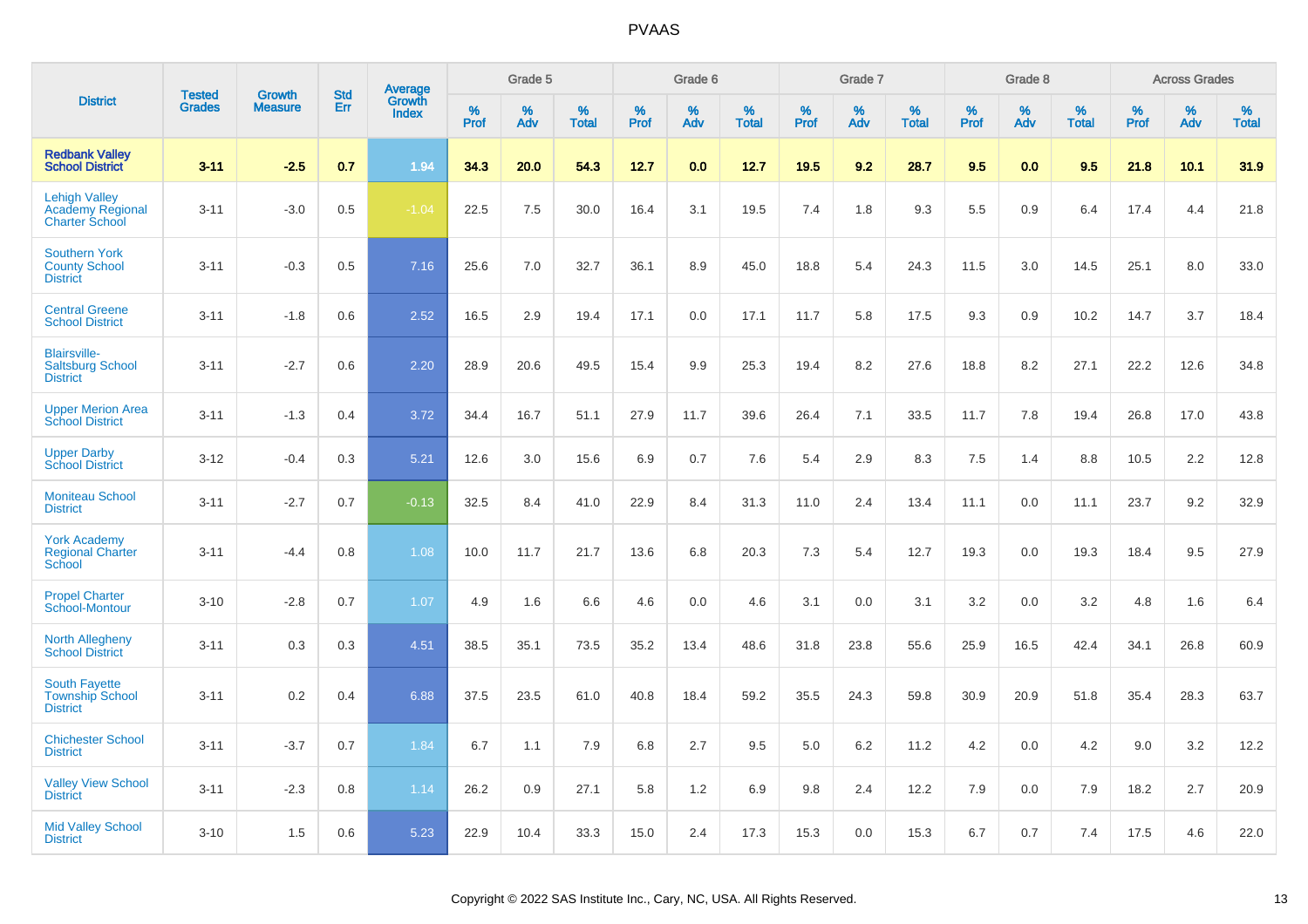|                                                              | <b>Tested</b> |                                 | <b>Std</b> |                                          |              | Grade 5  |                   |              | Grade 6  |                   |              | Grade 7  |                   |              | Grade 8  |                   |              | <b>Across Grades</b> |                   |
|--------------------------------------------------------------|---------------|---------------------------------|------------|------------------------------------------|--------------|----------|-------------------|--------------|----------|-------------------|--------------|----------|-------------------|--------------|----------|-------------------|--------------|----------------------|-------------------|
| <b>District</b>                                              | <b>Grades</b> | <b>Growth</b><br><b>Measure</b> | Err        | <b>Average</b><br>Growth<br><b>Index</b> | $\%$<br>Prof | %<br>Adv | %<br><b>Total</b> | $\%$<br>Prof | %<br>Adv | %<br><b>Total</b> | $\%$<br>Prof | %<br>Adv | %<br><b>Total</b> | $\%$<br>Prof | %<br>Adv | %<br><b>Total</b> | $\%$<br>Prof | %<br>Adv             | %<br><b>Total</b> |
| <b>Redbank Valley</b><br><b>School District</b>              | $3 - 11$      | $-2.5$                          | 0.7        | 1.94                                     | 34.3         | 20.0     | 54.3              | 12.7         | 0.0      | 12.7              | 19.5         | 9.2      | 28.7              | 9.5          | 0.0      | 9.5               | 21.8         | 10.1                 | 31.9              |
| <b>Commodore Perry</b><br><b>School District</b>             | $3 - 11$      | $-5.2$                          | 1.1        | 0.56                                     | 38.7         | 9.7      | 48.4              | 9.7          | 0.0      | 9.7               | 8.1          | 2.7      | 10.8              | 20.0         | 8.0      | 28.0              | 20.6         | 7.2                  | 27.8              |
| Northwood<br><b>Academy Charter</b><br><b>School</b>         | $3 - 8$       | $-3.7$                          | 0.7        | $-0.69$                                  | 6.6          | 1.3      | 7.9               | 5.2          | 0.0      | 5.2               | 8.7          | 1.4      | 10.1              | 10.7         | 1.8      | 12.5              | 6.3          | 0.9                  | 7.2               |
| <b>Franklin Towne</b><br>Charter<br><b>Elementary School</b> | $3 - 8$       | $-6.2$                          | 1.2        | $-2.25$                                  | 24.1         | 10.3     | 34.5              | 18.5         | 14.8     | 33.3              | 14.3         | 3.6      | 17.9              | 4.6          | 0.0      | 4.6               | 24.3         | 9.6                  | 33.9              |
| <b>North Star School</b><br><b>District</b>                  | $3 - 11$      | $-2.8$                          | 0.7        | $-0.18$                                  | 12.5         | 12.5     | 25.0              | 23.4         | 4.7      | 28.1              | 11.1         | 1.4      | 12.5              | 14.1         | 2.2      | 16.3              | 22.6         | 10.0                 | 32.6              |
| Spring-Ford Area<br><b>School District</b>                   | $3 - 11$      | 1.6                             | 0.3        | 9.56                                     | 36.6         | 13.0     | 49.6              | 33.2         | 16.5     | 49.7              | 34.3         | 16.3     | 50.6              | 23.1         | 9.8      | 32.9              | 34.2         | 19.2                 | 53.4              |
| <b>Propel Charter</b><br>School-Pitcairn                     | $3 - 8$       | $-5.7$                          | 1.1        | $-1.88$                                  | 0.0          | 0.0      | 0.0               | 7.4          | 0.0      | 7.4               | 0.0          | 0.0      | 0.0               | 0.0          | 0.0      | 0.0               | 5.5          | 0.0                  | 5.5               |
| Pocono Mountain<br><b>School District</b>                    | $3 - 12$      | $-3.0$                          | 0.6        | 0.33                                     | 23.9         | 8.1      | 32.0              | 12.4         | 4.3      | 16.7              | 10.6         | 3.5      | 14.2              | 7.8          | 2.9      | 10.8              | 18.3         | 6.6                  | 24.9              |
| 21st Century Cyber<br><b>Charter School</b>                  | $6 - 12$      | $-3.4$                          | 0.7        | $-1.54$                                  |              |          |                   | 19.1         | 9.1      | 28.2              | 21.6         | 6.0      | 27.6              | 11.3         | 3.3      | 14.7              | 17.0         | 5.8                  | 22.8              |
| <b>Lakeview School</b><br><b>District</b>                    | $3 - 11$      | $-3.9$                          | 0.8        | 0.54                                     | 28.6         | 18.4     | 46.9              | 30.0         | 7.1      | 37.1              | 22.2         | 1.6      | 23.8              | 21.0         | 1.6      | 22.6              | 28.3         | 13.3                 | 41.6              |
| <b>Norwin School</b><br><b>District</b>                      | $3 - 11$      | $-0.5$                          | 0.3        | 3.82                                     | 31.7         | 25.2     | 56.9              | 37.2         | 20.7     | 58.0              | 42.6         | 14.9     | 57.4              | 32.4         | 5.4      | 37.7              | 36.5         | 21.0                 | 57.4              |
| <b>Conewago Valley</b><br><b>School District</b>             | $3 - 12$      | 1.2                             | 0.4        | 6.92                                     | 26.3         | 8.6      | 35.0              | 29.9         | 10.6     | 40.5              | 19.9         | 3.8      | 23.6              | 17.4         | 1.1      | 18.4              | 25.3         | 8.6                  | 33.9              |
| Independence<br><b>Charter School</b>                        | $3 - 8$       | 1.4                             | 0.7        | 5.93                                     | 13.7         | 4.1      | 17.8              | 26.8         | 4.9      | 31.7              | 21.0         | 4.9      | 25.9              | 24.1         | 8.6      | 32.8              | 19.7         | 7.2                  | 26.9              |
| <b>Williams Valley</b><br><b>School District</b>             | $3 - 11$      | 0.1                             | 0.8        | 3.83                                     | 31.8         | 6.8      | 38.6              | 5.2          | 0.0      | 5.2               | 8.0          | 1.3      | 9.3               | 9.4          | 1.6      | 10.9              | 12.8         | 1.6                  | 14.4              |
| <b>Rockwood Area</b><br><b>School District</b>               | $3 - 11$      | $-2.1$                          | 0.9        | 2.50                                     | 34.2         | 12.2     | 46.3              | 16.7         | 21.4     | 38.1              | 15.6         | 2.2      | 17.8              | 12.7         | 7.9      | 20.6              | 19.1         | 9.4                  | 28.5              |
| <b>Montoursville Area</b><br><b>School District</b>          | $3 - 12$      | $-1.9$                          | 0.5        | $-0.02$                                  | 31.1         | 12.9     | 43.9              | 28.8         | 8.0      | 36.8              | 25.2         | 6.7      | 31.8              | 19.9         | 8.5      | 28.4              | 28.2         | 11.2                 | 39.4              |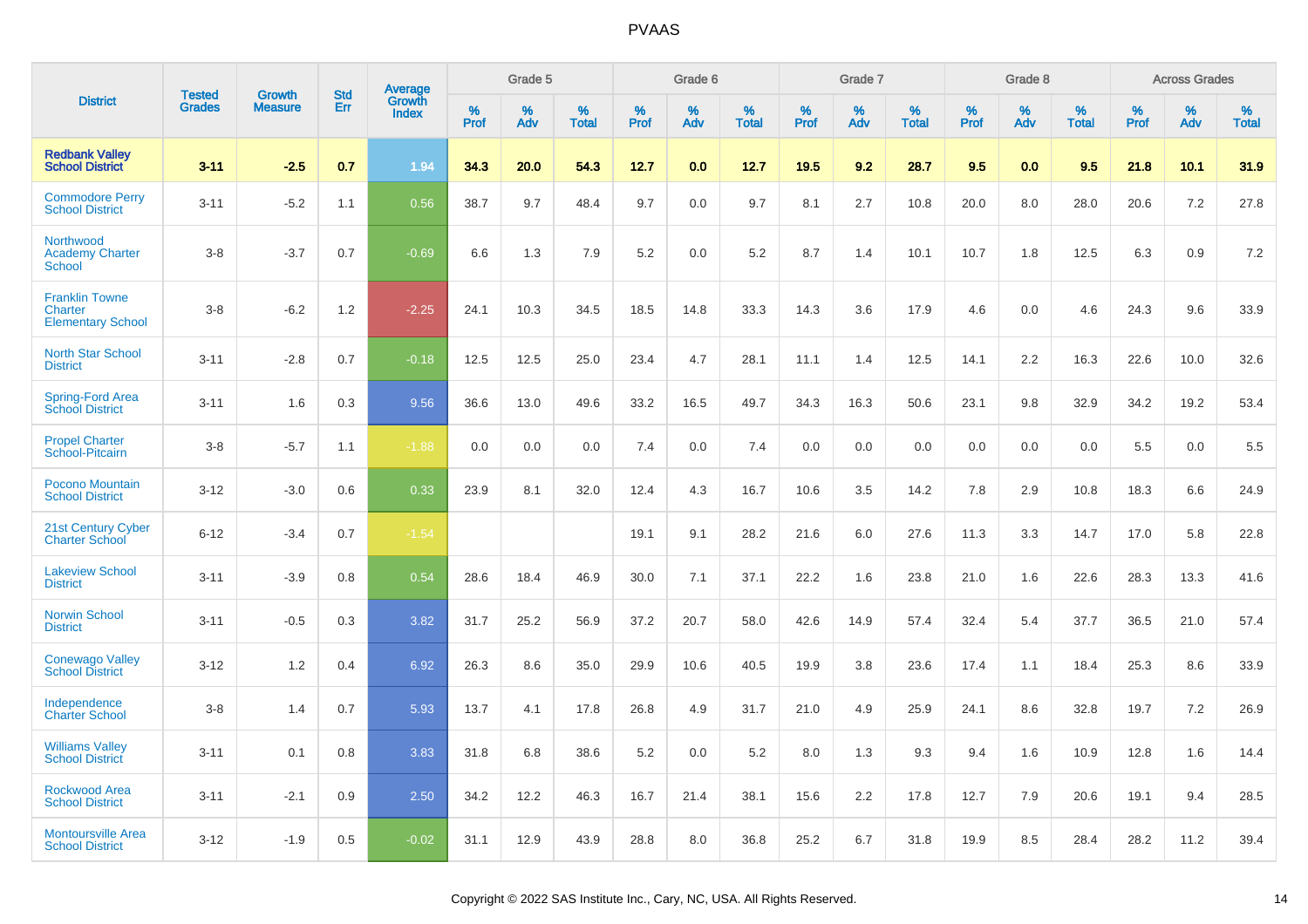|                                                                    | <b>Tested</b> | <b>Growth</b>  | <b>Std</b> | Average                |                     | Grade 5  |                   |              | Grade 6  |                   |                     | Grade 7  |                   |                     | Grade 8  |                   |              | <b>Across Grades</b> |                   |
|--------------------------------------------------------------------|---------------|----------------|------------|------------------------|---------------------|----------|-------------------|--------------|----------|-------------------|---------------------|----------|-------------------|---------------------|----------|-------------------|--------------|----------------------|-------------------|
| <b>District</b>                                                    | <b>Grades</b> | <b>Measure</b> | Err        | Growth<br><b>Index</b> | $\%$<br><b>Prof</b> | %<br>Adv | %<br><b>Total</b> | $\%$<br>Prof | %<br>Adv | %<br><b>Total</b> | $\%$<br><b>Prof</b> | %<br>Adv | %<br><b>Total</b> | $\%$<br><b>Prof</b> | %<br>Adv | %<br><b>Total</b> | $\%$<br>Prof | %<br>Adv             | %<br><b>Total</b> |
| <b>Redbank Valley</b><br><b>School District</b>                    | $3 - 11$      | $-2.5$         | 0.7        | 1.94                   | 34.3                | 20.0     | 54.3              | 12.7         | 0.0      | 12.7              | 19.5                | 9.2      | 28.7              | 9.5                 | 0.0      | 9.5               | 21.8         | 10.1                 | 31.9              |
| <b>Jenkintown School</b><br><b>District</b>                        | $3 - 11$      | $-5.2$         | 1.0        | $-0.07$                | 35.4                | 12.5     | 47.9              | 18.9         | 8.1      | 27.0              | 16.0                | 0.0      | 16.0              | 8.0                 | 4.0      | 12.0              | 29.0         | 16.2                 | 45.2              |
| <b>Pan American</b><br><b>Academy Charter</b><br><b>School</b>     | $3 - 8$       | 0.3            | 0.8        | 2.25                   | 1.7                 | 0.0      | 1.7               | 2.3          | 0.0      | 2.3               | 3.4                 | 0.0      | 3.4               | 0.0                 | 0.0      | 0.0               | 2.4          | 0.3                  | 2.7               |
| <b>Green Woods</b><br><b>Charter School</b>                        | $3 - 8$       | $-0.3$         | $0.8\,$    | 2.38                   | 16.7                | 3.3      | 20.0              | 27.1         | 11.9     | 39.0              | 16.1                | 5.4      | 21.4              | 17.3                | 3.8      | 21.2              | 21.3         | 8.3                  | 29.6              |
| <b>Mcguffey School</b><br><b>District</b>                          | $3 - 11$      | $-2.0$         | 0.6        | 2.55                   | 25.9                | 2.8      | 28.7              | 13.7         | 2.0      | 15.7              | 4.7                 | 0.0      | 4.7               | 5.6                 | 3.2      | 8.9               | 17.6         | 5.0                  | 22.6              |
| <b>Upper Moreland</b><br><b>Township School</b><br><b>District</b> | $3 - 11$      | $-0.1$         | 0.4        | 4.58                   | 28.5                | 10.6     | 39.1              | 16.1         | 10.8     | 26.9              | 21.7                | 10.6     | 32.3              | 18.9                | 12.1     | 31.1              | 23.9         | 11.6                 | 35.5              |
| <b>Belmont Charter</b><br>School                                   | $3 - 10$      | $-0.8$         | 0.8        | 2.15                   | 1.6                 | 0.0      | 1.6               | 4.0          | 0.0      | 4.0               | 0.0                 | 0.0      | 0.0               | 5.6                 | 0.0      | 5.6               | 2.8          | $0.6\,$              | 3.4               |
| <b>Big Beaver Falls</b><br>Area School<br><b>District</b>          | $3 - 11$      | $-1.7$         | 0.6        | 1.44                   | 19.6                | 2.0      | 21.6              | 5.4          | 0.9      | 6.4               | 8.3                 | 1.0      | 9.4               | 1.0                 | 1.0      | 2.1               | 12.5         | 1.1                  | 13.6              |
| <b>Innovative Arts</b><br><b>Academy Charter</b><br><b>School</b>  | $6 - 11$      | $-1.5$         | 0.8        | 5.73                   |                     |          |                   | 0.0          | 0.0      | 0.0               | 0.0                 | 0.0      | 0.0               | 3.4                 | 0.0      | 3.4               | 1.4          | 0.0                  | 1.4               |
| <b>Fort Cherry School</b><br><b>District</b>                       | $3 - 10$      | $-3.8$         | 0.8        | $-0.22$                | 19.3                | 19.3     | 38.6              | 29.8         | 8.8      | 38.6              | 14.3                | 5.4      | 19.6              | 9.3                 | 4.6      | 14.0              | 21.9         | 9.6                  | 31.5              |
| <b>Chartiers-Houston</b><br><b>School District</b>                 | $3 - 10$      | $-2.5$         | 0.7        | 1.15                   | 25.6                | 12.2     | 37.8              | 35.1         | 2.6      | 37.7              | 20.5                | 1.3      | 21.8              | 18.3                | 5.6      | 23.9              | 28.7         | 8.2                  | 36.9              |
| <b>First Philadelphia</b><br>Preparatory<br><b>Charter School</b>  | $3 - 8$       | $-2.3$         | 0.6        | 1.67                   | 1.2                 | 0.0      | 1.2               | 1.1          | 0.0      | 1.1               | 1.3                 | 0.0      | 1.3               | 4.0                 | 0.0      | 4.0               | 2.4          | 0.0                  | 2.4               |
| <b>Western Wayne</b><br><b>School District</b>                     | $3 - 11$      | $-2.5$         | 0.6        | 0.99                   | 28.3                | 9.4      | 37.7              | 18.7         | 0.9      | 19.6              | 21.6                | 2.9      | 24.5              | 14.1                | 5.4      | 19.6              | 23.6         | 9.6                  | 33.2              |
| Altoona Area<br><b>School District</b>                             | $3 - 12$      | $-0.5$         | 0.3        | 1.50                   | 24.7                | 8.0      | 32.7              | 17.8         | 5.2      | 23.0              | 14.6                | 4.9      | 19.5              | 15.8                | 4.3      | 20.1              | 19.6         | 6.6                  | 26.2              |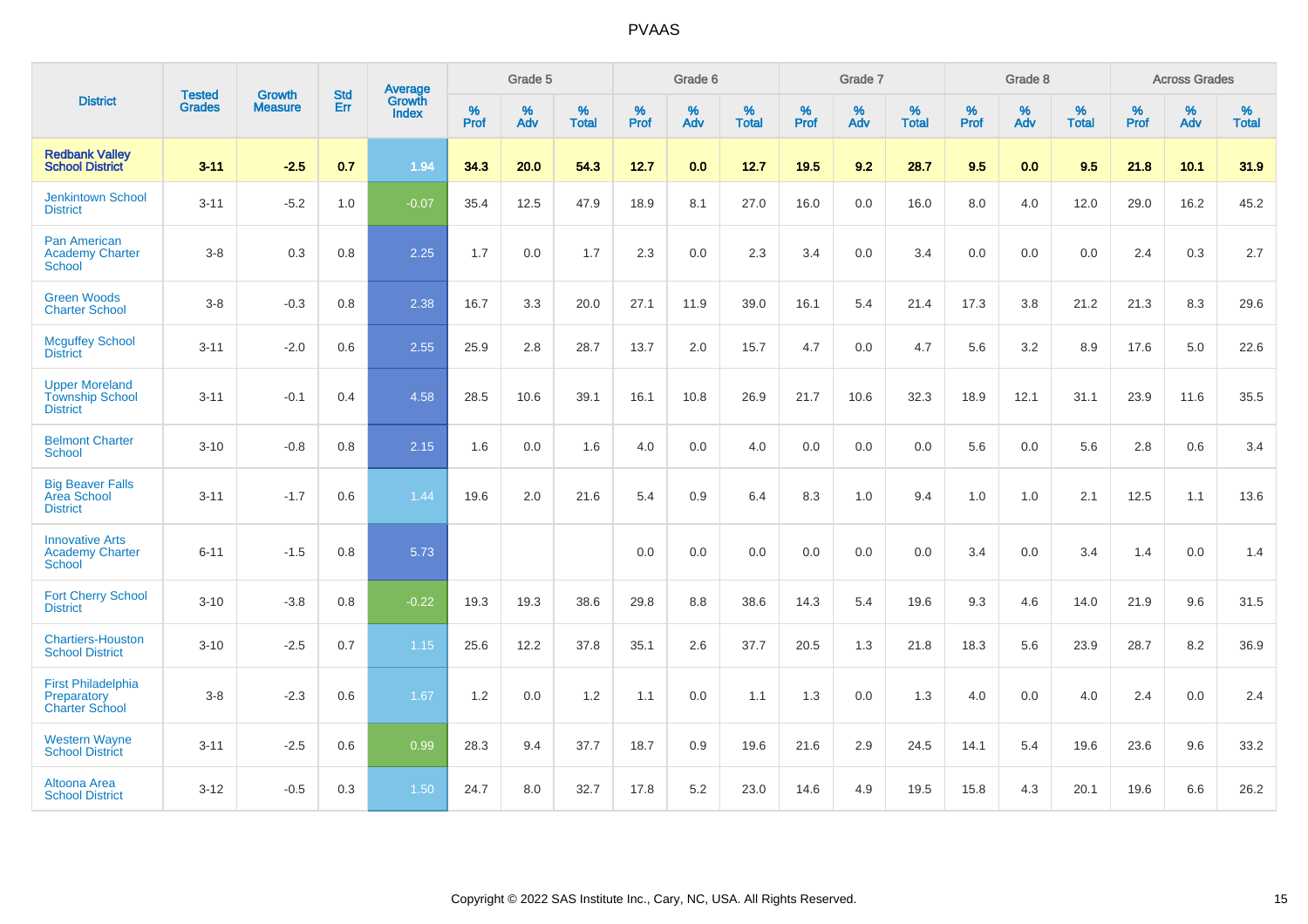|                                                                       | <b>Tested</b> | <b>Growth</b>  | <b>Std</b> | Average                |              | Grade 5  |                   |           | Grade 6  |                   |              | Grade 7  |                   |           | Grade 8  |                   |              | <b>Across Grades</b> |                   |
|-----------------------------------------------------------------------|---------------|----------------|------------|------------------------|--------------|----------|-------------------|-----------|----------|-------------------|--------------|----------|-------------------|-----------|----------|-------------------|--------------|----------------------|-------------------|
| <b>District</b>                                                       | <b>Grades</b> | <b>Measure</b> | Err        | Growth<br><b>Index</b> | $\%$<br>Prof | %<br>Adv | %<br><b>Total</b> | %<br>Prof | %<br>Adv | %<br><b>Total</b> | $\%$<br>Prof | %<br>Adv | %<br><b>Total</b> | %<br>Prof | %<br>Adv | %<br><b>Total</b> | $\%$<br>Prof | $\%$<br>Adv          | %<br><b>Total</b> |
| <b>Redbank Valley</b><br><b>School District</b>                       | $3 - 11$      | $-2.5$         | 0.7        | 1.94                   | 34.3         | 20.0     | 54.3              | 12.7      | 0.0      | 12.7              | 19.5         | 9.2      | 28.7              | 9.5       | 0.0      | 9.5               | 21.8         | 10.1                 | 31.9              |
| <b>Southern</b><br><b>Huntingdon County</b><br><b>School District</b> | $3 - 11$      | $-2.5$         | 0.7        | $-0.14$                | 18.8         | 10.1     | 29.0              | 9.0       | 1.3      | 10.3              | 10.1         | 1.1      | 11.2              | 6.1       | 0.0      | 6.1               | 15.5         | 3.9                  | 19.4              |
| <b>New Brighton Area</b><br><b>School District</b>                    | $3 - 11$      | $-2.4$         | 0.6        | 1.31                   | 18.0         | 1.1      | 19.1              | 7.9       | 0.0      | 7.9               | 8.9          | 3.0      | 11.9              | 4.8       | 1.0      | 5.8               | 11.1         | 1.9                  | 13.0              |
| <b>Northampton Area</b><br><b>School District</b>                     | $3 - 11$      | $-3.1$         | 0.7        | 0.02                   | 28.5         | 9.3      | 37.8              | 23.7      | 5.3      | 29.0              | 18.7         | 5.3      | 24.0              | 13.3      | 1.7      | 15.0              | 29.6         | 9.8                  | 39.4              |
| Philadelphia<br><b>Performing Arts</b><br><b>Charter School</b>       | $3-9$         | $-0.4$         | 0.7        | 4.01                   | 19.2         | 9.0      | 28.2              | 19.6      | 3.6      | 23.2              | 23.0         | 14.9     | 37.9              | 18.0      | 8.0      | 26.0              | 25.2         | 9.7                  | 34.9              |
| <b>Oxford Area</b><br><b>School District</b>                          | $3 - 11$      | 2.0            | 0.4        | 10.25                  | 24.0         | 8.0      | 32.0              | 28.3      | 7.3      | 35.6              | 20.2         | 9.9      | 30.0              | 11.5      | 5.5      | 17.0              | 21.8         | 8.2                  | 30.0              |
| <b>Hazleton Area</b><br><b>School District</b>                        | $3 - 11$      | $-0.5$         | 0.4        | 1.77                   | 5.8          | 1.7      | 7.5               | 5.2       | 1.1      | 6.3               | 2.8          | 0.5      | 3.3               | 6.6       | 0.6      | 7.1               | 6.4          | 1.2                  | 7.7               |
| Wallingford-<br>Swarthmore<br><b>School District</b>                  | $3 - 10$      | 0.4            | 0.4        | 8.13                   | 38.3         | 33.9     | 72.2              | 29.9      | 20.5     | 50.4              | 27.6         | 17.6     | 45.3              | 29.4      | 14.7     | 44.2              | 33.9         | 27.8                 | 61.7              |
| <b>Coatesville Area</b><br><b>School District</b>                     | $3 - 11$      | $-0.5$         | 0.4        | 1.87                   | 14.8         | 4.8      | 19.6              | 8.5       | 0.0      | 8.5               | 8.9          | 1.3      | 10.1              | 6.9       | 0.5      | 7.4               | 10.9         | 3.9                  | 14.8              |
| <b>Jim Thorpe Area</b><br><b>School District</b>                      | $3 - 11$      | $-2.3$         | 0.6        | 0.76                   | 14.1         | 1.0      | 15.2              | 12.3      | 0.9      | 13.2              | 9.2          | 8.5      | 17.7              | 10.0      | 1.5      | 11.5              | 14.9         | 4.3                  | 19.2              |
| Pennsylvania<br><b>Leadership Charter</b><br><b>School</b>            | $3 - 11$      | $-1.4$         | 0.5        | 2.15                   | 24.7         | 11.5     | 36.2              | 24.9      | 6.4      | 31.2              | 13.4         | 19.6     | 33.0              | 16.7      | 6.2      | 22.9              | 23.9         | 12.4                 | 36.4              |
| <b>Ad Prima Charter</b><br><b>School</b>                              | $3-8$         | 1.5            | 0.8        | 4.76                   | 8.3          | 0.0      | 8.3               | 15.7      | 0.0      | 15.7              | 8.2          | 1.6      | 9.8               | 9.8       | 1.6      | 11.5              | 10.9         | 0.7                  | 11.6              |
| <b>Clarion-Limestone</b><br><b>Area School</b><br><b>District</b>     | $3 - 12$      | $-1.1$         | 0.9        | 4.00                   | 40.0         | 27.3     | 67.3              | 36.5      | 5.8      | 42.3              | 27.9         | 11.6     | 39.5              | 7.8       | 3.9      | 11.8              | 28.4         | 13.2                 | 41.6              |
| <b>Freeport Area</b><br><b>School District</b>                        | $3 - 10$      | 0.9            | 0.5        | 6.32                   | 30.5         | 9.9      | 40.5              | 26.6      | 15.3     | 41.9              | 34.3         | 12.7     | 47.0              | 19.1      | 9.9      | 29.0              | 29.3         | 13.4                 | 42.8              |
| <b>MaST Community</b><br><b>Charter School III</b>                    | $3-6$         | $-3.6$         | 0.8        | $-2.16$                | 3.8          | 0.0      | 3.8               | 6.8       | 1.5      | 8.3               |              |          |                   |           |          |                   | 8.3          | 2.2                  | 10.5              |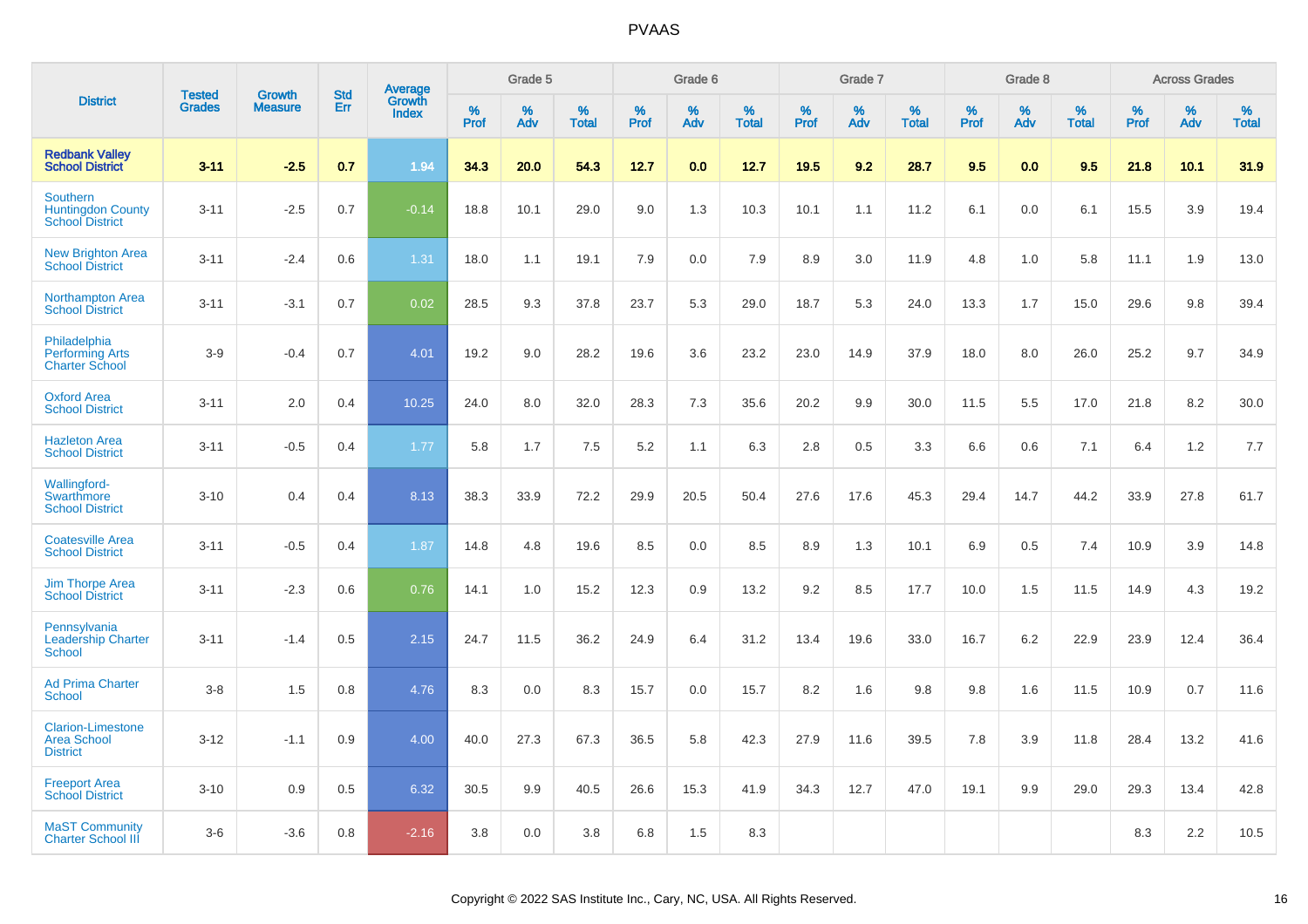|                                                                     |                                | <b>Growth</b>  | <b>Std</b> |                                          |              | Grade 5  |                   |           | Grade 6  |                   |              | Grade 7  |                   |              | Grade 8  |                   |              | <b>Across Grades</b> |                   |
|---------------------------------------------------------------------|--------------------------------|----------------|------------|------------------------------------------|--------------|----------|-------------------|-----------|----------|-------------------|--------------|----------|-------------------|--------------|----------|-------------------|--------------|----------------------|-------------------|
| <b>District</b>                                                     | <b>Tested</b><br><b>Grades</b> | <b>Measure</b> | <b>Err</b> | <b>Average</b><br>Growth<br><b>Index</b> | $\%$<br>Prof | %<br>Adv | %<br><b>Total</b> | %<br>Prof | %<br>Adv | %<br><b>Total</b> | $\%$<br>Prof | %<br>Adv | %<br><b>Total</b> | $\%$<br>Prof | %<br>Adv | %<br><b>Total</b> | $\%$<br>Prof | %<br>Adv             | %<br><b>Total</b> |
| <b>Redbank Valley</b><br><b>School District</b>                     | $3 - 11$                       | $-2.5$         | 0.7        | 1.94                                     | 34.3         | 20.0     | 54.3              | 12.7      | 0.0      | 12.7              | 19.5         | 9.2      | 28.7              | 9.5          | 0.0      | 9.5               | 21.8         | 10.1                 | 31.9              |
| <b>Delaware Valley</b><br><b>School District</b>                    | $3 - 11$                       | 0.1            | 0.4        | 4.58                                     | 26.1         | 11.6     | 37.8              | 19.0      | 8.6      | 27.6              | 21.8         | 8.2      | 30.0              | 17.9         | 3.4      | 21.3              | 25.0         | 9.4                  | 34.4              |
| <b>Lindley Academy</b><br><b>Charter School At</b><br><b>Birney</b> | $3 - 8$                        | $-3.0$         | 0.7        | 0.43                                     | 1.3          | 0.0      | 1.3               | 2.6       | 0.0      | 2.6               | 0.0          | 0.0      | 0.0               | 0.0          | 1.6      | 1.6               | 1.0          | 0.3                  | 1.3               |
| Antonia Pantoja<br>Community<br><b>Charter School</b>               | $3 - 8$                        | $-3.9$         | 0.8        | $-1.30$                                  | 1.5          | 0.0      | 1.5               | 0.0       | 0.0      | 0.0               | 4.6          | 2.3      | 7.0               | 5.6          | 0.0      | 5.6               | 1.8          | 0.9                  | 2.8               |
| <b>Towanda Area</b><br><b>School District</b>                       | $3 - 11$                       | 2.2            | 0.6        | 7.65                                     | 22.7         | 15.1     | 37.8              | 22.6      | 11.3     | 34.0              | 14.5         | 7.7      | 22.2              | 17.1         | 8.6      | 25.6              | 19.2         | 10.3                 | 29.5              |
| Environmental<br><b>Charter School At</b><br><b>Frick Park</b>      | $3-9$                          | $-0.2$         | 0.7        | 3.70                                     | 18.2         | 10.4     | 28.6              | 17.0      | 4.3      | 21.3              | 16.3         | 10.9     | 27.2              | 10.0         | 4.3      | 14.3              | 22.6         | 13.4                 | 36.0              |
| <b>Sharpsville Area</b><br><b>School District</b>                   | $3 - 11$                       | $-2.3$         | 0.8        | 2.39                                     | 29.0         | 9.7      | 38.7              | 16.4      | 1.5      | 17.9              | 21.9         | 3.1      | 25.0              | 20.0         | 7.1      | 27.1              | 27.3         | 8.8                  | 36.1              |
| <b>Saint Marys Area</b><br><b>School District</b>                   | $3 - 11$                       | $-2.5$         | 0.5        | $-0.36$                                  | 35.6         | 8.7      | 44.4              | 21.8      | 1.6      | 23.4              | 10.0         | 5.4      | 15.4              | 13.3         | 1.3      | 14.7              | 24.9         | 7.3                  | 32.3              |
| <b>Southern Fulton</b><br><b>School District</b>                    | $3 - 11$                       | $-2.2$         | 0.9        | 0.85                                     | 21.3         | 6.4      | 27.7              | 15.2      | 10.2     | 25.4              | 12.3         | 1.8      | 14.0              | 5.9          | 3.9      | 9.8               | 18.9         | 4.4                  | 23.3              |
| <b>Mariana Bracetti</b><br><b>Academy Charter</b><br><b>School</b>  | $3 - 10$                       | $-3.1$         | 0.9        | 2.21                                     | 8.6          | 0.0      | 8.6               | 2.2       | 0.0      | 2.2               | 7.3          | 0.0      | 7.3               | 0.0          | 0.0      | 0.0               | 4.4          | 0.0                  | 4.4               |
| <b>Southern Lehigh</b><br><b>School District</b>                    | $3 - 11$                       | $-1.1$         | 0.4        | 2.10                                     | 33.9         | 21.0     | 54.8              | 28.3      | 16.8     | 45.1              | 40.2         | 13.1     | 53.3              | 32.0         | 12.7     | 44.8              | 35.0         | 20.7                 | 55.8              |
| <b>Forbes Road</b><br><b>School District</b>                        | $3 - 11$                       | $-5.7$         | 1.4        | $-0.81$                                  | 38.7         | 3.2      | 41.9              | 26.7      | 0.0      | 26.7              | 44.4         | 0.0      | 44.4              | 15.0         | 0.0      | 15.0              | 31.9         | 2.9                  | 34.8              |
| <b>Glendale School</b><br><b>District</b>                           | $3 - 10$                       | 1.2            | 0.8        | 3.21                                     | 42.9         | 4.8      | 47.6              | 26.4      | 5.7      | 32.1              | 22.7         | 15.2     | 37.9              | 7.8          | 2.0      | 9.8               | 27.0         | 7.8                  | 34.8              |
| Canon-Mcmillan<br><b>School District</b>                            | $3 - 11$                       | $-1.3$         | 0.3        | 2.20                                     | 29.4         | 22.3     | 51.7              | 28.2      | 9.8      | 38.0              | 26.1         | 10.4     | 36.5              | 27.7         | 10.6     | 38.4              | 30.0         | 14.6                 | 44.6              |
| <b>Burrell School</b><br><b>District</b>                            | $3 - 11$                       | $-3.1$         | 0.7        | 1.18                                     | 22.5         | 1.8      | 24.3              | 15.4      | 3.8      | 19.2              | 21.5         | 7.6      | 29.1              | 17.2         | 0.0      | 17.2              | 25.3         | 6.1                  | 31.4              |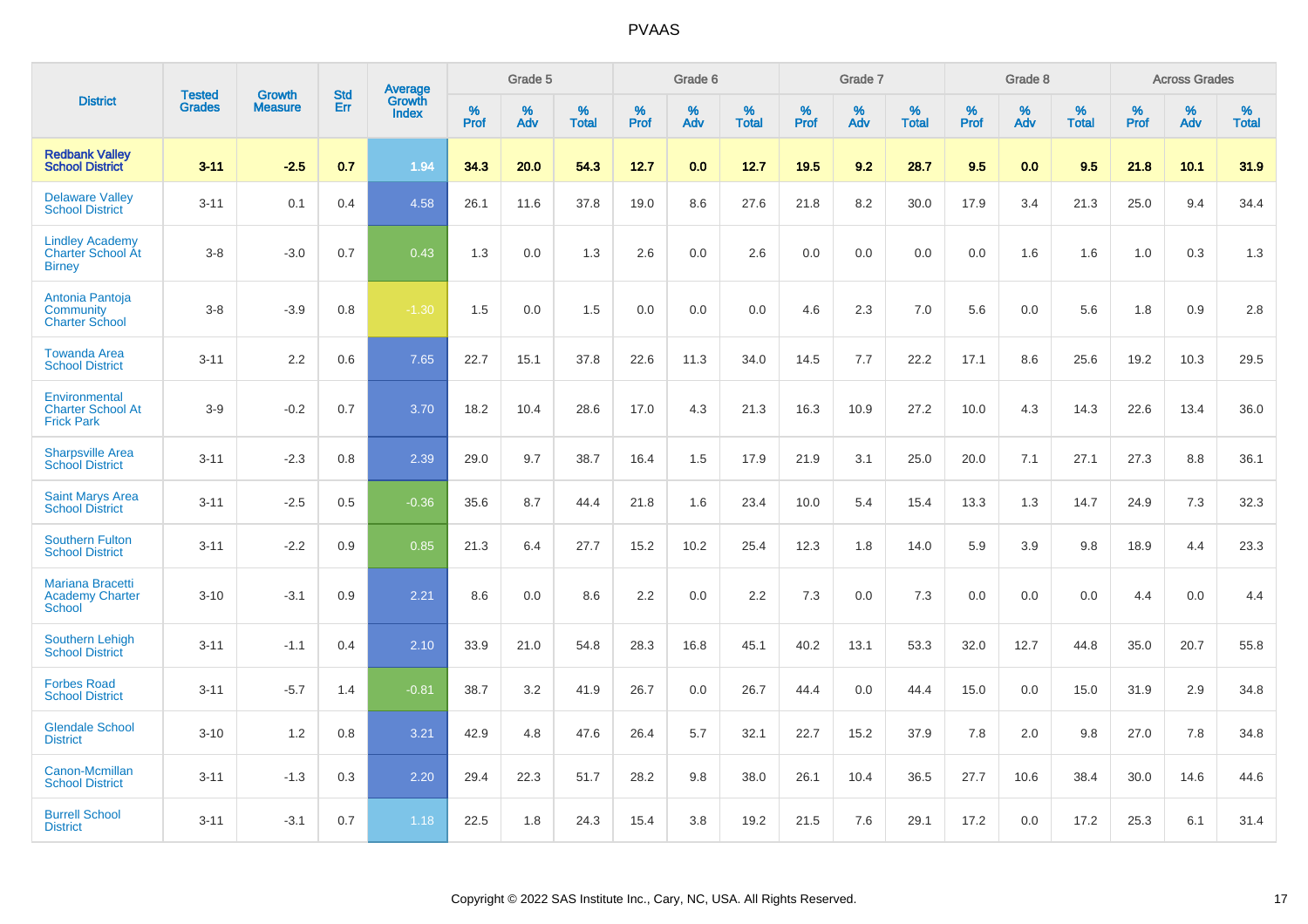|                                                                          |                                |                                 | <b>Std</b> | Average                       |           | Grade 5  |                   |           | Grade 6  |                   |           | Grade 7  |                   |           | Grade 8  |                   |           | <b>Across Grades</b> |                   |
|--------------------------------------------------------------------------|--------------------------------|---------------------------------|------------|-------------------------------|-----------|----------|-------------------|-----------|----------|-------------------|-----------|----------|-------------------|-----------|----------|-------------------|-----------|----------------------|-------------------|
| <b>District</b>                                                          | <b>Tested</b><br><b>Grades</b> | <b>Growth</b><br><b>Measure</b> | Err        | <b>Growth</b><br><b>Index</b> | %<br>Prof | %<br>Adv | %<br><b>Total</b> | %<br>Prof | %<br>Adv | %<br><b>Total</b> | %<br>Prof | %<br>Adv | %<br><b>Total</b> | %<br>Prof | %<br>Adv | %<br><b>Total</b> | %<br>Prof | %<br>Adv             | %<br><b>Total</b> |
| <b>Redbank Valley</b><br><b>School District</b>                          | $3 - 11$                       | $-2.5$                          | 0.7        | 1.94                          | 34.3      | 20.0     | 54.3              | 12.7      | 0.0      | 12.7              | 19.5      | 9.2      | 28.7              | 9.5       | 0.0      | 9.5               | 21.8      | 10.1                 | 31.9              |
| <b>Hanover Public</b><br><b>School District</b>                          | $3 - 11$                       | $-2.3$                          | 0.5        | $-0.22$                       | 24.4      | 4.6      | 29.0              | 19.7      | 2.2      | 21.9              | 17.8      | 5.4      | 23.3              | 11.4      | 4.9      | 16.3              | 20.4      | 9.6                  | 30.0              |
| <b>Williamsport Area</b><br><b>School District</b>                       | $3 - 11$                       | 2.8                             | 0.3        | 10.28                         | 24.6      | 10.7     | 35.3              | 20.4      | 12.0     | 32.4              | 21.5      | 8.3      | 29.8              | 16.1      | 5.1      | 21.2              | 22.0      | 11.0                 | 33.1              |
| John B. Stetson<br><b>Charter School</b>                                 | $5 - 8$                        | 0.5                             | 0.6        | 4.84                          | 1.6       | 0.0      | 1.6               | 0.8       | 0.0      | 0.8               | 0.0       | 0.0      | 0.0               | 0.0       | 0.0      | 0.0               | 0.4       | 0.0                  | 0.4               |
| <b>Methacton School</b><br><b>District</b>                               | $3 - 11$                       | $-1.5$                          | 0.3        | 2.62                          | 30.5      | 14.2     | 44.7              | 28.2      | 9.9      | 38.1              | 27.0      | 11.2     | 38.2              | 20.1      | 12.5     | 32.6              | 30.9      | 13.6                 | 44.5              |
| <b>Insight PA Cyber</b><br><b>Charter School</b>                         | $3 - 11$                       | $-6.7$                          | 1.5        | $-1.06$                       | 5.6       | 11.1     | 16.7              | 0.0       | 0.0      | 0.0               | 3.7       | 3.7      | 7.4               | 11.1      | 3.7      | 14.8              | 9.0       | 3.7                  | 12.7              |
| Quakertown<br><b>Community School</b><br><b>District</b>                 | $3 - 12$                       | $-0.7$                          | 0.3        | 3.64                          | 31.8      | 16.7     | 48.5              | 31.0      | 7.5      | 38.4              | 17.8      | 8.4      | 26.2              | 21.0      | 9.1      | 30.1              | 26.2      | 12.7                 | 38.9              |
| <b>Elizabeth Forward</b><br><b>School District</b>                       | $3 - 11$                       | $-1.6$                          | 0.5        | 2.70                          | 29.4      | 11.4     | 40.8              | 29.6      | 10.5     | 40.1              | 21.6      | 5.2      | 26.8              | 16.8      | 2.9      | 19.6              | 27.0      | 11.3                 | 38.3              |
| <b>Fort Leboeuf</b><br><b>School District</b>                            | $3 - 11$                       | $-0.7$                          | 0.5        | 1.49                          | 33.8      | 31.2     | 64.9              | 25.7      | 18.8     | 44.4              | 21.6      | 14.4     | 35.9              | 22.6      | 11.6     | 34.2              | 28.5      | 22.7                 | 51.2              |
| <b>Pine Grove Area</b><br><b>School District</b>                         | $3 - 11$                       | $-2.2$                          | 0.6        | 0.60                          | 23.2      | 4.2      | 27.4              | 19.7      | 3.4      | 23.1              | 17.1      | 0.8      | 17.9              | 20.9      | 0.8      | 21.7              | 24.6      | 7.8                  | 32.4              |
| <b>Executive</b><br>Education<br><b>Academy Charter</b><br><b>School</b> | $3 - 10$                       | $-2.5$                          | 1.7        | 1.63                          | 0.0       | 0.0      | 0.0               |           |          |                   | 18.2      | 0.0      | 18.2              | 4.8       | 0.0      | 4.8               | 9.1       | 1.7                  | 10.9              |
| <b>Minersville Area</b><br><b>School District</b>                        | $3 - 11$                       | $-0.9$                          | 0.7        | 4.90                          | 9.6       | 4.1      | 13.7              | 20.8      | 2.6      | 23.4              | 10.4      | 0.0      | 10.4              | 2.7       | 1.3      | 4.0               | 15.1      | 3.2                  | 18.3              |
| <b>Conemaugh Valley</b><br><b>School District</b>                        | $3 - 12$                       | $-2.6$                          | 0.8        | 1.06                          | 13.7      | 3.9      | 17.6              | 22.0      | 4.0      | 26.0              | 18.9      | 7.6      | 26.4              | 9.4       | 1.9      | 11.3              | 20.1      | 6.4                  | 26.5              |
| <b>Avon Grove</b><br><b>School District</b>                              | $3 - 10$                       | 0.8                             | 0.4        | 5.13                          | 28.6      | 23.2     | 51.8              | 30.5      | 19.3     | 49.8              | 35.4      | 20.3     | 55.7              | 27.6      | 14.2     | 41.8              | 30.8      | 18.2                 | 49.0              |
| <b>Rose Tree Media</b><br><b>School District</b>                         | $3 - 10$                       | $-1.7$                          | 0.4        | $-0.25$                       | 29.7      | 19.6     | 49.3              | 31.4      | 15.3     | 46.7              | 31.6      | 20.9     | 52.4              | 18.4      | 13.9     | 32.3              | 31.5      | 20.2                 | 51.8              |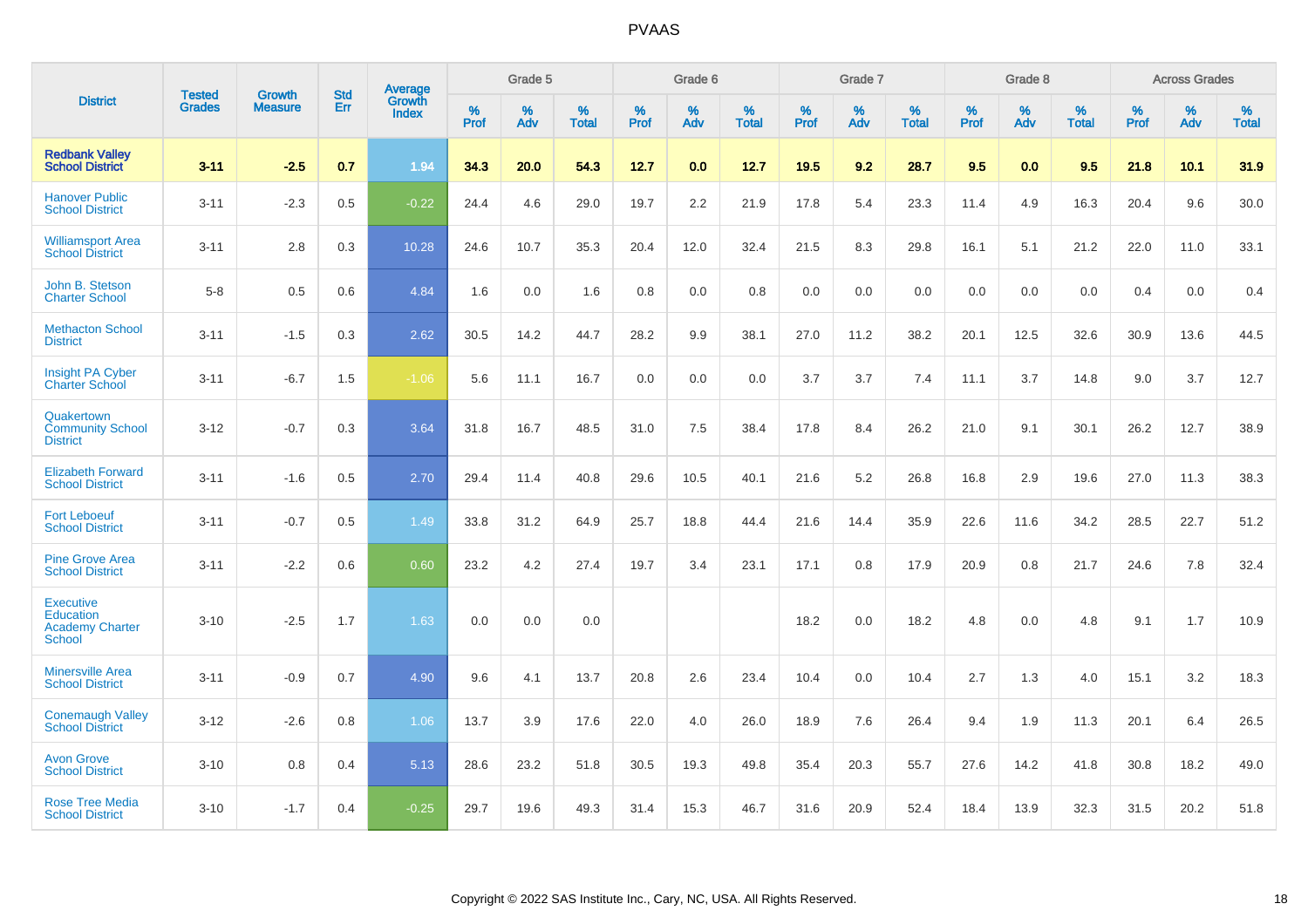|                                                                       |                                | <b>Growth</b>  | <b>Std</b> | <b>Average</b>         |                     | Grade 5  |                   |                  | Grade 6  |                   |                  | Grade 7  |                   |           | Grade 8  |                   |              | <b>Across Grades</b> |                   |
|-----------------------------------------------------------------------|--------------------------------|----------------|------------|------------------------|---------------------|----------|-------------------|------------------|----------|-------------------|------------------|----------|-------------------|-----------|----------|-------------------|--------------|----------------------|-------------------|
| <b>District</b>                                                       | <b>Tested</b><br><b>Grades</b> | <b>Measure</b> | Err        | Growth<br><b>Index</b> | $\%$<br><b>Prof</b> | %<br>Adv | %<br><b>Total</b> | %<br><b>Prof</b> | %<br>Adv | %<br><b>Total</b> | %<br><b>Prof</b> | %<br>Adv | %<br><b>Total</b> | %<br>Prof | %<br>Adv | %<br><b>Total</b> | $\%$<br>Prof | %<br>Adv             | %<br><b>Total</b> |
| <b>Redbank Valley</b><br><b>School District</b>                       | $3 - 11$                       | $-2.5$         | 0.7        | 1.94                   | 34.3                | 20.0     | 54.3              | 12.7             | 0.0      | 12.7              | 19.5             | 9.2      | 28.7              | 9.5       | 0.0      | 9.5               | 21.8         | 10.1                 | 31.9              |
| <b>Perseus House</b><br><b>Charter School Of</b><br><b>Excellence</b> | $6 - 11$                       | $-4.8$         | 1.1        | $-1.31$                |                     |          |                   | 0.0              | 0.0      | 0.0               | 1.8              | 0.0      | 1.8               | 1.5       | 0.0      | 1.5               | 1.4          | 0.0                  | 1.4               |
| <b>Schuylkill Valley</b><br><b>School District</b>                    | $3 - 11$                       | $-1.0$         | 0.5        | 3.23                   | 24.8                | 8.5      | 33.3              | 25.6             | 5.8      | 31.4              | 15.3             | 9.9      | 25.2              | 8.2       | 2.7      | 10.9              | 21.3         | 7.6                  | 29.0              |
| Apollo-Ridge<br><b>School District</b>                                | $3 - 12$                       | $-2.9$         | 0.7        | $-0.77$                | 18.8                | 0.0      | 18.8              | 12.0             | 1.2      | 13.2              | 8.5              | 1.2      | 9.8               | 10.4      | 2.6      | 13.0              | 14.8         | 3.0                  | 17.7              |
| <b>Harrisburg City</b><br><b>School District</b>                      | $3 - 11$                       | 1.3            | 0.3        | 7.16                   | 2.0                 | 0.8      | 2.8               | 2.0              | 1.0      | 3.0               | 2.9              | 0.8      | 3.7               | 2.7       | 0.3      | 3.0               | 2.7          | 0.7                  | 3.4               |
| Cornwall-Lebanon<br><b>School District</b>                            | $3 - 11$                       | $-0.5$         | 0.3        | 2.53                   | 31.1                | 9.0      | 40.1              | 18.2             | 6.2      | 24.4              | 16.1             | 4.9      | 21.0              | 16.4      | 9.4      | 25.8              | 23.1         | 8.6                  | 31.8              |
| <b>Kutztown Area</b><br><b>School District</b>                        | $3 - 12$                       | $-1.4$         | 0.8        | 3.35                   | 40.3                | 11.9     | 52.2              | 24.2             | 3.2      | 27.4              | 25.6             | 10.3     | 35.9              | 10.8      | 10.8     | 21.5              | 30.0         | 13.3                 | 43.3              |
| <b>Upper Dauphin</b><br>Area School<br><b>District</b>                | $3 - 11$                       | 1.0            | 0.7        | 6.60                   | 9.7                 | 4.8      | 14.5              | 18.3             | 8.4      | 26.8              | 18.9             | 6.8      | 25.7              | 24.3      | 7.1      | 31.4              | 22.1         | 9.5                  | 31.6              |
| Salisbury<br><b>Township School</b><br><b>District</b>                | $3 - 11$                       | $-2.3$         | 0.6        | 0.96                   | 14.9                | 8.5      | 23.4              | 14.3             | 2.2      | 16.5              | 13.0             | 1.1      | 14.1              | 17.2      | 3.4      | 20.7              | 18.4         | 6.3                  | 24.7              |
| <b>Clairton City</b><br><b>School District</b>                        | $3 - 11$                       | 0.5            | 0.8        | 3.14                   | 6.1                 | 2.0      | 8.2               | 1.5              | 0.0      | 1.5               | 1.6              | 0.0      | 1.6               | 0.0       | 0.0      | 0.0               | 3.5          | 0.3                  | 3.8               |
| <b>Frazier School</b><br><b>District</b>                              | $3 - 11$                       | $-2.4$         | 0.8        | 2.50                   | 7.8                 | 0.0      | 7.8               | 17.5             | 2.5      | 20.0              | 15.1             | 10.5     | 25.6              | 3.9       | 0.0      | 3.9               | 16.1         | 4.2                  | 20.3              |
| <b>New Foundations</b><br><b>Charter School</b>                       | $3 - 11$                       | $-1.5$         | 0.7        | 2.37                   | 18.5                | 5.6      | 24.1              | 6.4              | 0.0      | 6.4               | 21.3             | 3.3      | 24.6              | 13.1      | 2.4      | 15.5              | 17.1         | 2.9                  | 20.0              |
| Commonwealth<br><b>Charter Academy</b><br><b>Charter School</b>       | $3 - 10$                       | $-2.6$         | 0.8        | 1.49                   | 25.4                | 3.4      | 28.8              | 26.0             | 4.0      | 30.0              | 17.2             | 3.4      | 20.7              | 14.6      | 2.1      | 16.7              | 23.9         | 5.7                  | 29.6              |
| <b>Tussey Mountain</b><br><b>School District</b>                      | $3 - 12$                       | 0.2            | 0.7        | 2.41                   | 20.7                | 1.7      | 22.4              | 12.4             | 0.0      | 12.4              | 11.3             | 3.2      | 14.5              | 12.5      | 1.4      | 13.9              | 16.3         | 5.5                  | 21.8              |
| <b>Lincoln Leadership</b><br><b>Academy Charter</b><br><b>School</b>  | $3 - 12$                       | $-1.2$         | 0.9        | 2.09                   | 0.0                 | 0.0      | 0.0               | 2.0              | 0.0      | 2.0               | 4.0              | 2.0      | 6.0               | 0.0       | 0.0      | 0.0               | 3.8          | 0.7                  | 4.4               |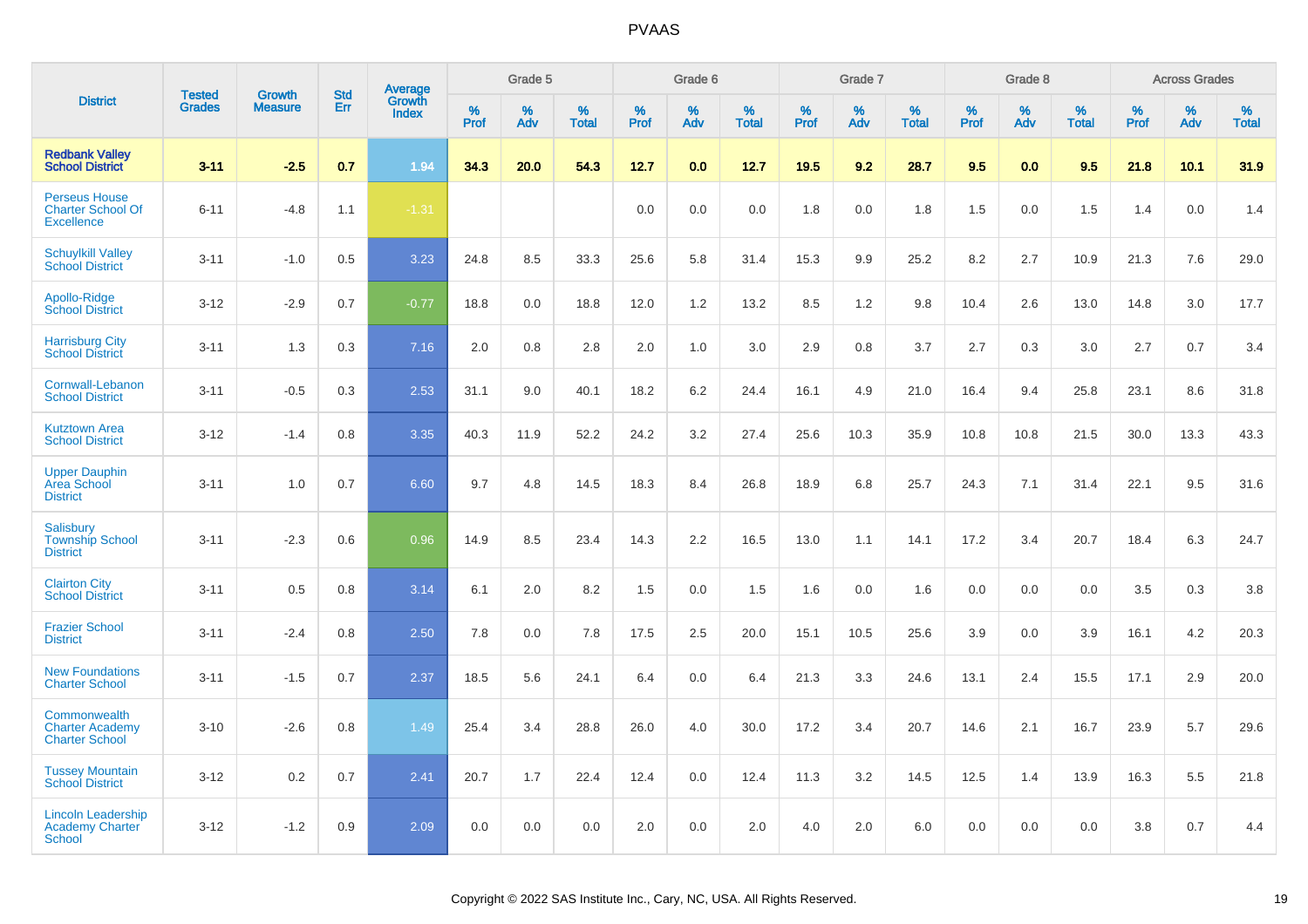|                                                                               | <b>Tested</b> | <b>Growth</b>  | <b>Std</b> | Average                       |              | Grade 5  |                   |           | Grade 6  |                   |           | Grade 7  |                   |           | Grade 8  |                   |           | <b>Across Grades</b> |                   |
|-------------------------------------------------------------------------------|---------------|----------------|------------|-------------------------------|--------------|----------|-------------------|-----------|----------|-------------------|-----------|----------|-------------------|-----------|----------|-------------------|-----------|----------------------|-------------------|
| <b>District</b>                                                               | <b>Grades</b> | <b>Measure</b> | Err        | <b>Growth</b><br><b>Index</b> | $\%$<br>Prof | %<br>Adv | %<br><b>Total</b> | %<br>Prof | %<br>Adv | %<br><b>Total</b> | %<br>Prof | %<br>Adv | %<br><b>Total</b> | %<br>Prof | %<br>Adv | %<br><b>Total</b> | %<br>Prof | $\%$<br>Adv          | %<br><b>Total</b> |
| <b>Redbank Valley</b><br><b>School District</b>                               | $3 - 11$      | $-2.5$         | 0.7        | 1.94                          | 34.3         | 20.0     | 54.3              | 12.7      | 0.0      | 12.7              | 19.5      | 9.2      | 28.7              | 9.5       | 0.0      | 9.5               | 21.8      | 10.1                 | 31.9              |
| <b>Rochester Area</b><br><b>School District</b>                               | $3 - 11$      | $-1.6$         | 0.9        | 3.19                          | 27.1         | 6.2      | 33.3              | 24.5      | 3.8      | 28.3              | 2.0       | 0.0      | 2.0               | 15.4      | 0.0      | 15.4              | 20.6      | 7.5                  | 28.1              |
| <b>Urban Academy Of</b><br><b>Greater Pittsburgh</b><br><b>Charter School</b> | $3-5$         | $-7.6$         | 1.9        | $-4.05$                       | 2.7          | 0.0      | 2.7               |           |          |                   |           |          |                   |           |          |                   | 7.3       | 0.0                  | $7.3$             |
| <b>Propel Charter</b><br><b>School-Mckeesport</b>                             | $3-8$         | $-3.2$         | 1.0        | 1.02                          | 5.6          | 0.0      | 5.6               | 2.7       | 0.0      | 2.7               | 5.3       | 7.9      | 13.2              | 2.7       | 2.7      | 5.4               | 5.4       | 2.3                  | 7.7               |
| <b>Bentworth School</b><br><b>District</b>                                    | $3 - 11$      | $-1.7$         | 0.7        | 1.37                          | 29.9         | 7.8      | 37.7              | 9.6       | 0.0      | 9.6               | 16.9      | 7.8      | 24.7              | 21.2      | 1.5      | 22.7              | 22.6      | 9.6                  | 32.3              |
| Northern Lehigh<br><b>School District</b>                                     | $3 - 12$      | $-2.6$         | 0.7        | 0.19                          | 22.7         | 6.2      | 28.9              | 13.8      | 0.0      | 13.8              | 15.0      | 1.7      | 16.7              | 12.5      | 0.0      | 12.5              | 18.6      | 3.9                  | 22.5              |
| Northgate School<br><b>District</b>                                           | $3 - 11$      | $-1.8$         | 0.8        | 1.33                          | 19.6         | 7.8      | 27.4              | 15.2      | 1.7      | 17.0              | 10.2      | 0.0      | 10.2              | 12.5      | 4.2      | 16.7              | 15.8      | 4.3                  | 20.1              |
| La Academia<br>Partnership<br><b>Charter School</b>                           | $6 - 11$      | $-5.6$         | 1.8        | $-0.91$                       |              |          |                   | 0.0       | 0.0      | 0.0               | 0.0       | 0.0      | 0.0               | 0.0       | 0.0      | 0.0               | 0.0       | 0.0                  | 0.0               |
| <b>Bristol Borough</b><br><b>School District</b>                              | $3 - 12$      | $-2.4$         | 0.7        | $-0.27$                       | 21.3         | 2.7      | 24.0              | 17.8      | 7.8      | 25.6              | 15.0      | 1.2      | 16.2              | 7.6       | 1.3      | 8.9               | 16.2      | 4.2                  | 20.3              |
| <b>Mercer Area</b><br><b>School District</b>                                  | $3 - 11$      | $-1.2$         | 0.7        | 2.42                          | 32.8         | 15.5     | 48.3              | 35.3      | 8.8      | 44.1              | 25.0      | 11.8     | 36.8              | 18.7      | 4.0      | 22.7              | 29.0      | 12.7                 | 41.7              |
| <b>Shamokin Area</b><br><b>School District</b>                                | $3 - 11$      | $-2.1$         | 0.5        | 0.50                          | 17.1         | 4.3      | 21.4              | 8.8       | 2.9      | 11.8              | 10.3      | 0.7      | 11.0              | 8.4       | 3.9      | 12.3              | 12.1      | 4.8                  | 16.9              |
| Pennsylvania<br><b>Distance Learning</b><br><b>Charter School</b>             | $3 - 12$      | $-1.7$         | 0.7        | 0.39                          | 6.5          | 0.0      | 6.5               | 1.3       | 0.0      | 1.3               | 4.6       | 1.2      | 5.8               | 2.3       | 0.0      | 2.3               | 5.4       | 0.4                  | 5.8               |
| <b>Perkiomen Valley</b><br><b>School District</b>                             | $3 - 11$      | $-0.2$         | 0.3        | 7.20                          | 35.2         | 22.4     | 57.5              | 21.5      | 11.3     | 32.7              | 27.3      | 16.9     | 44.2              | 21.6      | 7.2      | 28.7              | 30.6      | 16.6                 | 47.1              |
| <b>Belle Vernon Area</b><br><b>School District</b>                            | $3 - 11$      | $-1.7$         | 0.6        | 1.65                          | 22.5         | 6.3      | 28.8              | 27.6      | 7.8      | 35.3              | 11.0      | 0.9      | 11.9              | 10.6      | 2.4      | 12.9              | 22.3      | 6.8                  | 29.0              |
| <b>Cambria Heights</b><br><b>School District</b>                              | $3 - 10$      | $-2.3$         | 0.6        | $-0.70$                       | 23.3         | 4.4      | 27.8              | 16.8      | 0.0      | 16.8              | 13.5      | 1.0      | 14.6              | 4.4       | 0.9      | 5.3               | 18.3      | 2.8                  | 21.2              |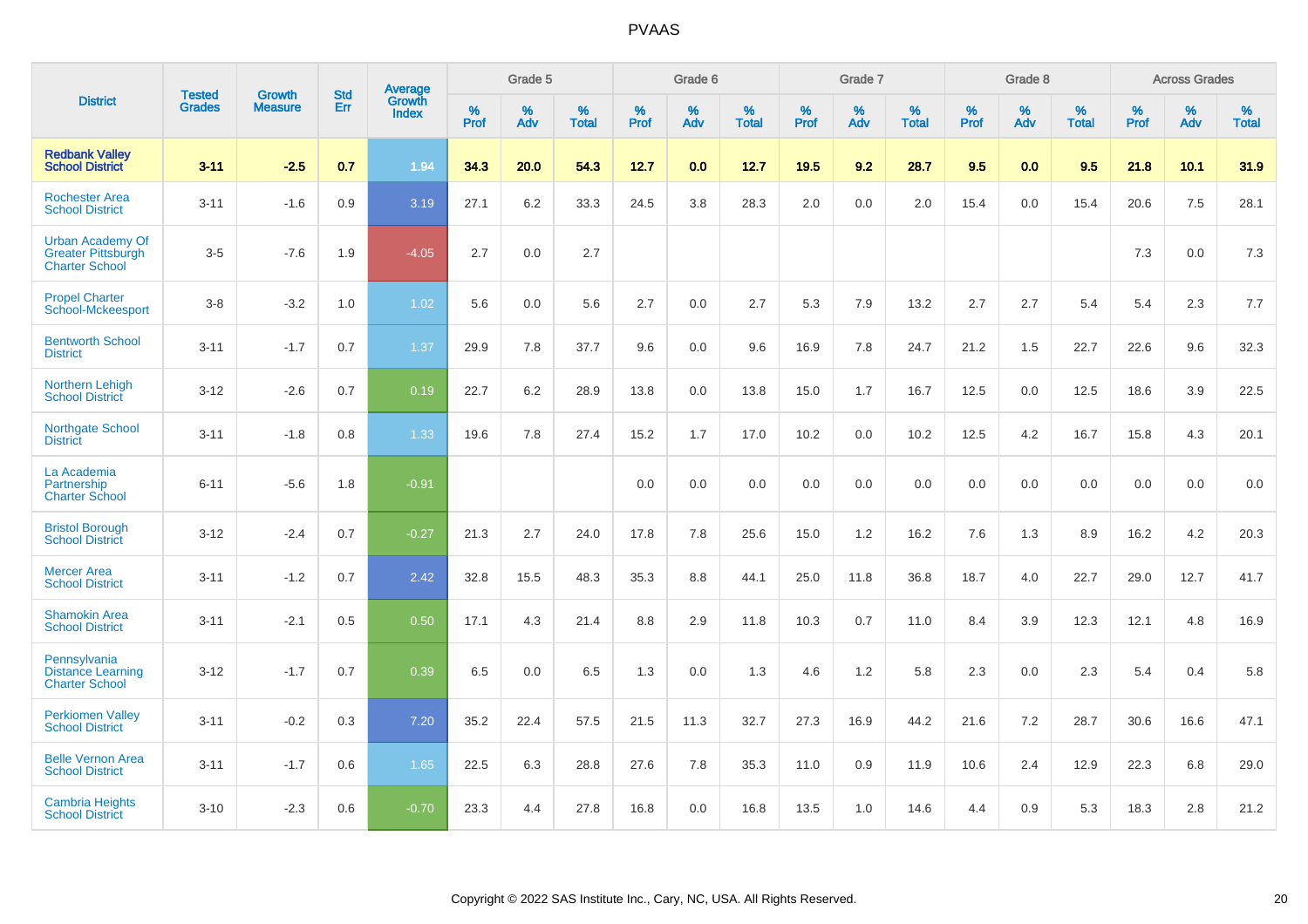|                                                                   | <b>Tested</b> |                                 | <b>Std</b> | Average                |              | Grade 5  |                   |              | Grade 6  |                   |              | Grade 7  |                   |              | Grade 8  |                   |              | <b>Across Grades</b> |                   |
|-------------------------------------------------------------------|---------------|---------------------------------|------------|------------------------|--------------|----------|-------------------|--------------|----------|-------------------|--------------|----------|-------------------|--------------|----------|-------------------|--------------|----------------------|-------------------|
| <b>District</b>                                                   | <b>Grades</b> | <b>Growth</b><br><b>Measure</b> | Err        | Growth<br><b>Index</b> | $\%$<br>Prof | %<br>Adv | %<br><b>Total</b> | $\%$<br>Prof | %<br>Adv | %<br><b>Total</b> | $\%$<br>Prof | %<br>Adv | %<br><b>Total</b> | $\%$<br>Prof | %<br>Adv | %<br><b>Total</b> | $\%$<br>Prof | %<br>Adv             | %<br><b>Total</b> |
| <b>Redbank Valley</b><br><b>School District</b>                   | $3 - 11$      | $-2.5$                          | 0.7        | 1.94                   | 34.3         | 20.0     | 54.3              | 12.7         | 0.0      | 12.7              | 19.5         | 9.2      | 28.7              | 9.5          | 0.0      | 9.5               | 21.8         | 10.1                 | 31.9              |
| <b>Unionville-Chadds</b><br><b>Ford School</b><br><b>District</b> | $3 - 11$      | 0.5                             | 0.4        | 5.10                   | 38.8         | 29.9     | 68.7              | 38.4         | 17.1     | 55.5              | 37.6         | 16.8     | 54.5              | 29.8         | 24.9     | 54.7              | 36.9         | 27.5                 | 64.4              |
| <b>Leechburg Area</b><br><b>School District</b>                   | $3 - 11$      | $-3.5$                          | 0.9        | $-0.64$                | 15.6         | 2.2      | 17.8              | 16.2         | 5.4      | 21.6              | 8.0          | 0.0      | 8.0               | 23.8         | 7.1      | 31.0              | 22.5         | 5.9                  | 28.5              |
| <b>Hollidaysburg Area</b><br><b>School District</b>               | $3 - 11$      | 2.9                             | 0.4        | 8.32                   | 33.2         | 16.0     | 49.2              | 26.4         | 12.8     | 39.2              | 27.3         | 14.7     | 42.0              | 23.2         | 8.0      | 31.2              | 28.7         | 12.7                 | 41.4              |
| <b>Warrior Run</b><br><b>School District</b>                      | $3 - 11$      | $-0.7$                          | 0.6        | 1.21                   | 29.0         | 17.1     | 46.0              | 25.7         | 1.8      | 27.5              | 16.8         | 11.2     | 28.0              | 15.6         | 12.2     | 27.8              | 23.2         | 10.7                 | 34.0              |
| <b>Greater Johnstown</b><br><b>School District</b>                | $3 - 11$      | $-1.7$                          | 0.5        | 2.59                   | 5.9          | 0.7      | 6.6               | 4.8          | 0.0      | 4.8               | 7.4          | 0.0      | 7.4               | 0.6          | 0.6      | 1.3               | 6.8          | 1.2                  | 8.0               |
| Washington<br><b>School District</b>                              | $3 - 11$      | $-2.6$                          | 0.7        | $-0.09$                | 13.5         | 2.9      | 16.4              | 5.2          | 2.1      | 7.2               | 15.0         | 1.2      | 16.2              | 0.0          | 1.5      | 1.5               | 11.8         | 3.4                  | 15.2              |
| <b>Canton Area</b><br><b>School District</b>                      | $3 - 11$      | $-0.5$                          | 0.8        | 3.67                   | 34.6         | 11.5     | 46.2              | 32.3         | 3.2      | 35.5              | 9.1          | 1.8      | 10.9              | 4.8          | 0.0      | 4.8               | 23.4         | 6.2                  | 29.6              |
| <b>Somerset Area</b><br><b>School District</b>                    | $3 - 11$      | 0.0                             | 0.5        | 4.78                   | 27.4         | 11.1     | 38.5              | 28.2         | 9.2      | 37.4              | 20.4         | 9.5      | 29.9              | 24.5         | 4.9      | 29.4              | 26.3         | 10.2                 | 36.6              |
| <b>Central Fulton</b><br><b>School District</b>                   | $3 - 11$      | $-0.7$                          | 0.8        | 3.45                   | 30.3         | 6.6      | 36.8              | 15.9         | 1.4      | 17.4              | 13.0         | 14.5     | 27.5              | 12.7         | 14.6     | 27.3              | 24.6         | 8.3                  | 32.8              |
| <b>Hermitage School</b><br><b>District</b>                        | $3 - 12$      | 1.0                             | 0.5        | 4.16                   | 39.7         | 7.8      | 47.5              | 34.3         | 21.7     | 55.9              | 30.8         | 19.6     | 50.4              | 26.2         | 4.1      | 30.3              | 33.8         | 16.8                 | 50.6              |
| <b>Propel Charter</b><br><b>School-Northside</b>                  | $3 - 8$       | $-1.6$                          | 0.9        | 0.88                   | 0.0          | 0.0      | 0.0               | 2.4          | 0.0      | 2.4               | 0.0          | 0.0      | 0.0               | 0.0          | 0.0      | 0.0               | 0.4          | 0.0                  | 0.4               |
| <b>Pottsville Area</b><br><b>School District</b>                  | $3 - 12$      | $-0.7$                          | 0.5        | 1.25                   | 21.4         | 12.2     | 33.6              | 17.6         | 4.7      | 22.3              | 14.2         | 4.3      | 18.5              | 16.1         | 2.4      | 18.4              | 18.0         | 6.0                  | 23.9              |
| Wallenpaupack<br><b>Area School</b><br><b>District</b>            | $3 - 11$      | 0.7                             | 0.5        | 7.55                   | 27.0         | 6.1      | 33.1              | 11.1         | 3.7      | 14.8              | 30.6         | 8.2      | 38.8              | 13.2         | 3.5      | 16.7              | 24.0         | 7.0                  | 31.1              |
| <b>Fleetwood Area</b><br><b>School District</b>                   | $3 - 10$      | $-1.9$                          | 0.5        | 0.68                   | 21.5         | 3.7      | 25.2              | 19.9         | 4.0      | 23.8              | 20.7         | 4.8      | 25.5              | 21.4         | 2.5      | 23.9              | 21.9         | 5.2                  | 27.1              |
| <b>Greater Latrobe</b><br><b>School District</b>                  | $3 - 11$      | 1.6                             | 0.4        | 8.54                   | 36.4         | 15.5     | 51.9              | 37.0         | 5.3      | 42.3              | 32.2         | 18.5     | 50.7              | 23.4         | 8.0      | 31.4              | 34.1         | 15.0                 | 49.1              |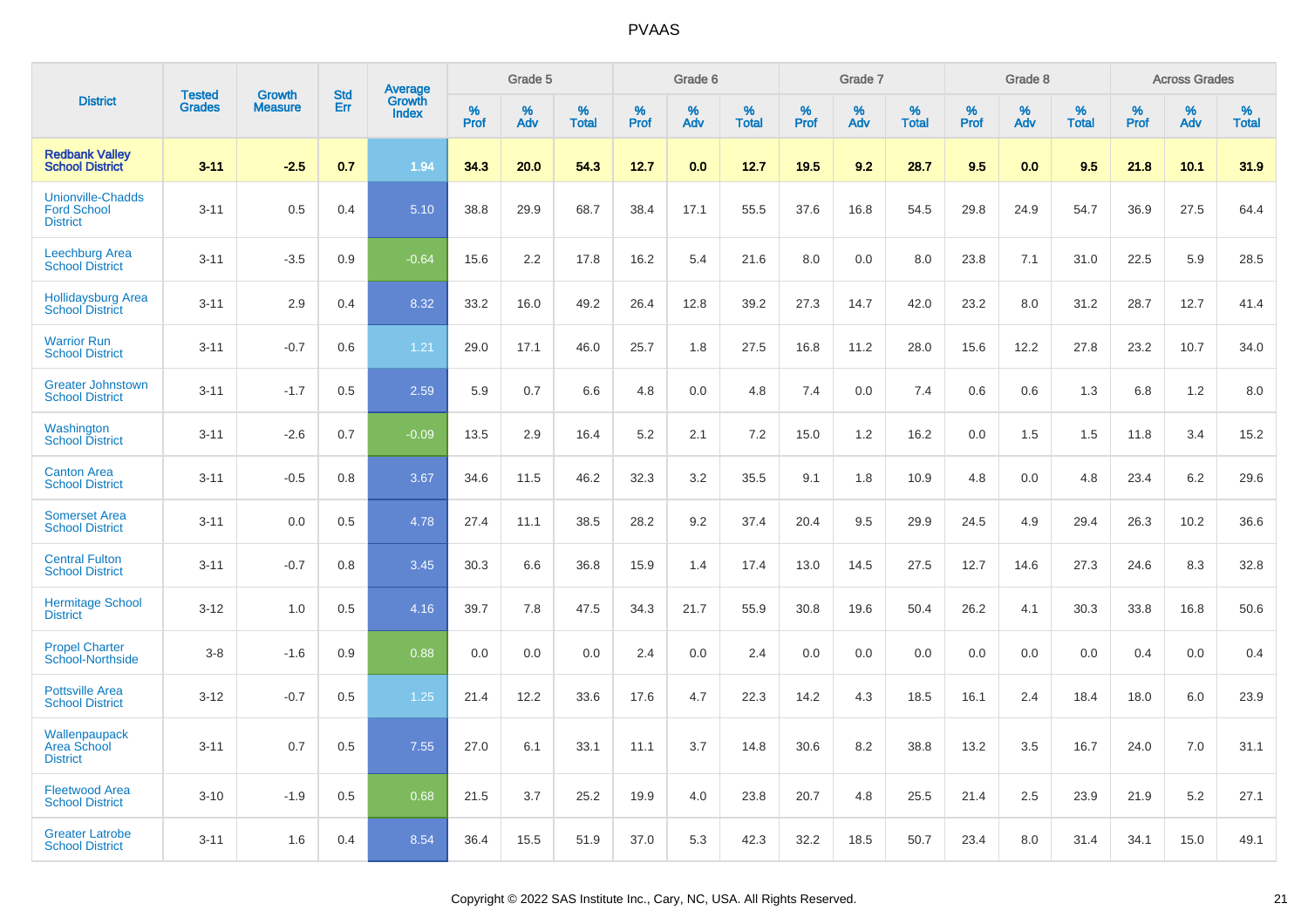|                                                               |                                |                                 | <b>Std</b> | Average                |                  | Grade 5  |                   |                  | Grade 6  |                   |                  | Grade 7  |                   |           | Grade 8  |                   |                  | <b>Across Grades</b> |                   |
|---------------------------------------------------------------|--------------------------------|---------------------------------|------------|------------------------|------------------|----------|-------------------|------------------|----------|-------------------|------------------|----------|-------------------|-----------|----------|-------------------|------------------|----------------------|-------------------|
| <b>District</b>                                               | <b>Tested</b><br><b>Grades</b> | <b>Growth</b><br><b>Measure</b> | Err        | Growth<br><b>Index</b> | %<br><b>Prof</b> | %<br>Adv | %<br><b>Total</b> | %<br><b>Prof</b> | %<br>Adv | %<br><b>Total</b> | %<br><b>Prof</b> | %<br>Adv | %<br><b>Total</b> | %<br>Prof | %<br>Adv | %<br><b>Total</b> | %<br><b>Prof</b> | %<br>Adv             | %<br><b>Total</b> |
| <b>Redbank Valley</b><br><b>School District</b>               | $3 - 11$                       | $-2.5$                          | 0.7        | 1.94                   | 34.3             | 20.0     | 54.3              | 12.7             | 0.0      | 12.7              | 19.5             | 9.2      | 28.7              | 9.5       | 0.0      | 9.5               | 21.8             | 10.1                 | 31.9              |
| <b>Propel Charter</b><br>School - Braddock<br><b>Hills</b>    | $3 - 11$                       | $-2.4$                          | 0.8        | 3.05                   | 1.8              | 1.8      | 3.5               | 1.7              | 0.0      | 1.7               | 0.0              | 0.0      | 0.0               | 2.9       | 0.0      | 2.9               | 1.9              | 0.6                  | 2.5               |
| <b>Great Valley</b><br><b>School District</b>                 | $3 - 11$                       | 0.1                             | 0.4        | 2.46                   | 31.0             | 24.2     | 55.2              | 38.1             | 8.6      | 46.6              | 26.8             | 17.2     | 44.1              | 26.4      | 17.4     | 43.8              | 31.1             | 20.1                 | 51.2              |
| <b>Girard School</b><br><b>District</b>                       | $3 - 11$                       | 0.0                             | 0.6        | 2.99                   | 33.9             | 15.2     | 49.1              | 27.4             | 13.7     | 41.0              | 22.7             | 20.9     | 43.6              | 15.6      | 5.5      | 21.1              | 25.6             | 18.0                 | 43.6              |
| <b>Propel Charter</b><br>School-Homestead                     | $3 - 11$                       | $-2.7$                          | 1.0        | $-0.17$                | 2.7              | 0.0      | 2.7               | 0.0              | 5.4      | 5.4               | 2.9              | 0.0      | 2.9               | 0.0       | 0.0      | 0.0               | 2.7              | 1.4                  | 4.1               |
| <b>Southeast Delco</b><br><b>School District</b>              | $3 - 10$                       | $-0.4$                          | 0.6        | 4.21                   | 3.3              | 1.7      | 5.0               | 1.8              | 0.0      | 1.8               | 3.0              | 0.8      | 3.8               | 6.9       | 0.8      | 7.7               | 5.7              | 0.7                  | 6.3               |
| <b>Penns Manor Area</b><br><b>School District</b>             | $3 - 12$                       | 1.5                             | 0.8        | 4.02                   | 12.7             | 4.8      | 17.5              | 14.6             | 0.0      | 14.6              | 18.5             | 1.8      | 20.4              | 16.7      | 8.3      | 25.0              | 19.0             | 3.6                  | 22.6              |
| <b>Blue Ridge School</b><br><b>District</b>                   | $3 - 11$                       | $-1.1$                          | 0.7        | 2.21                   | 23.3             | 5.5      | 28.8              | 14.9             | 0.0      | 14.9              | 25.8             | 3.2      | 29.0              | 12.9      | 4.3      | 17.1              | 23.5             | 4.1                  | 27.7              |
| <b>Sullivan County</b><br><b>School District</b>              | $3 - 10$                       | $-2.9$                          | 1.0        | 0.92                   | 21.4             | 0.0      | 21.4              | 30.0             | 4.0      | 34.0              | 18.8             | 0.0      | 18.8              | 9.1       | 0.0      | 9.1               | 22.0             | 4.1                  | 26.0              |
| <b>Windber Area</b><br><b>School District</b>                 | $3 - 11$                       | $-1.8$                          | 0.7        | 2.80                   | 28.8             | 20.0     | 48.8              | 20.9             | 9.0      | 29.8              | 14.7             | 9.3      | 24.0              | 28.6      | 13.1     | 41.7              | 24.4             | 15.1                 | 39.6              |
| Northern Bedford<br><b>County School</b><br><b>District</b>   | $3 - 11$                       | $-1.5$                          | 0.8        | 1.00                   | 24.5             | 8.2      | 32.6              | 30.5             | 1.7      | 32.2              | 19.0             | 1.7      | 20.7              | 9.4       | 3.1      | 12.5              | 24.6             | 5.2                  | 29.8              |
| <b>Penn Hills Charter</b><br>School of<br>Entrepreneurship    | $3-8$                          | $-0.2$                          | 0.9        | 1.98                   | 11.6             | 2.3      | 14.0              | 13.5             | 10.8     | 24.3              | 15.4             | 2.6      | 18.0              | 5.3       | 0.0      | 5.3               | 17.0             | 3.8                  | 20.8              |
| <b>Meyersdale Area</b><br><b>School District</b>              | $3 - 11$                       | 1.9                             | 0.8        | 4.25                   | 35.2             | 9.3      | 44.4              | 26.6             | 15.6     | 42.2              | 18.9             | 0.0      | 18.9              | 11.9      | 8.5      | 20.3              | 24.6             | 9.4                  | 34.0              |
| <b>Manchester</b><br><b>Academic Charter</b><br><b>School</b> | $3-8$                          | 0.6                             | 1.1        | 3.37                   | 3.6              | 0.0      | 3.6               | 3.4              | 0.0      | 3.4               | 3.6              | 0.0      | 3.6               | 0.0       | 0.0      | 0.0               | 4.9              | 0.5                  | 5.4               |
| Philadelphia<br><b>Academy Charter</b><br><b>School</b>       | $3 - 11$                       | $-2.5$                          | 0.7        | 0.18                   | 22.1             | 6.5      | 28.6              | 25.0             | 7.9      | 32.9              | 13.2             | 19.1     | 32.4              | 22.2      | 16.7     | 38.9              | 24.3             | 9.8                  | 34.2              |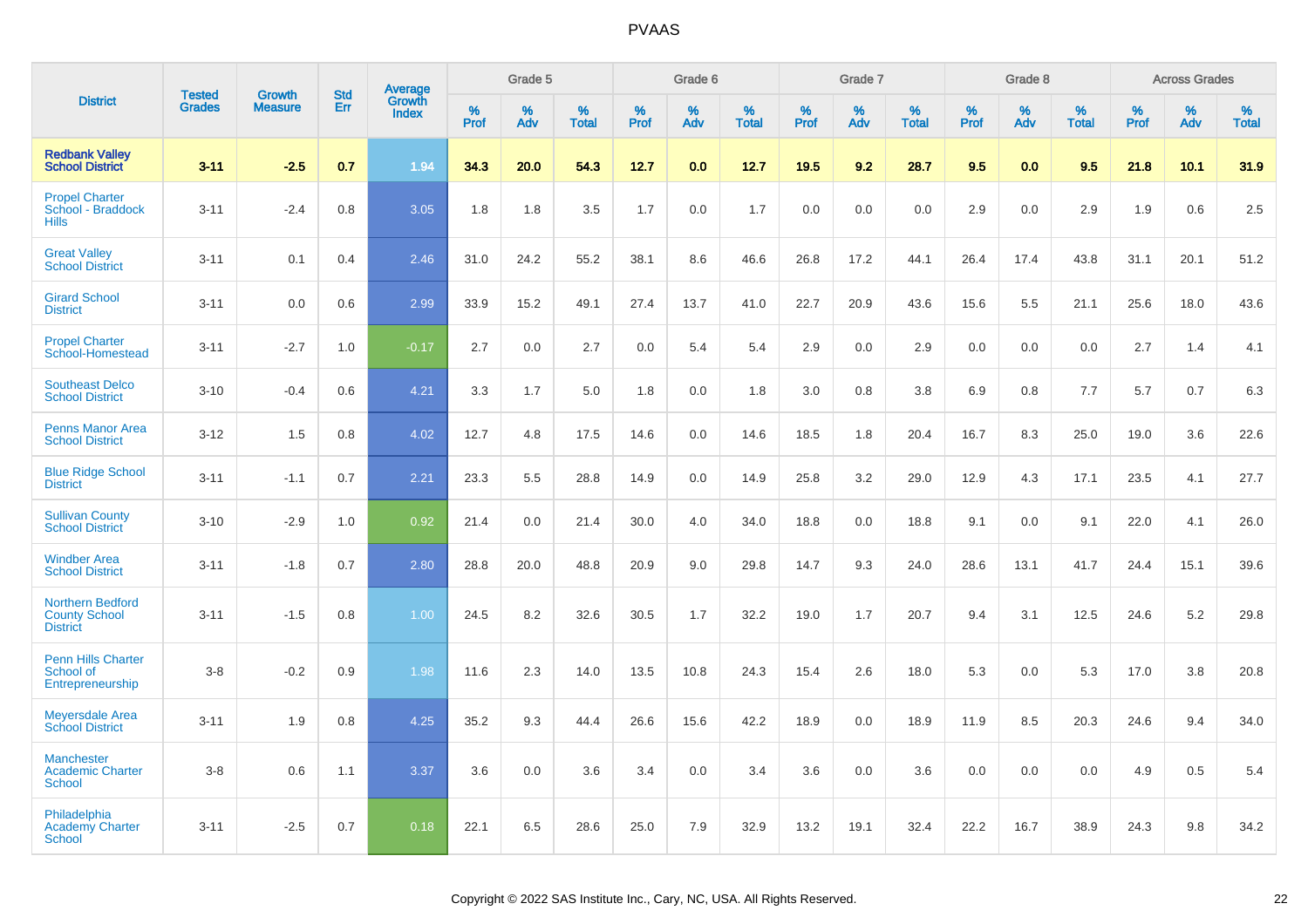|                                                                               | <b>Tested</b> | Growth         | <b>Std</b> | Average                |           | Grade 5  |                      |           | Grade 6  |                   |           | Grade 7  |                      |           | Grade 8  |                   |           | <b>Across Grades</b> |                   |
|-------------------------------------------------------------------------------|---------------|----------------|------------|------------------------|-----------|----------|----------------------|-----------|----------|-------------------|-----------|----------|----------------------|-----------|----------|-------------------|-----------|----------------------|-------------------|
| <b>District</b>                                                               | <b>Grades</b> | <b>Measure</b> | Err        | Growth<br><b>Index</b> | %<br>Prof | %<br>Adv | $\%$<br><b>Total</b> | %<br>Prof | %<br>Adv | %<br><b>Total</b> | %<br>Prof | %<br>Adv | $\%$<br><b>Total</b> | %<br>Prof | %<br>Adv | %<br><b>Total</b> | %<br>Prof | %<br>Adv             | %<br><b>Total</b> |
| <b>Redbank Valley</b><br><b>School District</b>                               | $3 - 11$      | $-2.5$         | 0.7        | 1.94                   | 34.3      | 20.0     | 54.3                 | 12.7      | 0.0      | 12.7              | 19.5      | 9.2      | 28.7                 | 9.5       | 0.0      | 9.5               | 21.8      | 10.1                 | 31.9              |
| <b>Redbank Valley</b><br><b>School District</b>                               | $3 - 11$      | $-2.5$         | 0.7        | 1.94                   | 34.3      | 20.0     | 54.3                 | $12.7$    | 0.0      | 12.7              | 19.5      | 9.2      | 28.7                 | 9.5       | 0.0      | 9.5               | 21.8      | 10.1                 | 31.9              |
| <b>Mckeesport Area</b><br><b>School District</b>                              | $3 - 12$      | $-0.2$         | 0.5        | 1.94                   | 8.9       | 3.0      | 11.9                 | 3.9       | 0.0      | 3.9               | 1.0       | 0.0      | 1.0                  | 1.0       | 0.0      | 1.0               | 7.7       | 2.1                  | 9.7               |
| <b>State College Area</b><br><b>School District</b>                           | $3 - 11$      | 0.6            | 0.4        | 6.90                   | 29.6      | 33.7     | 63.3                 | 27.4      | 15.3     | 42.7              | 28.9      | 16.3     | 45.2                 | 20.8      | 8.9      | 29.7              | 29.0      | 27.0                 | 56.1              |
| <b>Young Scholars of</b><br><b>Greater Allegheny</b><br><b>Charter School</b> | $3 - 8$       | $-1.4$         | 1.6        | 1.32                   | 10.0      | 0.0      | 10.0                 | 6.2       | 0.0      | 6.2               | 10.0      | 0.0      | 10.0                 |           |          |                   | 6.6       | 0.0                  | 6.6               |
| <b>Freire Charter</b><br><b>School</b>                                        | $5 - 11$      | 1.2            | 0.6        | 3.54                   | 0.0       | 0.0      | 0.0                  | 1.5       | 0.0      | 1.5               | 3.0       | 0.0      | 3.0                  | 7.6       | 0.0      | 7.6               | 3.3       | 0.0                  | 3.3               |
| <b>West Greene</b><br><b>School District</b>                                  | $3 - 11$      | $-1.6$         | 0.9        | 2.26                   | 20.5      | 7.7      | 28.2                 | 7.7       | 7.7      | 15.4              | 9.3       | 11.1     | 20.4                 | 11.8      | 0.0      | 11.8              | 19.6      | 10.7                 | 30.2              |
| <b>Reading School</b><br><b>District</b>                                      | $3 - 11$      | 0.0            | 0.4        | 4.14                   | 3.8       | 1.2      | 5.0                  | 1.5       | 0.2      | 1.8               | 1.9       | 0.0      | 1.9                  | 1.5       | 0.4      | 1.9               | 3.6       | 1.1                  | 4.7               |
| <b>Wilkes-Barre Area</b><br><b>School District</b>                            | $3 - 11$      | $-0.9$         | 0.5        | 1.33                   | 8.1       | 1.7      | 9.8                  | 10.1      | 4.4      | 14.5              | 6.0       | 1.8      | 7.8                  | 3.1       | 1.3      | 4.4               | 9.8       | 3.0                  | 12.7              |
| <b>Universal Institute</b><br><b>Charter School</b>                           | $3 - 8$       | $-2.3$         | 0.7        | 0.12                   | 1.5       | 0.0      | 1.5                  | 1.3       | 0.0      | 1.3               | 0.0       | 0.0      | 0.0                  | 2.3       | 0.0      | 2.3               | 1.7       | 0.2                  | 2.0               |
| <b>Laboratory Charter</b><br><b>School</b>                                    | $3 - 8$       | $-0.7$         | 1.1        | 2.78                   | 3.2       | 0.0      | 3.2                  | 2.3       | 0.0      | 2.3               | 6.4       | 0.0      | 6.4                  | 5.0       | 0.0      | 5.0               | 5.3       | 0.0                  | 5.3               |
| <b>South Side Area</b><br><b>School District</b>                              | $3 - 11$      | 1.2            | 0.8        | 4.65                   | 23.3      | 18.3     | 41.7                 | 17.7      | 0.0      | 17.7              | 26.6      | 7.8      | 34.4                 | 12.7      | 2.8      | 15.5              | 21.2      | 6.3                  | 27.6              |
| <b>Shenango Area</b><br><b>School District</b>                                | $3 - 11$      | 0.1            | 0.7        | 4.17                   | 25.0      | 7.1      | 32.1                 | 40.4      | 8.8      | 49.1              | 16.5      | 1.0      | 17.5                 | 14.4      | 1.1      | 15.6              | 22.5      | 7.6                  | 30.1              |
| <b>Panther Valley</b><br><b>School District</b>                               | $3 - 12$      | 0.8            | 0.6        | 5.00                   | 11.5      | 1.9      | 13.5                 | 10.2      | 1.7      | 11.9              | 11.1      | 1.8      | 13.0                 | 4.7       | 0.0      | 4.7               | 12.1      | 1.6                  | 13.6              |
| <b>Forest Hills School</b><br><b>District</b>                                 | $3 - 11$      | 0.8            | 0.5        | 4.44                   | 34.1      | 21.2     | 55.3                 | 20.8      | 3.3      | 24.2              | 18.6      | 5.6      | 24.2                 | 10.6      | 3.2      | 13.8              | 24.0      | 11.0                 | 35.1              |
| Cheltenham<br><b>School District</b>                                          | $3 - 11$      | $-1.7$         | 0.6        | 1.03                   | 19.8      | 16.7     | 36.5                 | 21.7      | 4.7      | 26.4              | 26.7      | 11.0     | 37.7                 | 12.1      | 3.3      | 15.4              | 23.0      | 11.2                 | 34.2              |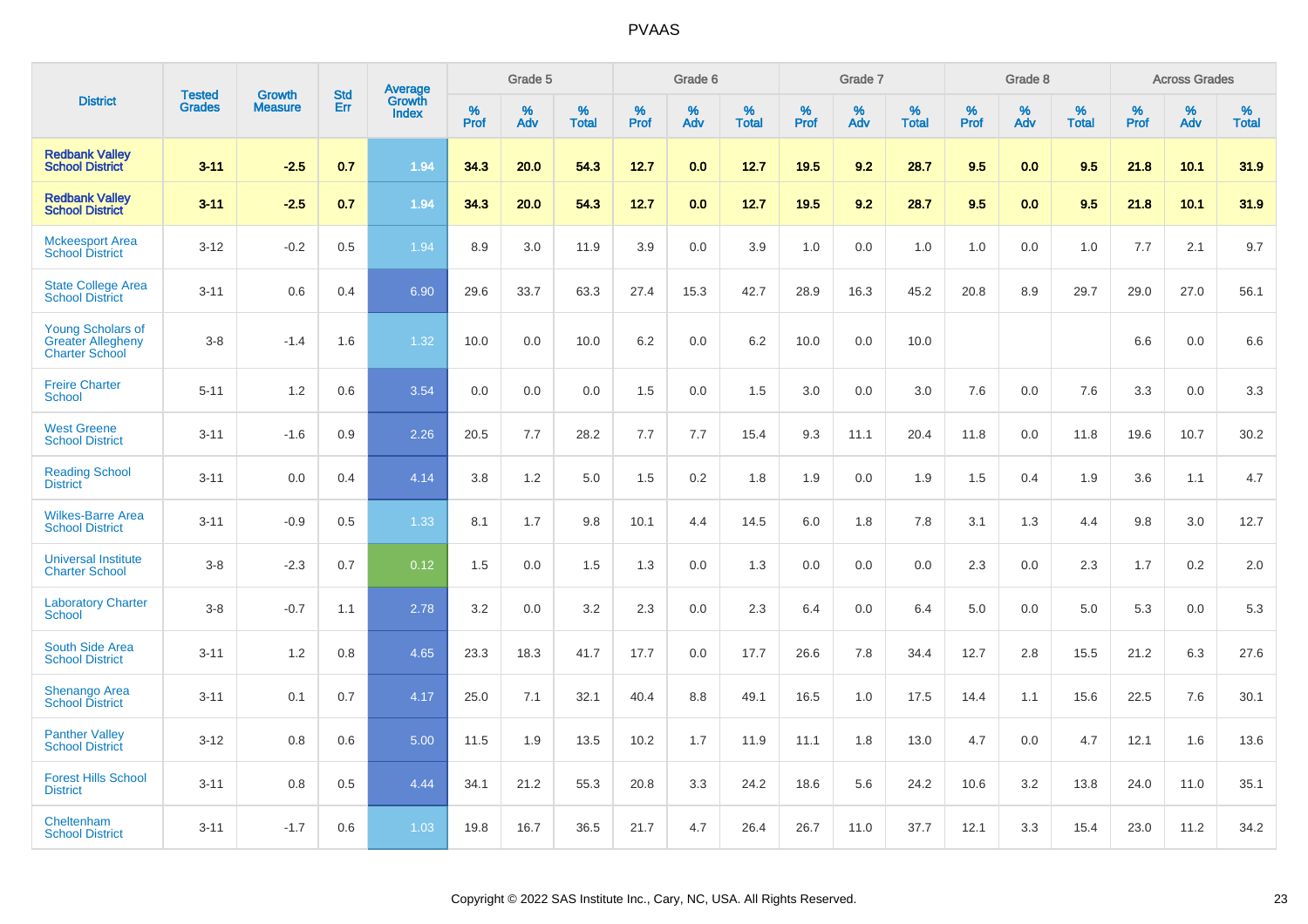|                                                                                   |                                | <b>Growth</b>  | <b>Std</b> | Average                |              | Grade 5  |                   |           | Grade 6  |                   |              | Grade 7  |                   |              | Grade 8  |                   |              | <b>Across Grades</b> |                   |
|-----------------------------------------------------------------------------------|--------------------------------|----------------|------------|------------------------|--------------|----------|-------------------|-----------|----------|-------------------|--------------|----------|-------------------|--------------|----------|-------------------|--------------|----------------------|-------------------|
| <b>District</b>                                                                   | <b>Tested</b><br><b>Grades</b> | <b>Measure</b> | Err        | Growth<br><b>Index</b> | $\%$<br>Prof | %<br>Adv | %<br><b>Total</b> | %<br>Prof | %<br>Adv | %<br><b>Total</b> | $\%$<br>Prof | %<br>Adv | %<br><b>Total</b> | $\%$<br>Prof | %<br>Adv | %<br><b>Total</b> | $\%$<br>Prof | $\%$<br>Adv          | %<br><b>Total</b> |
| <b>Redbank Valley</b><br><b>School District</b>                                   | $3 - 11$                       | $-2.5$         | 0.7        | 1.94                   | 34.3         | 20.0     | 54.3              | 12.7      | 0.0      | 12.7              | 19.5         | 9.2      | 28.7              | 9.5          | 0.0      | 9.5               | 21.8         | 10.1                 | 31.9              |
| <b>Blue Mountain</b><br><b>School District</b>                                    | $3 - 10$                       | 0.1            | 0.5        | 3.24                   | 33.3         | 19.2     | 52.6              | 24.3      | 0.6      | 24.8              | 16.3         | 10.1     | 26.4              | 20.3         | 6.1      | 26.4              | 27.5         | 11.1                 | 38.6              |
| <b>Titusville Area</b><br><b>School District</b>                                  | $3 - 11$                       | $-1.7$         | 0.5        | 0.12                   | 28.5         | 13.8     | 42.3              | 18.9      | 4.2      | 23.1              | 18.0         | 3.9      | 21.9              | 8.0          | 3.6      | 11.6              | 21.8         | 10.0                 | 31.8              |
| <b>Agora Cyber</b><br><b>Charter School</b>                                       | $3 - 11$                       | $-0.3$         | 0.6        | 3.62                   | 9.8          | 2.0      | 11.8              | 7.8       | 0.7      | 8.5               | 6.2          | 2.1      | 8.3               | 3.3          | 1.3      | 4.6               | 9.7          | 2.4                  | 12.1              |
| <b>Sharon City School</b><br><b>District</b>                                      | $3 - 11$                       | $-0.3$         | 0.5        | 1.32                   | 14.1         | 2.1      | 16.2              | 13.9      | 4.1      | 18.0              | 6.0          | 1.7      | 7.8               | 5.9          | 1.5      | 7.4               | 12.0         | 2.8                  | 14.8              |
| <b>Indiana Area</b><br><b>School District</b>                                     | $3 - 11$                       | 1.8            | 0.4        | 7.21                   | 29.3         | 17.7     | 47.0              | 23.9      | 11.7     | 35.5              | 36.0         | 10.3     | 46.3              | 23.2         | 14.2     | 37.4              | 30.1         | 15.1                 | 45.2              |
| Susquehanna<br><b>Community School</b><br><b>District</b>                         | $3 - 11$                       | $-2.8$         | $0.9\,$    | $-1.20$                | 19.6         | 9.8      | 29.4              | 15.5      | 1.7      | 17.2              | 13.3         | 11.1     | 24.4              | 2.0          | 2.0      | 4.1               | 19.6         | 6.3                  | 25.9              |
| Palmyra Area<br><b>School District</b>                                            | $3 - 11$                       | 0.0            | 0.4        | 5.60                   | 36.2         | 17.5     | 53.8              | 27.2      | 8.3      | 35.4              | 25.5         | 12.2     | 37.6              | 29.8         | 12.2     | 42.0              | 31.5         | 15.7                 | 47.2              |
| <b>Manheim Central</b><br><b>School District</b>                                  | $3 - 11$                       | 2.8            | 0.4        | 9.93                   | 25.4         | 7.6      | 33.0              | 23.6      | 5.8      | 29.3              | 15.0         | 5.2      | 20.2              | 20.9         | 6.2      | 27.1              | 22.8         | 9.4                  | 32.2              |
| <b>Highlands School</b><br><b>District</b>                                        | $3 - 11$                       | 0.4            | 0.5        | 2.41                   | 20.4         | 4.6      | 25.0              | 16.6      | 1.4      | 17.9              | 28.5         | 4.9      | 33.3              | 13.2         | 8.6      | 21.8              | 20.4         | 5.9                  | 26.3              |
| <b>Howard Gardner</b><br><b>Multiple</b><br>Intelligence<br><b>Charter School</b> | $3 - 8$                        | $-3.7$         | 1.1        | $-1.27$                | 16.7         | 6.7      | 23.3              | 9.4       | 0.0      | 9.4               | 9.1          | 0.0      | 9.1               | 7.4          | 11.1     | 18.5              | 14.7         | 3.5                  | 18.2              |
| <b>Inquiry Charter</b><br>School                                                  | $3-5$                          | $-6.8$         | 2.1        | $-3.27$                | 8.8          | 2.9      | 11.8              |           |          |                   |              |          |                   |              |          |                   | 11.1         | 2.8                  | 13.9              |
| <b>Purchase Line</b><br><b>School District</b>                                    | $3 - 12$                       | 1.0            | 0.8        | 4.29                   | 28.8         | 7.7      | 36.5              | 6.1       | 3.0      | 9.1               | 7.5          | 3.0      | 10.4              | 5.3          | 0.0      | 5.3               | 16.1         | 3.3                  | 19.4              |
| <b>Haverford</b><br><b>Township School</b><br><b>District</b>                     | $3 - 11$                       | $-0.7$         | 0.3        | $-0.06$                | 30.7         | 27.3     | 58.0              | 26.4      | 15.0     | 41.4              | 28.5         | 12.8     | 41.3              | 33.9         | 15.2     | 49.1              | 31.6         | 23.1                 | 54.7              |
| <b>Easton Area</b><br><b>School District</b>                                      | $3 - 12$                       | $-1.1$         | 0.3        | $-0.56$                | 22.4         | 5.9      | 28.3              | 14.6      | 3.3      | 17.9              | 11.0         | 6.9      | 18.0              | 10.3         | 2.2      | 12.4              | 18.5         | 8.4                  | 26.9              |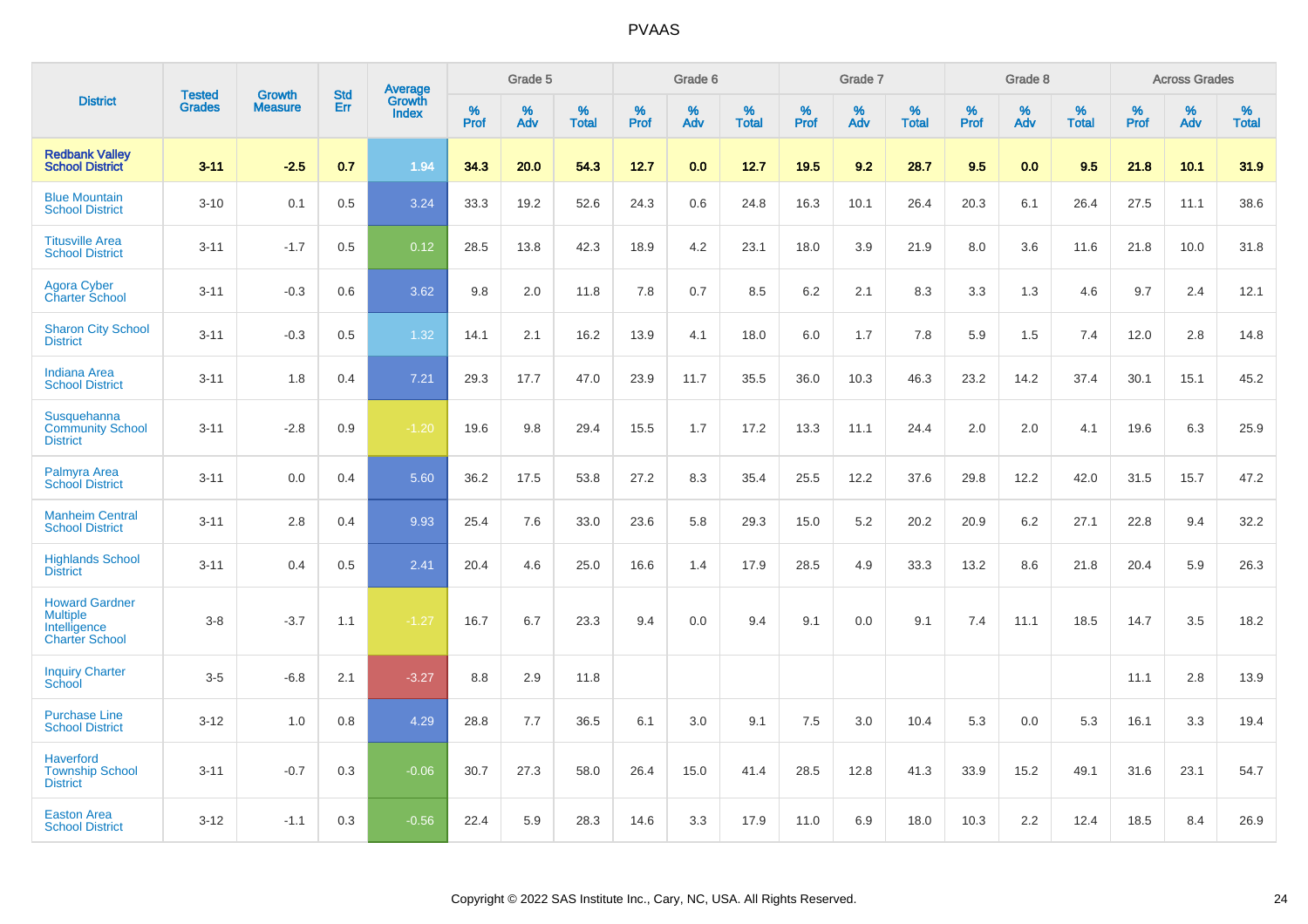|                                                                   |                                |                                 |                   | Average                |                     | Grade 5     |                   |                  | Grade 6  |                   |                  | Grade 7  |                   |           | Grade 8  |                   |              | <b>Across Grades</b> |                   |
|-------------------------------------------------------------------|--------------------------------|---------------------------------|-------------------|------------------------|---------------------|-------------|-------------------|------------------|----------|-------------------|------------------|----------|-------------------|-----------|----------|-------------------|--------------|----------------------|-------------------|
| <b>District</b>                                                   | <b>Tested</b><br><b>Grades</b> | <b>Growth</b><br><b>Measure</b> | <b>Std</b><br>Err | Growth<br><b>Index</b> | $\%$<br><b>Prof</b> | $\%$<br>Adv | %<br><b>Total</b> | %<br><b>Prof</b> | %<br>Adv | %<br><b>Total</b> | %<br><b>Prof</b> | %<br>Adv | %<br><b>Total</b> | %<br>Prof | %<br>Adv | %<br><b>Total</b> | $\%$<br>Prof | %<br>Adv             | %<br><b>Total</b> |
| <b>Redbank Valley</b><br><b>School District</b>                   | $3 - 11$                       | $-2.5$                          | 0.7               | 1.94                   | 34.3                | 20.0        | 54.3              | 12.7             | 0.0      | 12.7              | 19.5             | 9.2      | 28.7              | 9.5       | 0.0      | 9.5               | 21.8         | 10.1                 | 31.9              |
| <b>Mastery Charter</b><br>School - Harrity<br>Campus              | $3-8$                          | $-0.7$                          | 1.1               | 2.42                   | 4.6                 | 4.6         | 9.1               | 2.3              | 0.0      | 2.3               | 0.0              | 0.0      | 0.0               | 3.1       | 0.0      | 3.1               | 5.5          | 1.0                  | 6.5               |
| Salisbury-Elk Lick<br><b>School District</b>                      | $3 - 11$                       | $-4.2$                          | 1.3               | 0.13                   | 29.2                | 12.5        | 41.7              | 37.5             | 0.0      | 37.5              | 15.8             | 0.0      | 15.8              | 14.3      | 4.8      | 19.0              | 28.9         | 5.8                  | 34.7              |
| <b>Albert Gallatin</b><br><b>Area School</b><br><b>District</b>   | $3 - 11$                       | $-1.4$                          | 0.5               | 0.97                   | 19.0                | 10.2        | 29.3              | 18.6             | 1.6      | 20.2              | 12.8             | 2.8      | 15.6              | 14.8      | 2.0      | 16.8              | 17.4         | 4.9                  | 22.3              |
| <b>Carbondale Area</b><br><b>School District</b>                  | $3 - 10$                       | 1.1                             | 0.6               | 5.95                   | 10.3                | 1.2         | 11.5              | 4.2              | 0.0      | 4.2               | 4.8              | 3.6      | 8.4               | 13.9      | 0.0      | 13.9              | 9.4          | 0.8                  | 10.1              |
| <b>Fannett-Metal</b><br><b>School District</b>                    | $3 - 11$                       | $-2.4$                          | 1.0               | 2.68                   | 17.2                | 6.9         | 24.1              | 10.3             | 0.0      | 10.3              | 9.4              | 0.0      | 9.4               | 8.9       | 2.2      | 11.1              | 15.5         | 5.8                  | 21.3              |
| <b>Freedom Area</b><br><b>School District</b>                     | $3 - 11$                       | $-0.8$                          | 0.7               | 1.59                   | 13.6                | 3.7         | 17.3              | 21.4             | 2.4      | 23.8              | 18.6             | 2.9      | 21.6              | 10.7      | 1.3      | 12.0              | 17.8         | 3.7                  | 21.6              |
| <b>Richard Allen</b><br>Preparatory<br><b>Charter School</b>      | $5-8$                          | 0.8                             | 0.7               | 3.33                   | 0.0                 | 0.0         | 0.0               | 1.0              | 0.0      | 1.0               | 1.8              | 0.9      | 2.7               | 0.9       | 0.0      | 0.9               | 1.1          | 0.3                  | 1.4               |
| <b>Troy Area School</b><br><b>District</b>                        | $3 - 10$                       | $-1.8$                          | 0.6               | 0.45                   | 11.1                | 4.0         | 15.2              | 4.0              | 4.0      | 8.0               | 14.1             | 0.0      | 14.1              | 6.8       | 0.8      | 7.7               | 11.9         | 2.1                  | 14.0              |
| <b>North Schuylkill</b><br><b>School District</b>                 | $3 - 11$                       | 0.5                             | 0.5               | 4.31                   | 8.2                 | 3.0         | 11.2              | 4.8              | 0.8      | 5.6               | 5.8              | 3.9      | 9.7               | 11.8      | 6.7      | 18.5              | 12.1         | 4.1                  | 16.1              |
| <b>Middletown Area</b><br><b>School District</b>                  | $3 - 11$                       | $-1.6$                          | 0.5               | 0.08                   | 19.5                | 5.0         | 24.5              | 6.1              | 0.8      | 6.9               | 16.1             | 9.8      | 25.9              | 11.8      | 2.0      | 13.7              | 18.4         | 7.5                  | 25.9              |
| <b>Selinsgrove Area</b><br><b>School District</b>                 | $3 - 12$                       | 4.7                             | 0.5               | 11.20                  | 26.0                | 6.1         | 32.0              | 32.0             | 17.0     | 49.0              | 26.4             | 18.7     | 45.2              | 25.6      | 10.5     | 36.1              | 25.8         | 14.6                 | 40.4              |
| <b>Greater Nanticoke</b><br><b>Area School</b><br><b>District</b> | $3 - 12$                       | $-0.5$                          | 0.6               | 4.36                   | 13.6                | 2.7         | 16.4              | 2.6              | 0.0      | 2.6               | 3.6              | 0.0      | 3.6               | 4.2       | 1.7      | 5.9               | 7.6          | 2.0                  | 9.6               |
| Portage Area<br><b>School District</b>                            | $3 - 10$                       | 0.3                             | 0.8               | 2.06                   | 28.6                | 7.1         | 35.7              | 30.0             | 10.0     | 40.0              | 25.4             | 9.5      | 34.9              | 17.0      | 7.6      | 24.5              | 29.8         | 12.9                 | 42.6              |
| <b>Mount Carmel</b><br><b>Area School</b><br><b>District</b>      | $3 - 11$                       | 0.2                             | 0.6               | 3.89                   | 10.8                | 2.7         | 13.5              | 12.5             | 7.1      | 19.6              | 13.6             | 3.6      | 17.3              | 8.8       | 2.6      | 11.5              | 12.2         | 4.5                  | 16.7              |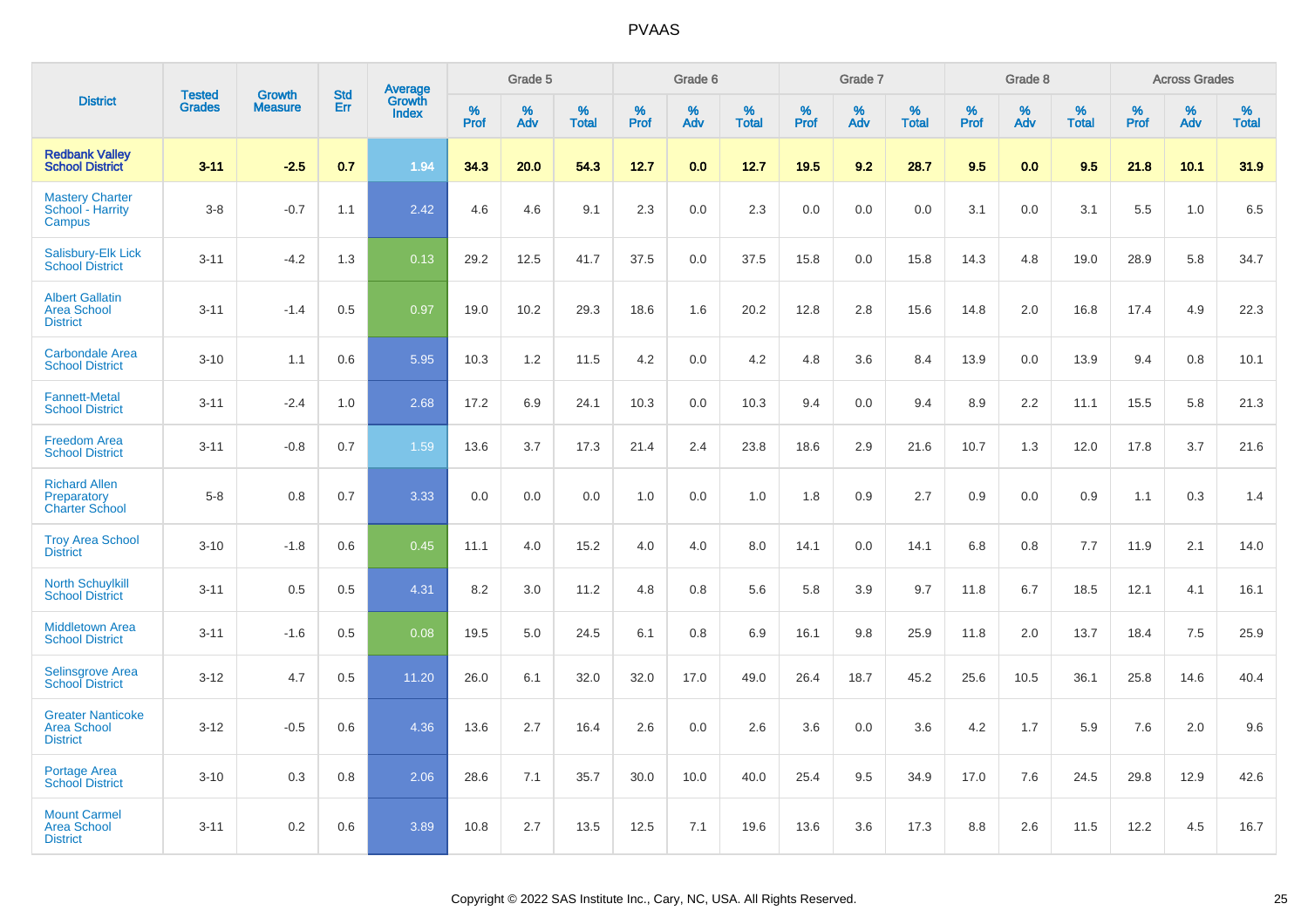|                                                                                            |                                |                                 | <b>Std</b> | Average                       |                     | Grade 5  |                   |              | Grade 6  |                   |              | Grade 7  |                   |                     | Grade 8  |                   |              | <b>Across Grades</b> |                   |
|--------------------------------------------------------------------------------------------|--------------------------------|---------------------------------|------------|-------------------------------|---------------------|----------|-------------------|--------------|----------|-------------------|--------------|----------|-------------------|---------------------|----------|-------------------|--------------|----------------------|-------------------|
| <b>District</b>                                                                            | <b>Tested</b><br><b>Grades</b> | <b>Growth</b><br><b>Measure</b> | Err        | <b>Growth</b><br><b>Index</b> | $\%$<br><b>Prof</b> | %<br>Adv | %<br><b>Total</b> | $\%$<br>Prof | %<br>Adv | %<br><b>Total</b> | $\%$<br>Prof | %<br>Adv | %<br><b>Total</b> | $\%$<br><b>Prof</b> | %<br>Adv | %<br><b>Total</b> | $\%$<br>Prof | %<br>Adv             | %<br><b>Total</b> |
| <b>Redbank Valley</b><br><b>School District</b>                                            | $3 - 11$                       | $-2.5$                          | 0.7        | 1.94                          | 34.3                | 20.0     | 54.3              | 12.7         | 0.0      | 12.7              | 19.5         | 9.2      | 28.7              | 9.5                 | 0.0      | 9.5               | 21.8         | 10.1                 | 31.9              |
| <b>Lebanon School</b><br><b>District</b>                                                   | $3 - 11$                       | 0.1                             | 0.3        | 4.53                          | 10.8                | 2.5      | 13.2              | 5.4          | 1.6      | 7.0               | 3.4          | 0.6      | 4.1               | 4.5                 | 0.8      | 5.4               | 7.2          | 1.6                  | 8.8               |
| <b>Mastery Charter</b><br>School - Hardy<br><b>Williams</b>                                | $3 - 11$                       | $-0.1$                          | 1.2        | 1.30                          | 4.9                 | 0.0      | 4.9               | 11.4         | 2.9      | 14.3              | 5.6          | 0.0      | 5.6               |                     |          |                   | 6.9          | 0.6                  | 7.5               |
| <b>Cameron County</b><br><b>School District</b>                                            | $3 - 12$                       | 1.0                             | 1.0        | 4.16                          | 48.4                | 0.0      | 48.4              | 29.0         | 2.6      | 31.6              | $7.3$        | 2.4      | 9.8               | 13.5                | 0.0      | 13.5              | 30.3         | 6.8                  | 37.2              |
| <b>Johnsonburg Area</b><br><b>School District</b>                                          | $3 - 11$                       | 2.2                             | 1.0        | 5.07                          | 17.5                | 7.5      | 25.0              | 21.2         | 12.1     | 33.3              | 18.6         | 7.0      | 25.6              | 15.6                | 2.2      | 17.8              | 25.5         | 10.2                 | 35.7              |
| <b>Marion Center</b><br><b>Area School</b><br><b>District</b>                              | $3 - 10$                       | 0.9                             | 0.7        | 5.76                          | 24.4                | 7.7      | 32.0              | 37.2         | 11.8     | 49.0              | 19.0         | 10.7     | 29.8              | 22.6                | 8.6      | 31.2              | 27.9         | 10.6                 | 38.4              |
| The Philadelphia<br><b>Charter School for</b><br><b>Arts and Sciences</b><br>at HR Edmunds | $3 - 8$                        | 1.7                             | 0.6        | 4.09                          | 6.4                 | 0.0      | 6.4               | 0.0          | 0.0      | 0.0               | 2.1          | 0.0      | 2.1               | 2.2                 | 0.0      | 2.2               | 2.1          | 0.2                  | 2.3               |
| <b>Montgomery Area</b><br><b>School District</b>                                           | $3 - 11$                       | 0.8                             | 0.8        | 4.18                          | 25.7                | 10.8     | 36.5              | 29.0         | 30.6     | 59.7              | 33.3         | 6.9      | 40.3              | 17.2                | 1.7      | 19.0              | 28.4         | 13.2                 | 41.6              |
| <b>Camp Hill School</b><br><b>District</b>                                                 | $3 - 12$                       | $-2.0$                          | 0.7        | $-0.33$                       | 40.7                | 27.2     | 67.9              | 24.0         | 4.0      | 28.0              | 17.6         | 9.9      | 27.5              | 22.0                | 3.7      | 25.7              | 30.7         | 15.4                 | 46.1              |
| <b>Antietam School</b><br><b>District</b>                                                  | $3 - 10$                       | $-2.5$                          | 0.8        | $-0.25$                       | 9.4                 | 1.6      | 10.9              | 10.0         | 3.3      | 13.3              | 5.6          | 0.0      | 5.6               | 5.8                 | 0.0      | 5.8               | 8.3          | 1.2                  | 9.5               |
| <b>Franklin Area</b><br><b>School District</b>                                             | $3 - 11$                       | 0.9                             | 0.5        | 5.84                          | 22.0                | 7.1      | 29.1              | 25.8         | 3.1      | 28.9              | 10.1         | 4.2      | 14.3              | 8.2                 | 0.7      | 8.9               | 19.0         | 4.3                  | 23.2              |
| South Williamsport<br><b>Area School</b><br><b>District</b>                                | $3 - 10$                       | $-0.6$                          | 0.6        | 3.18                          | 20.4                | 1.1      | 21.5              | 25.8         | 4.5      | 30.3              | 15.5         | 2.4      | 17.9              | 15.1                | 0.0      | 15.1              | 20.2         | 2.8                  | 23.0              |
| <b>Deep Roots</b><br><b>Charter School</b>                                                 | $3-6$                          | $-0.9$                          | 1.3        | 2.28                          | 0.0                 | 0.0      | 0.0               | 0.0          | 0.0      | 0.0               |              |          |                   |                     |          |                   | 1.3          | 0.0                  | 1.3               |
| <b>Ellwood City Area</b><br><b>School District</b>                                         | $3 - 11$                       | $-1.7$                          | 0.6        | 1.08                          | 20.6                | 7.8      | 28.4              | 19.0         | 2.6      | 21.6              | 21.7         | 2.5      | 24.2              | 5.5                 | 2.8      | 8.3               | 17.5         | 4.7                  | 22.2              |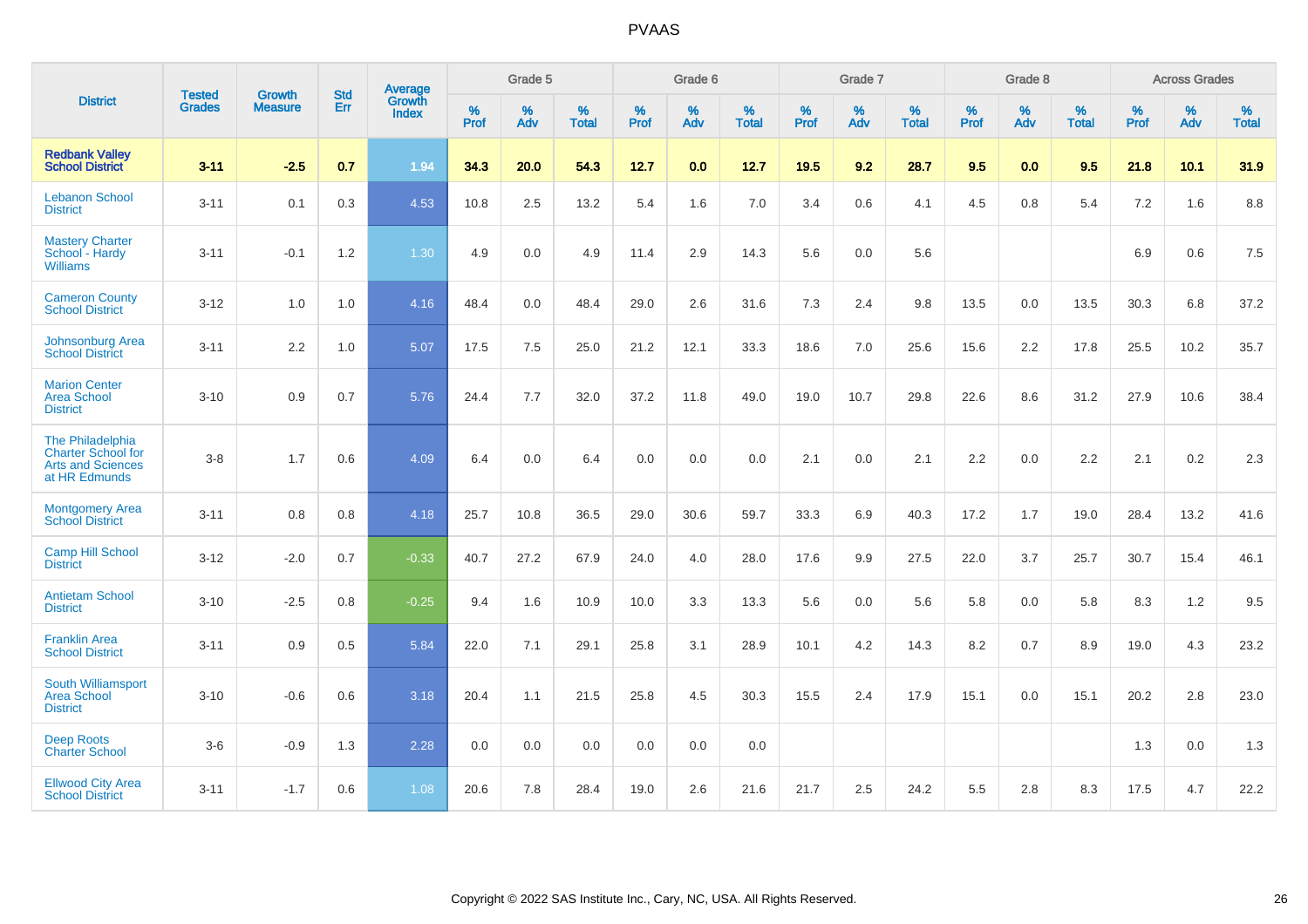|                                                                        |                                | <b>Growth</b>  | <b>Std</b> |                                          |              | Grade 5  |                   |              | Grade 6  |                   |              | Grade 7  |                   |              | Grade 8  |                   |              | <b>Across Grades</b> |                   |
|------------------------------------------------------------------------|--------------------------------|----------------|------------|------------------------------------------|--------------|----------|-------------------|--------------|----------|-------------------|--------------|----------|-------------------|--------------|----------|-------------------|--------------|----------------------|-------------------|
| <b>District</b>                                                        | <b>Tested</b><br><b>Grades</b> | <b>Measure</b> | Err        | <b>Average</b><br>Growth<br><b>Index</b> | $\%$<br>Prof | %<br>Adv | %<br><b>Total</b> | $\%$<br>Prof | %<br>Adv | %<br><b>Total</b> | $\%$<br>Prof | %<br>Adv | %<br><b>Total</b> | $\%$<br>Prof | %<br>Adv | %<br><b>Total</b> | $\%$<br>Prof | %<br>Adv             | %<br><b>Total</b> |
| <b>Redbank Valley</b><br><b>School District</b>                        | $3 - 11$                       | $-2.5$         | 0.7        | 1.94                                     | 34.3         | 20.0     | 54.3              | 12.7         | 0.0      | 12.7              | 19.5         | 9.2      | 28.7              | 9.5          | 0.0      | 9.5               | 21.8         | 10.1                 | 31.9              |
| <b>West Middlesex</b><br><b>Area School</b><br><b>District</b>         | $3 - 10$                       | 0.9            | 0.9        | 4.10                                     | 21.7         | 21.7     | 43.5              | 39.3         | 4.9      | 44.3              | 30.0         | 2.0      | 32.0              | 7.1          | 0.0      | 7.1               | 30.3         | 7.4                  | 37.7              |
| <b>Gillingham Charter</b><br>School                                    | $3 - 11$                       | $-5.9$         | 2.0        | $-1.16$                                  | 9.1          | 0.0      | 9.1               | 0.0          | 0.0      | 0.0               |              |          |                   | 0.0          | 0.0      | 0.0               | 4.4          | 1.4                  | 5.8               |
| <b>Ferndale Area</b><br><b>School District</b>                         | $3 - 10$                       | $-0.9$         | 0.9        | 1.11                                     | 27.3         | 0.0      | 27.3              | 19.5         | 7.3      | 26.8              | 31.6         | 2.6      | 34.2              | 11.1         | 8.9      | 20.0              | 21.3         | 7.9                  | 29.1              |
| <b>Mastery Charter</b><br>School - Pickett<br>Campus                   | $6 - 10$                       | 1.2            | 1.1        | 2.33                                     |              |          |                   | 0.0          | 0.0      | 0.0               | 0.0          | 0.0      | 0.0               | 2.8          | 0.0      | 2.8               | 0.9          | 0.0                  | 0.9               |
| <b>Big Spring School</b><br><b>District</b>                            | $3 - 11$                       | $-1.2$         | 0.5        | 0.68                                     | 26.7         | 13.0     | 39.7              | 22.0         | 3.8      | 25.8              | 20.9         | 6.7      | 27.6              | 10.9         | 3.3      | 14.1              | 24.6         | 10.4                 | 35.0              |
| <b>Elk Lake School</b><br><b>District</b>                              | $3 - 11$                       | 1.9            | 0.7        | 7.96                                     | 17.5         | 3.8      | 21.2              | 35.8         | 12.6     | 48.4              | 11.4         | 3.4      | 14.8              | 8.5          | 4.9      | 13.4              | 21.4         | 7.2                  | 28.5              |
| <b>Forest City</b><br><b>Regional School</b><br><b>District</b>        | $3 - 12$                       | 1.5            | 0.9        | 4.76                                     | 22.2         | 11.1     | 33.3              | 14.3         | 2.0      | 16.3              | 18.9         | 10.8     | 29.7              | 31.9         | 10.6     | 42.6              | 22.1         | 10.7                 | 32.8              |
| <b>Hamburg Area</b><br><b>School District</b>                          | $3 - 11$                       | $-0.0$         | 0.5        | 1.79                                     | 29.1         | 6.4      | 35.5              | 28.4         | 2.4      | 30.7              | 10.1         | 3.8      | 13.8              | 9.9          | 2.1      | 12.1              | 20.9         | 6.6                  | 27.5              |
| <b>United School</b><br><b>District</b>                                | $3 - 11$                       | 0.3            | 0.8        | 3.96                                     | 27.0         | 1.6      | 28.6              | 31.8         | 12.7     | 44.4              | 29.2         | 10.8     | 40.0              | 20.9         | 9.0      | 29.8              | 28.1         | 9.4                  | 37.5              |
| <b>Valley Grove</b><br><b>School District</b>                          | $3 - 10$                       | $-2.4$         | 0.8        | $-1.21$                                  | 35.4         | 8.3      | 43.8              | 27.6         | 1.7      | 29.3              | 18.5         | 5.6      | 24.1              | 14.3         | 1.8      | 16.1              | 25.5         | 6.8                  | 32.2              |
| <b>Hanover Area</b><br><b>School District</b>                          | $3 - 11$                       | $-2.5$         | 0.9        | $-0.79$                                  | 3.4          | 3.4      | 6.8               | 10.0         | 4.0      | 14.0              | 5.3          | 1.8      | 7.0               | 0.0          | 0.0      | 0.0               | 7.4          | 1.9                  | 9.3               |
| <b>Gettysburg Area</b><br><b>School District</b>                       | $3 - 11$                       | 1.3            | 0.4        | 5.96                                     | 36.4         | 17.3     | 53.7              | 22.0         | 12.0     | 34.0              | 15.9         | 5.7      | 21.6              | 21.4         | 7.3      | 28.6              | 25.4         | 14.7                 | 40.1              |
| <b>Folk Arts-Cultural</b><br><b>Treasures Charter</b><br><b>School</b> | $3 - 7$                        | $-1.8$         | 1.0        | 1.12                                     | 22.7         | 6.8      | 29.6              | 28.9         | 4.4      | 33.3              | 20.4         | 2.3      | 22.7              |              |          |                   | 28.1         | $6.2\,$              | 34.4              |
| <b>Sayre Area School</b><br><b>District</b>                            | $3 - 11$                       | 1.9            | 0.7        | 6.31                                     | 21.3         | 6.6      | 27.9              | 36.2         | 5.0      | 41.2              | 21.4         | 3.6      | 25.0              | 13.4         | 0.0      | 13.4              | 25.9         | 6.1                  | 32.0              |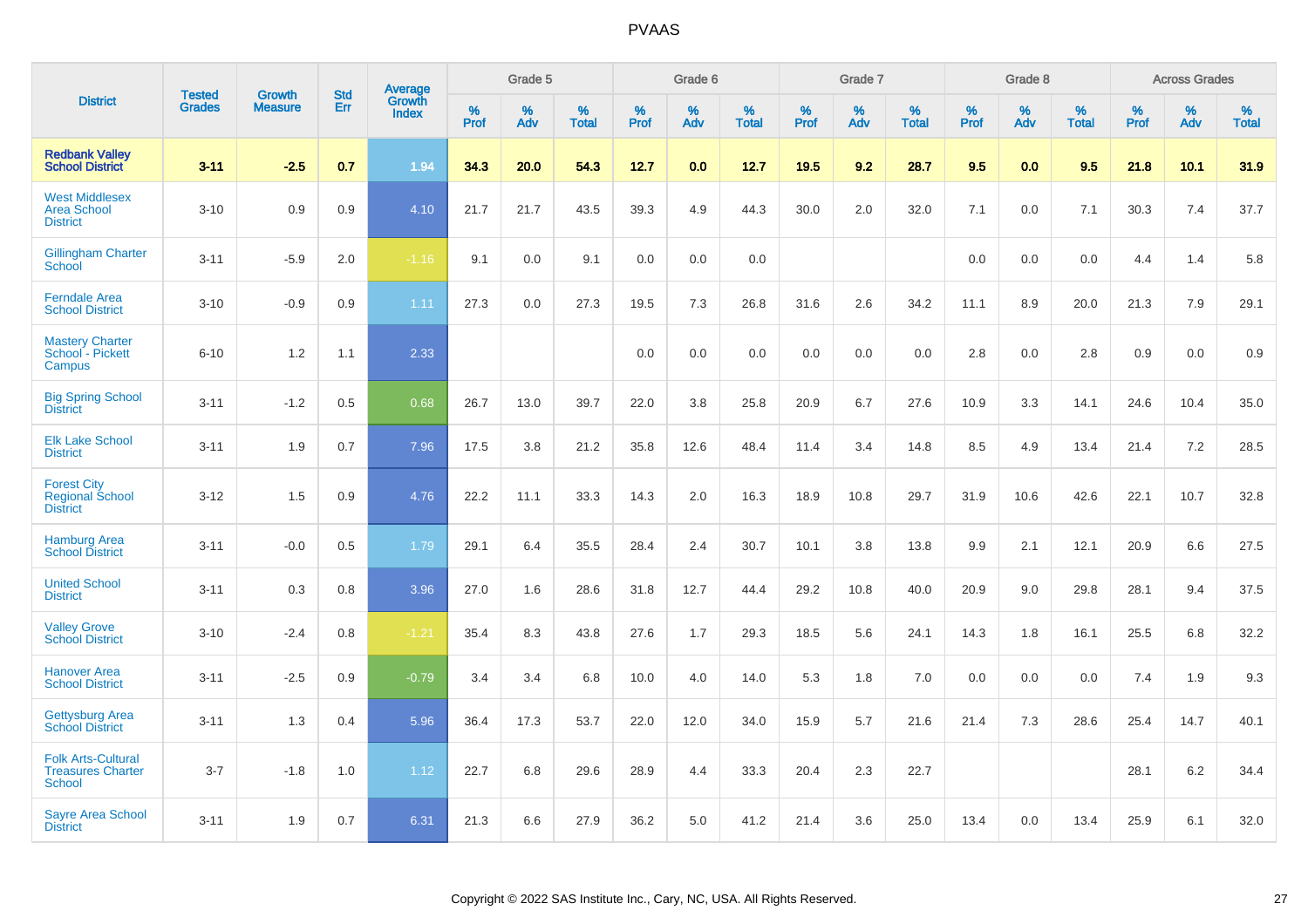|                                                                       |                                |                                 | <b>Std</b> | Average         |           | Grade 5  |                   |           | Grade 6  |                   |           | Grade 7  |                   |           | Grade 8  |                   |           | <b>Across Grades</b> |                   |
|-----------------------------------------------------------------------|--------------------------------|---------------------------------|------------|-----------------|-----------|----------|-------------------|-----------|----------|-------------------|-----------|----------|-------------------|-----------|----------|-------------------|-----------|----------------------|-------------------|
| <b>District</b>                                                       | <b>Tested</b><br><b>Grades</b> | <b>Growth</b><br><b>Measure</b> | Err        | Growth<br>Index | %<br>Prof | %<br>Adv | %<br><b>Total</b> | %<br>Prof | %<br>Adv | %<br><b>Total</b> | %<br>Prof | %<br>Adv | %<br><b>Total</b> | %<br>Prof | %<br>Adv | %<br><b>Total</b> | %<br>Prof | %<br>Adv             | %<br><b>Total</b> |
| <b>Redbank Valley</b><br><b>School District</b>                       | $3 - 11$                       | $-2.5$                          | 0.7        | 1.94            | 34.3      | 20.0     | 54.3              | 12.7      | 0.0      | 12.7              | 19.5      | 9.2      | 28.7              | 9.5       | 0.0      | 9.5               | 21.8      | 10.1                 | 31.9              |
| <b>Harmony Area</b><br><b>School District</b>                         | $3 - 10$                       | 0.9                             | 1.7        | 2.79            | 31.2      | 6.2      | 37.5              | 41.7      | 4.2      | 45.8              | 0.0       | 0.0      | 0.0               |           |          |                   | 27.4      | 7.4                  | 34.7              |
| <b>Laurel School</b><br><b>District</b>                               | $3 - 11$                       | $-0.4$                          | 0.7        | 1.59            | 25.7      | 5.4      | 31.1              | 23.9      | 12.7     | 36.6              | 29.5      | 5.1      | 34.6              | 18.8      | 8.7      | 27.5              | 28.6      | 13.6                 | 42.2              |
| <b>Old Forge School</b><br><b>District</b>                            | $3 - 12$                       | $-2.1$                          | 0.8        | 0.34            | 11.8      | 2.9      | 14.7              | 11.3      | 0.0      | 11.3              | 19.0      | 4.8      | 23.8              | 5.9       | 0.0      | 5.9               | 14.0      | 2.9                  | 16.9              |
| <b>Universal Alcorn</b><br><b>Charter School</b>                      | $3 - 8$                        | $-0.7$                          | 0.8        | 0.93            | 7.7       | 1.9      | 9.6               | 3.9       | 0.0      | 3.9               | 8.8       | 0.0      | 8.8               | 5.1       | 0.0      | 5.1               | 6.4       | 1.7                  | 8.1               |
| <b>Reach Cyber</b><br><b>Charter School</b>                           | $3 - 11$                       | $-2.4$                          | 0.9        | $-0.45$         | 19.4      | 9.7      | 29.0              | 9.1       | 0.0      | 9.1               | 17.0      | 3.8      | 20.8              | 17.5      | 5.3      | 22.8              | 21.3      | 4.7                  | 26.0              |
| <b>Cocalico School</b><br><b>District</b>                             | $3 - 11$                       | 2.0                             | 0.4        | 5.70            | 27.4      | 17.4     | 44.8              | 25.2      | 17.5     | 42.7              | 27.3      | 4.0      | 31.3              | 22.2      | $6.2\,$  | 28.4              | 28.3      | 12.1                 | 40.4              |
| <b>Waynesboro Area</b><br><b>School District</b>                      | $3 - 12$                       | $-0.5$                          | 0.4        | 2.30            | 25.0      | 9.2      | 34.2              | 20.4      | 10.5     | 31.0              | 19.2      | 6.0      | 25.2              | 20.1      | 4.8      | 24.8              | 22.3      | 9.3                  | 31.6              |
| <b>Spring Cove</b><br><b>School District</b>                          | $3 - 11$                       | 0.9                             | 0.5        | 5.97            | 18.5      | 8.4      | 26.9              | 15.1      | 4.8      | 19.8              | 11.0      | 3.9      | 15.0              | 12.7      | 4.0      | 16.7              | 20.0      | 7.4                  | 27.4              |
| Young Scholars Of<br>Western<br>Pennsylvania<br><b>Charter School</b> | $3 - 8$                        | $-0.4$                          | 1.1        | 1.25            | 6.7       | 6.7      | 13.3              | 5.9       | 5.9      | 11.8              | 20.7      | 3.4      | 24.1              | 8.7       | 0.0      | 8.7               | 12.3      | 4.8                  | 17.1              |
| <b>Keystone School</b><br><b>District</b>                             | $3 - 11$                       | $-1.0$                          | 0.8        | 1.11            | 28.4      | 19.4     | 47.8              | 32.1      | 1.9      | 34.0              | 12.3      | 1.4      | 13.7              | 6.4       | 0.0      | 6.4               | 24.1      | 7.6                  | 31.6              |
| <b>New Castle Area</b><br><b>School District</b>                      | $3 - 12$                       | $-0.5$                          | 0.4        | 2.63            | 4.3       | 0.5      | 4.8               | 3.3       | 1.9      | 5.2               | 7.7       | 1.4      | 9.1               | 3.3       | 0.9      | 4.2               | 4.4       | 1.1                  | 5.5               |
| <b>Vision Academy</b><br><b>Charter School</b>                        | $3 - 8$                        | 1.7                             | 1.1        | 3.72            | 11.1      | 0.0      | 11.1              | 0.0       | 0.0      | 0.0               | 2.9       | 2.9      | 5.9               | 9.5       | 4.8      | 14.3              | 6.4       | 1.6                  | 8.0               |
| <b>Lower Moreland</b><br><b>Township School</b><br><b>District</b>    | $3 - 11$                       | 2.2                             | 0.5        | 4.65            | 27.3      | 27.3     | 54.6              | 38.8      | 19.4     | 58.2              | 30.7      | 17.2     | 47.8              | 25.1      | 15.0     | 40.1              | 32.4      | 17.7                 | 50.0              |
| <b>Fairfield Area</b><br><b>School District</b>                       | $3 - 11$                       | $-1.2$                          | 0.8        | 1.99            | 32.3      | 1.6      | 33.9              | 19.7      | 1.6      | 21.3              | 18.5      | 0.0      | 18.5              | 16.7      | 3.7      | 20.4              | 25.3      | 6.7                  | 32.0              |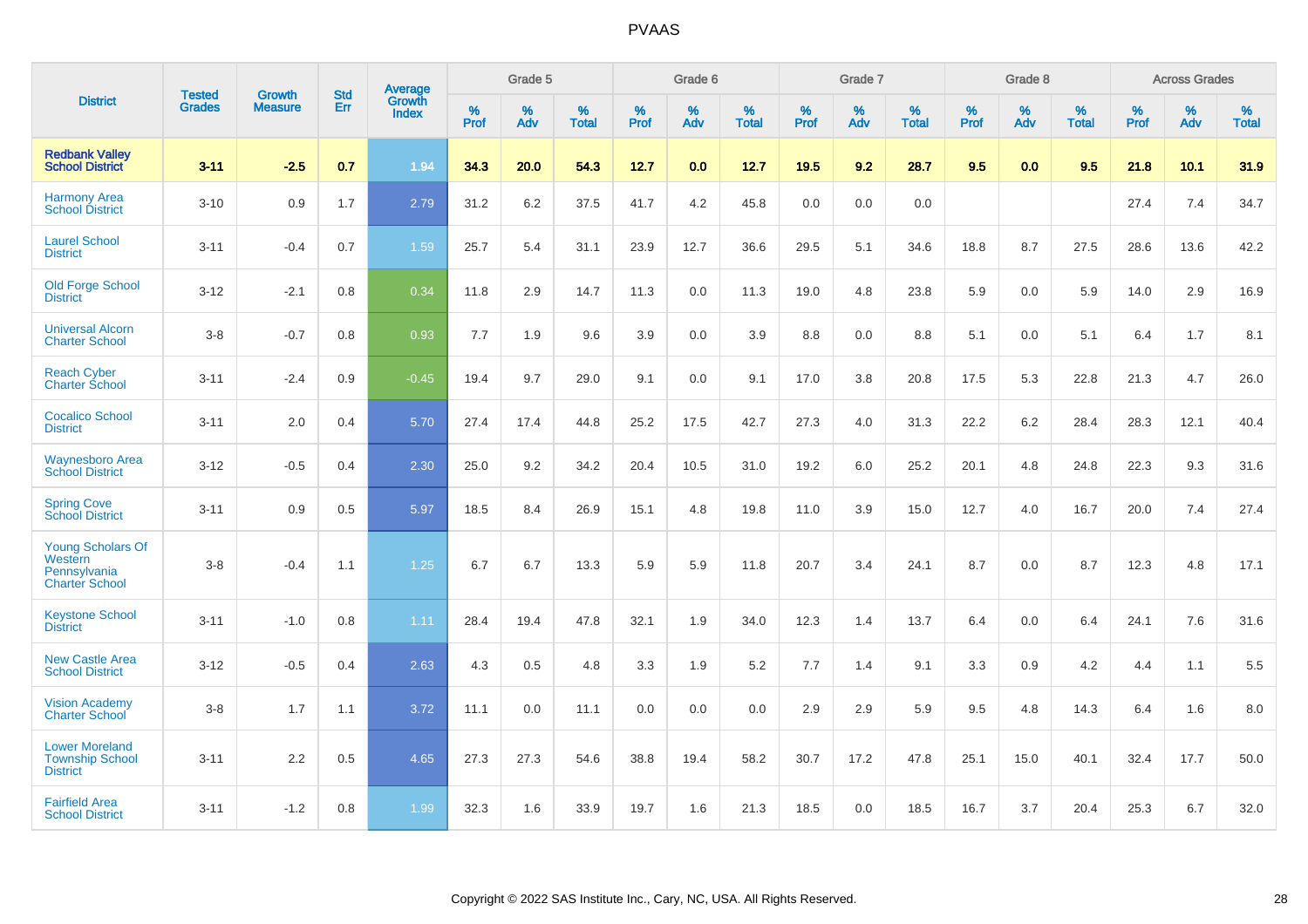|                                                             |                                | <b>Growth</b>  | <b>Std</b> | Average                |              | Grade 5     |                      |                     | Grade 6     |                      |              | Grade 7     |                      |              | Grade 8     |                      |                     | <b>Across Grades</b> |                      |
|-------------------------------------------------------------|--------------------------------|----------------|------------|------------------------|--------------|-------------|----------------------|---------------------|-------------|----------------------|--------------|-------------|----------------------|--------------|-------------|----------------------|---------------------|----------------------|----------------------|
| <b>District</b>                                             | <b>Tested</b><br><b>Grades</b> | <b>Measure</b> | Err        | Growth<br><b>Index</b> | $\%$<br>Prof | $\%$<br>Adv | $\%$<br><b>Total</b> | $\%$<br><b>Prof</b> | $\%$<br>Adv | $\%$<br><b>Total</b> | $\%$<br>Prof | $\%$<br>Adv | $\%$<br><b>Total</b> | $\%$<br>Prof | $\%$<br>Adv | $\%$<br><b>Total</b> | $\%$<br><b>Prof</b> | $\%$<br>Adv          | $\%$<br><b>Total</b> |
| <b>Redbank Vallev</b><br><b>School District</b>             | $3 - 11$                       | $-2.5$         | 0.7        | 1.94                   | 34.3         | 20.0        | 54.3                 | 12.7                | 0.0         | 12.7                 | 19.5         | 9.2         | 28.7                 | 9.5          | 0.0         | 9.5                  | 21.8                | 10.1                 | 31.9                 |
| <b>Grove City Area</b><br><b>School District</b>            | $3 - 12$                       | $-0.0$         | 0.6        | 1.93                   | 21.8         | 16.8        | 38.6                 | 29.0                | 12.1        | 41.1                 | 28.1         | 13.2        | 41.2                 | 19.5         | 8.5         | 28.0                 | 27.6                | 16.8                 | 44.3                 |
| <b>Russell Byers</b><br><b>Charter School</b>               | $3 - 8$                        | 1.5            | 0.8        | 5.07                   | 3.6          | 0.0         | 3.6                  | 0.0                 | 0.0         | 0.0                  | 0.0          | 0.0         | 0.0                  | 0.0          | 0.0         | 0.0                  | 3.2                 | 1.9                  | 5.2                  |
| <b>Upper Dublin</b><br><b>School District</b>               | $3 - 12$                       | 0.6            | 0.4        | 2.59                   | 41.8         | 29.3        | 71.1                 | 38.5                | 24.8        | 63.3                 | 30.8         | 29.7        | 60.5                 | 24.1         | 14.8        | 38.9                 | 35.7                | 29.8                 | 65.5                 |
| <b>Everett Area</b><br><b>School District</b>               | $3 - 11$                       | $-1.4$         | 0.7        | 1.92                   | 27.6         | 6.9         | 34.5                 | 19.8                | 2.3         | 22.1                 | 13.9         | 1.0         | 14.8                 | 10.7         | 6.7         | 17.3                 | 19.7                | 5.5                  | 25.2                 |
| <b>Dunmore School</b><br><b>District</b>                    | $3 - 11$                       | $-0.4$         | 0.7        | 1.48                   | 26.4         | 9.7         | 36.1                 | 20.9                | 2.2         | 23.1                 | 10.4         | 0.9         | 11.3                 | 9.5          | 3.6         | 13.1                 | 18.9                | 6.1                  | 25.0                 |
| <b>Carlynton School</b><br><b>District</b>                  | $3 - 11$                       | $-1.3$         | 0.7        | 0.95                   | 16.3         | 10.9        | 27.2                 | 35.7                | 7.1         | 42.9                 | 9.5          | 3.8         | 13.3                 | 11.7         | 0.0         | 11.7                 | 20.9                | 6.7                  | 27.6                 |
| <b>Upper Perkiomen</b><br><b>School District</b>            | $3 - 11$                       | 2.0            | 0.4        | 6.80                   | 26.0         | 11.8        | 37.8                 | 23.0                | 6.1         | 29.1                 | 28.0         | 11.6        | 39.6                 | 22.9         | 10.0        | 32.8                 | 24.8                | 10.4                 | 35.1                 |
| <b>Bellwood-Antis</b><br><b>School District</b>             | $3 - 10$                       | 2.2            | 0.6        | 5.68                   | 18.9         | 4.4         | 23.3                 | 12.4                | 9.0         | 21.4                 | 29.4         | 15.3        | 44.7                 | 14.1         | 6.5         | 20.6                 | 21.6                | 9.9                  | 31.5                 |
| <b>Mars Area School</b><br><b>District</b>                  | $3 - 10$                       | 0.5            | 0.4        | 6.45                   | 31.3         | 20.9        | 52.2                 | 32.6                | 24.5        | 57.1                 | 23.8         | 16.5        | 40.4                 | 24.5         | 6.4         | 30.8                 | 32.3                | 21.1                 | 53.4                 |
| Ephrata Area<br><b>School District</b>                      | $3 - 11$                       | 0.9            | 0.4        | 5.20                   | 34.6         | 12.9        | 47.5                 | 24.8                | 8.0         | 32.8                 | 18.0         | 4.2         | 22.2                 | 18.9         | 4.3         | 23.1                 | 25.6                | 12.5                 | 38.1                 |
| <b>Bethel Park School</b><br><b>District</b>                | $3 - 11$                       | $-0.2$         | 0.4        | 1.45                   | 31.6         | 17.7        | 49.3                 | 27.0                | 17.1        | 44.1                 | 29.6         | 13.0        | 42.6                 | 27.1         | 8.9         | 36.0                 | 30.4                | 17.5                 | 48.0                 |
| <b>Stroudsburg Area</b><br><b>School District</b>           | $3 - 11$                       | $-0.2$         | 0.4        | 3.95                   | 17.5         | 9.2         | 26.8                 | 18.8                | 4.9         | 23.8                 | 21.6         | 2.7         | 24.3                 | 15.4         | 1.8         | 17.1                 | 20.2                | 6.4                  | 26.6                 |
| Conemaugh<br><b>Township Area</b><br><b>School District</b> | $3 - 12$                       | $-1.5$         | 0.8        | 2.85                   | 51.6         | 22.6        | 74.2                 | 23.0                | 16.4        | 39.3                 | 29.2         | 20.8        | 50.0                 | 28.8         | 5.5         | 34.2                 | 34.8                | 23.6                 | 58.4                 |
| <b>Brockway Area</b><br><b>School District</b>              | $3 - 11$                       | 2.7            | 0.7        | 9.15                   | 35.4         | 17.7        | 53.2                 | 29.4                | 36.8        | 66.2                 | 22.5         | 7.5         | 30.0                 | 20.8         | 5.6         | 26.4                 | 28.7                | 18.6                 | 47.4                 |
| <b>Clarion Area</b><br><b>School District</b>               | $3 - 11$                       | $-0.1$         | 0.8        | 2.20                   | 31.2         | 8.3         | 39.6                 | 32.1                | 7.1         | 39.3                 | 17.9         | 10.4        | 28.4                 | 28.1         | 3.5         | 31.6                 | 26.5                | 10.2                 | 36.8                 |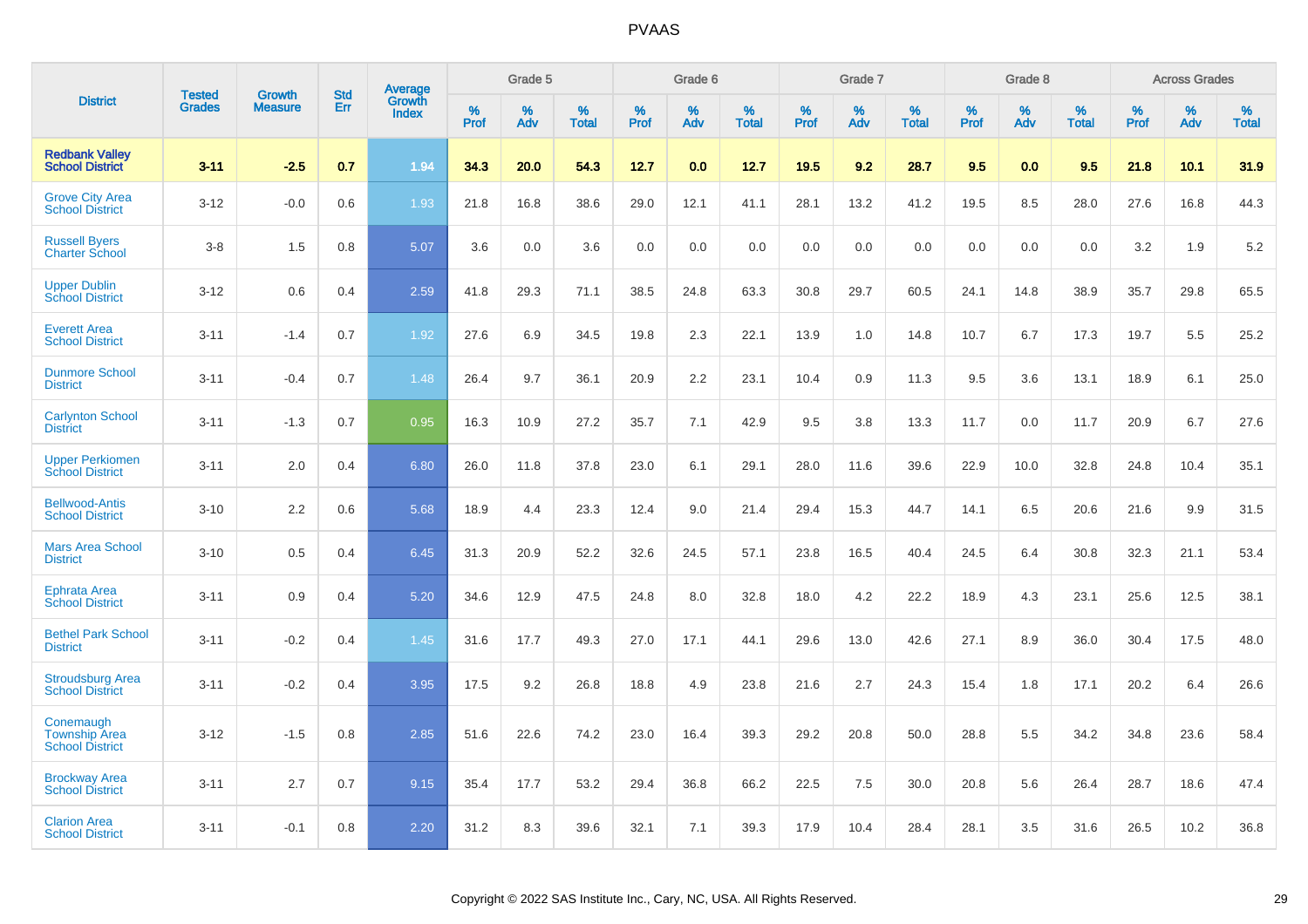|                                                                 | <b>Tested</b> | <b>Growth</b>  | <b>Std</b> | Average                |              | Grade 5  |                   |           | Grade 6  |                   |           | Grade 7  |                   |           | Grade 8  |                   |           | <b>Across Grades</b> |                   |
|-----------------------------------------------------------------|---------------|----------------|------------|------------------------|--------------|----------|-------------------|-----------|----------|-------------------|-----------|----------|-------------------|-----------|----------|-------------------|-----------|----------------------|-------------------|
| <b>District</b>                                                 | <b>Grades</b> | <b>Measure</b> | Err        | Growth<br><b>Index</b> | $\%$<br>Prof | %<br>Adv | %<br><b>Total</b> | %<br>Prof | %<br>Adv | %<br><b>Total</b> | %<br>Prof | %<br>Adv | %<br><b>Total</b> | %<br>Prof | %<br>Adv | %<br><b>Total</b> | %<br>Prof | %<br>Adv             | %<br><b>Total</b> |
| <b>Redbank Valley</b><br><b>School District</b>                 | $3 - 11$      | $-2.5$         | 0.7        | 1.94                   | 34.3         | 20.0     | 54.3              | 12.7      | 0.0      | 12.7              | 19.5      | 9.2      | 28.7              | 9.5       | 0.0      | 9.5               | 21.8      | 10.1                 | 31.9              |
| <b>Ridgway Area</b><br><b>School District</b>                   | $3 - 11$      | 4.4            | 0.8        | 5.42                   | 36.7         | 20.0     | 56.7              | 42.6      | 18.0     | 60.7              | 25.0      | 13.3     | 38.3              | 28.3      | 5.0      | 33.3              | 30.2      | 18.4                 | 48.6              |
| Montessori<br><b>Regional Charter</b><br>School                 | $3-6$         | $-2.6$         | 1.1        | $-1.45$                | 15.0         | 5.0      | 20.0              | 5.1       | 1.7      | 6.8               |           |          |                   |           |          |                   | 11.1      | 6.3                  | 17.3              |
| Greencastle-Antrim<br><b>School District</b>                    | $3 - 11$      | $-0.1$         | 0.4        | 2.26                   | 28.2         | 15.8     | 44.1              | 31.2      | 8.1      | 39.3              | 24.8      | 7.8      | 32.6              | 18.7      | 5.6      | 24.4              | 26.8      | 11.4                 | 38.2              |
| <b>Northwest Area</b><br><b>School District</b>                 | $3 - 10$      | 0.9            | 0.8        | 2.73                   | 17.3         | 1.9      | 19.2              | 19.3      | 3.5      | 22.8              | 7.3       | 1.8      | 9.1               | 5.4       | 0.0      | 5.4               | 13.2      | 1.5                  | 14.8              |
| Aliquippa School<br><b>District</b>                             | $3 - 11$      | 0.1            | 0.8        | 2.83                   | 1.5          | 0.0      | 1.5               | 0.0       | 1.6      | 1.6               | 6.9       | 0.0      | 6.9               | 0.0       | 0.0      | 0.0               | 2.0       | 0.5                  | 2.6               |
| <b>Bethlehem Area</b><br><b>School District</b>                 | $3 - 11$      | 0.4            | 0.4        | 3.53                   | 16.6         | 11.7     | 28.3              | 13.0      | 2.9      | 15.9              | 14.3      | 5.3      | 19.6              | 9.9       | 3.9      | 13.8              | 18.1      | 8.8                  | 26.8              |
| <b>Propel Charter</b><br>School-Hazelwood                       | $3 - 8$       | $-1.6$         | $1.2$      | 1.36                   | 3.4          | 0.0      | 3.4               | 0.0       | 0.0      | 0.0               | 0.0       | 4.8      | 4.8               | 0.0       | 0.0      | 0.0               | 0.6       | 0.6                  | 1.3               |
| <b>Sto-Rox School</b><br><b>District</b>                        | $3 - 10$      | $-0.5$         | 0.9        | 2.11                   | 4.4          | 1.1      | 5.4               | 1.2       | 0.0      | 1.2               | 0.0       | 0.0      | 0.0               | 0.0       | 0.0      | 0.0               | 2.8       | 0.5                  | 3.3               |
| Tamaqua Area<br><b>School District</b>                          | $3 - 12$      | 2.4            | 0.5        | 6.23                   | 28.7         | 9.3      | 38.0              | 18.6      | 1.6      | 20.2              | 19.7      | $7.2\,$  | 27.0              | 11.4      | 2.1      | 13.5              | 22.6      | 5.9                  | 28.4              |
| <b>Susquenita School</b><br><b>District</b>                     | $3 - 11$      | 1.6            | 0.6        | 3.26                   | 23.8         | 15.6     | 39.3              | 15.4      | 5.8      | 21.2              | 19.2      | 5.0      | 24.2              | 12.3      | 5.7      | 17.9              | 23.0      | 9.7                  | 32.7              |
| <b>Northern York</b><br><b>County School</b><br><b>District</b> | $3 - 11$      | 1.3            | 0.4        | 6.31                   | 26.3         | 11.1     | 37.4              | 24.5      | 8.2      | 32.7              | 20.4      | 5.3      | 25.7              | 10.9      | 0.9      | 11.8              | 23.2      | 8.9                  | 32.1              |
| Independence<br><b>Charter School</b><br>West                   | $3 - 7$       | $-1.0$         | 1.7        | 1.35                   | 0.0          | 0.0      | 0.0               | 16.7      | 0.0      | 16.7              | 5.6       | 0.0      | 5.6               |           |          |                   | $6.2\,$   | 1.8                  | $8.0\,$           |
| <b>Sugar Valley Rural</b><br><b>Charter School</b>              | $3 - 11$      | $-0.5$         | 1.0        | 1.21                   | 26.3         | 5.3      | 31.6              | 8.3       | 0.0      | 8.3               | 5.1       | 2.6      | 7.7               | 2.8       | 0.0      | 2.8               | 16.0      | 2.8                  | 18.9              |
| <b>Mahanoy Area</b><br><b>School District</b>                   | $3 - 10$      | $-0.3$         | 0.8        | 3.34                   | 7.3          | 0.0      | 7.3               | 4.0       | 0.0      | 4.0               | 7.7       | 0.0      | 7.7               | 4.6       | 0.0      | 4.6               | 10.4      | 0.8                  | 11.1              |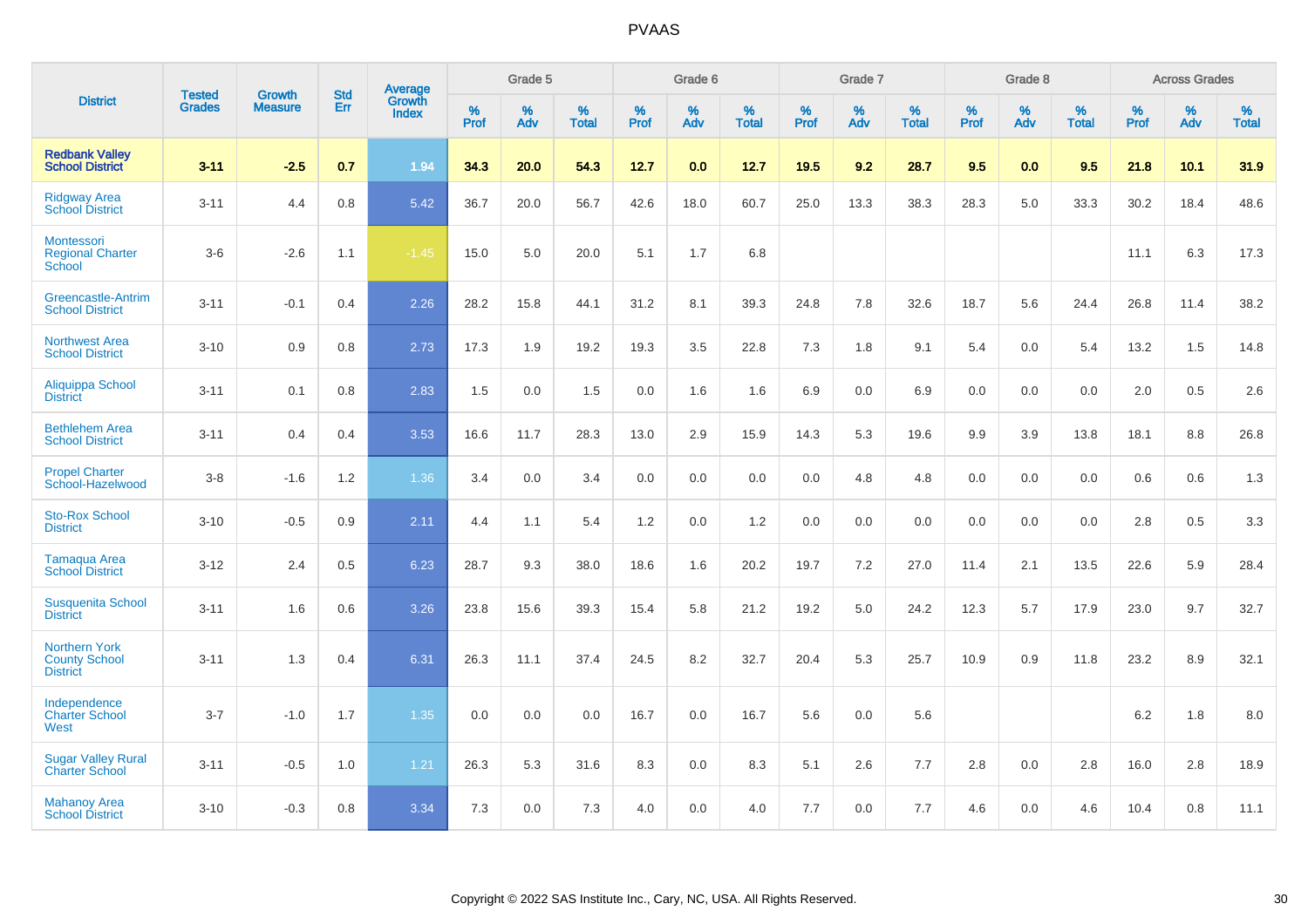|                                                                   |                                |                                 |                   |                                   |           | Grade 5  |                   |           | Grade 6  |                   |           | Grade 7  |                   |           | Grade 8  |                   |           | <b>Across Grades</b> |                   |
|-------------------------------------------------------------------|--------------------------------|---------------------------------|-------------------|-----------------------------------|-----------|----------|-------------------|-----------|----------|-------------------|-----------|----------|-------------------|-----------|----------|-------------------|-----------|----------------------|-------------------|
| <b>District</b>                                                   | <b>Tested</b><br><b>Grades</b> | <b>Growth</b><br><b>Measure</b> | <b>Std</b><br>Err | Average<br>Growth<br><b>Index</b> | %<br>Prof | %<br>Adv | %<br><b>Total</b> | %<br>Prof | %<br>Adv | %<br><b>Total</b> | %<br>Prof | %<br>Adv | %<br><b>Total</b> | %<br>Prof | %<br>Adv | %<br><b>Total</b> | %<br>Prof | %<br>Adv             | %<br><b>Total</b> |
| <b>Redbank Valley</b><br><b>School District</b>                   | $3 - 11$                       | $-2.5$                          | 0.7               | 1.94                              | 34.3      | 20.0     | 54.3              | 12.7      | 0.0      | 12.7              | 19.5      | 9.2      | 28.7              | 9.5       | 0.0      | 9.5               | 21.8      | 10.1                 | 31.9              |
| <b>Turkeyfoot Valley</b><br><b>Area School</b><br><b>District</b> | $3 - 12$                       | $-0.8$                          | 1.3               | 1.22                              | 18.2      | 0.0      | 18.2              | 14.3      | 0.0      | 14.3              | 30.0      | 0.0      | 30.0              | 12.5      | 4.2      | 16.7              | 20.0      | 2.6                  | 22.6              |
| <b>Saint Clair Area</b><br><b>School District</b>                 | $3 - 8$                        | 1.1                             | 0.9               | 4.46                              | 28.3      | 13.2     | 41.5              | 24.0      | 4.0      | 28.0              | 19.2      | 7.7      | 26.9              | 12.5      | 2.5      | 15.0              | 24.2      | $7.2\,$              | 31.4              |
| <b>Tidioute</b><br><b>Community</b><br><b>Charter School</b>      | $3 - 11$                       | $-0.3$                          | 1.4               | 2.22                              | 15.4      | 0.0      | 15.4              | 27.8      | 0.0      | 27.8              | 10.5      | 0.0      | 10.5              | 7.4       | 0.0      | 7.4               | 16.0      | 1.6                  | 17.6              |
| <b>Curwensville Area</b><br><b>School District</b>                | $3 - 11$                       | 1.8                             | 0.8               | 4.90                              | 43.9      | 17.1     | 61.0              | 21.4      | 7.1      | 28.6              | 27.1      | 4.3      | 31.4              | 21.7      | 2.9      | 24.6              | 32.0      | 11.2                 | 43.3              |
| <b>Deer Lakes School</b><br><b>District</b>                       | $3 - 11$                       | 1.8                             | 0.6               | 7.57                              | 21.1      | 6.5      | 27.6              | 24.4      | 10.6     | 35.0              | 25.4      | 19.2     | 44.6              | 24.5      | 3.9      | 28.4              | 26.2      | 10.7                 | 36.9              |
| <b>Mohawk Area</b><br><b>School District</b>                      | $3 - 11$                       | 1.9                             | 0.6               | 3.98                              | 26.2      | 4.8      | 31.1              | 19.2      | 13.8     | 33.0              | 27.4      | 11.8     | 39.2              | 22.8      | 8.7      | 31.5              | 27.0      | 10.4                 | 37.4              |
| <b>East Penn School</b><br><b>District</b>                        | $3 - 11$                       | 0.8                             | 0.3               | 4.48                              | 32.6      | 12.6     | 45.2              | 20.7      | 7.8      | 28.4              | 23.5      | 11.3     | 34.8              | 17.8      | 8.6      | 26.5              | 26.4      | 13.0                 | 39.4              |
| <b>Wellsboro Area</b><br><b>School District</b>                   | $3 - 11$                       | 3.0                             | 0.6               | 6.61                              | 30.4      | 7.0      | 37.4              | 16.2      | 5.0      | 21.2              | 20.5      | 13.7     | 34.2              | 24.5      | 13.3     | 37.8              | 24.3      | 8.8                  | 33.1              |
| <b>California Area</b><br><b>School District</b>                  | $3 - 10$                       | $-1.0$                          | 0.8               | 3.04                              | 27.3      | 5.4      | 32.7              | 13.8      | 0.0      | 13.8              | 24.6      | 1.8      | 26.3              | 20.4      | 5.6      | 25.9              | 22.4      | 4.3                  | 26.6              |
| <b>West Branch Area</b><br><b>School District</b>                 | $3 - 11$                       | 0.5                             | 0.8               | 1.82                              | 16.1      | 3.2      | 19.4              | 7.8       | 4.7      | 12.5              | 19.7      | 14.5     | 34.2              | 18.8      | 6.2      | 25.0              | 18.7      | 7.8                  | 26.5              |
| <b>Union City Area</b><br><b>School District</b>                  | $3 - 12$                       | 0.2                             | 0.7               | 1.91                              | 18.8      | 8.7      | 27.5              | 19.4      | 11.3     | 30.6              | 23.4      | 3.9      | 27.3              | 10.1      | 5.6      | 15.7              | 21.6      | 9.8                  | 31.4              |
| <b>West Oak Lane</b><br><b>Charter School</b>                     | $3 - 8$                        | 0.7                             | 0.7               | 1.55                              | 2.6       | 1.3      | 3.8               | 6.1       | 0.0      | 6.1               | 6.9       | 1.4      | 8.3               | 0.0       | 1.9      | 1.9               | 6.1       | 0.7                  | 6.8               |
| <b>Littlestown Area</b><br><b>School District</b>                 | $3 - 11$                       | 1.5                             | 0.6               | 5.61                              | 18.6      | 2.6      | 21.2              | 16.3      | 1.6      | 17.9              | 14.0      | 4.7      | 18.7              | 21.0      | 4.0      | 25.0              | 23.5      | 4.6                  | 28.1              |
| <b>Corry Area School</b><br><b>District</b>                       | $3 - 11$                       | $-1.0$                          | 0.5               | 0.08                              | 25.4      | 7.9      | 33.3              | 25.2      | 3.6      | 28.8              | 17.4      | 5.1      | 22.5              | 15.8      | 1.4      | 17.1              | 23.2      | 7.5                  | 30.7              |
| <b>Northeast Bradford</b><br><b>School District</b>               | $3 - 10$                       | 1.9                             | 0.9               | 4.85                              | 40.0      | 12.5     | 52.5              | 34.8      | 2.2      | 37.0              | 24.0      | 2.0      | 26.0              | 13.8      | 5.2      | 19.0              | 29.7      | 6.0                  | 35.7              |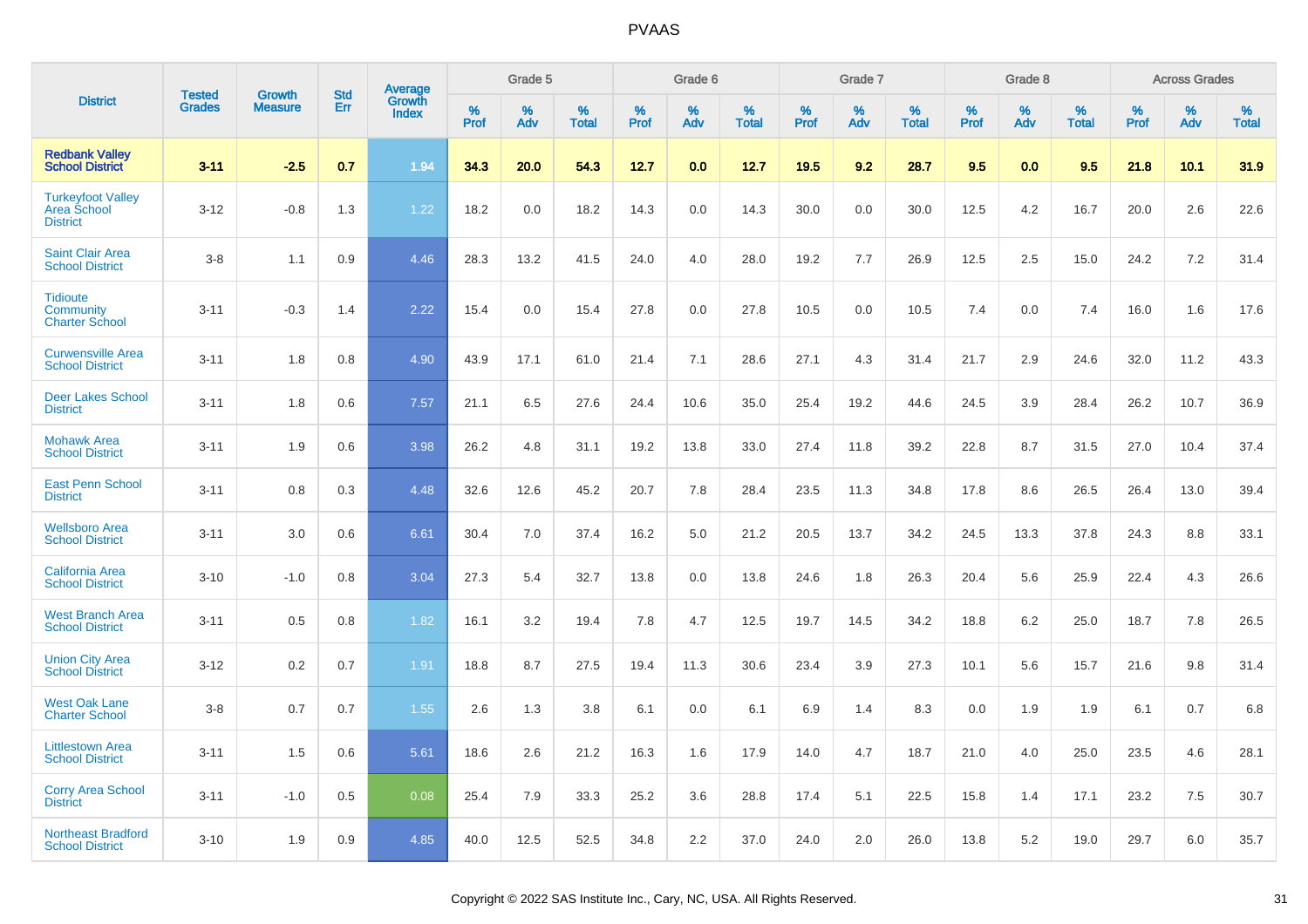|                                                                           | <b>Tested</b> | <b>Growth</b>  | <b>Std</b> | Average                |              | Grade 5  |                   |           | Grade 6  |                   |              | Grade 7  |                   |              | Grade 8  |                   |              | <b>Across Grades</b> |                   |
|---------------------------------------------------------------------------|---------------|----------------|------------|------------------------|--------------|----------|-------------------|-----------|----------|-------------------|--------------|----------|-------------------|--------------|----------|-------------------|--------------|----------------------|-------------------|
| <b>District</b>                                                           | <b>Grades</b> | <b>Measure</b> | Err        | Growth<br><b>Index</b> | $\%$<br>Prof | %<br>Adv | %<br><b>Total</b> | %<br>Prof | %<br>Adv | %<br><b>Total</b> | $\%$<br>Prof | %<br>Adv | %<br><b>Total</b> | $\%$<br>Prof | %<br>Adv | %<br><b>Total</b> | $\%$<br>Prof | $\%$<br>Adv          | %<br><b>Total</b> |
| <b>Redbank Valley</b><br><b>School District</b>                           | $3 - 11$      | $-2.5$         | 0.7        | 1.94                   | 34.3         | 20.0     | 54.3              | 12.7      | 0.0      | 12.7              | 19.5         | 9.2      | 28.7              | 9.5          | 0.0      | 9.5               | 21.8         | 10.1                 | 31.9              |
| <b>Carlisle Area</b><br><b>School District</b>                            | $3 - 11$      | 0.5            | 0.4        | 3.54                   | 22.0         | 8.3      | 30.3              | 20.5      | 3.3      | 23.8              | 18.9         | 7.6      | 26.5              | 11.6         | 5.6      | 17.1              | 21.3         | 7.2                  | 28.5              |
| <b>Greenville Area</b><br><b>School District</b>                          | $3 - 11$      | 0.3            | 0.7        | 2.17                   | 34.4         | 4.4      | 38.9              | 19.2      | 5.1      | 24.4              | 16.7         | 5.9      | 22.6              | 10.0         | 2.5      | 12.5              | 23.6         | 5.4                  | 29.1              |
| <b>Cranberry Area</b><br><b>School District</b>                           | $3 - 12$      | 0.9            | 0.7        | 2.03                   | 27.3         | 10.4     | 37.7              | 26.0      | 2.1      | 28.1              | 14.7         | 3.2      | 17.9              | 18.7         | 2.7      | 21.3              | 22.6         | 3.9                  | 26.5              |
| <b>Avon Grove</b><br><b>Charter School</b>                                | $3 - 11$      | 1.8            | 0.6        | 4.32                   | 22.1         | 6.6      | 28.7              | 29.9      | 11.7     | 41.6              | 27.2         | 9.8      | 37.0              | 13.9         | 2.0      | 15.8              | 24.3         | 10.2                 | 34.6              |
| <b>Penns Valley Area</b><br><b>School District</b>                        | $3 - 12$      | 5.2            | 0.6        | 10.29                  | 43.9         | 18.4     | 62.2              | 38.8      | 17.5     | 56.3              | 25.7         | 9.5      | 35.2              | 16.0         | 9.4      | 25.5              | 32.5         | 14.3                 | 46.8              |
| <b>Mifflinburg Area</b><br><b>School District</b>                         | $3 - 11$      | 2.1            | 0.6        | 5.49                   | 32.0         | 12.0     | 44.0              | 29.7      | 4.5      | 34.2              | 17.4         | 8.3      | 25.6              | 25.2         | 7.8      | 33.0              | 29.9         | 8.8                  | 38.6              |
| <b>Avella Area School</b><br><b>District</b>                              | $3 - 12$      | 1.2            | 1.0        | 2.47                   | 17.1         | 2.4      | 19.5              | 36.4      | 6.1      | 42.4              | 17.1         | 2.9      | 20.0              | 21.4         | 10.7     | 32.1              | 22.4         | 9.4                  | 31.8              |
| <b>Jersey Shore Area</b><br><b>School District</b>                        | $3 - 11$      | 1.3            | 0.5        | 4.52                   | 24.0         | 10.8     | 34.7              | 32.5      | 7.1      | 39.7              | 22.6         | 6.9      | 29.6              | 18.1         | 1.6      | 19.8              | 27.4         | 10.1                 | 37.6              |
| <b>Chester-Upland</b><br><b>School District</b>                           | $3 - 11$      | 0.1            | 0.7        | 2.70                   | 3.7          | 0.0      | 3.7               | 2.6       | 1.3      | 3.9               | 0.0          | 0.0      | 0.0               | 0.0          | 0.0      | 0.0               | 3.1          | 0.4                  | 3.4               |
| <b>Western Beaver</b><br><b>County School</b><br><b>District</b>          | $3 - 11$      | 3.4            | 1.1        | 5.38                   | 12.5         | 12.5     | 25.0              | 32.6      | 11.6     | 44.2              | 29.2         | 4.2      | 33.3              | 27.8         | 2.8      | 30.6              | 26.5         | 9.8                  | 36.3              |
| <b>Mastery Charter</b><br>School-Cleveland<br>Elementary                  | $3 - 8$       | $-1.3$         | 1.2        | 0.25                   | 3.8          | 7.7      | 11.5              | 5.9       | 0.0      | 5.9               | 3.6          | 0.0      | 3.6               | 3.8          | 3.8      | 7.7               | 2.4          | 1.8                  | 4.3               |
| <b>Erie Rise</b><br>Leadership<br><b>Academy Charter</b><br><b>School</b> | $3 - 8$       | $-0.6$         | 1.1        | 2.06                   | 6.9          | 0.0      | 6.9               | 0.0       | 0.0      | 0.0               | 0.0          | 0.0      | 0.0               | 0.0          | 0.0      | 0.0               | 1.6          | 1.0                  | 2.6               |
| <b>KIPP Philadelphia</b><br><b>Charter School</b>                         | $3 - 8$       | 0.0            | 0.9        | 3.74                   | 2.0          | 0.0      | 2.0               | 0.0       | 0.0      | 0.0               | 2.6          | 0.0      | 2.6               | 6.8          | 0.0      | 6.8               | 3.6          | 0.0                  | 3.6               |
| <b>Fox Chapel Area</b><br><b>School District</b>                          | $3 - 11$      | 1.4            | 0.4        | 5.89                   | 35.9         | 45.1     | 81.0              | 31.9      | 28.4     | 60.2              | 32.7         | 30.2     | 62.9              | 28.3         | 27.6     | 55.8              | 30.3         | 40.6                 | 70.9              |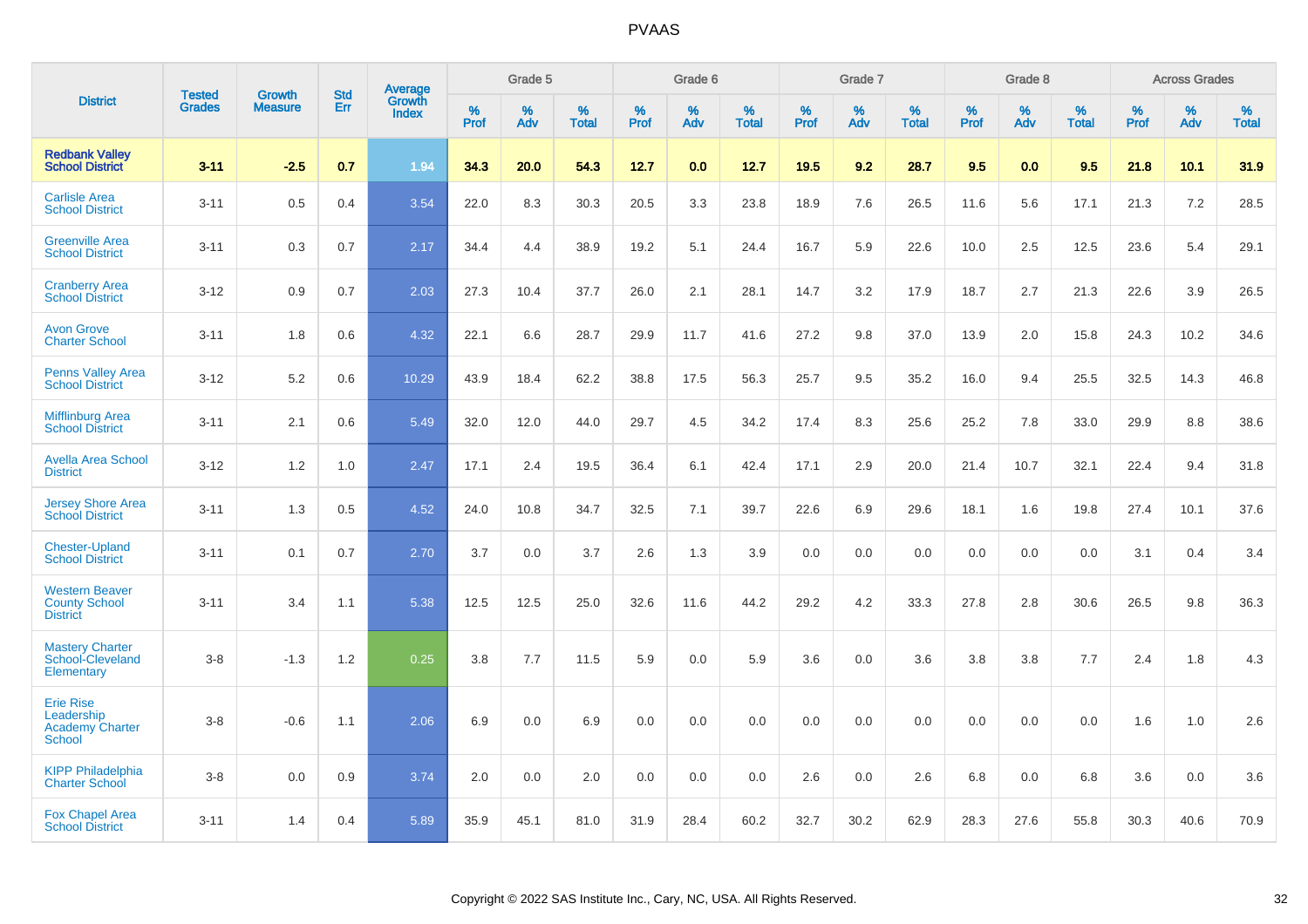|                                                               |                                | <b>Growth</b>  | <b>Std</b> | Average         |              | Grade 5  |                   |              | Grade 6  |                   |              | Grade 7  |                   |              | Grade 8  |                   |              | <b>Across Grades</b> |                   |
|---------------------------------------------------------------|--------------------------------|----------------|------------|-----------------|--------------|----------|-------------------|--------------|----------|-------------------|--------------|----------|-------------------|--------------|----------|-------------------|--------------|----------------------|-------------------|
| <b>District</b>                                               | <b>Tested</b><br><b>Grades</b> | <b>Measure</b> | Err        | Growth<br>Index | $\%$<br>Prof | %<br>Adv | %<br><b>Total</b> | $\%$<br>Prof | %<br>Adv | %<br><b>Total</b> | $\%$<br>Prof | %<br>Adv | %<br><b>Total</b> | $\%$<br>Prof | %<br>Adv | %<br><b>Total</b> | $\%$<br>Prof | $\%$<br>Adv          | %<br><b>Total</b> |
| <b>Redbank Valley</b><br><b>School District</b>               | $3 - 11$                       | $-2.5$         | 0.7        | 1.94            | 34.3         | 20.0     | 54.3              | 12.7         | 0.0      | 12.7              | 19.5         | 9.2      | 28.7              | 9.5          | 0.0      | 9.5               | 21.8         | $10.1$               | 31.9              |
| <b>Palmerton Area</b><br><b>School District</b>               | $3 - 11$                       | 3.0            | 0.6        | 9.28            | 27.7         | 15.7     | 43.4              | 30.6         | 9.3      | 39.8              | 20.8         | 6.2      | 26.9              | 17.9         | 4.7      | 22.6              | 24.8         | 8.0                  | 32.8              |
| Eugenio Maria De<br><b>Hostos Charter</b><br><b>School</b>    | $3 - 8$                        | $-1.0$         | 1.4        | 0.68            | 13.0         | 0.0      | 13.0              | 5.6          | 5.6      | 11.1              | 4.4          | 8.7      | 13.0              | 28.6         | 7.1      | 35.7              | 9.3          | 3.4                  | 12.7              |
| <b>Mastery Charter</b><br>School - Gratz<br>Campus            | $7 - 10$                       | 1.0            | 1.4        | 3.30            |              |          |                   |              |          |                   | 6.2          | 0.0      | 6.2               | 2.4          | 0.0      | 2.4               | 4.1          | 0.0                  | 4.1               |
| <b>Frederick Douglass</b><br><b>Mastery Charter</b><br>School | $3 - 8$                        | $-1.0$         | 1.2        | 2.52            | 4.8          | 0.0      | 4.8               | 0.0          | 0.0      | 0.0               | 0.0          | 0.0      | 0.0               | 3.4          | 3.4      | 6.9               | 1.5          | 0.8                  | $2.3\,$           |
| <b>Wilmington Area</b><br><b>School District</b>              | $3 - 11$                       | $-0.8$         | 0.8        | 1.83            | 36.8         | 10.5     | 47.4              | 12.7         | 1.6      | 14.3              | 29.4         | 3.9      | 33.3              | 13.6         | 3.4      | 17.0              | 26.8         | 7.9                  | 34.7              |
| <b>Mastery Charter</b><br>School-Mann<br>Campus               | $3-6$                          | 1.8            | 1.6        | 4.14            | 4.0          | 4.0      | 8.0               | 5.4          | 2.7      | 8.1               |              |          |                   |              |          |                   | $2.2\,$      | 1.4                  | 3.6               |
| <b>Allegheny Valley</b><br><b>School District</b>             | $3 - 11$                       | $-1.2$         | $0.8\,$    | 1.14            | 26.3         | 12.3     | 38.6              | 11.1         | 5.6      | 16.7              | 16.2         | 7.4      | 23.5              | 13.1         | 8.2      | 21.3              | 18.0         | 6.9                  | 24.9              |
| <b>Exeter Township</b><br><b>School District</b>              | $3 - 11$                       | 2.9            | 0.4        | 7.68            | 28.6         | 10.1     | 38.7              | 26.9         | 9.0      | 35.9              | 23.5         | 6.7      | 30.2              | 19.9         | 8.5      | 28.4              | 25.7         | 9.5                  | 35.3              |
| <b>Lincoln Charter</b><br><b>School</b>                       | $3 - 5$                        | $-2.5$         | 1.4        | $-1.78$         | 1.3          | 1.3      | 2.6               |              |          |                   |              |          |                   |              |          |                   | 3.6          | 0.8                  | 4.4               |
| <b>KIPP West</b><br>Philadelphia<br><b>Charter School</b>     | $3 - 8$                        | $-2.0$         | 1.2        | 0.29            | 3.2          | 0.0      | 3.2               | 0.0          | 0.0      | 0.0               | 0.0          | 0.0      | 0.0               | 0.0          | 0.0      | 0.0               | 2.6          | 0.0                  | 2.6               |
| <b>Galeton Area</b><br><b>School District</b>                 | $3 - 11$                       | 2.7            | 1.3        | 4.78            | 29.2         | 20.8     | 50.0              | 23.8         | 4.8      | 28.6              | 16.0         | 0.0      | 16.0              | 0.0          | 0.0      | 0.0               | 19.4         | 7.0                  | 26.4              |
| <b>Muncy School</b><br><b>District</b>                        | $3 - 11$                       | 2.4            | 0.7        | 5.81            | 36.7         | 8.3      | 45.0              | 32.5         | 14.3     | 46.8              | 29.0         | 15.9     | 44.9              | 23.3         | 6.7      | 30.0              | 31.5         | 13.1                 | 44.6              |
| Northwestern<br><b>Lehigh School</b><br><b>District</b>       | $3 - 11$                       | 0.6            | 0.5        | 3.03            | 26.0         | 11.0     | 37.0              | 28.7         | 9.3      | 38.0              | 25.2         | 8.4      | 33.6              | 20.4         | 15.9     | 36.3              | 26.4         | 10.7                 | 37.2              |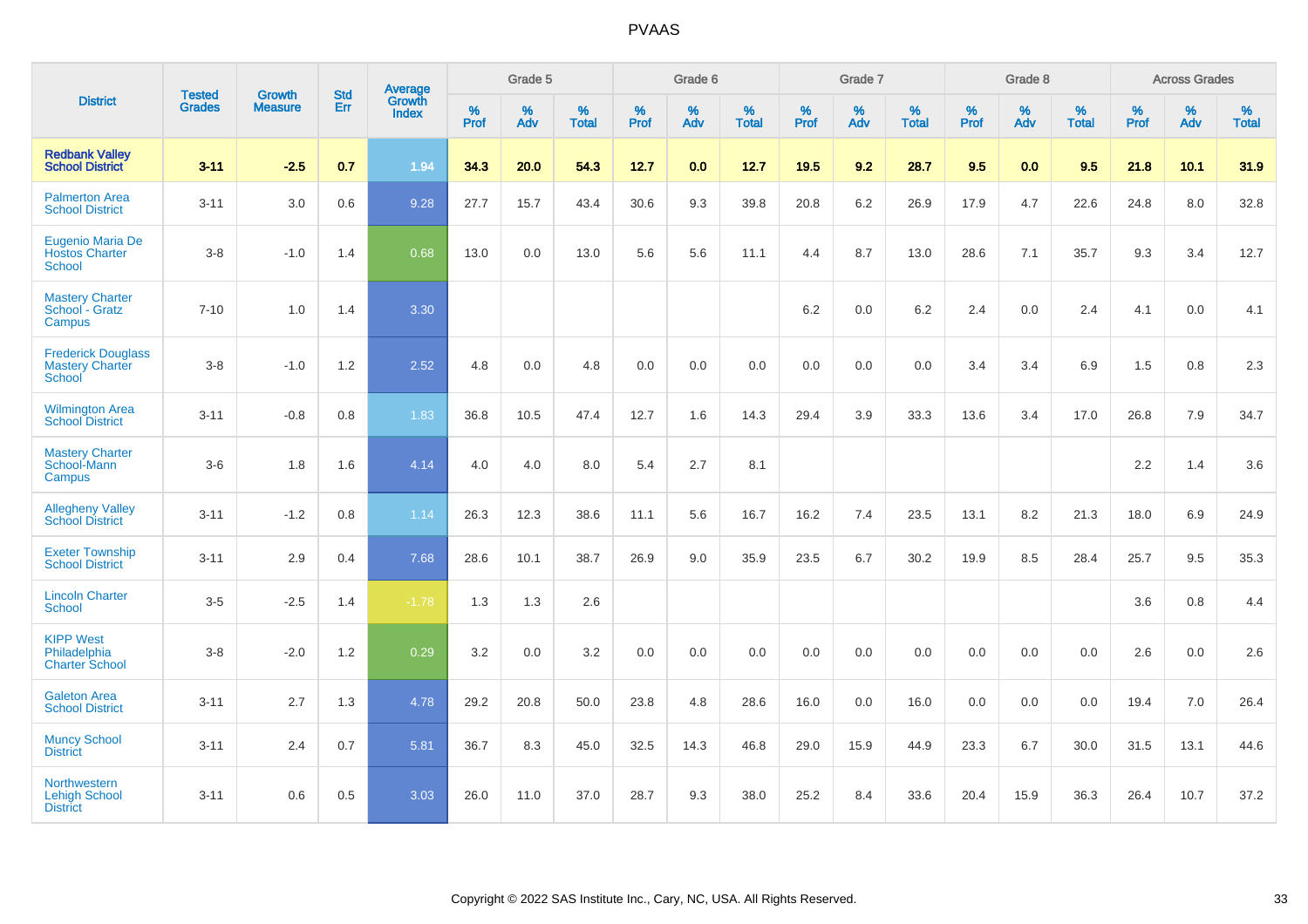|                                                               |                                | <b>Growth</b>  | <b>Std</b> | Average                |                     | Grade 5  |                   |                     | Grade 6  |                   |              | Grade 7  |                   |                     | Grade 8  |                   |                     | <b>Across Grades</b> |                   |
|---------------------------------------------------------------|--------------------------------|----------------|------------|------------------------|---------------------|----------|-------------------|---------------------|----------|-------------------|--------------|----------|-------------------|---------------------|----------|-------------------|---------------------|----------------------|-------------------|
| <b>District</b>                                               | <b>Tested</b><br><b>Grades</b> | <b>Measure</b> | Err        | Growth<br><b>Index</b> | $\%$<br><b>Prof</b> | %<br>Adv | %<br><b>Total</b> | $\%$<br><b>Prof</b> | %<br>Adv | %<br><b>Total</b> | $\%$<br>Prof | %<br>Adv | %<br><b>Total</b> | $\%$<br><b>Prof</b> | %<br>Adv | %<br><b>Total</b> | $\%$<br><b>Prof</b> | %<br>Adv             | %<br><b>Total</b> |
| <b>Redbank Vallev</b><br><b>School District</b>               | $3 - 11$                       | $-2.5$         | 0.7        | 1.94                   | 34.3                | 20.0     | 54.3              | 12.7                | 0.0      | 12.7              | 19.5         | 9.2      | 28.7              | 9.5                 | 0.0      | 9.5               | 21.8                | 10.1                 | 31.9              |
| <b>Twin Valley School</b><br><b>District</b>                  | $3 - 12$                       | 1.9            | 0.4        | 5.97                   | 37.8                | 14.0     | 51.9              | 28.6                | 8.2      | 36.9              | 29.5         | 15.0     | 44.5              | 24.9                | 11.2     | 36.1              | 32.2                | 17.8                 | 50.0              |
| <b>Bermudian Springs</b><br><b>School District</b>            | $3 - 11$                       | 0.4            | 0.6        | 2.79                   | 22.1                | 12.4     | 34.5              | 17.5                | 3.9      | 21.4              | 20.5         | 5.1      | 25.6              | 11.1                | 4.3      | 15.4              | 19.0                | 9.1                  | 28.1              |
| <b>Boys Latin Of</b><br>Philadelphia<br><b>Charter School</b> | $6 - 12$                       | 0.1            | 0.8        | 2.29                   |                     |          |                   | 0.0                 | 0.0      | 0.0               | 3.3          | 0.0      | 3.3               | 1.0                 | 0.0      | 1.0               | 1.5                 | 0.0                  | 1.5               |
| <b>Halifax Area</b><br><b>School District</b>                 | $3 - 11$                       | 0.1            | 0.7        | 3.46                   | 26.8                | 14.1     | 40.8              | 18.5                | 3.7      | 22.2              | 9.1          | 3.9      | 13.0              | 5.3                 | 1.3      | 6.6               | 17.3                | 7.4                  | 24.8              |
| <b>Brownsville Area</b><br><b>School District</b>             | $3 - 12$                       | $-0.6$         | 0.7        | 1.53                   | 17.3                | 4.0      | 21.3              | 7.2                 | 1.2      | 8.4               | 6.4          | 1.3      | 7.7               | 4.2                 | 1.4      | 5.6               | 10.2                | 1.5                  | 11.7              |
| <b>Milton Area School</b><br><b>District</b>                  | $3 - 11$                       | 0.2            | 0.5        | 2.24                   | 24.4                | 11.8     | 36.1              | 17.3                | 3.2      | 20.5              | 20.2         | 7.5      | 27.6              | 19.8                | 12.7     | 32.5              | 22.0                | 8.8                  | 30.9              |
| <b>Juniata County</b><br><b>School District</b>               | $3 - 12$                       | $-0.1$         | 0.5        | 1.50                   | 19.4                | 5.3      | 24.7              | 11.1                | 3.7      | 14.8              | 13.1         | 2.2      | 15.3              | 11.9                | 1.8      | 13.7              | 16.9                | 4.3                  | 21.2              |
| <b>Global Leadership</b><br><b>Academy Charter</b><br>School  | $3 - 8$                        | $-3.1$         | 1.9        | $-0.47$                | 0.0                 | 0.0      | 0.0               |                     |          |                   | $0.0\,$      | 0.0      | 0.0               | 9.1                 | $0.0\,$  | 9.1               | 2.5                 | 0.0                  | 2.5               |
| <b>Southern Tioga</b><br><b>School District</b>               | $3 - 11$                       | 0.3            | 0.6        | 3.78                   | 23.7                | 1.0      | 24.7              | 17.9                | 1.9      | 19.8              | 8.0          | 2.2      | 10.2              | 10.8                | 2.5      | 13.3              | 18.0                | 4.1                  | 22.1              |
| Eastern Lancaster<br><b>County School</b><br><b>District</b>  | $3 - 12$                       | 1.1            | 0.4        | 4.40                   | 23.8                | 8.3      | 32.0              | 14.7                | 3.1      | 17.8              | 15.7         | 3.6      | 19.3              | 16.7                | 5.9      | 22.6              | 21.1                | 6.7                  | 27.8              |
| Pennsylvania<br><b>Virtual Charter</b><br><b>School</b>       | $3 - 11$                       | 3.5            | 0.6        | 6.19                   | 20.8                | 3.8      | 24.5              | 17.6                | 3.3      | 20.9              | 10.1         | 6.1      | 16.2              | 14.8                | 5.7      | 20.4              | 18.4                | 5.2                  | 23.5              |
| Loyalsock<br><b>Township School</b><br><b>District</b>        | $3 - 12$                       | 3.7            | 0.6        | 7.24                   | 33.0                | 18.3     | 51.3              | 32.6                | 10.2     | 42.9              | 23.4         | 9.4      | 32.8              | 27.0                | 9.0      | 36.0              | 31.1                | 13.2                 | 44.4              |
| <b>Northern Cambria</b><br><b>School District</b>             | $3 - 11$                       | $-0.4$         | 0.8        | 3.23                   | 16.4                | 3.6      | 20.0              | 3.8                 | 0.0      | 3.8               | 19.6         | 1.8      | 21.4              | 18.2                | 1.5      | 19.7              | 17.9                | 3.6                  | 21.4              |
| <b>Benton Area</b><br><b>School District</b>                  | $3 - 10$                       | $-0.9$         | 0.9        | 0.54                   | 24.6                | 11.5     | 36.1              | 17.4                | 4.4      | 21.7              | 13.6         | 3.4      | 17.0              | 10.3                | 2.6      | 12.8              | 21.6                | 7.1                  | 28.7              |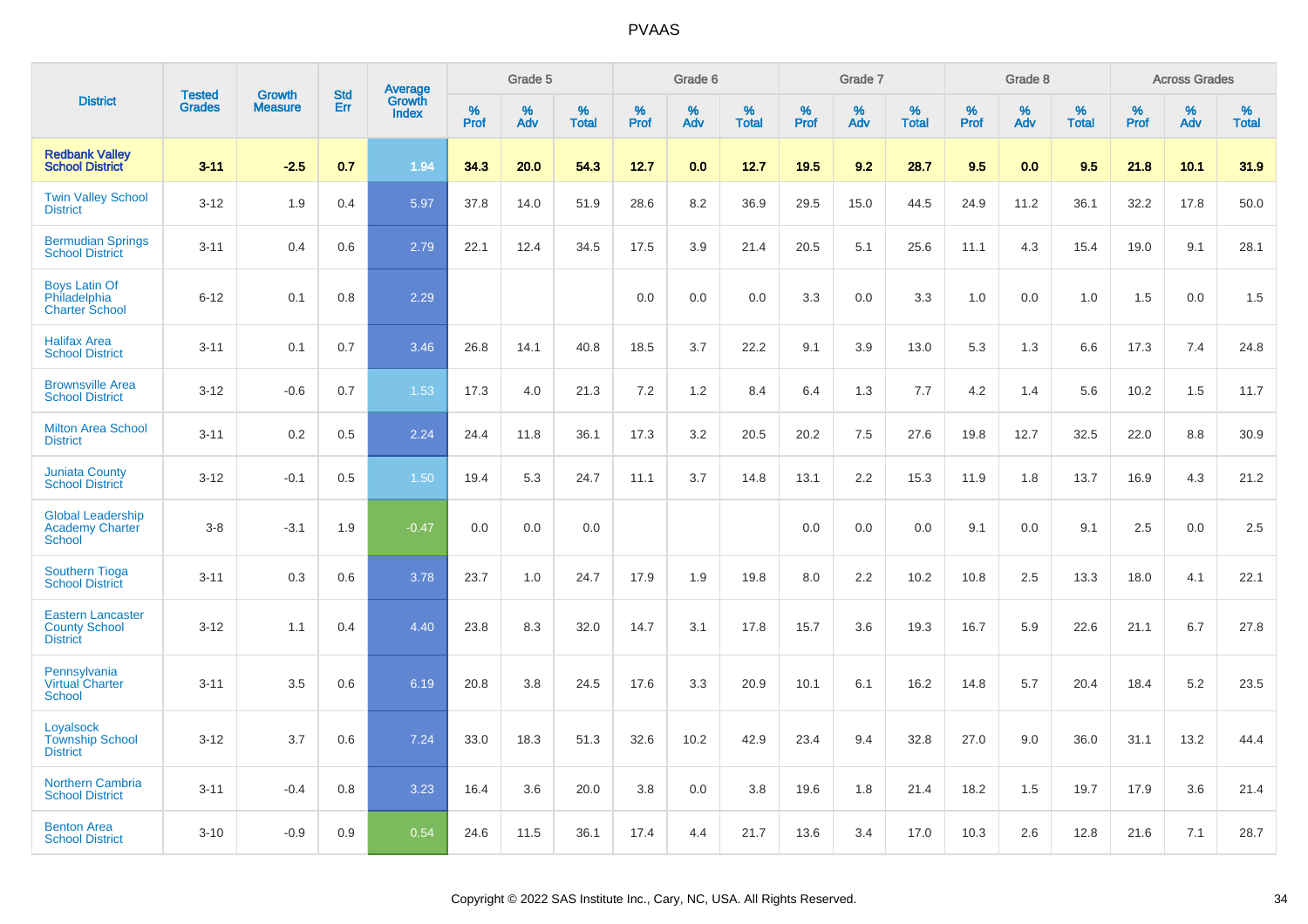|                                                                     |                                |                                 | <b>Std</b> | Average                |                     | Grade 5  |                   |                  | Grade 6  |                   |           | Grade 7  |                   |           | Grade 8  |                   |                     | <b>Across Grades</b> |                   |
|---------------------------------------------------------------------|--------------------------------|---------------------------------|------------|------------------------|---------------------|----------|-------------------|------------------|----------|-------------------|-----------|----------|-------------------|-----------|----------|-------------------|---------------------|----------------------|-------------------|
| <b>District</b>                                                     | <b>Tested</b><br><b>Grades</b> | <b>Growth</b><br><b>Measure</b> | Err        | Growth<br><b>Index</b> | $\%$<br><b>Prof</b> | %<br>Adv | %<br><b>Total</b> | %<br><b>Prof</b> | %<br>Adv | %<br><b>Total</b> | %<br>Prof | %<br>Adv | %<br><b>Total</b> | %<br>Prof | %<br>Adv | %<br><b>Total</b> | $\%$<br><b>Prof</b> | %<br>Adv             | %<br><b>Total</b> |
| <b>Redbank Valley</b><br><b>School District</b>                     | $3 - 11$                       | $-2.5$                          | 0.7        | 1.94                   | 34.3                | 20.0     | 54.3              | 12.7             | 0.0      | 12.7              | 19.5      | 9.2      | 28.7              | 9.5       | 0.0      | 9.5               | 21.8                | 10.1                 | 31.9              |
| <b>Riverside Beaver</b><br><b>County School</b><br><b>District</b>  | $3 - 11$                       | 1.0                             | 0.6        | 4.05                   | 21.9                | 12.5     | 34.4              | 23.8             | 4.0      | 27.7              | 22.8      | 10.1     | 32.9              | 25.5      | 3.2      | 28.7              | 28.3                | 10.4                 | 38.7              |
| Claysburg-Kimmel<br><b>School District</b>                          | $3 - 11$                       | 3.0                             | 0.8        | 3.68                   | 29.7                | 6.2      | 35.9              | 30.0             | 2.0      | 32.0              | 21.8      | 1.8      | 23.6              | 10.5      | 1.8      | 12.3              | 24.4                | 5.7                  | 30.1              |
| <b>Union School</b><br><b>District</b>                              | $3 - 12$                       | 3.8                             | 1.0        | 7.42                   | 18.2                | 0.0      | 18.2              | 22.0             | 14.6     | 36.6              | 10.5      | 0.0      | 10.5              | 18.2      | 11.4     | 29.6              | 18.6                | 7.7                  | 26.3              |
| <b>Keystone</b><br><b>Education Center</b><br><b>Charter School</b> | $3 - 12$                       | $-4.8$                          | 3.2        | $-1.50$                |                     |          |                   |                  |          |                   |           |          |                   | 0.0       | 0.0      | 0.0               | 0.0                 | 0.0                  | 0.0               |
| <b>Line Mountain</b><br><b>School District</b>                      | $3 - 11$                       | $-0.5$                          | 0.7        | 0.25                   | 19.7                | 12.1     | 31.8              | 15.3             | 2.8      | 18.1              | 13.3      | 6.1      | 19.4              | 9.9       | 2.8      | 12.7              | 17.8                | 7.7                  | 25.5              |
| <b>Quaker Valley</b><br><b>School District</b>                      | $3 - 11$                       | 0.6                             | 0.5        | 4.37                   | 36.4                | 23.6     | 60.0              | 32.5             | 20.8     | 53.3              | 36.4      | 11.2     | 47.6              | 26.5      | 7.6      | 34.1              | 34.0                | 24.3                 | 58.3              |
| <b>William Penn</b><br><b>School District</b>                       | $3 - 12$                       | 1.5                             | 0.5        | 5.98                   | 7.8                 | 1.9      | 9.7               | 2.2              | 0.0      | 2.2               | 3.0       | 0.6      | 3.6               | 5.6       | 1.2      | 6.9               | 6.3                 | 1.6                  | 7.9               |
| <b>Monessen City</b><br><b>School District</b>                      | $3 - 10$                       | $-1.5$                          | 1.1        | $-0.31$                | 5.3                 | 0.0      | 5.3               | 2.6              | 0.0      | 2.6               | 0.0       | 0.0      | 0.0               | 0.0       | 0.0      | 0.0               | 3.9                 | 0.6                  | 4.4               |
| <b>South Butler</b><br><b>County School</b><br><b>District</b>      | $3 - 10$                       | 0.6                             | 0.5        | 3.34                   | 35.1                | 12.8     | 48.0              | 22.9             | 5.0      | 27.9              | 21.2      | 11.4     | 32.6              | 13.3      | 1.6      | 14.8              | 27.0                | 11.2                 | 38.3              |
| <b>Hempfield Area</b><br><b>School District</b>                     | $3 - 12$                       | 2.3                             | 0.3        | 7.58                   | 34.6                | 13.8     | 48.4              | 24.6             | 14.9     | 39.6              | 30.2      | 13.5     | 43.7              | 26.8      | 10.7     | 37.5              | 30.5                | 16.4                 | 46.9              |
| <b>Tunkhannock Area</b><br><b>School District</b>                   | $3 - 11$                       | 1.2                             | 0.5        | 3.18                   | 19.8                | 8.8      | 28.7              | 22.7             | 2.3      | 25.0              | 12.6      | 5.5      | 18.1              | 14.7      | 1.4      | 16.1              | 18.1                | 5.2                  | 23.3              |
| <b>Forest Area School</b><br><b>District</b>                        | $3 - 11$                       | $-0.4$                          | 1.2        | 1.03                   | 43.5                | 4.4      | 47.8              | 19.0             | 0.0      | 19.0              | 13.8      | 0.0      | 13.8              | 3.1       | 0.0      | 3.1               | 23.4                | 5.5                  | 29.0              |
| <b>Franklin Regional</b><br><b>School District</b>                  | $3 - 11$                       | 0.3                             | 0.4        | 1.98                   | 39.6                | 22.0     | 61.7              | 33.2             | 19.3     | 52.5              | 27.9      | 18.3     | 46.2              | 25.8      | 8.1      | 33.9              | 31.7                | 25.0                 | 56.7              |
| Wilkinsburg<br><b>Borough School</b><br><b>District</b>             | $3-6$                          | 3.5                             | 1.4        | 5.04                   | 22.5                | 0.0      | 22.5              | 0.0              | 2.4      | 2.4               |           |          |                   |           |          |                   | 12.1                | 2.0                  | 14.1              |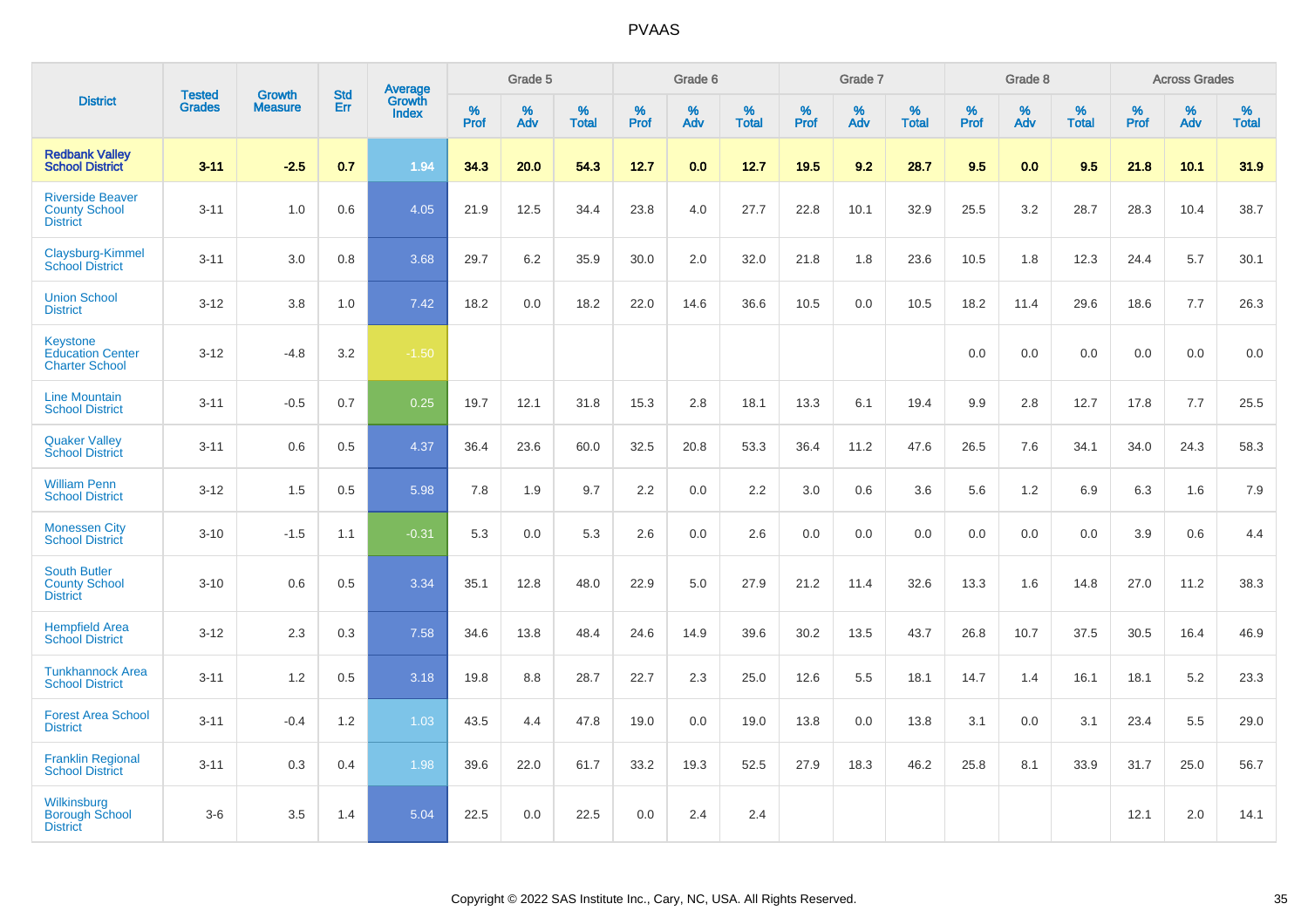|                                                                    | <b>Tested</b> | <b>Growth</b>  | <b>Std</b> | Average                |                     | Grade 5  |                   |                     | Grade 6  |                   |              | Grade 7  |                   |                     | Grade 8  |                   |                     | <b>Across Grades</b> |                   |
|--------------------------------------------------------------------|---------------|----------------|------------|------------------------|---------------------|----------|-------------------|---------------------|----------|-------------------|--------------|----------|-------------------|---------------------|----------|-------------------|---------------------|----------------------|-------------------|
| <b>District</b>                                                    | <b>Grades</b> | <b>Measure</b> | Err        | Growth<br><b>Index</b> | $\%$<br><b>Prof</b> | %<br>Adv | %<br><b>Total</b> | $\%$<br><b>Prof</b> | %<br>Adv | %<br><b>Total</b> | $\%$<br>Prof | %<br>Adv | %<br><b>Total</b> | $\%$<br><b>Prof</b> | %<br>Adv | %<br><b>Total</b> | $\%$<br><b>Prof</b> | %<br>Adv             | %<br><b>Total</b> |
| <b>Redbank Valley</b><br><b>School District</b>                    | $3 - 11$      | $-2.5$         | 0.7        | 1.94                   | 34.3                | 20.0     | 54.3              | 12.7                | 0.0      | 12.7              | 19.5         | 9.2      | 28.7              | 9.5                 | 0.0      | 9.5               | 21.8                | 10.1                 | 31.9              |
| Allegheny-Clarion<br><b>Valley School</b><br><b>District</b>       | $3 - 10$      | 0.1            | 0.9        | 2.43                   | 19.5                | 7.3      | 26.8              | 14.6                | 1.8      | 16.4              | 4.8          | 0.0      | 4.8               | 8.6                 | 0.0      | 8.6               | 14.2                | 8.1                  | 22.3              |
| <b>Brookville Area</b><br><b>School District</b>                   | $3 - 11$      | 4.3            | 0.6        | 11.53                  | 16.8                | 13.9     | 30.7              | 28.1                | 16.8     | 44.9              | 13.8         | 2.4      | 16.3              | 19.4                | 9.3      | 28.7              | 21.6                | 9.4                  | 31.0              |
| <b>Southwest</b><br>Leadership<br><b>Academy Charter</b><br>School | $3 - 8$       | 0.7            | 1.0        | 2.49                   | 2.2                 | 0.0      | 2.2               | 2.9                 | 0.0      | 2.9               | 5.1          | 0.0      | 5.1               | 0.0                 | 0.0      | 0.0               | 5.7                 | 1.5                  | 7.2               |
| <b>Oswayo Valley</b><br><b>School District</b>                     | $3 - 12$      | 0.2            | 1.1        | 2.50                   | 27.6                | 20.7     | 48.3              | 25.9                | 7.4      | 33.3              | 25.9         | 11.1     | 37.0              | 25.8                | 16.1     | 41.9              | 30.6                | 20.6                 | 51.2              |
| <b>South Eastern</b><br><b>School District</b>                     | $3 - 11$      | 1.8            | 0.5        | 5.70                   | 21.6                | 15.9     | 37.5              | 25.4                | 14.4     | 39.9              | 20.8         | 3.9      | 24.7              | 20.4                | 5.2      | 25.6              | 26.2                | 11.6                 | 37.7              |
| <b>Union Area School</b><br><b>District</b>                        | $3 - 11$      | $-0.6$         | 0.9        | 1.34                   | 40.0                | 12.5     | 52.5              | 32.8                | $5.2\,$  | 37.9              | 26.3         | 3.5      | 29.8              | 17.8                | 0.0      | 17.8              | 30.2                | 7.4                  | 37.6              |
| Williamsburg<br><b>Community School</b><br><b>District</b>         | $3 - 11$      | 4.8            | 1.0        | 6.37                   | 25.0                | 12.5     | 37.5              | 34.3                | 8.6      | 42.9              | 26.2         | 4.8      | 31.0              | 40.6                | 0.0      | 40.6              | 28.1                | 8.4                  | 36.4              |
| <b>Slippery Rock Area</b><br><b>School District</b>                | $3 - 11$      | 1.4            | 0.5        | 3.52                   | 37.0                | 20.5     | 57.5              | 28.6                | 26.3     | 54.9              | 26.4         | 13.2     | 39.7              | 26.2                | 10.3     | 36.5              | 32.4                | 20.5                 | 53.0              |
| <b>Jeannette City</b><br><b>School District</b>                    | $3 - 11$      | 3.0            | 0.8        | 3.70                   | 12.5                | 0.0      | 12.5              | 22.6                | 1.9      | 24.5              | 12.9         | 4.8      | 17.7              | 15.4                | 3.8      | 19.2              | 16.1                | 3.6                  | 19.7              |
| <b>Urban Pathways 6-</b><br>12 Charter School                      | $6 - 11$      | $-1.8$         | 1.6        | 0.00                   |                     |          |                   | 0.0                 | 0.0      | 0.0               | 0.0          | 0.0      | 0.0               | 0.0                 | 0.0      | 0.0               | 0.0                 | 0.0                  | 0.0               |
| <b>Mastery Charter</b><br>School - Thomas<br>Campus                | $3 - 10$      | 1.5            | 0.9        | 4.14                   | 10.8                | 0.0      | 10.8              | 7.1                 | 2.4      | 9.5               | 7.0          | 0.0      | 7.0               | 2.2                 | 0.0      | 2.2               | 8.6                 | 0.8                  | 9.4               |
| <b>Iroquois School</b><br><b>District</b>                          | $3 - 11$      | 2.5            | 0.7        | 5.99                   | 36.7                | 10.1     | 46.8              | 20.7                | 17.1     | 37.8              | 11.5         | 9.4      | 20.8              | 21.0                | 6.0      | 27.0              | 23.5                | 11.1                 | 34.6              |
| <b>Red Lion Area</b><br><b>School District</b>                     | $3 - 11$      | 1.0            | 0.4        | 5.19                   | 24.8                | 8.9      | 33.7              | 20.6                | 5.3      | 25.9              | 16.7         | 9.1      | 25.8              | 14.5                | 6.6      | 21.0              | 23.3                | 8.6                  | 31.9              |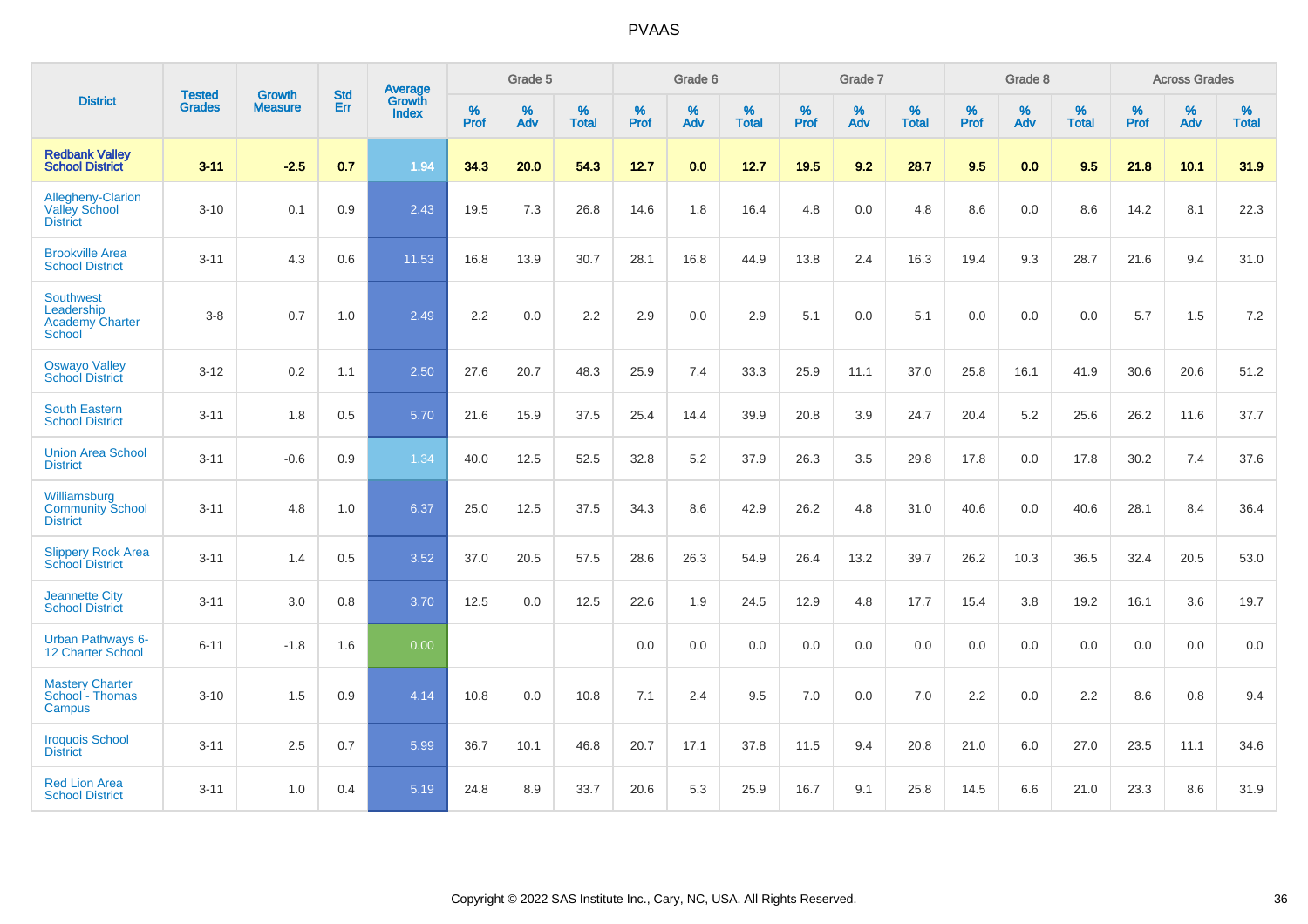|                                                      |                                |                          | <b>Std</b> | Average                |           | Grade 5  |                      |           | Grade 6  |                   |           | Grade 7  |                   |           | Grade 8  |                   |           | <b>Across Grades</b> |                   |
|------------------------------------------------------|--------------------------------|--------------------------|------------|------------------------|-----------|----------|----------------------|-----------|----------|-------------------|-----------|----------|-------------------|-----------|----------|-------------------|-----------|----------------------|-------------------|
| <b>District</b>                                      | <b>Tested</b><br><b>Grades</b> | Growth<br><b>Measure</b> | Err        | Growth<br><b>Index</b> | %<br>Prof | %<br>Adv | $\%$<br><b>Total</b> | %<br>Prof | %<br>Adv | %<br><b>Total</b> | %<br>Prof | %<br>Adv | %<br><b>Total</b> | %<br>Prof | %<br>Adv | %<br><b>Total</b> | %<br>Prof | %<br>Adv             | %<br><b>Total</b> |
| <b>Redbank Valley</b><br><b>School District</b>      | $3 - 11$                       | $-2.5$                   | 0.7        | 1.94                   | 34.3      | 20.0     | 54.3                 | 12.7      | 0.0      | 12.7              | 19.5      | 9.2      | 28.7              | 9.5       | 0.0      | 9.5               | 21.8      | 10.1                 | 31.9              |
| Achievement<br><b>House Charter</b><br><b>School</b> | $7 - 11$                       | $-0.3$                   | 1.5        | 0.79                   |           |          |                      |           |          |                   | 20.0      | 0.0      | 20.0              | 7.1       | 2.4      | 9.5               | 11.9      | 1.5                  | 13.4              |
| <b>Solanco School</b><br><b>District</b>             | $3 - 11$                       | 0.3                      | 0.4        | 2.53                   | 21.5      | 5.0      | 26.5                 | 12.6      | 5.6      | 18.1              | 17.0      | 7.4      | 24.4              | 11.9      | 2.9      | 14.8              | 20.0      | 7.2                  | 27.1              |
| <b>Annville-Cleona</b><br><b>School District</b>     | $3 - 12$                       | 0.4                      | 0.6        | 3.81                   | 33.8      | 12.5     | 46.2                 | 16.7      | 2.1      | 18.8              | 29.1      | 11.8     | 40.9              | 27.8      | 9.3      | 37.0              | 27.5      | 9.4                  | 36.9              |
| <b>Steelton-Highspire</b><br><b>School District</b>  | $3 - 11$                       | 2.5                      | 0.7        | 4.46                   | 2.9       | 0.0      | 2.9                  | 0.0       | 0.0      | 0.0               | 0.0       | 0.0      | 0.0               | 0.0       | 0.0      | 0.0               | 0.8       | 0.4                  | 1.3               |
| <b>Dallastown Area</b><br><b>School District</b>     | $3 - 11$                       | 0.6                      | 0.3        | 3.62                   | 25.8      | 13.0     | 38.8                 | 31.1      | 11.5     | 42.6              | 23.7      | 7.8      | 31.6              | 19.0      | 9.4      | 28.4              | 27.7      | 14.8                 | 42.4              |
| <b>Newport School</b><br><b>District</b>             | $3 - 12$                       | 2.2                      | 0.8        | 4.70                   | 22.2      | 11.1     | 33.3                 | 25.0      | 6.9      | 31.9              | 15.9      | 0.0      | 15.9              | 27.4      | 4.8      | 32.3              | 24.8      | 6.9                  | 31.7              |
| <b>Juniata Valley</b><br><b>School District</b>      | $3 - 11$                       | 2.4                      | 0.9        | 4.64                   | 23.3      | 4.6      | 27.9                 | 5.4       | 3.6      | 8.9               | 21.0      | 5.3      | 26.3              | 12.5      | 2.1      | 14.6              | 18.7      | 5.0                  | 23.8              |
| <b>East Lycoming</b><br><b>School District</b>       | $3 - 11$                       | 2.6                      | 0.6        | 7.47                   | 36.1      | 23.5     | 59.7                 | 26.2      | 26.2     | 52.3              | 26.4      | 20.7     | 47.1              | 27.9      | 14.8     | 42.6              | 31.5      | 19.5                 | 51.0              |
| <b>Penn Manor</b><br><b>School District</b>          | $3 - 11$                       | 3.2                      | 0.3        | 9.54                   | 33.8      | 14.9     | 48.6                 | 28.7      | 15.2     | 43.9              | 25.5      | 13.2     | 38.7              | 30.2      | 11.0     | 41.2              | 31.4      | 16.9                 | 48.2              |
| <b>Baden Academy</b><br><b>Charter School</b>        | $3-6$                          | 0.1                      | 1.1        | 1.04                   | 20.6      | 4.8      | 25.4                 | 22.4      | 8.6      | 31.0              |           |          |                   |           |          |                   | 20.8      | 6.4                  | 27.2              |
| <b>Millcreek Township</b><br><b>School District</b>  | $3 - 11$                       | 1.1                      | 0.3        | 8.82                   | 26.5      | 20.8     | 47.3                 | 23.1      | 9.4      | 32.4              | 22.1      | 14.3     | 36.4              | 21.6      | 13.0     | 34.7              | 25.4      | 15.9                 | 41.3              |
| <b>Jamestown Area</b><br><b>School District</b>      | $3 - 11$                       | 0.7                      | 1.2        | 2.23                   | 18.4      | 10.5     | 29.0                 | 16.7      | 0.0      | 16.7              | 24.1      | 3.4      | 27.6              | 19.0      | 0.0      | 19.0              | 18.3      | 6.1                  | 24.4              |
| <b>Eastern York</b><br><b>School District</b>        | $3 - 11$                       | $-0.5$                   | 0.5        | $-0.16$                | 29.5      | 11.0     | 40.5                 | 23.5      | 6.0      | 29.5              | 23.2      | 14.1     | 37.3              | 17.3      | 9.7      | 27.0              | 24.8      | 10.7                 | 35.4              |
| <b>Upper Adams</b><br><b>School District</b>         | $3 - 11$                       | 1.7                      | 0.6        | 5.68                   | 30.0      | 9.2      | 39.2                 | 18.0      | 7.7      | 25.6              | 18.1      | 1.9      | 20.0              | 11.4      | 3.8      | 15.3              | 22.6      | 6.3                  | 28.9              |
| <b>Discovery Charter</b><br>School                   | $3 - 8$                        | 2.6                      | 0.9        | 2.98                   | 8.5       | 2.1      | 10.6                 | 0.0       | 0.0      | 0.0               | 6.6       | 1.6      | 8.2               | 5.4       | $0.0\,$  | 5.4               | 5.2       | 1.1                  | 6.2               |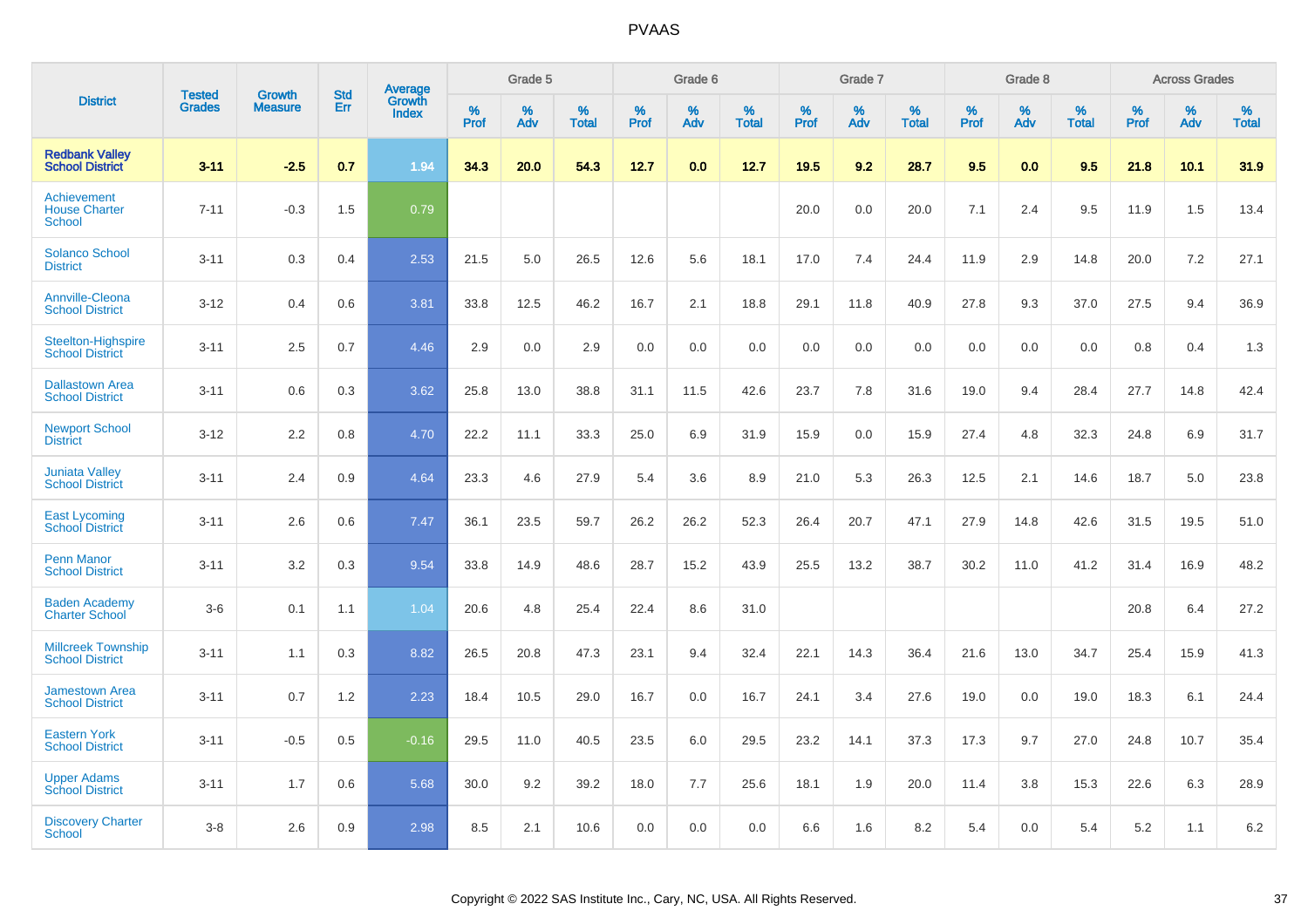|                                                                   | <b>Tested</b> | <b>Growth</b>  | <b>Std</b> | Average                |              | Grade 5  |                   |           | Grade 6  |                   |              | Grade 7  |                   |           | Grade 8  |                   |              | <b>Across Grades</b> |                   |
|-------------------------------------------------------------------|---------------|----------------|------------|------------------------|--------------|----------|-------------------|-----------|----------|-------------------|--------------|----------|-------------------|-----------|----------|-------------------|--------------|----------------------|-------------------|
| <b>District</b>                                                   | <b>Grades</b> | <b>Measure</b> | Err        | Growth<br><b>Index</b> | $\%$<br>Prof | %<br>Adv | %<br><b>Total</b> | %<br>Prof | %<br>Adv | %<br><b>Total</b> | $\%$<br>Prof | %<br>Adv | %<br><b>Total</b> | %<br>Prof | %<br>Adv | %<br><b>Total</b> | $\%$<br>Prof | %<br>Adv             | %<br><b>Total</b> |
| <b>Redbank Valley</b><br><b>School District</b>                   | $3 - 11$      | $-2.5$         | 0.7        | 1.94                   | 34.3         | 20.0     | 54.3              | 12.7      | 0.0      | 12.7              | 19.5         | 9.2      | 28.7              | 9.5       | 0.0      | 9.5               | 21.8         | 10.1                 | 31.9              |
| <b>Bloomsburg Area</b><br><b>School District</b>                  | $3 - 10$      | 1.2            | 0.6        | 3.43                   | 25.0         | 13.0     | 38.0              | 16.7      | 3.3      | 20.0              | 14.7         | 3.9      | 18.6              | 16.8      | 9.9      | 26.7              | 21.5         | 8.7                  | 30.2              |
| <b>Westmont Hilltop</b><br><b>School District</b>                 | $3 - 11$      | 2.7            | 0.6        | 6.24                   | 28.0         | 11.0     | 39.0              | 18.4      | 8.2      | 26.5              | 22.2         | 6.2      | 28.4              | 26.1      | 8.7      | 34.8              | 24.1         | 11.7                 | 35.7              |
| <b>Montrose Area</b><br><b>School District</b>                    | $3 - 10$      | 1.4            | 0.7        | 4.16                   | 19.4         | 19.4     | 38.8              | 27.2      | 4.4      | 31.5              | 25.0         | 4.4      | 29.4              | 14.5      | 2.4      | 16.9              | 24.4         | 7.4                  | 31.8              |
| <b>Universal</b><br><b>Creighton Charter</b><br><b>School</b>     | $3 - 8$       | 1.1            | 0.7        | 2.15                   | 11.9         | 1.2      | 13.1              | 3.5       | 1.2      | 4.7               | 7.7          | 6.2      | 13.8              | 4.7       | 4.7      | 9.4               | 8.6          | 4.4                  | 13.1              |
| <b>Southern Columbia</b><br><b>Area School</b><br><b>District</b> | $3 - 11$      | 1.8            | 0.7        | 7.30                   | 34.7         | 9.7      | 44.4              | 18.8      | 5.2      | 24.0              | 29.0         | 14.0     | 43.0              | 15.4      | 2.2      | 17.6              | 28.0         | 10.6                 | 38.6              |
| <b>Shade-Central City</b><br><b>School District</b>               | $3 - 11$      | 1.4            | 1.4        | 2.94                   | 18.8         | 0.0      | 18.8              | 26.9      | 0.0      | 26.9              | 20.0         | 10.0     | 30.0              | 34.8      | 0.0      | 34.8              | 29.0         | 3.0                  | 32.1              |
| <b>Derry Township</b><br><b>School District</b>                   | $3 - 10$      | 4.3            | 1.3        | 7.27                   | 39.1         | 28.5     | 67.6              | 51.5      | 21.2     | 72.7              | 30.8         | 34.6     | 65.4              | 14.3      | 71.4     | 85.7              | 37.5         | 30.3                 | 67.8              |
| <b>Berlin</b><br><b>Brothersvalley</b><br><b>School District</b>  | $3 - 11$      | 2.2            | 0.8        | 3.87                   | 34.0         | 15.1     | 49.1              | 21.2      | 3.0      | 24.2              | 30.8         | 3.8      | 34.6              | 18.8      | 8.3      | 27.1              | 25.8         | 10.8                 | 36.6              |
| <b>Chestnut Ridge</b><br><b>School District</b>                   | $3 - 12$      | 4.2            | 0.6        | 7.56                   | 30.4         | 6.5      | 37.0              | 22.2      | 3.7      | 25.9              | 36.8         | 4.2      | 41.0              | 18.4      | 10.2     | 28.6              | 26.7         | 9.7                  | 36.4              |
| Springfield<br><b>Township School</b><br><b>District</b>          | $3 - 11$      | 1.7            | 0.5        | 5.78                   | 31.3         | 12.3     | 43.6              | 26.9      | 11.1     | 38.0              | 28.4         | 21.9     | 50.3              | 31.7      | 17.2     | 49.0              | 33.1         | 15.4                 | 48.5              |
| <b>Esperanza Cyber</b><br><b>Charter School</b>                   | $3 - 11$      | 0.4            | 1.3        | 1.00                   | 0.0          | 0.0      | 0.0               | 0.0       | 0.0      | 0.0               | 2.6          | 0.0      | 2.6               | 0.0       | 0.0      | 0.0               | 1.6          | 0.0                  | 1.6               |
| <b>Northern Tioga</b><br><b>School District</b>                   | $3 - 12$      | 3.4            | 0.5        | 10.12                  | 22.7         | 5.2      | 27.9              | 32.2      | 4.2      | 36.4              | 16.8         | 2.6      | 19.4              | 23.8      | 6.2      | 30.0              | 25.9         | 7.0                  | 32.8              |
| Lackawanna Trail<br><b>School District</b>                        | $3 - 10$      | 1.4            | 0.7        | 3.97                   | 21.8         | 9.1      | 30.9              | 34.3      | 10.4     | 44.8              | 12.7         | 11.3     | 23.9              | 11.8      | 6.6      | 18.4              | 24.2         | 11.5                 | 35.8              |
| <b>Pequea Valley</b><br><b>School District</b>                    | $3 - 11$      | 2.4            | 0.6        | 6.27                   | 15.6         | 6.4      | 22.0              | 14.0      | 2.2      | 16.1              | 11.7         | 2.3      | 14.1              | 13.1      | 2.0      | 15.2              | 16.9         | 3.8                  | 20.7              |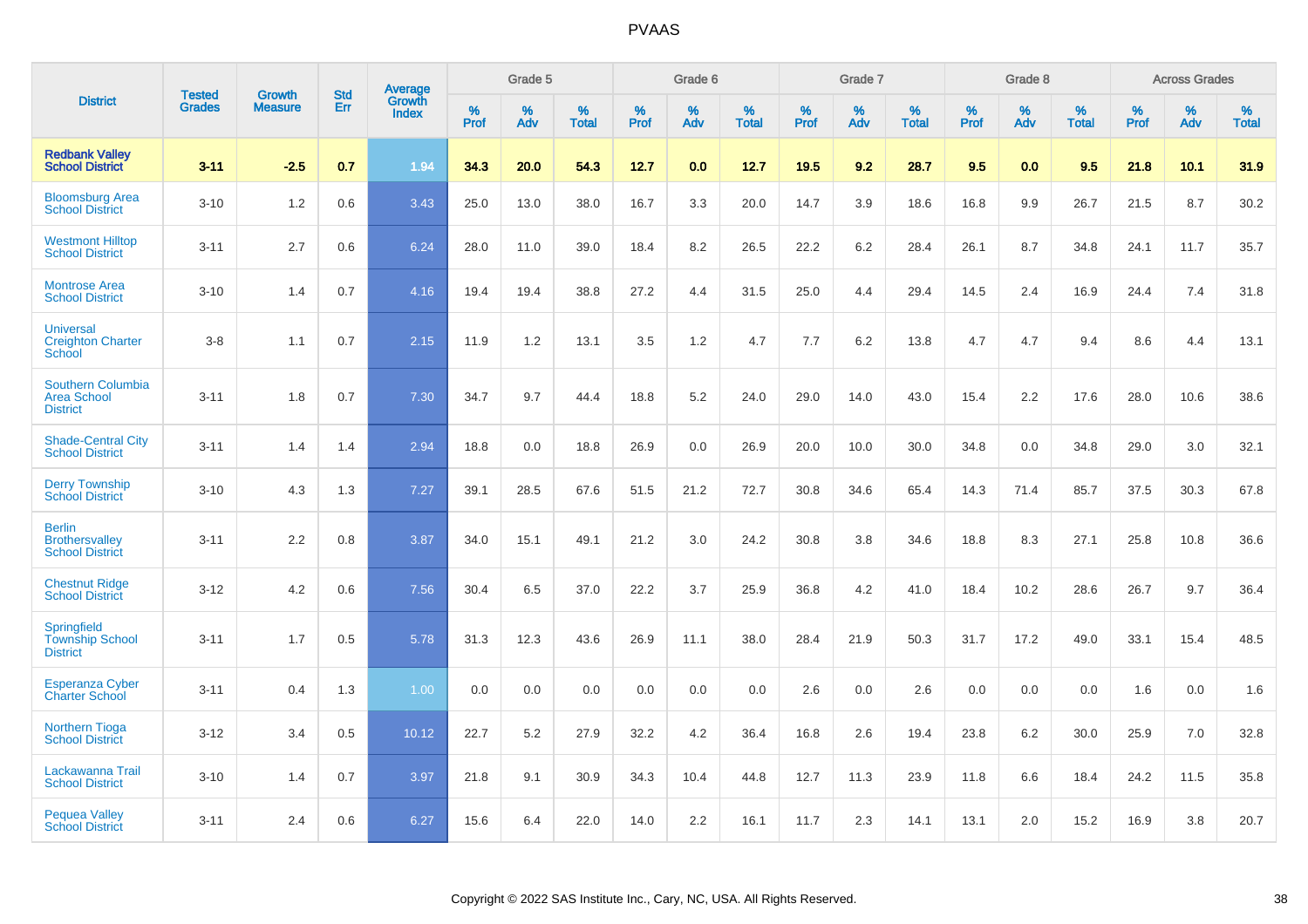|                                                                         |                                |                                 | <b>Std</b> | Average                |           | Grade 5  |                   |           | Grade 6  |                   |           | Grade 7  |                   |           | Grade 8  |                   |           | <b>Across Grades</b> |                   |
|-------------------------------------------------------------------------|--------------------------------|---------------------------------|------------|------------------------|-----------|----------|-------------------|-----------|----------|-------------------|-----------|----------|-------------------|-----------|----------|-------------------|-----------|----------------------|-------------------|
| <b>District</b>                                                         | <b>Tested</b><br><b>Grades</b> | <b>Growth</b><br><b>Measure</b> | Err        | Growth<br><b>Index</b> | %<br>Prof | %<br>Adv | %<br><b>Total</b> | %<br>Prof | %<br>Adv | %<br><b>Total</b> | %<br>Prof | %<br>Adv | %<br><b>Total</b> | %<br>Prof | %<br>Adv | %<br><b>Total</b> | %<br>Prof | %<br>Adv             | %<br><b>Total</b> |
| <b>Redbank Valley</b><br><b>School District</b>                         | $3 - 11$                       | $-2.5$                          | 0.7        | 1.94                   | 34.3      | 20.0     | 54.3              | 12.7      | 0.0      | 12.7              | 19.5      | 9.2      | 28.7              | 9.5       | 0.0      | 9.5               | 21.8      | 10.1                 | 31.9              |
| <b>Centennial School</b><br><b>District</b>                             | $3 - 10$                       | 1.6                             | 0.3        | 5.91                   | 23.7      | 5.4      | 29.1              | 18.3      | 3.0      | 21.3              | 22.2      | 5.1      | 27.4              | 13.0      | 8.2      | 21.2              | 21.7      | 6.7                  | 28.4              |
| Kennett<br>Consolidated<br><b>School District</b>                       | $3 - 11$                       | 1.3                             | 0.4        | 6.12                   | 29.8      | 15.1     | 44.9              | 20.2      | 8.3      | 28.5              | 20.2      | 11.6     | 31.7              | 10.9      | 6.9      | 17.8              | 22.4      | 12.3                 | 34.7              |
| <b>Crawford Central</b><br><b>School District</b>                       | $3 - 11$                       | 1.9                             | 0.4        | 4.77                   | 24.2      | 7.9      | 32.1              | 15.7      | 3.8      | 19.6              | 16.7      | 3.7      | 20.4              | 9.0       | 2.6      | 11.6              | 18.4      | 5.5                  | 23.8              |
| <b>Memphis Street</b><br><b>Academy Charter</b><br>School @ JP<br>Jones | $5 - 8$                        | 0.7                             | 0.7        | 1.39                   | 0.0       | 3.2      | 3.2               | $0.0\,$   | 0.0      | 0.0               | 0.0       | 0.0      | 0.0               | 0.0       | 0.0      | 0.0               | 0.0       | 0.6                  | 0.6               |
| <b>Universal Vare</b><br><b>Charter School</b>                          | $6-8$                          | 1.8                             | 1.3        | 3.30                   |           |          |                   | 0.0       | 6.2      | 6.2               | 3.6       | 0.0      | 3.6               | 6.4       | 0.0      | 6.4               | 4.7       | 0.9                  | 5.7               |
| <b>Radnor Township</b><br><b>School District</b>                        | $3 - 12$                       | 4.4                             | 0.4        | 11.22                  | 34.0      | 41.4     | 75.4              | 41.7      | 25.4     | 67.1              | 34.3      | 31.8     | 66.2              | 35.0      | 21.5     | 56.5              | 36.8      | 31.8                 | 68.6              |
| Catasaugua Area<br><b>School District</b>                               | $3 - 12$                       | 1.1                             | 0.6        | 2.87                   | 12.0      | 5.4      | 17.4              | 22.7      | 4.0      | 26.7              | 9.8       | 4.9      | 14.7              | 8.9       | 3.3      | 12.2              | 15.4      | 4.4                  | 19.8              |
| Pennsylvania<br><b>Cyber Charter</b><br>School                          | $3 - 11$                       | 1.9                             | 0.5        | 4.83                   | 14.1      | 4.9      | 19.0              | 10.8      | 3.4      | 14.2              | 11.7      | 3.5      | 15.2              | 6.5       | 1.6      | 8.1               | 12.6      | 4.4                  | 17.1              |
| <b>Northern Potter</b><br><b>School District</b>                        | $3 - 12$                       | 2.0                             | 1.1        | 2.34                   | 26.7      | 3.3      | 30.0              | 9.3       | 2.3      | 11.6              | 29.0      | 12.9     | 41.9              | 11.1      | 0.0      | 11.1              | 18.7      | 7.4                  | 26.1              |
| <b>Greenwood School</b><br><b>District</b>                              | $3 - 11$                       | 3.3                             | 0.8        | 4.78                   | 30.3      | 13.6     | 43.9              | 32.1      | 7.6      | 39.6              | 9.1       | 1.8      | 10.9              | 25.9      | 14.8     | 40.7              | 28.8      | 15.4                 | 44.2              |
| <b>Mastery Charter</b><br>School <sup>-</sup> Smedley<br>Campus         | $3-6$                          | $-0.6$                          | 1.2        | $-0.35$                | 1.9       | 0.0      | 1.9               | 3.5       | 0.0      | 3.5               |           |          |                   |           |          |                   | 3.5       | 0.0                  | 3.5               |
| <b>Millville Area</b><br><b>School District</b>                         | $3 - 12$                       | 3.8                             | 0.9        | 5.21                   | 34.0      | 0.0      | 34.0              | 18.9      | 1.9      | 20.8              | 15.9      | 9.1      | 25.0              | 18.4      | 2.6      | 21.0              | 24.6      | 4.7                  | 29.3              |
| <b>Fell Charter School</b>                                              | $3 - 8$                        | 1.1                             | 2.2        | 1.36                   | 25.0      | 0.0      | 25.0              | 6.7       | 0.0      | 6.7               |           |          |                   |           |          |                   | 17.1      | 4.0                  | 21.0              |
| <b>Midland Borough</b><br><b>School District</b>                        | $3 - 8$                        | 2.3                             | 1.3        | 2.65                   | 10.3      | 6.9      | 17.2              | 13.6      | 0.0      | 13.6              | 14.3      | 0.0      | 14.3              | 9.5       | 4.8      | 14.3              | 15.7      | 2.9                  | 18.6              |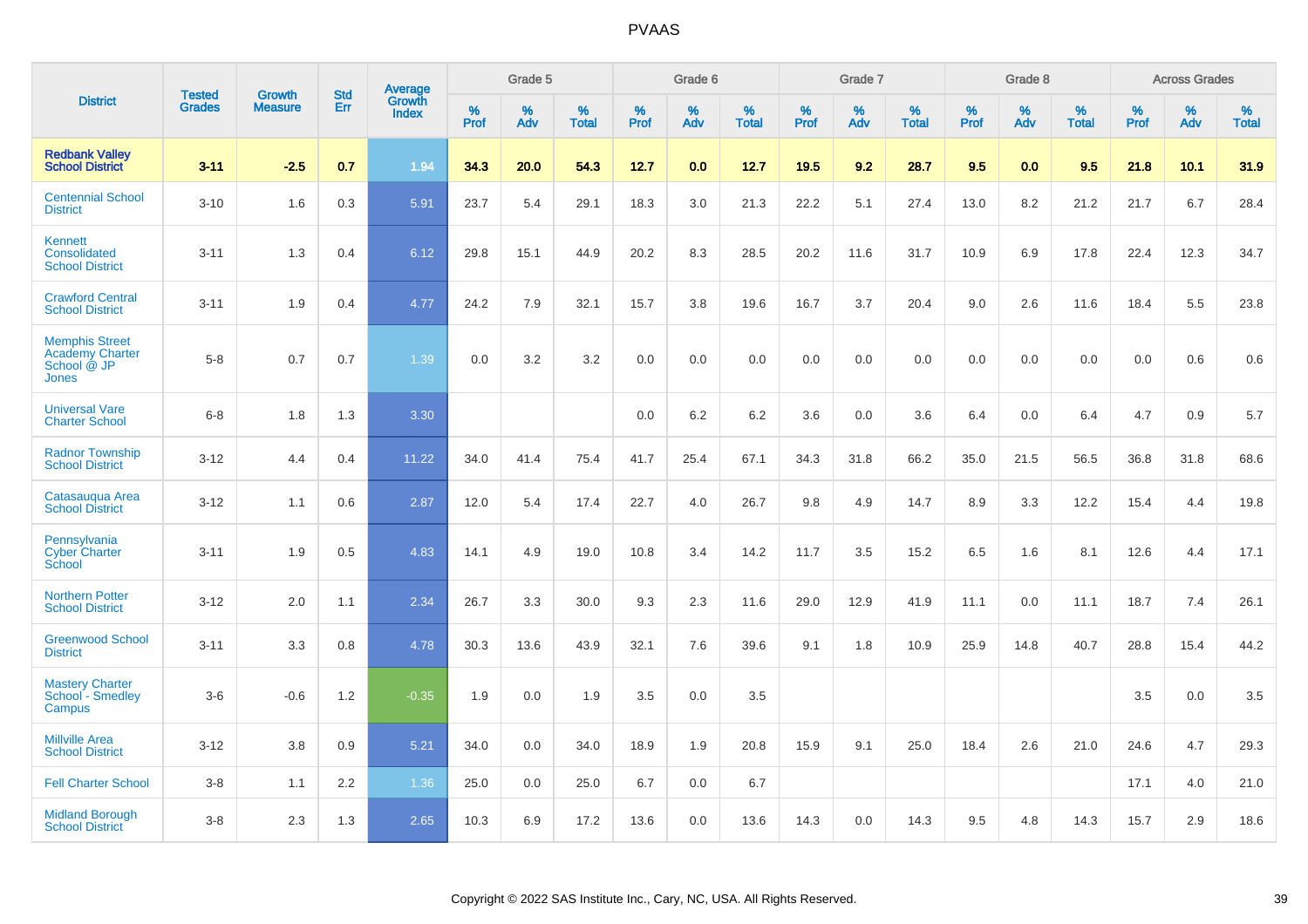|                                                                 |                                |                                 | <b>Std</b> | <b>Average</b>         |              | Grade 5  |                   |           | Grade 6  |                   |           | Grade 7  |                   |           | Grade 8  |                   |           | <b>Across Grades</b> |                   |
|-----------------------------------------------------------------|--------------------------------|---------------------------------|------------|------------------------|--------------|----------|-------------------|-----------|----------|-------------------|-----------|----------|-------------------|-----------|----------|-------------------|-----------|----------------------|-------------------|
| <b>District</b>                                                 | <b>Tested</b><br><b>Grades</b> | <b>Growth</b><br><b>Measure</b> | Err        | Growth<br><b>Index</b> | $\%$<br>Prof | %<br>Adv | %<br><b>Total</b> | %<br>Prof | %<br>Adv | %<br><b>Total</b> | %<br>Prof | %<br>Adv | %<br><b>Total</b> | %<br>Prof | %<br>Adv | %<br><b>Total</b> | %<br>Prof | %<br>Adv             | %<br><b>Total</b> |
| <b>Redbank Valley</b><br><b>School District</b>                 | $3 - 11$                       | $-2.5$                          | 0.7        | 1.94                   | 34.3         | 20.0     | 54.3              | 12.7      | 0.0      | 12.7              | 19.5      | 9.2      | 28.7              | 9.5       | 0.0      | 9.5               | 21.8      | 10.1                 | 31.9              |
| <b>York City School</b><br><b>District</b>                      | $3 - 12$                       | 1.6                             | 0.3        | 5.64                   | 2.5          | 1.0      | 3.5               | 2.0       | 0.2      | 2.2               | 2.6       | 0.5      | 3.1               | 1.4       | 0.2      | 1.6               | 2.8       | 0.6                  | 3.4               |
| <b>Coudersport Area</b><br><b>School District</b>               | $3 - 11$                       | 1.4                             | 0.9        | 1.96                   | 35.7         | 3.6      | 39.3              | 16.7      | 4.8      | 21.4              | 18.9      | 5.7      | 24.5              | 15.1      | 3.8      | 18.9              | 22.0      | 5.7                  | 27.7              |
| <b>Duquesne City</b><br><b>School District</b>                  | $3 - 8$                        | 1.2                             | 1.3        | 1.95                   | 6.0          | 2.0      | 8.0               | 5.6       | 0.0      | 5.6               |           |          |                   |           |          |                   | 3.4       | 1.7                  | 5.0               |
| Hatboro-Horsham<br><b>School District</b>                       | $3 - 11$                       | 0.6                             | 0.4        | 1.72                   | 26.2         | 8.5      | 34.7              | 30.0      | 11.1     | 41.1              | 20.8      | 5.2      | 26.0              | 19.7      | 5.7      | 25.4              | 25.9      | 8.7                  | 34.6              |
| Keystone<br><b>Academy Charter</b><br><b>School</b>             | $3 - 8$                        | 0.8                             | 0.8        | 2.54                   | 12.3         | 5.3      | 17.5              | 9.7       | 4.8      | 14.5              | 12.3      | 1.8      | 14.0              | 6.8       | 1.7      | 8.5               | 12.4      | 2.8                  | 15.1              |
| <b>Northeastern York</b><br><b>School District</b>              | $3 - 11$                       | 1.4                             | 0.4        | 3.99                   | 32.1         | 13.8     | 46.0              | 21.2      | 8.1      | 29.3              | 21.9      | 6.0      | 27.9              | 29.2      | 15.0     | 44.1              | 27.8      | 13.2                 | 41.0              |
| <b>West Perry School</b><br><b>District</b>                     | $3 - 11$                       | 2.7                             | 0.5        | 6.23                   | 22.5         | 15.9     | 38.4              | 20.9      | 5.7      | 26.6              | 14.0      | 6.7      | 20.7              | 15.2      | 8.5      | 23.6              | 21.6      | 10.7                 | 32.3              |
| Punxsutawney<br><b>Area School</b><br><b>District</b>           | $3 - 11$                       | 4.6                             | 0.6        | 8.24                   | 37.0         | 6.5      | 43.5              | 36.3      | 10.6     | 46.9              | 22.4      | 4.8      | 27.2              | 20.5      | 7.1      | 27.6              | 27.8      | 11.1                 | 38.8              |
| <b>General Mclane</b><br><b>School District</b>                 | $3 - 11$                       | 3.9                             | 0.5        | 7.89                   | 36.9         | 15.4     | 52.4              | 27.3      | 12.4     | 39.8              | 25.8      | 23.1     | 49.0              | 26.9      | 7.7      | 34.6              | 30.2      | 16.6                 | 46.8              |
| Widener<br>Partnership<br><b>Charter School</b>                 | $3 - 7$                        | 2.8                             | 1.0        | 2.67                   | 0.0          | 0.0      | 0.0               | 2.5       | 0.0      | 2.5               | 0.0       | 2.3      | 2.3               |           |          |                   | 1.4       | 0.5                  | 1.9               |
| <b>Keystone Central</b><br><b>School District</b>               | $3 - 11$                       | 1.5                             | 0.4        | 3.98                   | 18.6         | 8.5      | 27.1              | 20.9      | 8.6      | 29.5              | 10.9      | 3.3      | 14.1              | 10.5      | 2.2      | 12.6              | 19.2      | 8.0                  | 27.2              |
| Pen Argyl Area<br><b>School District</b>                        | $3 - 12$                       | 0.7                             | 0.6        | 1.46                   | 27.3         | 12.5     | 39.8              | 26.8      | 0.0      | 26.8              | 17.1      | 5.4      | 22.5              | 14.8      | 5.9      | 20.8              | 23.5      | 8.4                  | 32.0              |
| <b>Young Scholars Of</b><br><b>Central PA Charter</b><br>School | $3-8$                          | 1.7                             | 1.2        | 2.40                   | 31.8         | 9.1      | 40.9              | 8.0       | 4.0      | 12.0              | 28.6      | 14.3     | 42.9              | 0.0       | 0.0      | 0.0               | 21.7      | 11.1                 | 32.8              |
| <b>Oley Valley School</b><br><b>District</b>                    | $3 - 11$                       | 0.7                             | 0.6        | 2.38                   | 19.8         | 5.0      | 24.8              | 30.8      | 11.2     | 42.1              | 19.0      | 7.8      | 26.7              | 12.8      | 2.3      | 15.1              | 25.2      | 6.6                  | 31.8              |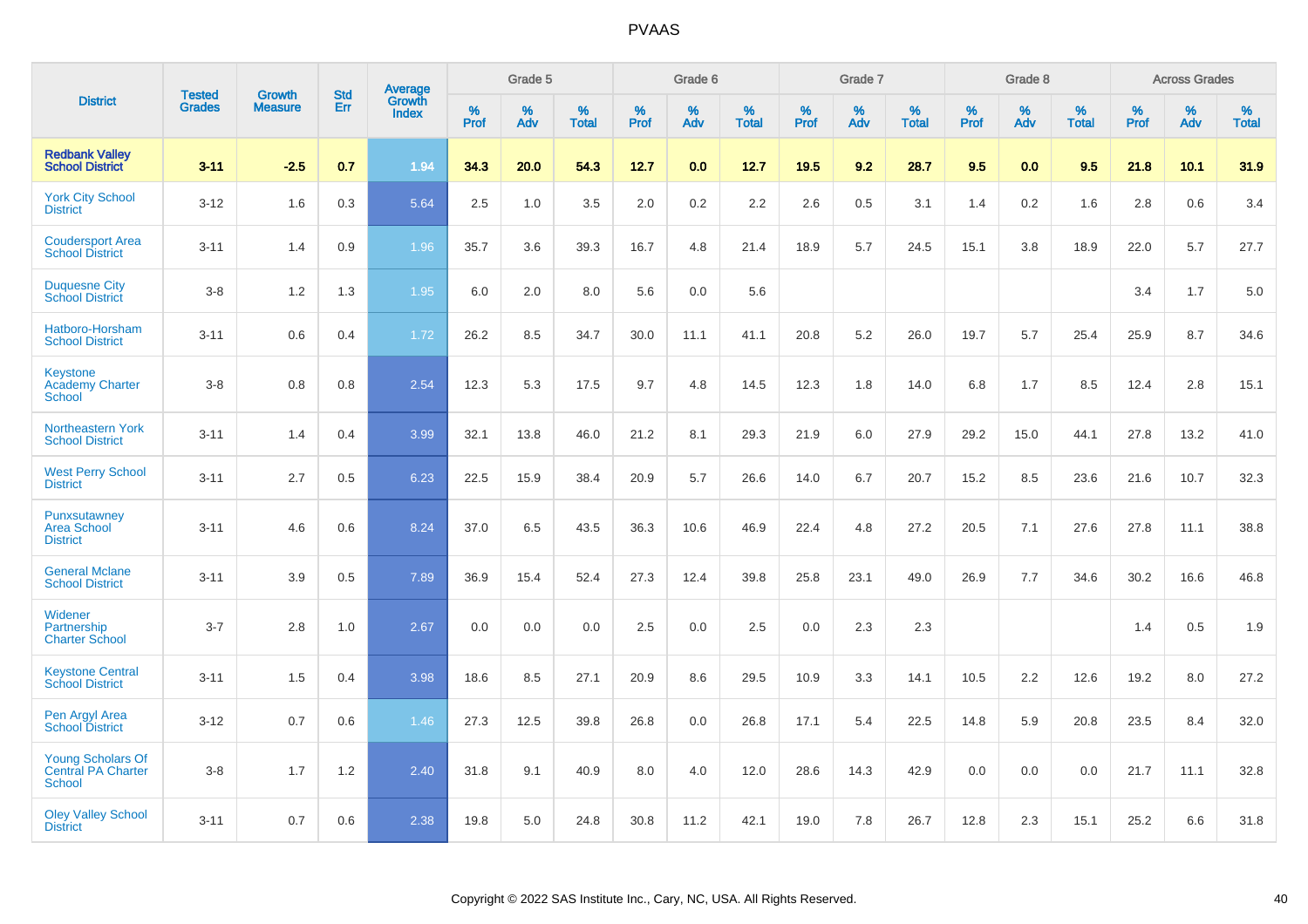|                                                                                          | <b>Tested</b> | <b>Growth</b>  | <b>Std</b> |                                          |              | Grade 5  |                   |              | Grade 6  |                   |              | Grade 7  |                   |              | Grade 8  |                   |              | <b>Across Grades</b> |                   |
|------------------------------------------------------------------------------------------|---------------|----------------|------------|------------------------------------------|--------------|----------|-------------------|--------------|----------|-------------------|--------------|----------|-------------------|--------------|----------|-------------------|--------------|----------------------|-------------------|
| <b>District</b>                                                                          | <b>Grades</b> | <b>Measure</b> | Err        | <b>Average</b><br>Growth<br><b>Index</b> | $\%$<br>Prof | %<br>Adv | %<br><b>Total</b> | $\%$<br>Prof | %<br>Adv | %<br><b>Total</b> | $\%$<br>Prof | %<br>Adv | %<br><b>Total</b> | $\%$<br>Prof | %<br>Adv | %<br><b>Total</b> | $\%$<br>Prof | %<br>Adv             | %<br><b>Total</b> |
| <b>Redbank Valley</b><br><b>School District</b>                                          | $3 - 11$      | $-2.5$         | 0.7        | 1.94                                     | 34.3         | 20.0     | 54.3              | 12.7         | 0.0      | 12.7              | 19.5         | 9.2      | 28.7              | 9.5          | 0.0      | 9.5               | 21.8         | 10.1                 | 31.9              |
| <b>Mastery Charter</b><br>School-Francis D.<br><b>Pastorius</b><br>Elementary            | $3 - 8$       | 0.3            | 1.3        | 0.60                                     | 3.8          | 0.0      | 3.8               | 3.7          | 0.0      | 3.7               | 0.0          | 0.0      | 0.0               | 0.0          | 0.0      | 0.0               | 3.1          | 0.0                  | 3.1               |
| <b>Mount Union Area</b><br><b>School District</b>                                        | $3 - 10$      | 3.0            | 0.7        | 5.20                                     | 11.7         | 4.3      | 16.0              | 12.4         | 0.0      | 12.4              | 13.4         | 2.4      | 15.8              | 0.0          | 1.2      | 1.2               | 12.2         | 3.3                  | 15.5              |
| <b>Robert Benjamin</b><br><b>Wiley Community</b><br><b>Charter School</b>                | $3 - 8$       | 2.8            | 0.8        | 3.93                                     | 7.0          | 2.3      | 9.3               | 0.0          | 0.0      | 0.0               | 7.3          | 0.0      | 7.3               | 4.4          | 0.0      | 4.4               | 5.7          | 1.7                  | 7.4               |
| <b>Center For Student</b><br><b>Learning Charter</b><br>School At<br>Pennsbury           | $6 - 12$      | $-0.6$         | 3.1        | $-0.20$                                  |              |          |                   |              |          |                   |              |          |                   | 0.0          | 0.0      | 0.0               | 3.4          | 0.0                  | 3.4               |
| <b>North East School</b><br><b>District</b>                                              | $3 - 11$      | 1.4            | 0.5        | 2.92                                     | 33.3         | 9.4      | 42.7              | 23.1         | 9.7      | 32.8              | 26.4         | 9.3      | 35.7              | 31.4         | 13.1     | 44.5              | 29.8         | 12.1                 | 41.8              |
| <b>Global Leadership</b><br><b>Academy Charter</b><br><b>School Southwest</b><br>at Huey | $3 - 8$       | 1.0            | 1.7        | 1.39                                     | 0.0          | 0.0      | 0.0               | 0.0          | 0.0      | 0.0               |              |          |                   | 0.0          | 0.0      | 0.0               | 0.0          | 0.0                  | 0.0               |
| <b>Hope For</b><br><b>Hyndman Charter</b><br>School                                      | $3 - 11$      | 4.1            | 1.8        | 3.10                                     |              |          |                   | 6.2          | 0.0      | 6.2               | 8.3          | 8.3      | 16.7              | 0.0          | 0.0      | 0.0               | 9.9          | $1.2$                | 11.1              |
| <b>Moshannon Valley</b><br><b>School District</b>                                        | $3 - 10$      | 2.3            | 0.8        | 2.85                                     | 19.6         | 13.0     | 32.6              | 14.8         | 18.5     | 33.3              | 21.0         | 4.8      | 25.8              | 16.9         | 6.2      | 23.1              | 19.9         | 8.5                  | 28.4              |
| Lake-Lehman<br><b>School District</b>                                                    | $3 - 11$      | 2.9            | 0.6        | 5.69                                     | 30.6         | 9.9      | 40.5              | 21.0         | 6.7      | 27.6              | 23.7         | 6.1      | 29.8              | 14.2         | 4.4      | 18.6              | 26.3         | 6.7                  | 33.1              |
| <b>Bellefonte Area</b><br><b>School District</b>                                         | $3 - 11$      | 3.1            | 0.5        | 7.49                                     | 32.7         | 22.0     | 54.8              | 31.6         | 7.3      | 39.0              | 23.4         | 5.5      | 29.0              | 14.8         | 9.9      | 24.8              | 28.6         | 15.7                 | 44.3              |
| <b>Premier Arts And</b><br><b>Science Charter</b><br>School                              | $3-5$         | $-0.1$         | 2.0        | $-0.05$                                  | 0.0          | 0.0      | 0.0               |              |          |                   |              |          |                   |              |          |                   | 3.8          | 1.0                  | 4.8               |
| Kane Area School<br><b>District</b>                                                      | $3 - 10$      | 3.7            | 0.7        | 6.38                                     | 21.1         | 19.7     | 40.8              | 14.1         | 3.1      | 17.2              | 29.8         | 17.9     | 47.8              | 6.1          | 1.2      | 7.3               | 21.5         | 9.0                  | 30.4              |
| <b>South Park School</b><br><b>District</b>                                              | $3 - 11$      | 3.3            | 0.6        | 5.37                                     | 33.3         | 11.9     | 45.2              | 27.8         | 11.3     | 39.2              | 21.8         | 16.8     | 38.7              | 24.0         | 8.6      | 32.7              | 28.8         | 10.4                 | 39.2              |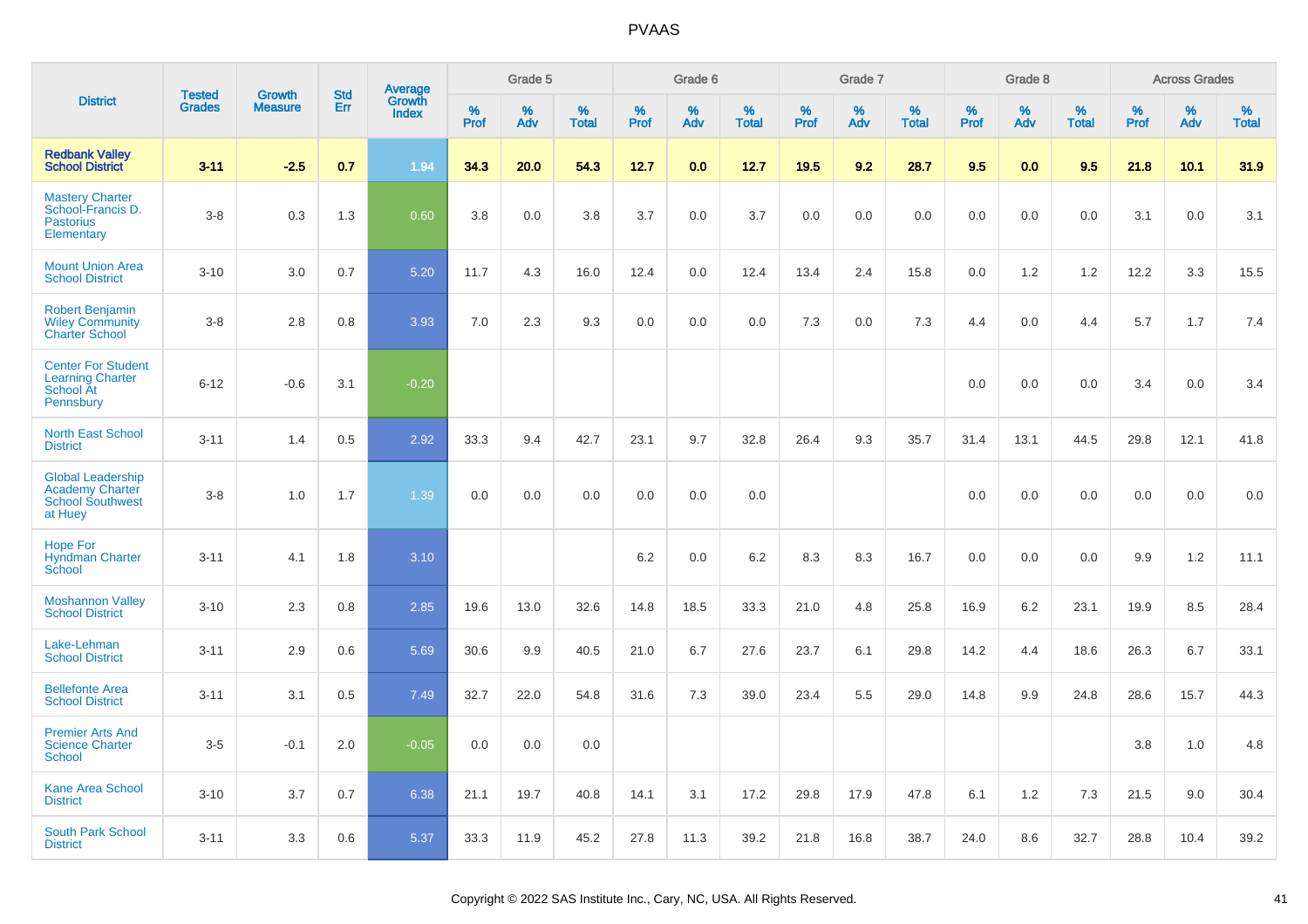|                                                                | <b>Tested</b> |                                 | <b>Std</b> | <b>Average</b>         |              | Grade 5  |                   |           | Grade 6  |                   |           | Grade 7  |                   |           | Grade 8  |                   |           | <b>Across Grades</b> |                   |
|----------------------------------------------------------------|---------------|---------------------------------|------------|------------------------|--------------|----------|-------------------|-----------|----------|-------------------|-----------|----------|-------------------|-----------|----------|-------------------|-----------|----------------------|-------------------|
| <b>District</b>                                                | <b>Grades</b> | <b>Growth</b><br><b>Measure</b> | Err        | Growth<br><b>Index</b> | $\%$<br>Prof | %<br>Adv | %<br><b>Total</b> | %<br>Prof | %<br>Adv | %<br><b>Total</b> | %<br>Prof | %<br>Adv | %<br><b>Total</b> | %<br>Prof | %<br>Adv | %<br><b>Total</b> | %<br>Prof | %<br>Adv             | %<br><b>Total</b> |
| <b>Redbank Valley</b><br><b>School District</b>                | $3 - 11$      | $-2.5$                          | 0.7        | 1.94                   | 34.3         | 20.0     | 54.3              | 12.7      | 0.0      | 12.7              | 19.5      | 9.2      | 28.7              | 9.5       | 0.0      | 9.5               | 21.8      | 10.1                 | 31.9              |
| <b>Mastery Charter</b><br>School -<br>Shoemaker<br>Campus      | $7 - 10$      | 1.9                             | 1.6        | 1.76                   |              |          |                   |           |          |                   | 9.4       | 0.0      | 9.4               | 4.2       | 0.0      | 4.2               | 7.1       | 0.0                  | 7.1               |
| <b>Aspira Bilingual</b><br><b>Cyber Charter</b><br>School      | $3 - 11$      | 4.2                             | 1.5        | 3.82                   |              |          |                   | 0.0       | 0.0      | 0.0               | 0.0       | 0.0      | 0.0               | 0.0       | 0.0      | 0.0               | 1.6       | 0.0                  | 1.6               |
| <b>Bear Creek</b><br><b>Community</b><br><b>Charter School</b> | $3-8$         | 4.4                             | 0.8        | 5.57                   | 30.8         | 9.6      | 40.4              | 19.6      | 13.7     | 33.3              | 23.1      | 5.8      | 28.8              | 18.4      | 0.0      | 18.4              | 27.2      | 7.9                  | 35.1              |
| <b>Souderton Charter</b><br>School<br>Collaborative            | $3 - 8$       | 4.0                             | 1.3        | 4.28                   | 51.8         | 22.2     | 74.1              | 44.0      | 24.0     | 68.0              | 28.6      | 38.1     | 66.7              | 41.2      | 11.8     | 52.9              | 40.1      | 26.8                 | 66.9              |
| <b>Central Cambria</b><br><b>School District</b>               | $3 - 11$      | 2.5                             | 0.6        | 4.43                   | 32.5         | 14.5     | 47.0              | 19.5      | 8.0      | 27.4              | 20.2      | 8.8      | 29.0              | 16.5      | 10.2     | 26.8              | 23.8      | 11.4                 | 35.1              |
| <b>Farrell Area School</b><br><b>District</b>                  | $3 - 11$      | 5.3                             | 1.0        | 7.64                   | 15.6         | 0.0      | 15.6              | 17.1      | 0.0      | 17.1              | 2.3       | 0.0      | 2.3               | 5.1       | 0.0      | 5.1               | 12.3      | 1.5                  | 13.8              |
| <b>Infinity Charter</b><br>School                              | $3-8$         | 5.9                             | 1.2        | 4.84                   | 40.9         | 31.8     | 72.7              | 46.2      | 11.5     | 57.7              | 41.7      | 45.8     | 87.5              | 38.1      | 19.0     | 57.1              | 38.7      | 29.6                 | 68.3              |
| <b>Penncrest School</b><br><b>District</b>                     | $3 - 11$      | 1.8                             | 0.4        | 4.21                   | 19.7         | 6.2      | 25.8              | 21.6      | 1.8      | 23.4              | 17.5      | 5.0      | 22.5              | 17.1      | 3.5      | 20.6              | 22.0      | 5.3                  | 27.3              |
| <b>Lehigh Valley Dual</b><br>Language Charter<br>School        | $3 - 8$       | 3.1                             | 2.3        | 1.36                   | 0.0          | 0.0      | 0.0               | 7.7       | 0.0      | 7.7               |           |          |                   |           |          |                   | 4.2       | 0.0                  | 4.2               |
| <b>Avonworth School</b><br><b>District</b>                     | $3 - 10$      | 2.8                             | 0.5        | 5.25                   | 33.8         | 25.5     | 59.3              | 37.7      | 12.3     | 50.0              | 31.5      | 13.8     | 45.4              | 35.8      | 14.2     | 50.0              | 35.2      | 20.0                 | 55.2              |
| <b>Bald Eagle Area</b><br><b>School District</b>               | $3 - 11$      | 2.6                             | 0.6        | 4.48                   | 35.2         | 14.8     | 50.0              | 25.7      | 8.9      | 34.6              | 17.0      | 6.8      | 23.7              | 15.0      | 10.6     | 25.7              | 25.1      | 13.7                 | 38.8              |
| <b>Young Scholars</b><br><b>Charter School</b>                 | $6-8$         | 2.6                             | 0.8        | 3.60                   |              |          |                   | 1.8       | 0.0      | 1.8               | 4.6       | 0.0      | 4.6               | 0.0       | 0.0      | 0.0               | 2.0       | 0.0                  | 2.0               |
| <b>Riverside School</b><br><b>District</b>                     | $3 - 11$      | 4.3                             | 0.6        | 7.08                   | 18.6         | 7.8      | 26.5              | 13.1      | 7.1      | 20.2              | 16.5      | 13.6     | 30.1              | 16.4      | 4.6      | 20.9              | 19.2      | 7.7                  | 27.0              |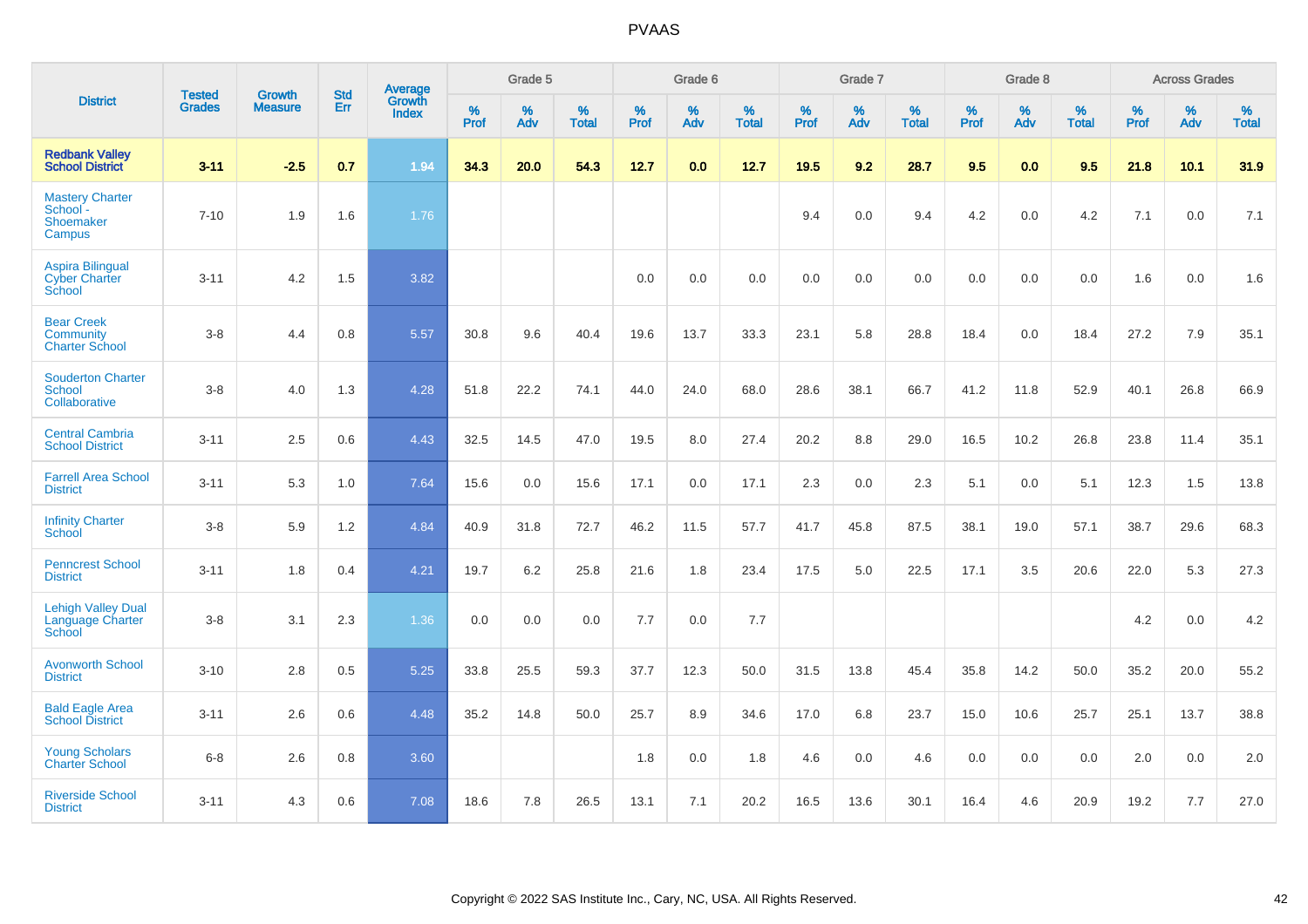|                                                                 |                                | <b>Growth</b>  | <b>Std</b> | Average                |              | Grade 5  |                   |           | Grade 6  |                   |           | Grade 7  |                   |           | Grade 8  |                   |           | <b>Across Grades</b> |                   |
|-----------------------------------------------------------------|--------------------------------|----------------|------------|------------------------|--------------|----------|-------------------|-----------|----------|-------------------|-----------|----------|-------------------|-----------|----------|-------------------|-----------|----------------------|-------------------|
| <b>District</b>                                                 | <b>Tested</b><br><b>Grades</b> | <b>Measure</b> | Err        | Growth<br><b>Index</b> | $\%$<br>Prof | %<br>Adv | %<br><b>Total</b> | %<br>Prof | %<br>Adv | %<br><b>Total</b> | %<br>Prof | %<br>Adv | %<br><b>Total</b> | %<br>Prof | %<br>Adv | %<br><b>Total</b> | %<br>Prof | %<br>Adv             | %<br><b>Total</b> |
| <b>Redbank Valley</b><br><b>School District</b>                 | $3 - 11$                       | $-2.5$         | 0.7        | 1.94                   | 34.3         | 20.0     | 54.3              | 12.7      | 0.0      | 12.7              | 19.5      | 9.2      | 28.7              | 9.5       | 0.0      | 9.5               | 21.8      | 10.1                 | 31.9              |
| <b>Wayne Highlands</b><br><b>School District</b>                | $3 - 11$                       | 2.2            | 0.5        | 4.54                   | 36.4         | 14.3     | 50.7              | 31.5      | 11.4     | 43.0              | 25.6      | 14.3     | 39.9              | 27.6      | 4.9      | 32.5              | 29.9      | 16.0                 | 46.0              |
| <b>North Clarion</b><br><b>County School</b><br><b>District</b> | $3 - 12$                       | 5.1            | 0.9        | 5.51                   | 34.1         | 6.8      | 40.9              | 31.7      | 12.2     | 43.9              | 21.4      | 7.1      | 28.6              | 15.9      | 11.4     | 27.3              | 26.5      | 10.6                 | 37.1              |
| <b>Bradford Area</b><br><b>School District</b>                  | $3 - 12$                       | 4.4            | 0.5        | 9.21                   | 33.5         | 10.2     | 43.7              | 23.4      | 8.8      | 32.2              | 18.9      | 13.9     | 32.8              | 27.8      | 7.6      | 35.4              | 26.9      | 11.3                 | 38.3              |
| <b>New Day Charter</b><br><b>School</b>                         | $7 - 11$                       | 2.2            | 3.1        | 0.71                   |              |          |                   |           |          |                   |           |          |                   | 0.0       | 0.0      | 0.0               | 0.0       | 0.0                  | 0.0               |
| <b>Port Allegany</b><br><b>School District</b>                  | $3 - 11$                       | 1.7            | 0.7        | 2.30                   | 20.0         | 5.7      | 25.7              | 7.4       | 1.5      | 8.8               | 17.4      | 2.9      | 20.3              | 13.1      | 9.8      | 23.0              | 16.8      | 5.7                  | 22.5              |
| <b>Athens Area</b><br><b>School District</b>                    | $3 - 11$                       | 3.8            | 0.5        | 7.01                   | 31.2         | 6.2      | 37.5              | 28.2      | 5.9      | 34.1              | 22.2      | 5.2      | 27.4              | 19.3      | 10.7     | 30.0              | 26.5      | 8.2                  | 34.6              |
| <b>Provident Charter</b><br><b>School</b>                       | $3 - 8$                        | 3.6            | 1.0        | 3.98                   | 4.4          | 2.2      | 6.5               | 10.5      | 0.0      | 10.5              | 9.1       | 0.0      | 9.1               | 0.0       | 3.3      | 3.3               | 9.2       | 2.5                  | 11.7              |
| <b>Mastery Charter</b><br>School - Clymer<br>Elementary         | $3-6$                          | 1.9            | 1.5        | 1.23                   | 0.0          | 0.0      | 0.0               | 3.8       | 0.0      | 3.8               |           |          |                   |           |          |                   | 2.6       | 0.8                  | 3.4               |
| <b>Wattsburg Area</b><br><b>School District</b>                 | $3 - 11$                       | 4.1            | 0.6        | 6.55                   | 25.0         | 18.2     | 43.2              | 27.2      | 17.4     | 44.6              | 19.6      | 7.6      | 27.2              | 31.7      | 12.9     | 44.6              | 26.7      | 12.5                 | 39.2              |
| <b>Arts Academy</b><br>Elementary<br><b>Charter School</b>      | $3-5$                          | 1.7            | 1.9        | 0.91                   | 5.3          | 0.0      | 5.3               |           |          |                   |           |          |                   |           |          |                   | 5.1       | 0.0                  | 5.1               |
| <b>South Western</b><br><b>School District</b>                  | $3 - 12$                       | 2.8            | 0.4        | 7.84                   | 23.7         | 5.4      | 29.2              | 15.7      | 11.7     | 27.4              | 17.8      | 6.0      | 23.8              | 19.1      | 10.1     | 29.2              | 21.6      | 8.9                  | 30.4              |
| <b>Donegal School</b><br><b>District</b>                        | $3 - 12$                       | 3.0            | 0.5        | 6.51                   | 18.1         | 9.9      | 28.0              | 22.5      | 3.2      | 25.7              | 12.4      | 14.8     | 27.2              | 16.6      | 9.5      | 26.0              | 19.7      | 10.6                 | 30.3              |
| New Hope-<br><b>Solebury School</b><br><b>District</b>          | $3 - 11$                       | 4.2            | 0.6        | 6.75                   | 40.4         | 25.5     | 66.0              | 41.2      | 11.8     | 52.9              | 25.5      | 17.0     | 42.6              | 37.6      | 19.3     | 56.9              | 36.8      | 21.0                 | 57.8              |
| <b>West York Area</b><br><b>School District</b>                 | $3 - 12$                       | 2.3            | 0.4        | 5.18                   | 19.9         | 5.6      | 25.5              | 14.8      | 4.8      | 19.6              | 15.0      | 5.8      | 20.9              | 16.3      | 4.2      | 20.5              | 19.8      | 5.9                  | 25.6              |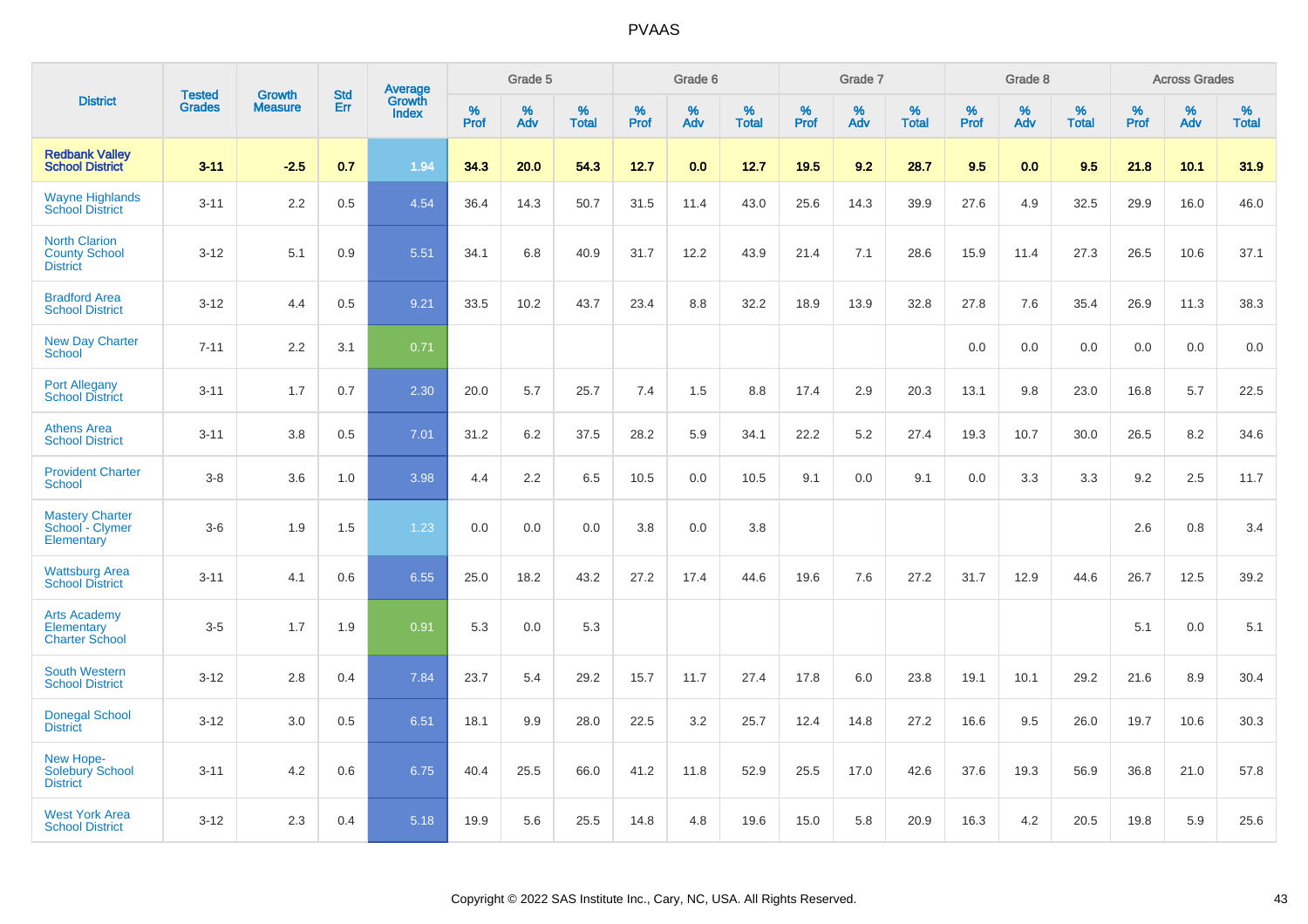|                                                              |                                |                                 | <b>Std</b> |                                   |                     | Grade 5  |                   |                     | Grade 6  |                   |              | Grade 7  |                   |                     | Grade 8  |                   |              | <b>Across Grades</b> |                      |
|--------------------------------------------------------------|--------------------------------|---------------------------------|------------|-----------------------------------|---------------------|----------|-------------------|---------------------|----------|-------------------|--------------|----------|-------------------|---------------------|----------|-------------------|--------------|----------------------|----------------------|
| <b>District</b>                                              | <b>Tested</b><br><b>Grades</b> | <b>Growth</b><br><b>Measure</b> | Err        | Average<br>Growth<br><b>Index</b> | $\%$<br><b>Prof</b> | %<br>Adv | %<br><b>Total</b> | $\%$<br><b>Prof</b> | %<br>Adv | %<br><b>Total</b> | $\%$<br>Prof | %<br>Adv | %<br><b>Total</b> | $\%$<br><b>Prof</b> | %<br>Adv | %<br><b>Total</b> | $\%$<br>Prof | %<br>Adv             | $\%$<br><b>Total</b> |
| <b>Redbank Valley</b><br><b>School District</b>              | $3 - 11$                       | $-2.5$                          | 0.7        | 1.94                              | 34.3                | 20.0     | 54.3              | 12.7                | 0.0      | 12.7              | 19.5         | 9.2      | 28.7              | 9.5                 | 0.0      | 9.5               | 21.8         | 10.1                 | 31.9                 |
| <b>Mountain View</b><br><b>School District</b>               | $3 - 11$                       | 5.6                             | 0.8        | 7.04                              | 28.3                | 1.7      | 30.0              | 16.3                | 2.0      | 18.4              | 25.9         | 7.4      | 33.3              | 27.1                | 8.5      | 35.6              | 21.4         | 4.2                  | 25.6                 |
| <b>Centre Learning</b><br>Community<br><b>Charter School</b> | $5 - 8$                        | 4.9                             | 2.0        | 2.45                              |                     |          |                   |                     |          |                   | 25.0         | 12.5     | 37.5              | 0.0                 | 17.6     | 17.6              | 24.1         | 18.5                 | 42.6                 |
| <b>Bedford Area</b><br><b>School District</b>                | $3 - 11$                       | 3.8                             | 0.6        | 7.33                              | 34.4                | 4.2      | 38.7              | 32.2                | 7.8      | 40.0              | 25.4         | 8.8      | 34.2              | 24.2                | 7.8      | 32.0              | 31.3         | 10.5                 | 41.7                 |
| <b>Seven Generations</b><br><b>Charter School</b>            | $3-5$                          | 2.5                             | 2.0        | 1.26                              | 24.3                | 5.4      | 29.7              |                     |          |                   |              |          |                   |                     |          |                   | 25.6         | 5.6                  | 31.2                 |
| <b>Richland School</b><br><b>District</b>                    | $3 - 11$                       | 3.8                             | 0.6        | 6.45                              | 40.8                | 21.4     | 62.1              | 40.4                | 10.6     | 51.1              | 39.8         | 10.9     | 50.8              | 25.5                | 13.2     | 38.7              | 36.6         | 16.5                 | 53.1                 |
| Tredyffrin-<br><b>Easttown School</b><br><b>District</b>     | $3 - 10$                       | 1.9                             | 0.4        | 4.37                              | 36.2                | 36.2     | 72.4              | 36.8                | 28.2     | 65.0              | 32.6         | 33.0     | 65.7              | 26.4                | 40.3     | 66.7              | 33.6         | 38.6                 | 72.2                 |
| <b>Karns City Area</b><br><b>School District</b>             | $3 - 11$                       | 3.6                             | 0.6        | 5.98                              | 23.6                | 9.0      | 32.6              | 29.6                | 1.1      | 30.7              | 22.4         | 3.4      | 25.9              | 16.8                | 3.7      | 20.6              | 24.0         | 3.2                  | 27.2                 |
| Shanksville-<br><b>Stonycreek School</b><br><b>District</b>  | $3 - 10$                       | 6.4                             | 1.4        | 4.61                              | 28.6                | 0.0      | 28.6              | 25.0                | 4.2      | 29.2              | 20.0         | 5.0      | 25.0              | 22.2                | 0.0      | 22.2              | 26.3         | 1.7                  | 28.0                 |
| <b>Mastery Charter</b><br>School John Wister<br>Elementary   | $3-5$                          | 3.9                             | 2.6        | 1.52                              | 5.0                 | 0.0      | 5.0               |                     |          |                   |              |          |                   |                     |          |                   | 2.9          | 0.0                  | 2.9                  |
| <b>Universal Bluford</b><br><b>Charter School</b>            | $3-6$                          | 4.8                             | 1.4        | 4.14                              | 4.4                 | 0.0      | 4.4               | 2.7                 | 0.0      | 2.7               |              |          |                   |                     |          |                   | 4.3          | 0.0                  | 4.3                  |
| <b>Dubois Area</b><br><b>School District</b>                 | $3 - 11$                       | 2.1                             | 0.4        | 5.38                              | 22.4                | 11.0     | 33.3              | 21.6                | 8.3      | 29.9              | 18.7         | 5.9      | 24.5              | 14.1                | 5.2      | 19.4              | 22.6         | 11.7                 | 34.2                 |
| Gettysburg<br><b>Montessori Charter</b><br>School            | $3-6$                          | 5.4                             | 1.9        | 2.75                              | 19.0                | 19.0     | 38.1              | 11.1                | 0.0      | 11.1              |              |          |                   |                     |          |                   | 19.2         | 9.6                  | 28.7                 |
| <b>Warren County</b><br><b>School District</b>               | $3 - 11$                       | 2.7                             | 0.4        | 7.14                              | 21.0                | 7.4      | 28.4              | 15.7                | 3.7      | 19.3              | 12.0         | 0.7      | 12.6              | 13.8                | 2.9      | 16.7              | 17.7         | 4.3                  | 22.0                 |
| <b>Conneaut School</b><br><b>District</b>                    | $3 - 12$                       | 3.7                             | 0.5        | 6.95                              | 21.8                | 7.5      | 29.3              | 23.8                | 9.8      | 33.6              | 19.4         | 6.7      | 26.1              | 17.9                | 3.4      | 21.4              | 24.4         | 10.4                 | 34.8                 |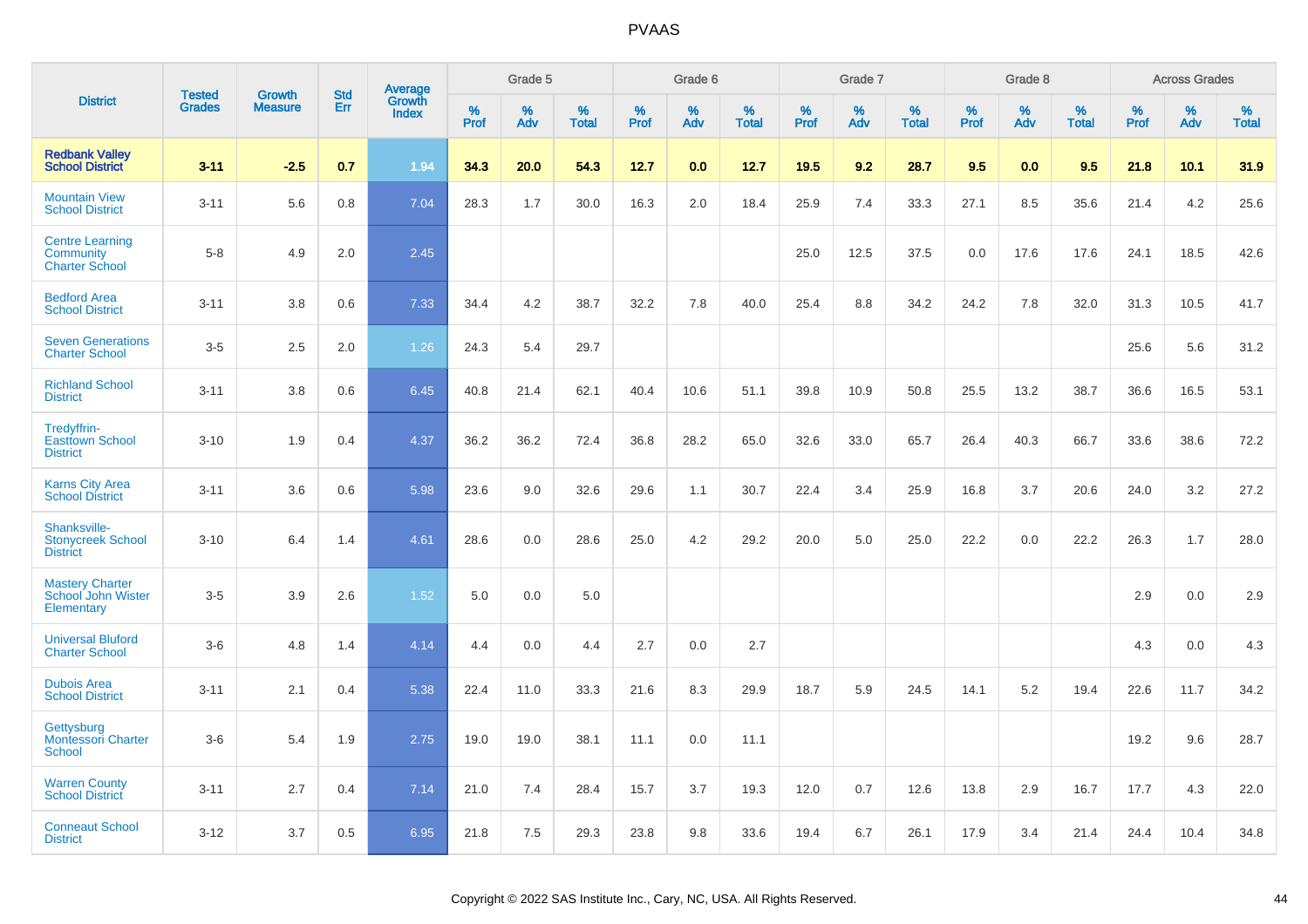|                                                                                              |                                |                                 | <b>Std</b> | Average                |              | Grade 5  |                   |           | Grade 6  |                   |           | Grade 7  |                   |           | Grade 8  |                   |           | <b>Across Grades</b> |                   |
|----------------------------------------------------------------------------------------------|--------------------------------|---------------------------------|------------|------------------------|--------------|----------|-------------------|-----------|----------|-------------------|-----------|----------|-------------------|-----------|----------|-------------------|-----------|----------------------|-------------------|
| <b>District</b>                                                                              | <b>Tested</b><br><b>Grades</b> | <b>Growth</b><br><b>Measure</b> | Err        | Growth<br><b>Index</b> | $\%$<br>Prof | %<br>Adv | %<br><b>Total</b> | %<br>Prof | %<br>Adv | %<br><b>Total</b> | %<br>Prof | %<br>Adv | %<br><b>Total</b> | %<br>Prof | %<br>Adv | %<br><b>Total</b> | %<br>Prof | %<br>Adv             | %<br><b>Total</b> |
| <b>Redbank Valley</b><br><b>School District</b>                                              | $3 - 11$                       | $-2.5$                          | 0.7        | 1.94                   | 34.3         | 20.0     | 54.3              | 12.7      | 0.0      | 12.7              | 19.5      | 9.2      | 28.7              | 9.5       | 0.0      | 9.5               | 21.8      | 10.1                 | 31.9              |
| <b>Montour School</b><br><b>District</b>                                                     | $3 - 11$                       | 5.0                             | 0.4        | 11.10                  | 31.8         | 25.1     | 57.0              | 30.6      | 24.5     | 55.1              | 26.3      | 30.1     | 56.5              | 26.6      | 30.6     | 57.3              | 31.2      | 26.8                 | 58.1              |
| <b>Hempfield School</b><br><b>District</b>                                                   | $3 - 11$                       | 3.5                             | 0.3        | 11.50                  | 32.6         | 14.9     | 47.5              | 27.8      | 18.0     | 45.8              | 22.6      | 18.5     | 41.1              | 24.4      | 18.7     | 43.1              | 27.9      | 18.3                 | 46.2              |
| <b>Smethport Area</b><br><b>School District</b>                                              | $3 - 12$                       | 7.1                             | 0.8        | 8.76                   | 29.2         | 8.3      | 37.5              | 24.6      | 8.8      | 33.3              | 16.9      | 6.2      | 23.1              | 22.6      | 4.8      | 27.4              | 22.1      | 9.4                  | 31.5              |
| <b>Midd-West School</b><br><b>District</b>                                                   | $3 - 11$                       | 4.5                             | 0.6        | 8.11                   | 29.8         | 11.2     | 41.0              | 35.1      | 9.9      | 45.0              | 18.2      | 14.1     | 32.3              | 21.6      | 8.0      | 29.6              | 27.0      | 9.8                  | 36.8              |
| <b>Austin Area School</b><br><b>District</b>                                                 | $3 - 11$                       | 10.1                            | 1.6        | 6.38                   | 23.1         | 15.4     | 38.5              | 30.8      | 7.7      | 38.5              | 40.0      | 0.0      | 40.0              | 31.2      | 0.0      | 31.2              | 26.0      | 6.8                  | 32.9              |
| <b>Easton Arts</b><br>Academy<br>Elementary<br><b>Charter School</b>                         | $3-5$                          | 4.8                             | 2.4        | 1.94                   | 4.2          | 16.7     | 20.8              |           |          |                   |           |          |                   |           |          |                   | 12.6      | 3.9                  | 16.5              |
| <b>Huntingdon Area</b><br><b>School District</b>                                             | $3 - 11$                       | 9.5                             | 0.5        | 17.36                  | 23.7         | 13.2     | 36.8              | 17.8      | 10.2     | 28.0              | 18.0      | 4.3      | 22.3              | 13.6      | 4.8      | 18.4              | 19.7      | 9.1                  | 28.8              |
| <b>Shikellamy School</b><br><b>District</b>                                                  | $3 - 10$                       | 2.8                             | 0.4        | 6.42                   | 24.3         | 11.4     | 35.7              | 18.3      | 8.4      | 26.7              | 18.0      | 7.7      | 25.8              | 11.5      | 7.8      | 19.3              | 21.2      | 9.8                  | 31.0              |
| <b>Lehighton Area</b><br><b>School District</b>                                              | $3 - 11$                       | 3.8                             | 0.5        | 7.54                   | 23.0         | 5.9      | 29.0              | 26.0      | 4.1      | 30.1              | 12.0      | 5.7      | 17.7              | 14.7      | 1.8      | 16.6              | 23.4      | 5.4                  | 28.8              |
| <b>Central Columbia</b><br><b>School District</b>                                            | $3 - 12$                       | 3.8                             | 0.5        | 7.42                   | 30.5         | 25.2     | 55.6              | 28.2      | 25.2     | 53.3              | 32.6      | 14.9     | 47.5              | 30.6      | 20.1     | 50.7              | 32.6      | 22.1                 | 54.7              |
| <b>Warwick School</b><br><b>District</b>                                                     | $3 - 11$                       | 4.0                             | 0.4        | 10.87                  | 35.6         | 9.6      | 45.2              | 30.7      | 6.4      | 37.0              | 22.5      | 7.2      | 29.7              | 13.2      | 3.6      | 16.8              | 25.6      | 9.8                  | 35.4              |
| <b>Upper Saint Clair</b><br><b>School District</b>                                           | $3 - 11$                       | 3.0                             | 0.4        | 7.98                   | 36.3         | 35.5     | 71.8              | 40.8      | 27.3     | 68.1              | 33.3      | 35.5     | 68.8              | 31.1      | 30.4     | 61.5              | 36.7      | 35.6                 | 72.3              |
| <b>Bangor Area</b><br><b>School District</b>                                                 | $3 - 12$                       | 4.2                             | 0.5        | 8.44                   | 20.3         | 24.8     | 45.1              | 26.7      | 14.0     | 40.7              | 20.4      | 13.6     | 34.0              | 23.2      | 6.0      | 29.1              | 27.2      | 17.9                 | 45.2              |
| <b>West Philadelphia</b><br><b>Achievement</b><br><b>Charter</b><br><b>Elementary School</b> | $3-5$                          | 4.2                             | 1.6        | 2.63                   | 6.7          | 0.0      | 6.7               |           |          |                   |           |          |                   |           |          |                   | 2.8       | 0.5                  | 3.2               |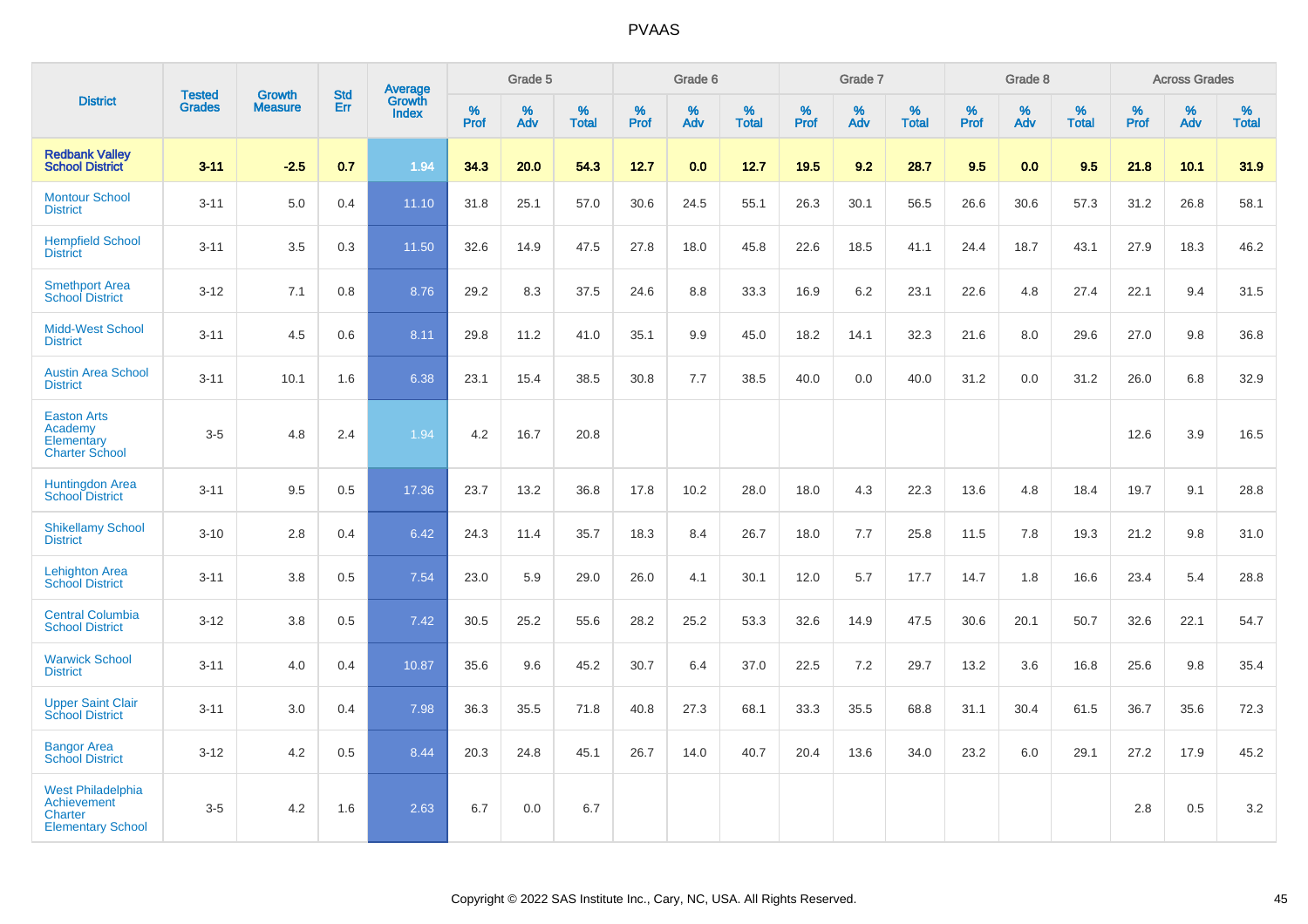|                                                            | <b>Tested</b> | <b>Growth</b>  | <b>Std</b> | Average                       |           | Grade 5  |                   |           | Grade 6  |                   |           | Grade 7  |                   |           | Grade 8  |                   |           | <b>Across Grades</b> |                   |
|------------------------------------------------------------|---------------|----------------|------------|-------------------------------|-----------|----------|-------------------|-----------|----------|-------------------|-----------|----------|-------------------|-----------|----------|-------------------|-----------|----------------------|-------------------|
| <b>District</b>                                            | <b>Grades</b> | <b>Measure</b> | Err        | <b>Growth</b><br><b>Index</b> | %<br>Prof | %<br>Adv | %<br><b>Total</b> | %<br>Prof | %<br>Adv | %<br><b>Total</b> | %<br>Prof | %<br>Adv | %<br><b>Total</b> | %<br>Prof | %<br>Adv | %<br><b>Total</b> | %<br>Prof | %<br>Adv             | %<br><b>Total</b> |
| <b>Redbank Valley</b><br><b>School District</b>            | $3 - 11$      | $-2.5$         | 0.7        | 1.94                          | 34.3      | 20.0     | 54.3              | 12.7      | 0.0      | 12.7              | 19.5      | 9.2      | 28.7              | 9.5       | 0.0      | 9.5               | 21.8      | 10.1                 | 31.9              |
| Esperanza<br><b>Academy Charter</b><br>School              | $4 - 11$      | 2.8            | 0.5        | 5.89                          |           |          |                   | 1.5       | 0.0      | 1.5               | 4.2       | 0.0      | 4.2               | 0.5       | 0.0      | 0.5               | 1.8       | 0.0                  | 1.8               |
| <b>Chester</b><br>Community<br><b>Charter School</b>       | $3 - 8$       | 3.5            | 0.6        | 6.06                          | 0.7       | 0.7      | 1.5               | 3.6       | 0.0      | 3.6               | 3.2       | 1.1      | 4.3               | 2.6       | 0.0      | 2.6               | 2.1       | 0.4                  | 2.5               |
| <b>Blacklick Valley</b><br><b>School District</b>          | $3 - 11$      | 8.2            | 1.0        | 8.15                          | 24.1      | 6.9      | 31.0              | 34.2      | 10.5     | 44.7              | 16.7      | 0.0      | 16.7              | 14.3      | 4.8      | 19.0              | 22.6      | 9.5                  | 32.1              |
| <b>Saucon Valley</b><br><b>School District</b>             | $3 - 11$      | 6.7            | 0.5        | 12.55                         | 32.0      | 25.4     | 57.4              | 33.6      | 11.0     | 44.5              | 31.1      | 12.1     | 43.2              | 32.8      | 16.0     | 48.8              | 31.2      | 18.8                 | 50.0              |
| <b>Universal Daroff</b><br><b>Charter School</b>           | $3 - 8$       | 6.1            | 0.8        | 7.55                          | 1.6       | 1.6      | 3.2               | 0.0       | 0.0      | 0.0               | 2.2       | 0.0      | 2.2               | 3.6       | 0.0      | 3.6               | 2.2       | 0.3                  | 2.5               |
| <b>Bucks County</b><br><b>Montessori Charter</b><br>School | $3-6$         | 9.5            | 1.8        | 5.15                          | 16.1      | 25.8     | 41.9              | 42.9      | 28.6     | 71.4              |           |          |                   |           |          |                   | 33.0      | 29.8                 | 62.8              |
| <b>Otto-Eldred School</b><br><b>District</b>               | $3 - 11$      | 7.8            | 0.9        | 8.33                          | 23.8      | 28.6     | 52.4              | 45.0      | 12.5     | 57.5              | 20.0      | 15.6     | 35.6              | 25.0      | 6.2      | 31.2              | 28.3      | 13.9                 | 42.2              |
| <b>Vida Charter</b><br><b>School</b>                       | $3-6$         | 10.1           | 1.8        | 5.60                          | 23.1      | 19.2     | 42.3              | 16.7      | 11.1     | 27.8              |           |          |                   |           |          |                   | 20.4      | 7.8                  | 28.2              |
| <b>Lewisburg Area</b><br><b>School District</b>            | $3 - 11$      | 6.7            | 0.6        | 12.13                         | 33.6      | 28.3     | 62.0              | 40.0      | 24.2     | 64.2              | 33.1      | 29.4     | 62.5              | 17.9      | 31.3     | 49.2              | 31.0      | 30.1                 | 61.1              |
| <b>Conestoga Valley</b><br><b>School District</b>          | $3 - 11$      | 4.8            | 0.4        | 12.76                         | 21.3      | 12.6     | 33.8              | 24.9      | 7.7      | 32.7              | 20.4      | 14.0     | 34.4              | 23.0      | 13.5     | 36.5              | 24.2      | 13.5                 | 37.8              |
| <b>Homer-Center</b><br><b>School District</b>              | $3 - 11$      | 10.3           | 0.8        | 13.11                         | 31.8      | 17.5     | 49.2              | 36.4      | 4.6      | 40.9              | 20.3      | 0.0      | 20.3              | 26.9      | 13.4     | 40.3              | 27.6      | 7.4                  | 35.0              |
| <b>Cumberland Valley</b><br><b>School District</b>         | $3 - 12$      | 3.8            | 0.2        | 15.85                         | 33.5      | 27.3     | 60.8              | 31.4      | 13.8     | 45.2              | 29.0      | 18.7     | 47.6              | 26.6      | 12.4     | 39.0              | 30.7      | 22.4                 | 53.2              |
| <b>Lower Merion</b><br><b>School District</b>              | $3 - 11$      | 3.3            | 0.3        | 12.62                         | 27.6      | 48.2     | 75.8              | 31.4      | 37.3     | 68.6              | 33.9      | 31.3     | 65.2              | 33.0      | 28.3     | 61.3              | 31.2      | 40.9                 | 72.2              |
| <b>Circle Of Seasons</b><br><b>Charter School</b>          | $3 - 8$       | 12.3           | 1.2        | 10.35                         | 20.0      | 5.7      | 25.7              | 16.7      | 6.7      | 23.3              | 25.0      | 11.1     | 36.1              |           |          |                   | 20.9      | 7.9                  | 28.8              |